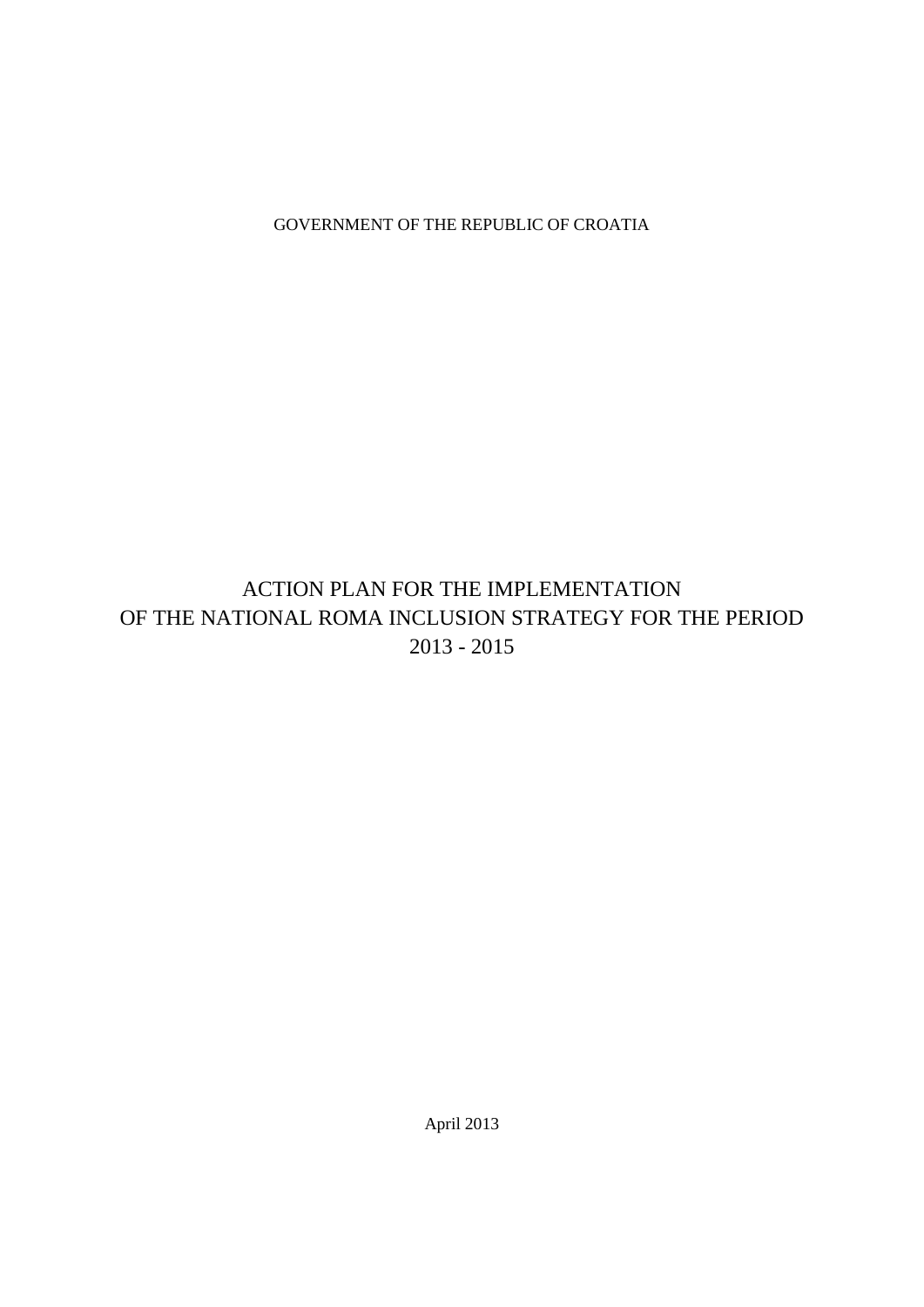# CONTENTS:

| $\mathbf{1}_{\mathbf{1}}$ |                                                              |
|---------------------------|--------------------------------------------------------------|
| 2.                        |                                                              |
| 3.                        |                                                              |
| 4.                        |                                                              |
| 5.                        | PHYSICAL PLANNING, HOUSING AND ENVIRONMENTAL PROTECTION73    |
| 6.                        | INCLUSION OF THE ROMA NATIONAL MINORITY IN THE CULTURAL AND  |
|                           |                                                              |
| 7.                        | STATUS SOLUTIONS, COMBATING DISCRIMINATION, AND HELP IN      |
|                           |                                                              |
| 8.                        |                                                              |
| 9.                        | COMPLIANCE OF THE PROGRAMMES WITH INTERNATIONAL STANDARDS    |
|                           | AND ACCEPTED TREATIES IN THE AREA OF HUMAN RIGHTS AND RIGHTS |
|                           |                                                              |
|                           | METHODOLOGY OF THE MONITORING OF THE ACTION PLAN             |
|                           |                                                              |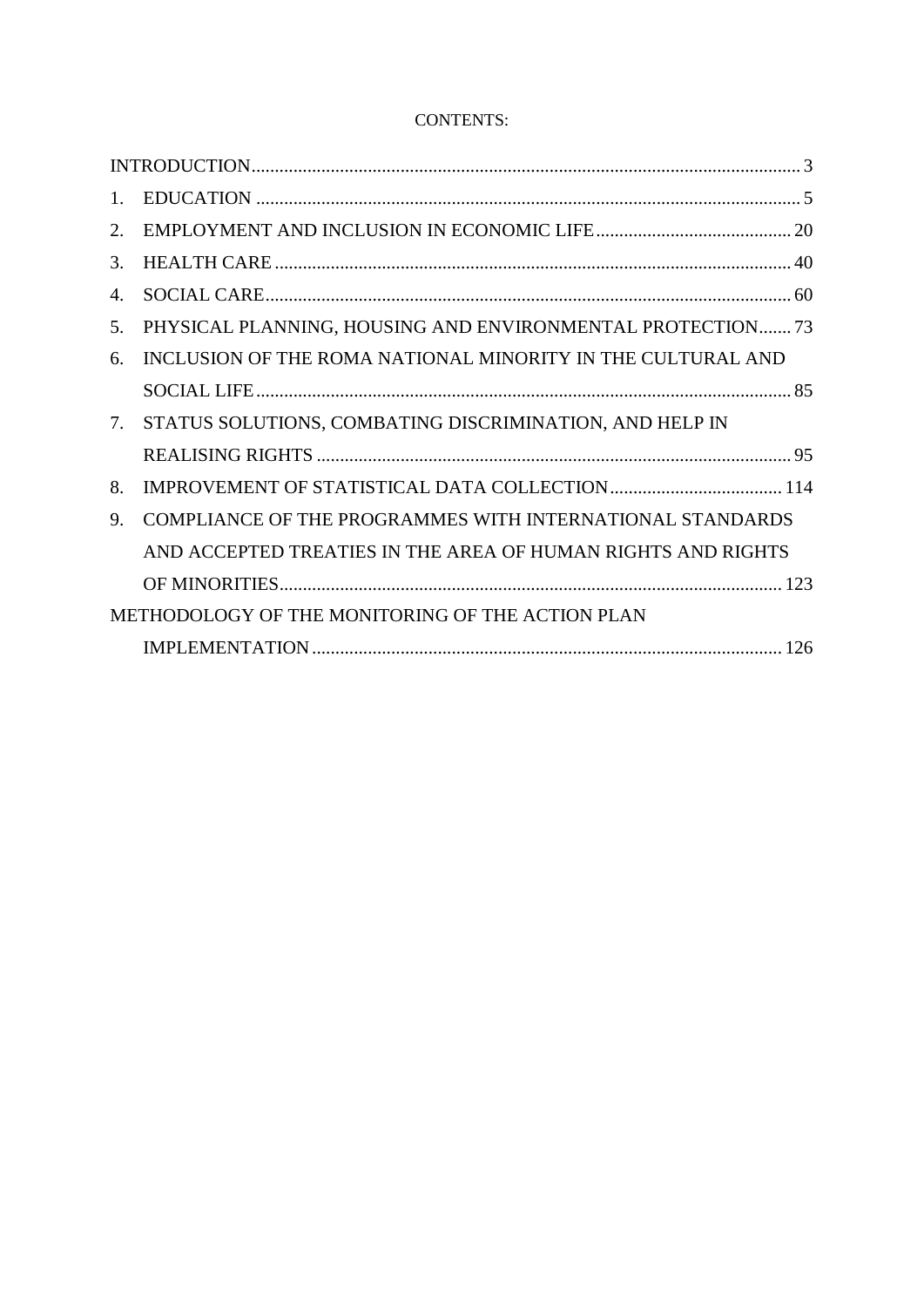List of abbreviations ATMIP- Agency for Transactions and Mediation in Immovable Property GAMA - Government Asset Management Agency ETTA - Education and Teacher Training Agency BPRI – Best Practices for Roma Integration SWC - Social Welfare Centre DDD - Disinfection, Disinsection and Deratization DG REGIO – Directorate-General for Regional and Urban Policy CSAO - Croatian State Attorney's Office CBS - Croatian Bureau of Statistics EU - European Union EPEEF – Environmental Protection and Energy Efficiency Fund CNIPH – Croatian National Institute of Public Health CPII – Croatian Pension Insurance Institute CES – Croatian Employment Service CHIF - Croatian Health Insurance Fund L(R)SGU - Local and regional self-government units LSGU - Local self-government units RSGU - Regional self-government units CAS - Cultural artistic society MEC - Ministry of Entrepreneurship and Crafts MLPS - Ministry of Labour and Pension System MRDEUF - Ministry of Regional Development and EU Funds MSPY - Ministry of Social Policy and Youth MoI - Ministry of the Interior MENP - Ministry of Environmental and Nature Protection MoSES - Ministry of Science, Education and Sports NCEEE - National Centre for External Evaluation of Education NRIS - National Roma Inclusion Strategy CSO - Civil society organisations OSCE - Organisation for Security and Cooperation in Europe OSCE/ODIHR – Organization for Security and Co-operation in Europe/Office for Democratic Institutions and Human Rights GEO - Gender Equality Ombudsperson RoC - Republic of Croatia NAA- National administrative authorities ToT – Training of Trainers GOHRRNM - Office for Human Rights and Rights of National Minorities UN - United Nations UNDP - United Nations Development Programme CoE - Council of Europe GoC - Government of the Republic of Croatia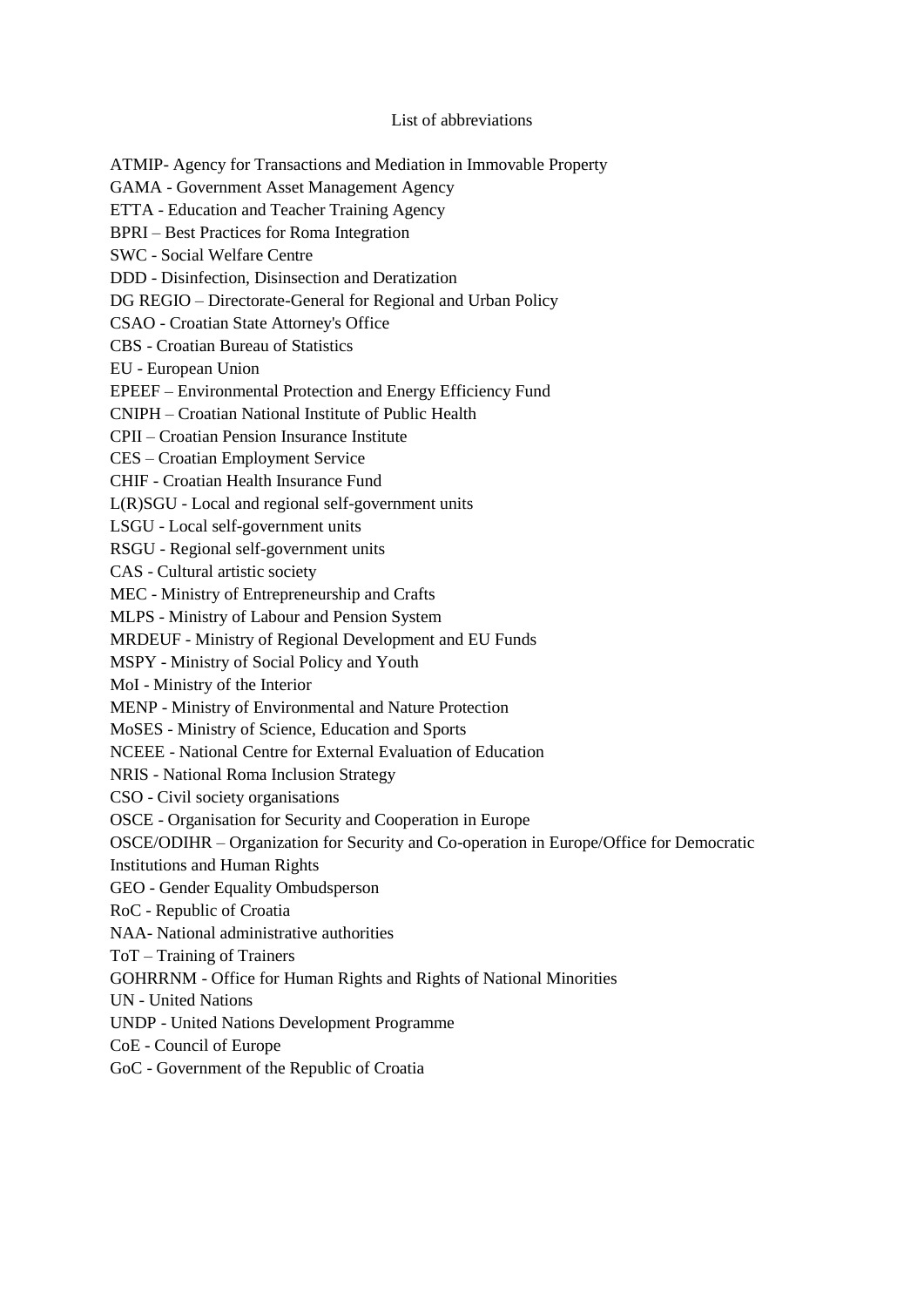#### **INTRODUCTION**

On a plenary session held on 29 November 2012, the Government of the Republic of Croatia adopted the National Roma Inclusion Strategy for the period 2013-2020 (hereinafter referred to as: "the Strategy").

The Strategy builds on the 2003 National Roma Plan, redefining the national priorities, implementation methods, and undertaking of special measures in accordance with the altered social and political circumstances, advancement achieved, and further challenges in the process of inclusion and improvement of the Roma socio-economic status. At the same time, the Strategy brings the fundamental strategic document of the Republic of Croatia for the integration of the Roma national minority in line with the Commission Report to the European Parliament, Council, European Economic and Social Committee and Committee of the Regions on the EU Framework for National Roma Integration Strategies up to 2020. The Strategy is also based on the provisions of international documents on human rights and rights of minorities, which the Republic of Croatia is a party of. The Strategy has been harmonised with the perceived needs and challenges related to the social inclusion of Roma on all levels: the local, regional, national and EU level. The Strategy contains general and specific aims set as guidelines for the creation of public policies aimed at socio-economic inclusion of Roma communities up to 2020.

In order to define the means of implementation of the Strategy, the Action Plan for the Implementation of the National Roma Inclusion Strategy was created for the period 2013-2015 (hereinafter referred to as: "the Action Plan").

<span id="page-3-0"></span>The Action Plan encompasses the following areas: education, employment and inclusion into the economic life, healthcare, social welfare, physical planning, housing and environmental protection; inclusion of the Roma national minority into the cultural and social life, status solutions, combating discrimination and help in exercising rights, improvement of statistical data gathering, and harmonisation of the programme with the international standards, as well as accepted agreements in the field of human rights and rights of minorities. The Action Plan defines the means of implementation of the general and specific aims defined in the Strategy, implementation deadlines, competent authorities and participants in the implementation of the measures, initial values, sources and means of data gathering, and the funds necessary for the implementation of the Action Plan for the three-year period.

The Ministry of Foreign and European Affairs, Ministry of Science, Education and Sports, Ministry of Health, Ministry of Environmental and Nature Protection, Ministry of Construction and Physical Planning, Ministry of Agriculture, Ministry of Regional Development and EU Funds, Ministry of Justice, Ministry of the Interior, Ministry of Social Policy and Youth, Ministry of Administration, Ministry of Entrepreneurship and Crafts, Ministry of Labour and Pension System, Ministry of Culture, Government Office for Cooperation with NGOs, Government Office for Gender Equality, Government Office for Combating Narcotic Drugs Abuse, National Foundation for Civil Society Development, Environmental Protection and Energy Efficiency Fund, Electronic Media Agency, Croatian Bureau of Statistics, Government Asset Management Agency, Croatian Employment Service, Croatian National Institute of Public Health, National Minorities Council, Office of the Ombudsperson, Office of the Gender Equality Ombudsperson, Office of the Ombudsperson for Children, representatives of the local and regional self-government units, representatives of international organisations in the Republic of Croatia, representatives of the Roma national minority, and independent experts participated in the creation of the Action Plan.

The creation of the document was coordinated by the Office for Human Rights and Rights of National Minorities.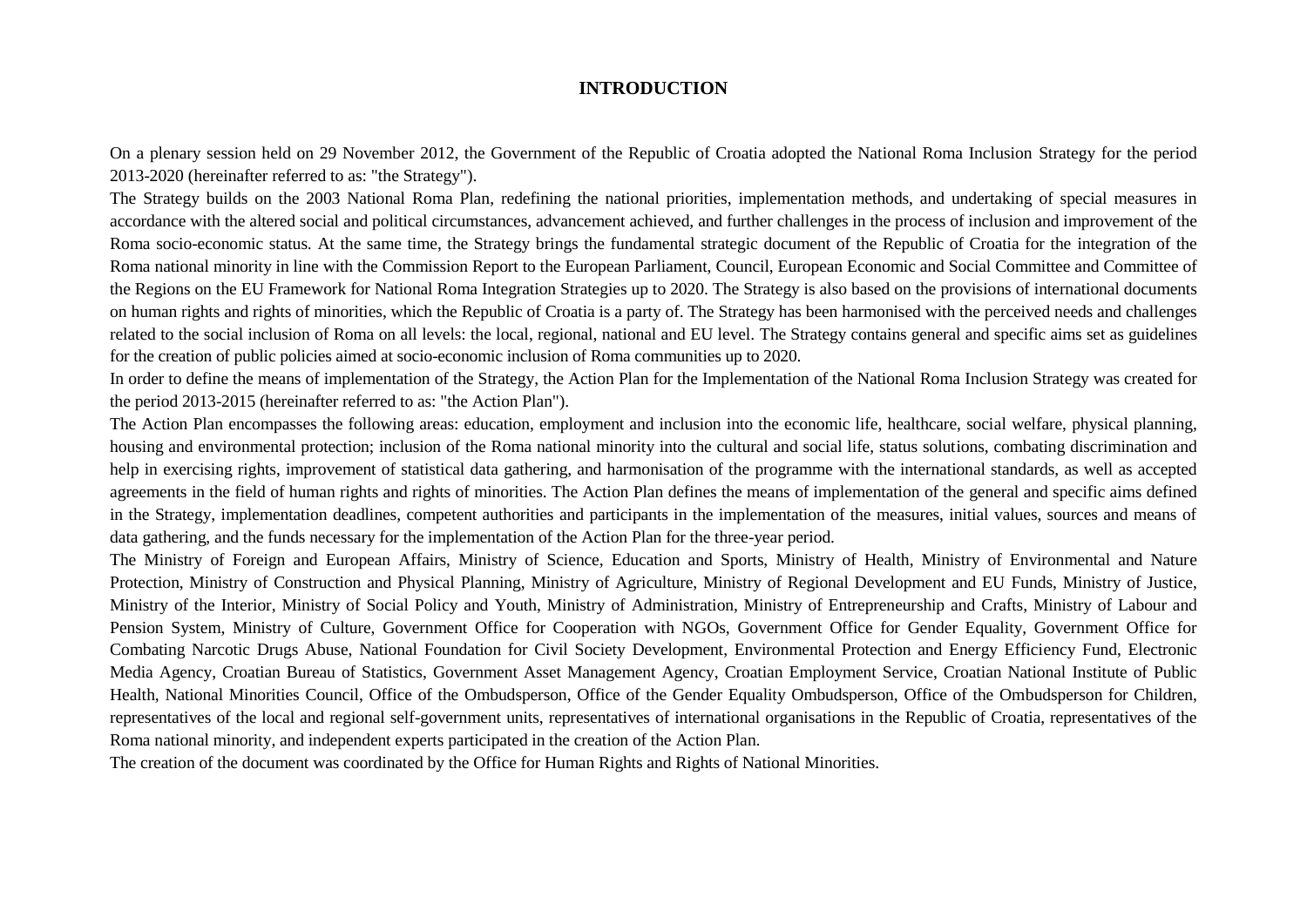With the beginning of the implementation of the Strategy, the National Roma Programme, adopted by the Government of the Republic of Croatia on 16 October 2003, and the Action Plan of the Decade of Roma Inclusion 2005-2015, adopted by the Government of the Republic of Croatia on 31 March 2005, shall no longer apply.

In the State Budget of the Republic of Croatia for the implementation of the Action Plan for the implementation of the National Roma Inclusion Strategy for the period 2013-2015 the competent authorities planned funds within the fixed limits from the Guidelines for the Economic and fiscal policy for the three-year period, amounting to 45,942,870.00 HRK, broken down as follows: 14,999,530.00 HRK for 2013, 15,330,829.00 HRK for 2014, and 15,612,511.00 HRK for 2015.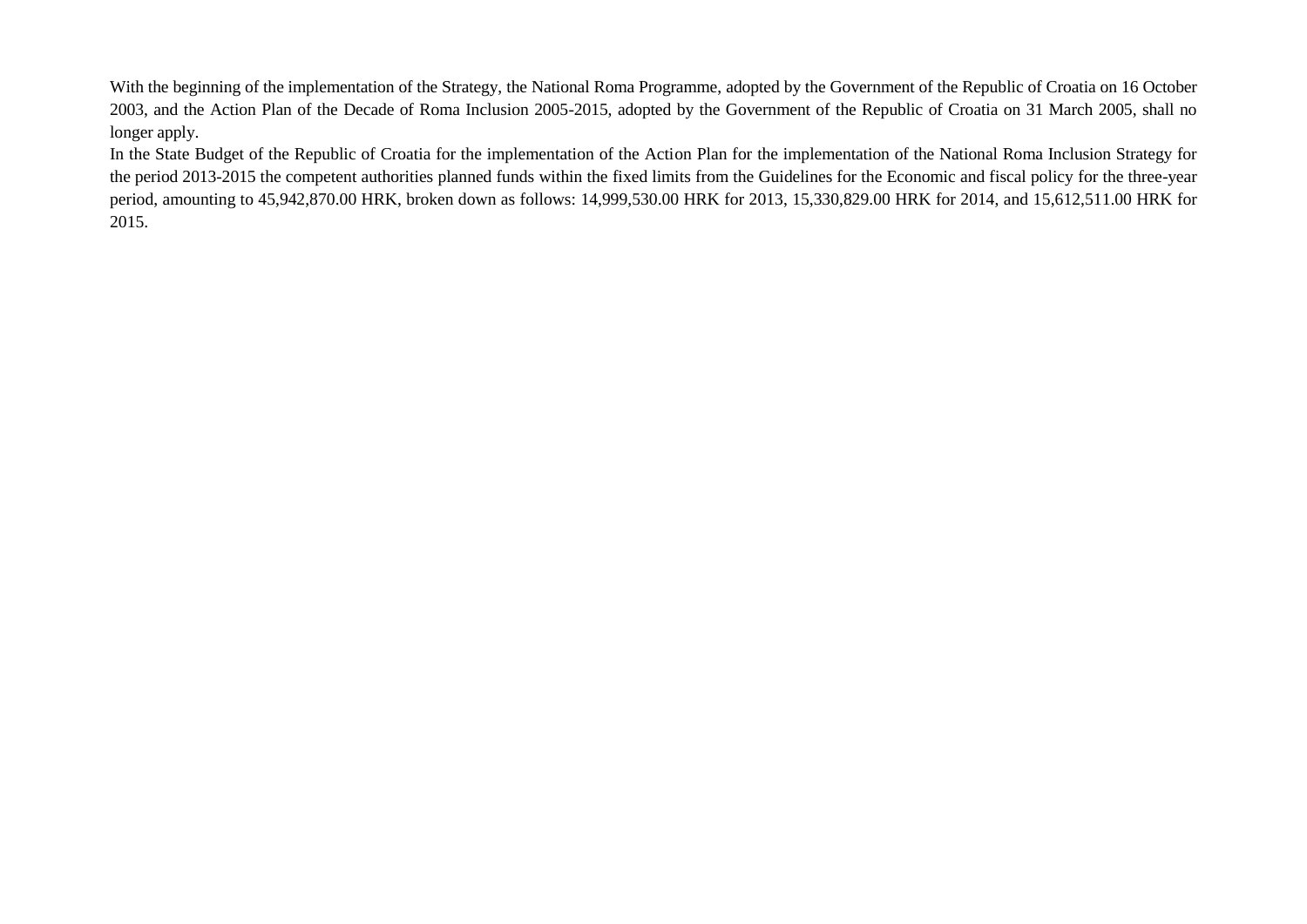## **1. EDUCATION**

General aim: To improve access to high-quality education by including education and care provided in early childhood, but also to improve the primary, secondary and university education, with special emphasis on removing any possible segregation in schools; to prevent early interruption of education, and to ensure a smooth transition from school to employment.

#### **Specific aims:**

- 1. To increase the quality and efficiency of education of Roma children, and to ensure the acquisition of the necessary skills and competences that will enable a personal development of pupils, as well as the completion of primary education with the aim of continuing education, and to reduce the differences between the educational achievements of Roma children compared to the average level of educational achievements of all pupils in the primary school system in RH;
- 2. To increase the inclusion of Roma children of both genders in preschool education, and to increase the quality of preschool education of Roma children as a part of early childhood education, which helps reduce the differences in social classes and learning capacities, and strives to meet the educational needs of children as much as possible, and introduce them into the world of conscious learning;
- <span id="page-5-0"></span>3. To equalise the inclusion of members of the Roma national minority in primary education compared to the enrolment average of the primary education on the national level (to reach the inclusion level of 98 %) and to equalise the completion rate of Roma children with the national completion rate in the primary education system (to reach the completion rate of 95 %);
- 4. To abolish all classes attended exclusively by Roma children by 2020;
- 5. To reduce the gap between the average inclusion and completion rate of Roma children in secondary education compared to the national average inclusion and completion rate in the secondary education system in order to equalise opportunities for acquiring the skills and competences necessary for the continuation of schooling - to increase the number of members of the Roma national minority enrolling in secondary education until 2020. To increase the number of members of the Roma national minority completing secondary education until 2020;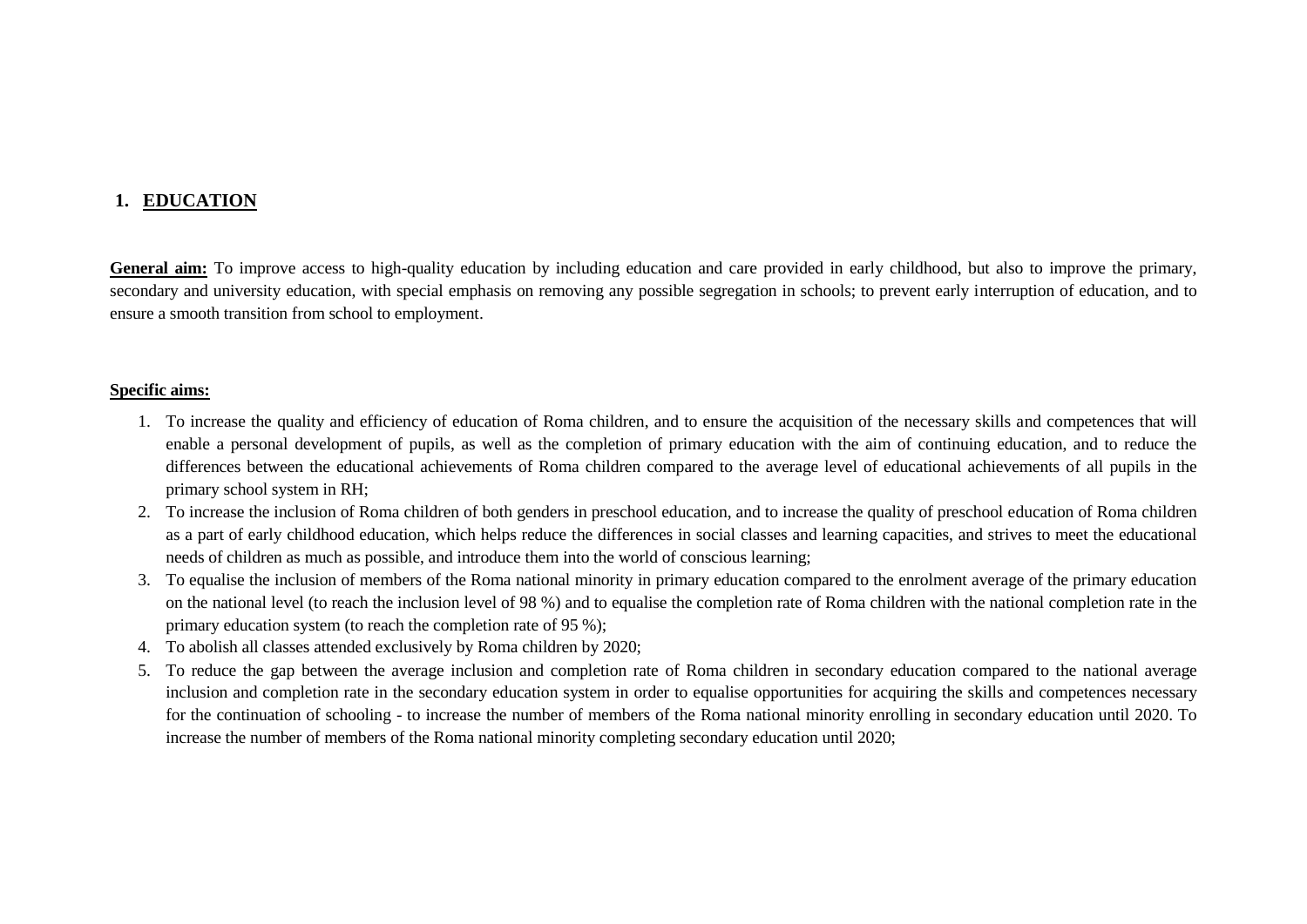- 6. To reduce the gap between the average inclusion and completion rates of higher education of members of the Roma national minority compared to the national average inclusion and completion rates in the higher education system in order to equalise opportunities for acquiring the skills and competences necessary for the continuation of schooling - to increase the number of members of the Roma national minority completing higher education and those who enrol in a postgraduate study programme by 2020.
- 7. To increase the inclusion of adult members of the Roma national minority in literacy, education and training programmes through their entire general and vocational education in order to develop their individual potential and strengthen their capacities and competences for achieving a greater competitive strength on the labour market and permanent employability, as well as to increase their social inclusion and active participation in all spheres of contemporary life.

**Specific aim 1: To increase the quality and efficiency of education of Roma children, and to ensure the acquisition of the necessary knowledge and skills which will enable personal growth of the pupils, as well as to help them complete primary education with the aim of continuing their education, and to reduce the gap between the educational achievements of the Roma children compared to the average level of educational achievements of all pupils in the national primary education system.**

Definition:

To develop, by 2015, a system of support to educational institutions for the development of education programmes and application of educational practices that will ensure an adequate preparedness of children for school, and conditions for the true social integration, respecting the specific issues of working in a multicultural environment and with children from socially deprived families.

Indicators:

a) Acts adopted on the level of MoSES or ETTA laying down the monitoring and support programme, as well as the responsibilities of individual institutions for its implementation

Project baseline:

b) It is necessary to amend the legislation

Sources:

- a) ETTA report
- b) Independent evaluation of the NSUR implementation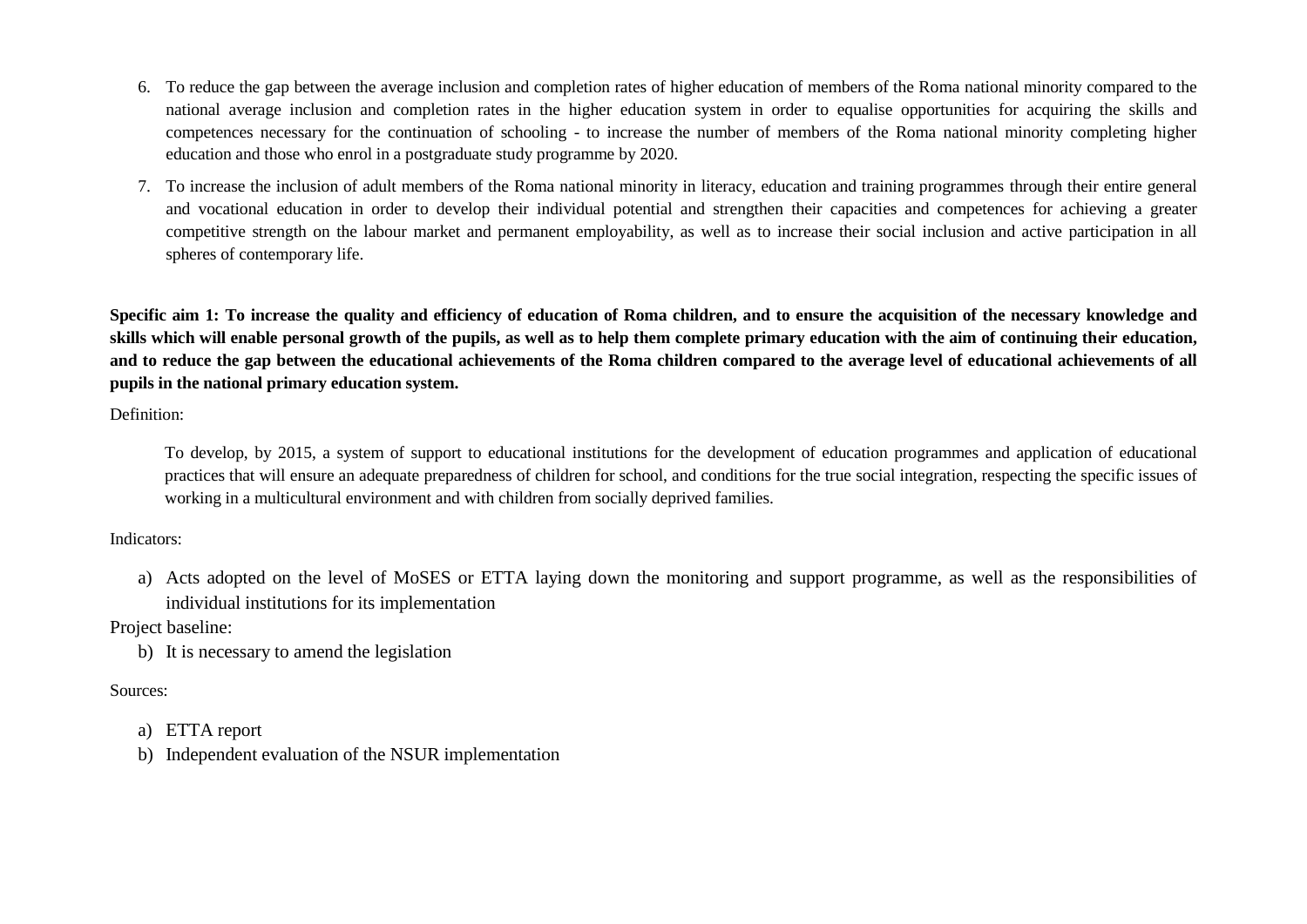c) Evaluation of the quality of the preschool and primary education available to Roma children by the National Centre for External Evaluation of Education (NCVVO)

| <b>Measure</b>                                               | Implementing agency/        | <b>Indicator of results</b> | Data sources and  | <b>Project baseline</b>           | <b>Deadline</b> | <b>Funds</b> |
|--------------------------------------------------------------|-----------------------------|-----------------------------|-------------------|-----------------------------------|-----------------|--------------|
|                                                              | Participants in the         |                             | collection        |                                   |                 |              |
|                                                              | implementation              |                             | methods           |                                   |                 |              |
| 1.1.1 Training of teachers                                   | <i>Implementing agency:</i> | a) Number of expert         | Records on expert | a) In 2012, four teacher training | Continuously    | State budget |
| and expert associates in                                     | ETTA in cooperation         | workshops held              | workshops held    | expert workshops for teachers     |                 | funds for    |
| primary schools with the aim                                 | with MoSES                  |                             |                   | working with pupils who are not   |                 | operating    |
| of increasing the quality and<br>efficiency of the education |                             |                             |                   | proficient in, or are             |                 | expenses     |
| of Roma children                                             |                             |                             |                   | insufficiently proficient in,     |                 |              |
|                                                              |                             |                             |                   | Croatian pursuant to Article 43   |                 |              |
|                                                              |                             |                             |                   | of the Act on Education in        |                 |              |
|                                                              |                             |                             |                   | Primary and Secondary Schools     |                 |              |
|                                                              |                             |                             |                   |                                   |                 |              |

**Specific aim 2: To increase the inclusion of Roma children of both genders in preschool education, and to increase the quality of preschool education of Roma children as a part of early childhood education, which helps reduce the differences in social classes and learning capacities, and strives to meet the educational needs of children as much as possible, and introduce them into the world of conscious learning.**

Definition:

To establish mechanisms whereby the availability of preschool education will be enabled for socially excluded groups through increased participation in the community. To increase the number of Roma children of both genders integrated into preschool programmes within regular preschool institutions, as well as the number of children not included in preschool education, into preschool programmes with the duration of at least one year, five hours per day, during the school year up to 2020. A minimum of two years of preschool is recommended.

#### Indicators:

- a) Net ratio of enrolled Roma children The net ratio of enrolment is the enrolment of Roma children of the officially fixed age for the level of education to the total population of that age.
- b) Participation rate of Roma children of both genders in the integrated preschool programmes: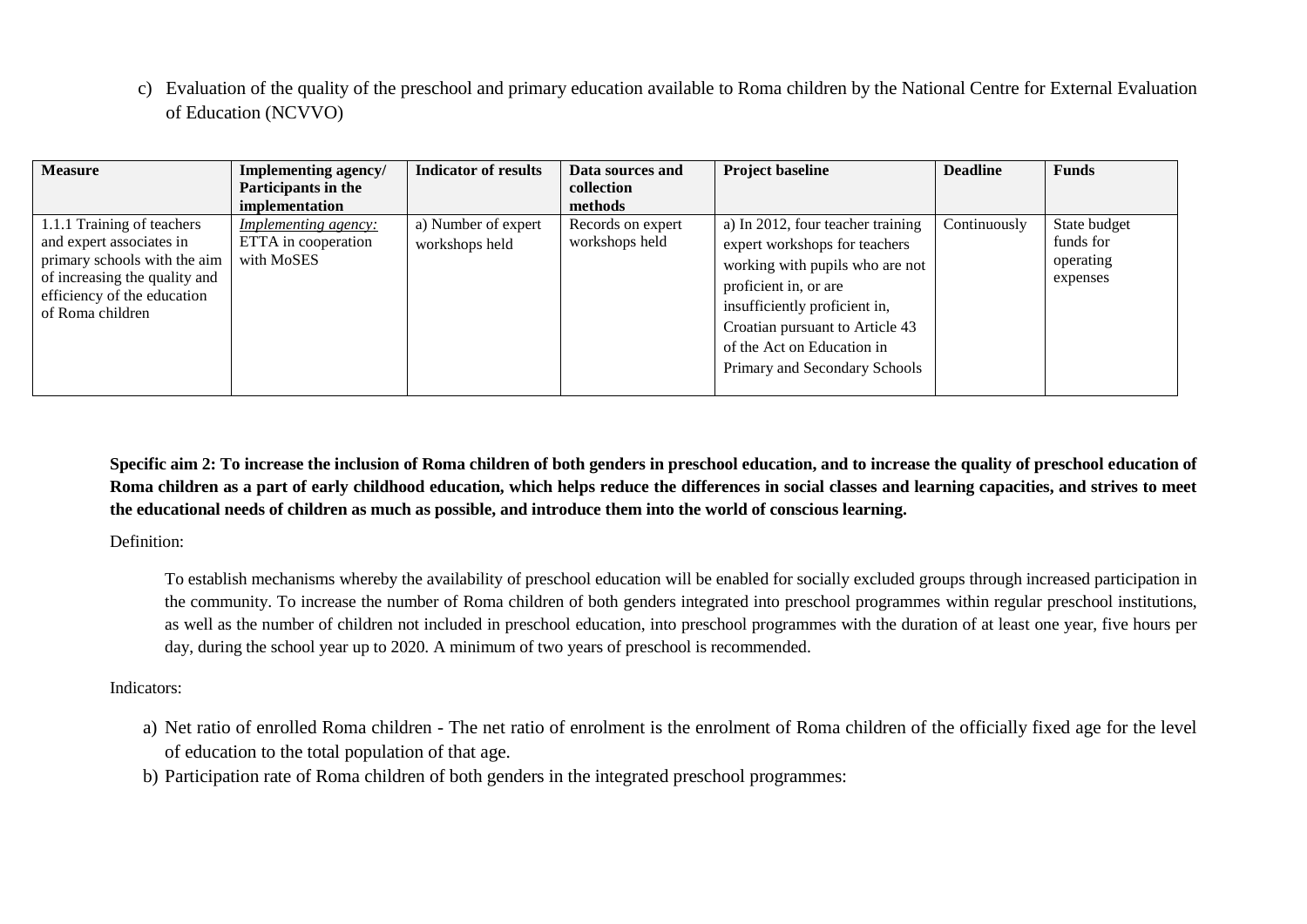- regular, comprehensive programmes
- preschool program for children aged six who are not participants of the regular preschool programme
- the monitoring of these indicators shall be carried out according to programmes
- c) The public cost of preschool education as a portion of the budget of the local (regional) self government units (RLSG(s)) (%)
- d) Number of hours spent by pupils in individual programmes
- e) Quality evaluation of preschool education pedagogical standard, self-evaluation
- f) Number and quality of implemented expert training seminars for work in multicultural environments
- g) Number of participants, duration of the training seminar, and achievement

## Project baseline:

- a) Proportion of Roma children participating in preschool education compared to the total number of Roma children of preschool age in 2012: data not available
- b) Proportion of Roma children participating in the preschool programme compared to the total number of Roma children of preschool age in 2012: data not available

## Sources:

- a) The 2011 census
- b) Generation estimation according to UNDP
- c) State administration offices data from the registry of births

| <b>Measure</b>                | Implementing agency/        | <b>Indicator of results</b> | Data sources and | <b>Project baseline</b>        | <b>Deadline</b> | <b>Funds</b>      |
|-------------------------------|-----------------------------|-----------------------------|------------------|--------------------------------|-----------------|-------------------|
|                               | Participants in the         |                             | collection       |                                |                 |                   |
|                               | implementation              |                             | methods          |                                |                 |                   |
| 1.2.1 Co-financing of a part  | <i>Implementing agency:</i> | a) Number of Roma           | MoSES database   | a) Number of Roma children for | Continuously    | State budget      |
| of the parents' share for the | MoSES; state                | children for which          |                  | which co-financing was granted |                 | funds for regular |
| members of the Roma           |                             | co-financing has been       |                  | for $2012$ :                   |                 | activities;       |
| national minority in the      | administration offices in   | granted                     |                  |                                |                 | $L(R)SGU$ budget  |
| integrated preschool          | the counties.               |                             |                  | 182 (82 M, 100 F)              |                 | funds             |
| education programmes.         |                             |                             |                  |                                |                 |                   |
|                               | City Office for             |                             |                  |                                |                 |                   |
|                               | Education,                  | b) Number of                |                  |                                |                 |                   |
|                               |                             | programmes                  |                  | b) Number of programmes        |                 |                   |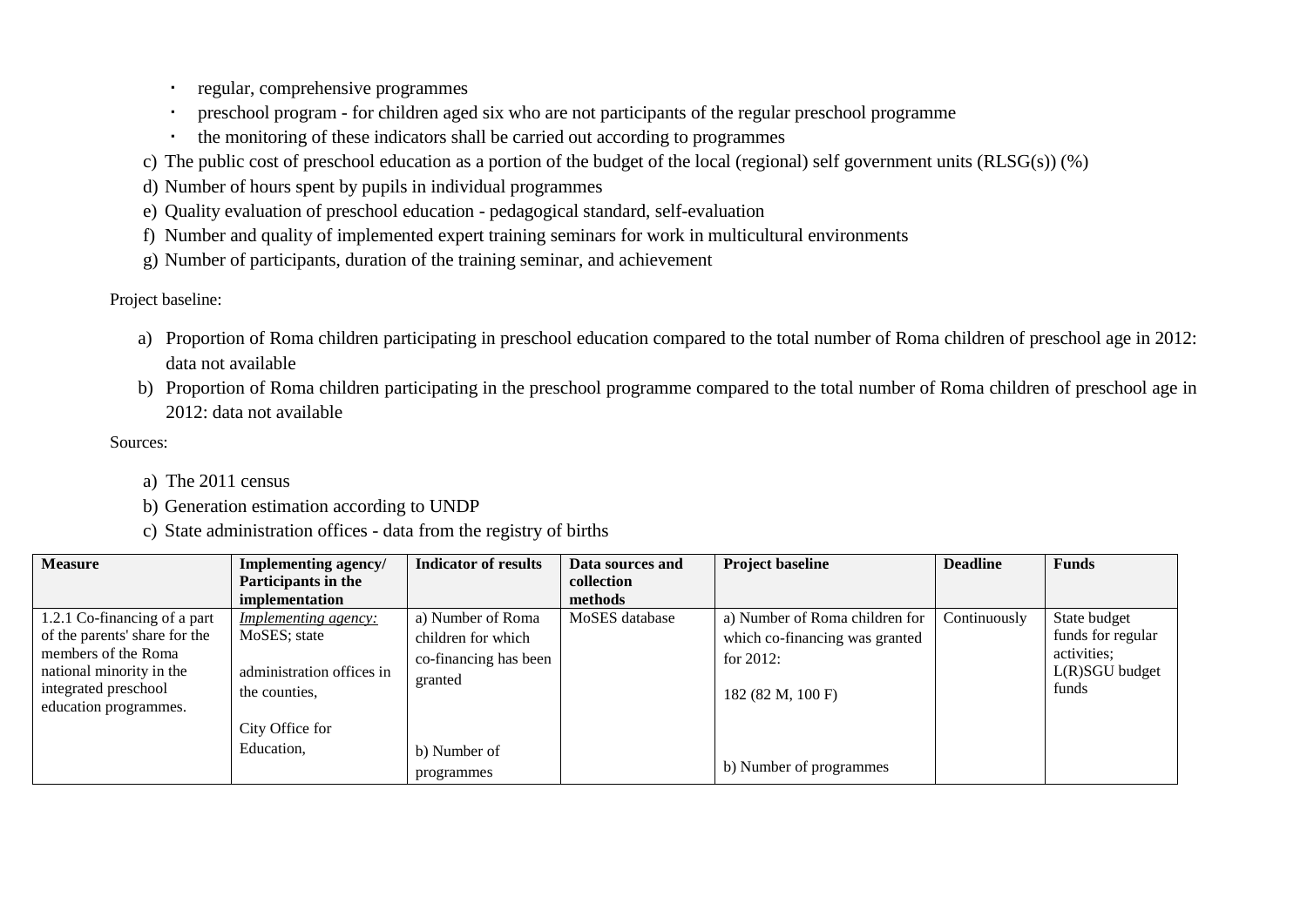|                                                                                        | Culture and Sport of the<br>City of Zagreb,<br>preschool institutions                                                                                                                                                                        | involving children for<br>which co-financing<br>has been granted<br>c) Number of<br>children by gender in<br>preschool education<br>programmes and total |                | involving children for which co-<br>financing was granted for 2012:<br>a total of 45 institutions<br>implement preschool education<br>programmes<br>c) Number of children by<br>gender in preschool education<br>programmes and total,<br>beginning of $2012/2013$ :<br>A total of 811 children, out of<br>which 455 in preschool<br>education (233 M and 222 F)<br>and 356 in preschool (186M and<br>170 F |              |                                                    |
|----------------------------------------------------------------------------------------|----------------------------------------------------------------------------------------------------------------------------------------------------------------------------------------------------------------------------------------------|----------------------------------------------------------------------------------------------------------------------------------------------------------|----------------|-------------------------------------------------------------------------------------------------------------------------------------------------------------------------------------------------------------------------------------------------------------------------------------------------------------------------------------------------------------------------------------------------------------|--------------|----------------------------------------------------|
| 1.2.2 Preschool co-financing<br>programme for members of<br>the Roma national minority | Implementing agency:<br>MoSES based on the<br>report of the state<br>administration office in<br>counties and the City<br>Office for Education,<br>Culture and Sport of the<br>City of Zagreb,<br>preschool institutions,<br>primary schools | a) Number of Roma<br>children in preschool<br>programmes;<br>b) Number of<br>preschool<br>programmes<br>involving Roma<br>children                       | MoSES database | a) Number of Roma children in<br>preschool programmes,<br>beginning of $2012/2013$ :<br>356 children (186 M and 170 F)<br>in preschool<br>b) Number of preschool<br>programmes involving Roma<br>children in 2012:<br>a total of 21 programmes                                                                                                                                                              | Continuously | State budget<br>funds for<br>operating<br>expenses |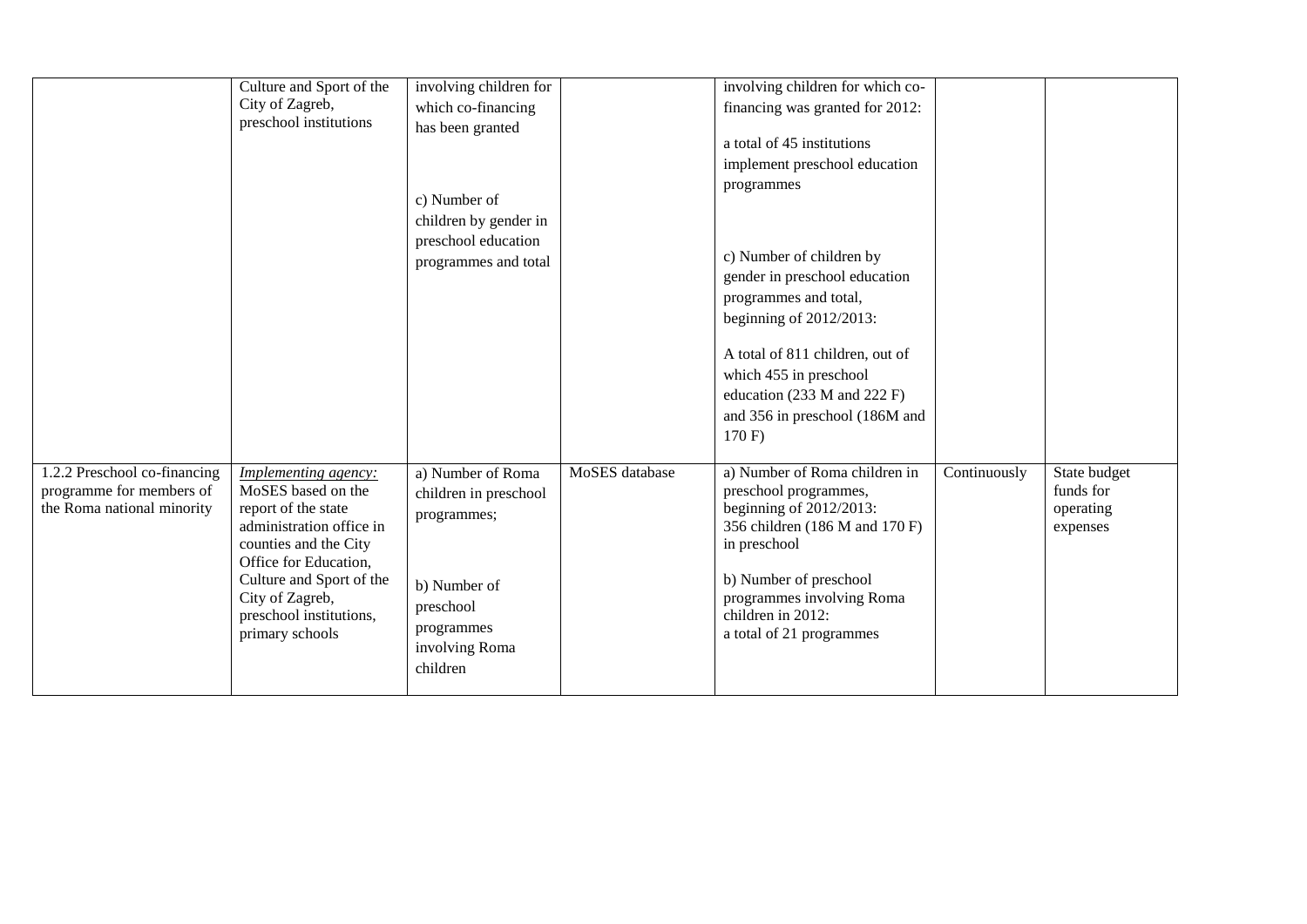**Specific aim 3: To equalise the inclusion of members of the Roma national minority in primary education compared to the enrolment average of the primary education on the national level (to reach the inclusion level of 98 %) and to equalise the completion rate of Roma children with the national completion rate in the primary education system (to reach the completion rate of 95 %)**

## Definition:

To ensure the inclusion in primary education of all Roma children, regardless of the status of their family as regards citizenship, place of residence, and the existence of documentation proving the identity of the child. To implement measures aimed at reducing the gap in the quality of education and at providing support to children, families and educators.

## Indicators:

- a) Rate of inclusion of Roma population in primary education
- b) Rate of completion of primary education by members of the Roma national minority
- c) Education completion ratio the primary ratio of primary school completion is the ratio of the total number of pupils who have successfully completed the last year of primary schooling in one generation to the total number of children who should finish their schooling
- d) Drop-out rate and causes
- e) Educational achievements of Roma pupils, or completion success
- f) Number of years in primary schooling (the issue of grade retention)
- g) Number of Roma children in regular or adjusted programme compared to the overall number of children in the regular or adjusted programme

Project baseline:

- a) The proportion of Roma children involved in primary education compared to the total number of school-aged Roma children in 2012: data not available
- b) Number of members of the Roma national minority who completed primary education compared to the total number of members of the Roma national minority older than 15: data not available **)**

Sources:

a) The 2011 census, which will determine the number of Roma inhabitants in each county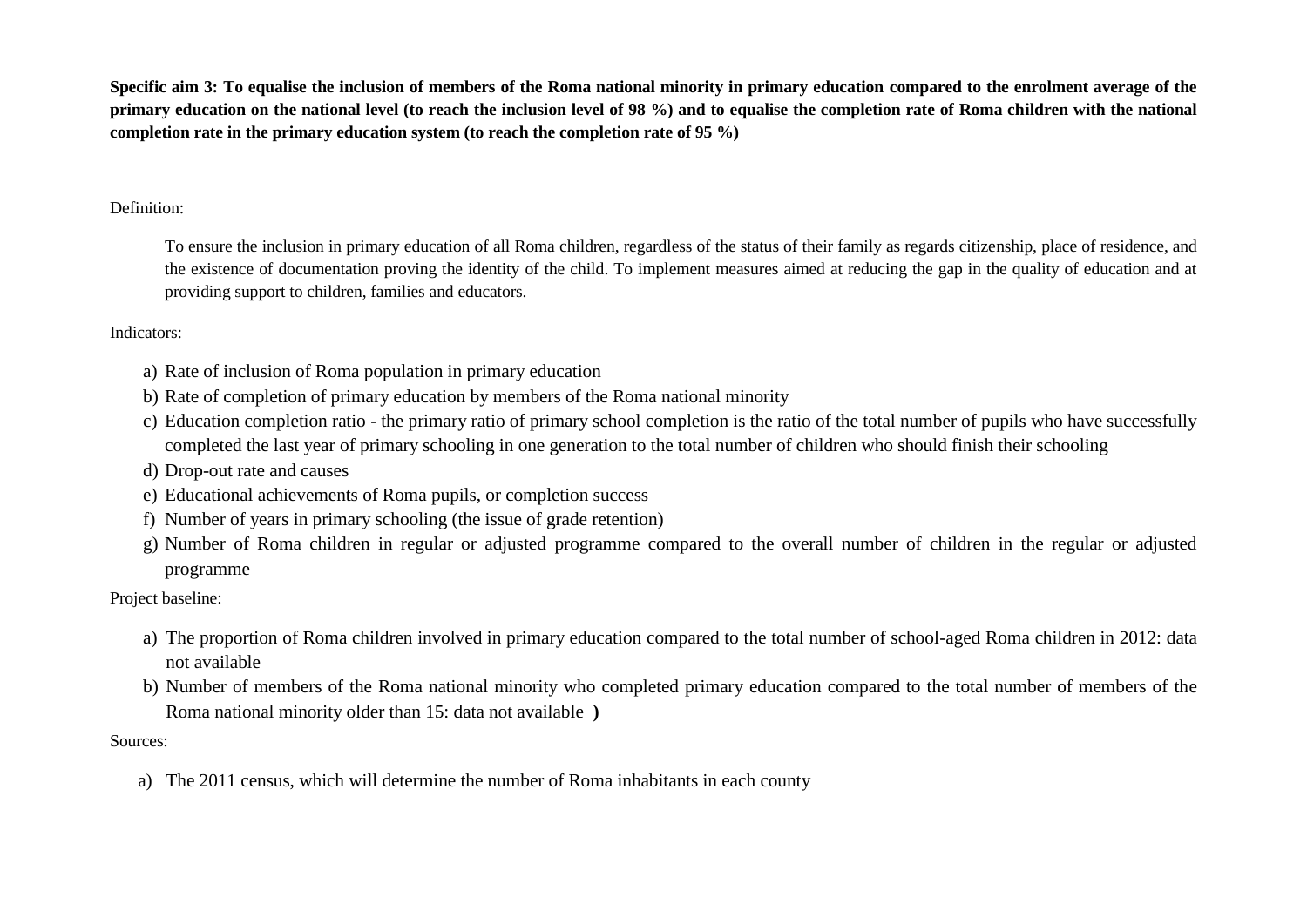- b) Generation estimation according to UNDP
- c) The 2011 census, which will determine the number of Roma inhabitants in each county by age structure

| <b>Measure</b>                                                                                   | Implementing agency/<br>Participants in the<br>implementation                                                                                                                      | <b>Indicator of results</b>                                                                                      | Data sources and<br>collection<br>methods | <b>Project baseline</b>                                                                                                                                | <b>Deadline</b> | <b>Funds</b>                                       |
|--------------------------------------------------------------------------------------------------|------------------------------------------------------------------------------------------------------------------------------------------------------------------------------------|------------------------------------------------------------------------------------------------------------------|-------------------------------------------|--------------------------------------------------------------------------------------------------------------------------------------------------------|-----------------|----------------------------------------------------|
| 1.3.1 Enrolment of Roma<br>children of both genders in<br>primary schools                        | Implementing agency:<br>MoSES, state<br>administration offices in<br>the counties, City Office<br>for Education, Culture<br>and Sports of the City of<br>Zagreb<br>primary schools | a) Number of Roma<br>children included in<br>primary education at<br>the beginning and<br>end of the school year | MoSES database                            | a) Number of Roma children<br>enrolled in primary schools by<br>gender, beginning of<br>2012/2013:<br>a total of 5,137 pupils (2,612 M<br>and 2,561 F) | Continuously    | State budget<br>funds for<br>operating<br>expenses |
| 1.3.2 Creation of the<br>conditions for the inclusion<br>of Roma pupils in after-<br>school care | Implementing agency:<br>MoSES, state<br>administration offices in<br>the counties, City Office<br>for Education, Culture<br>and Sports of the City of<br>Zagreb<br>primary schools | a) Number of Roma<br>children included in<br>after-school care by<br>gender                                      | MoSES database                            | a) Number of Roma children<br>involved in after-school care, by<br>gender, beginning of<br>2012/2013:<br>a total of 367 pupils (183 M and<br>184 F)    | Continuously    | State budget<br>funds for<br>operating<br>expenses |
| 1.3.3 Training of associate<br>assistants                                                        | <i>Implementing agency:</i><br>MoSES, ETTA                                                                                                                                         | a) Number of<br>associate assistants in<br>primary schools                                                       | MoSES database                            | a) Number of associate<br>assistants in primary schools:<br>23 assistants (12 M and 11 F),<br>with 2 funded by the local<br>administration             | Continuously    | State budget<br>funds for<br>operating<br>expenses |
|                                                                                                  |                                                                                                                                                                                    | b) Number of<br>seminars/workshops<br>for the training of                                                        |                                           | b) Number of seminars and/or<br>workshops for the training of<br>assistants:<br>The Croatian Centre for Drama<br>Education implemented in 2012         |                 |                                                    |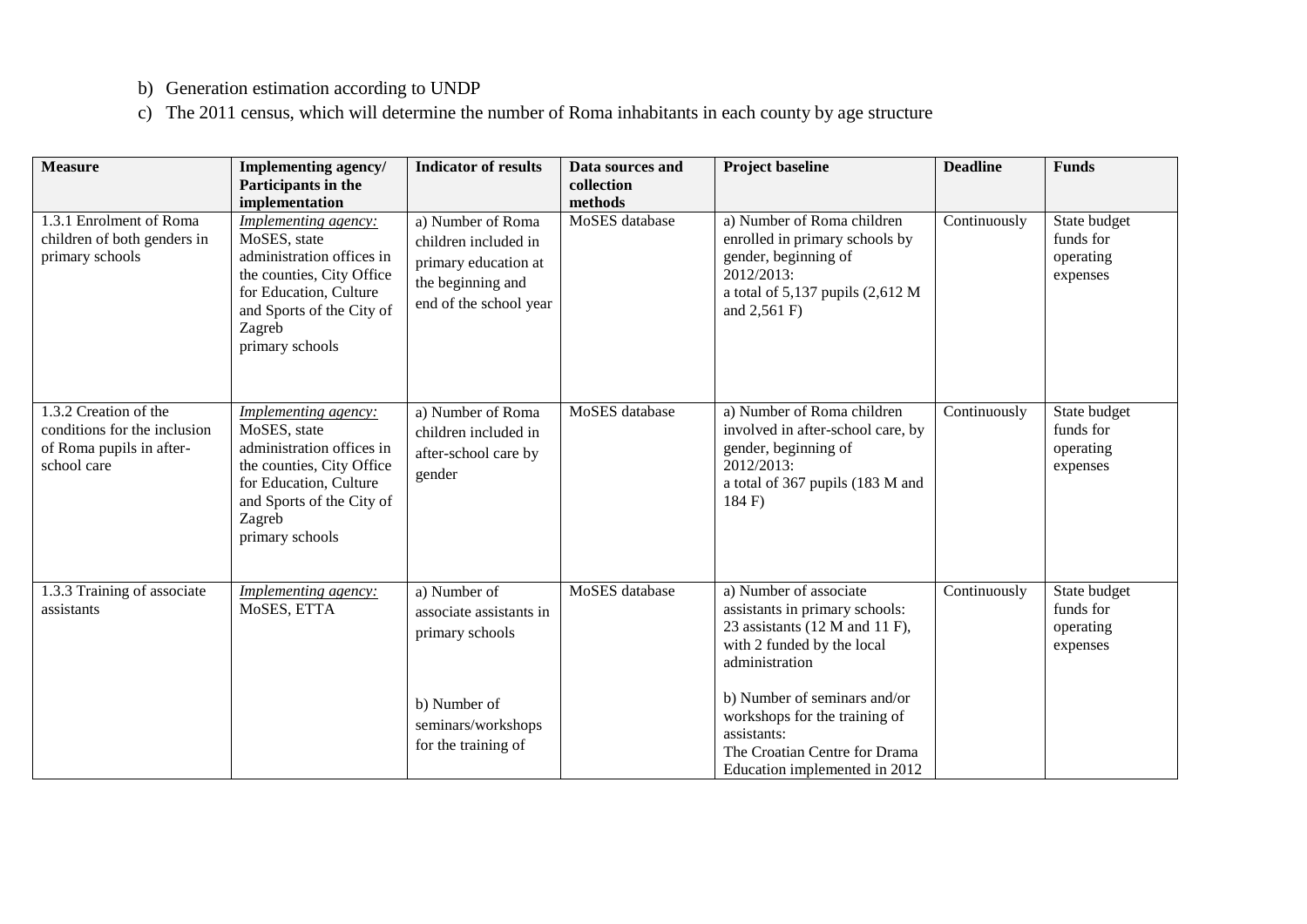| associate assistants | an international project titled  |  |
|----------------------|----------------------------------|--|
|                      | "Educational Drama and           |  |
|                      | Theatre as a Means of            |  |
|                      | Encouragement and Inclusion of   |  |
|                      | Roma", co-financed by the        |  |
|                      | Budapest Open Society. The       |  |
|                      | programme was supported by       |  |
|                      | MoSES and ETTA, and it was       |  |
|                      | intended for teachers,           |  |
|                      | kindergarten teachers, expert    |  |
|                      | associates and assistants in     |  |
|                      | classes in schools with a larger |  |
|                      | number of Roma children and      |  |
|                      | pupils.                          |  |
|                      | Total number of workshops        |  |
|                      | held: 18 for 161 participants in |  |
|                      | Međimurje, Zagreb, Sisak and     |  |
|                      | Slavonski Brod                   |  |

# **Specific aim 4: To abolish all classes attended exclusively by Roma children by 2020**

Definition:

To adopt an ordinance laying down the obligations and modalities for the creation and implementation of desegregation plans, as well as measures for the prevention of any educational segregation.

#### Indicators:

- a) Number of classes attended solely by Roma pupils
- b) Adopted ordinance on the prevention of segregation in education and on desegregation modalities

# Project baseline:

a) Number of classes attended solely by Roma pupils: on the level of the Republic of Croatia, Roma are allocated in 2,028 classes at the beginning of 2012/2013, out of which mixed classes in 1,978 and 50 classes with only Roma pupils.

#### Sources: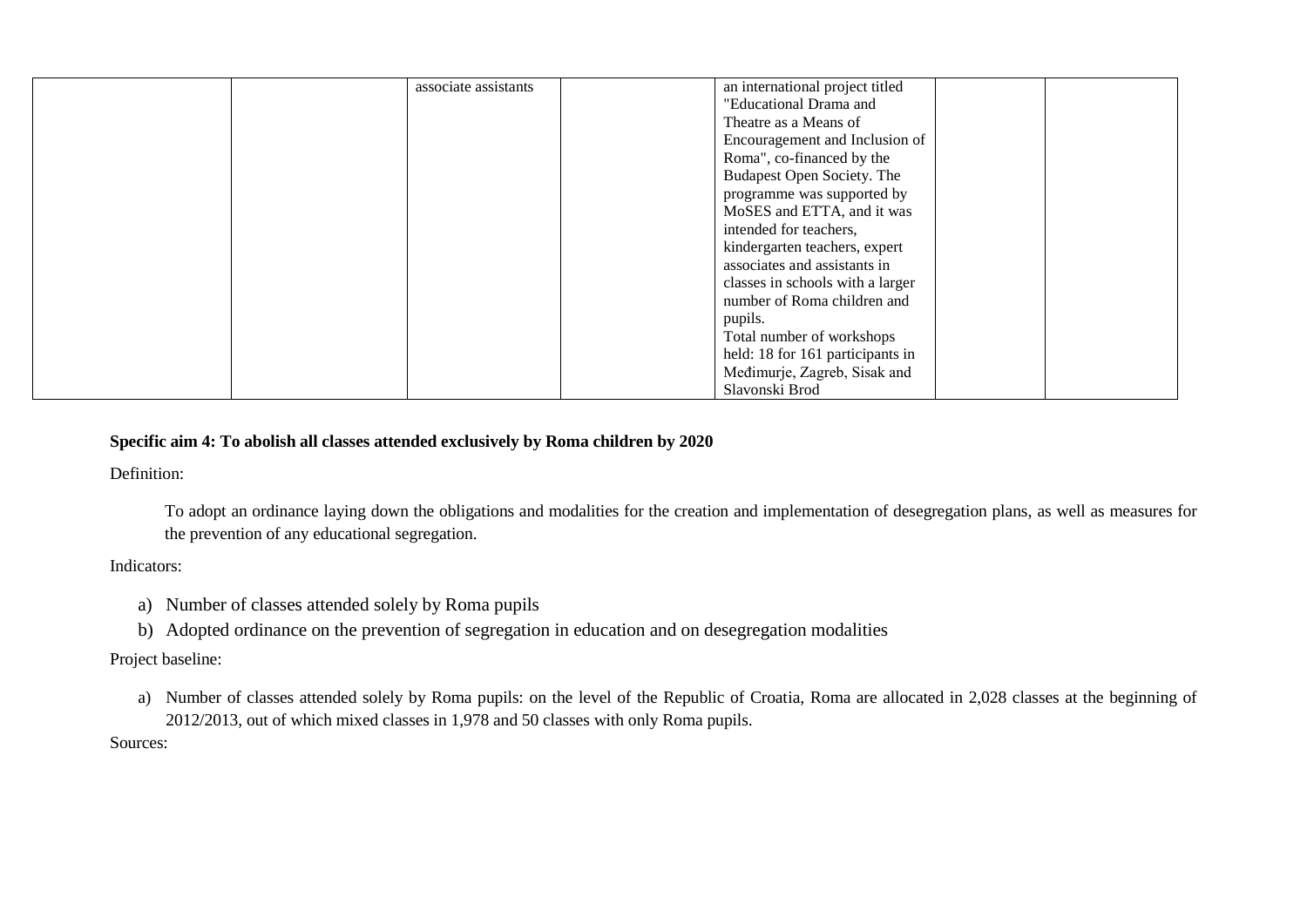a) MoSES database

| <b>Measure</b>                                                                                                            | Implementing agency/                                                                                                                                                     | <b>Indicator of results</b>                               | Data sources and | <b>Project baseline</b>                                                                              | <b>Deadline</b> | <b>Funds</b>                                                               |
|---------------------------------------------------------------------------------------------------------------------------|--------------------------------------------------------------------------------------------------------------------------------------------------------------------------|-----------------------------------------------------------|------------------|------------------------------------------------------------------------------------------------------|-----------------|----------------------------------------------------------------------------|
|                                                                                                                           | Participants in the                                                                                                                                                      |                                                           | collection       |                                                                                                      |                 |                                                                            |
|                                                                                                                           | implementation                                                                                                                                                           |                                                           | methods          |                                                                                                      |                 |                                                                            |
| 1.4.1 Creation of the<br>prerequisites for the<br>reduction of the number of<br>classes attended solely by<br>Roma pupils | <u>Implementing agency:</u><br>MoSES, L(R)SGU, state<br>administration offices in<br>the counties, City Office<br>for General<br>Administration of the<br>City of Zagreb | a) Number of classes<br>attended solely by<br>Roma pupils | MoSES database   | a) Number of classes attended<br>solely by Roma pupils, school<br>year 2012/2013:<br>50 Roma classes | Continuously    | State budget funds for<br>regular activities;<br>$L(R)SGU$ budget<br>funds |

**Specific aim 5: To reduce the gap between the average inclusion and completion rate of Roma children in secondary education compared to the national average inclusion and completion rate in the secondary education system in order to equalise opportunities for acquiring the skills and competences necessary for the continuation of schooling - to increase the number of members of the Roma national minority enrolling in secondary education until 2020. To increase the number of members of the Roma national minority completing secondary education until 2020**

Definition:

To implement measures aimed at encouraging primary and secondary school pupils to continue their schooling, and to provide support to pupils, their families and educators, with further scholarships for pupils and an increased role of the Roma national minority council and NGOs in the sphere of informing and raising awareness of the Roma community regarding the importance of continued schooling. To implement measures aimed at reducing the differences in the quality of education.

Indicators:

- a) The rate of increase of the enrolment of Roma pupils into secondary education
- b) Funds allocated on the national and local level for scholarships, accommodation, travel costs (%)
- c) Number of beneficiaries of scholarships and support
- d) Rate of enrolment of Roma pupils in secondary schools compared to the percentage of Roma pupils who have completed their primary education.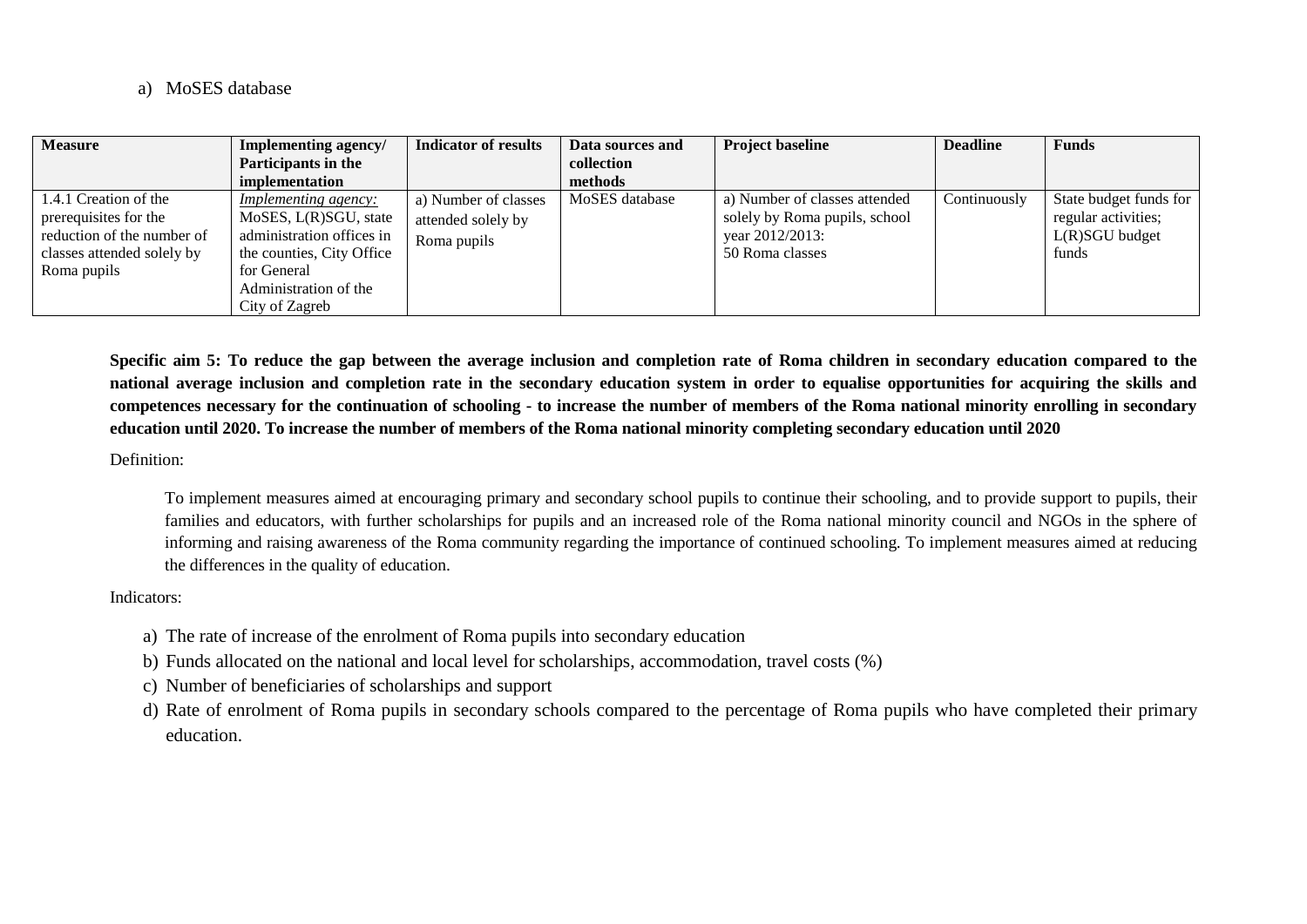- e) The number/percentage of Roma pupils in grammar school programmes compared to the total number of Roma pupils enrolled in secondary school programmes.
- f) Rate of increase of the number of Roma pupils who have completed their secondary education
- g) Drop-out rate and causes
- h) Educational achievements of Roma pupils
- i) Number of years in secondary school (issue of grade retention)

Project baseline:

- a) Number of members of the Roma national minority who enrolled in a secondary school compared to the total number of members of the Roma national minority who enrolled in a secondary school in the school year 2012: data not available
- b) Number of members of the Roma national minority who completed secondary education compared to the total number of members of the Roma national minority who completed secondary education in the school year 2012: data not available

Sources:

a) MoSES database

| <b>Measure</b>                                                            | <b>Implementing agency/</b>                                                                                                                                                              | <b>Indicator of results</b>                                                                                                                                                                     | Data sources and | <b>Project baseline</b>                                                                                                                                                                                                                                                                                                                                    | <b>Deadline</b> | <b>Funds</b>                                       |
|---------------------------------------------------------------------------|------------------------------------------------------------------------------------------------------------------------------------------------------------------------------------------|-------------------------------------------------------------------------------------------------------------------------------------------------------------------------------------------------|------------------|------------------------------------------------------------------------------------------------------------------------------------------------------------------------------------------------------------------------------------------------------------------------------------------------------------------------------------------------------------|-----------------|----------------------------------------------------|
|                                                                           | Participants in the                                                                                                                                                                      |                                                                                                                                                                                                 | collection       |                                                                                                                                                                                                                                                                                                                                                            |                 |                                                    |
|                                                                           | implementation                                                                                                                                                                           |                                                                                                                                                                                                 | methods          |                                                                                                                                                                                                                                                                                                                                                            |                 |                                                    |
| 1.5.1 Enrolment of Roma<br>pupils of both genders in<br>secondary schools | <b>Implementing agency:</b><br>MoSES, state<br>administration offices in<br>counties, City Office for<br>Education, Culture and<br>Sports of the City of<br>Zagreb, secondary<br>schools | a) Number of Roma<br>pupils enrolled in<br>first grades of three-<br>year secondary<br>schools, by gender<br>b) Number of Roma<br>pupils enrolled in<br>first grades of four-<br>year secondary | MoSES database   | a) Number of Roma pupils<br>enrolled in first grades of three-<br>year secondary schools, by<br>gender, beginning of<br>2012/2013:<br>a total of 157 pupils $(109 M, 48$<br>F)<br>b) Number of Roma pupils<br>enrolled in first grades of four-<br>year secondary schools, by<br>gender, beginning of<br>2012/2013:<br>a total of 23 pupils $(10 M, 13 F)$ | Continuously    | State budget<br>funds for<br>operating<br>expenses |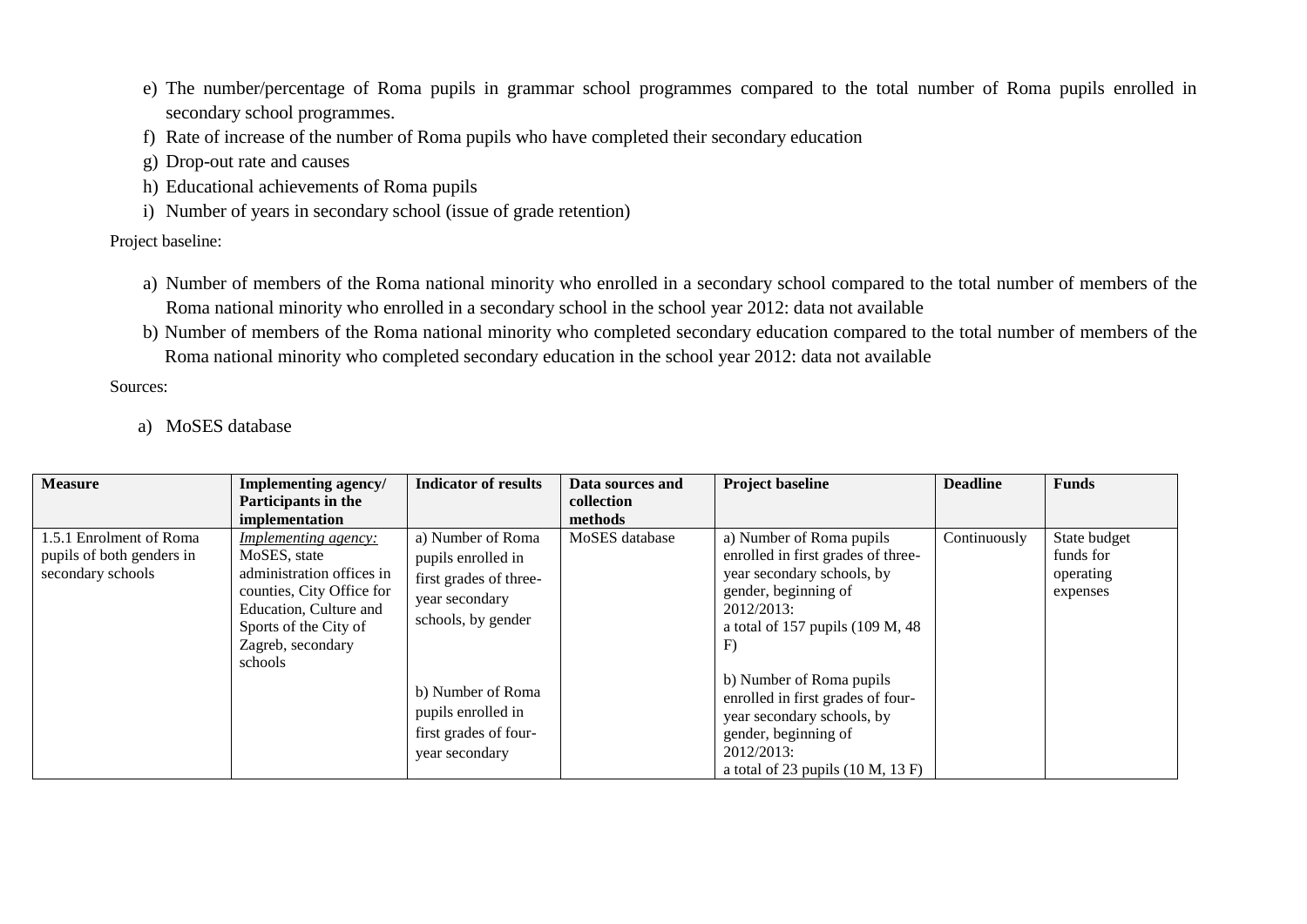|                                             | c) The total number<br>of secondary school<br>pupils                                                                                                                                              |                | secondary school pupils,<br>beginning of $2012/2013$ :<br>a total of 480 pupils (286 M,<br>194 F                                                                                                                                                                                                                                                                                                                                                                                                                                       |                                                     |                                                    |
|---------------------------------------------|---------------------------------------------------------------------------------------------------------------------------------------------------------------------------------------------------|----------------|----------------------------------------------------------------------------------------------------------------------------------------------------------------------------------------------------------------------------------------------------------------------------------------------------------------------------------------------------------------------------------------------------------------------------------------------------------------------------------------------------------------------------------------|-----------------------------------------------------|----------------------------------------------------|
| <b>Implementing agency:</b><br><b>MoSES</b> | a) Number of<br>beneficiaries of the<br>measure, by gender<br>and total                                                                                                                           | MoSES database | a) Number of pupils by gender<br>receiving a scholarship and<br>total, school year 2011/2012:<br>a total of 425 pupils (214 M,<br>211 F                                                                                                                                                                                                                                                                                                                                                                                                | Continuously                                        | State budget<br>funds for<br>operating<br>expenses |
| Implementing agency:<br><b>MoSES</b>        | a) Number of Roma<br>pupils (enrolled in<br>second<br>grades of secondary<br>schools) by gender<br>b) Number<br>of Roma pupils<br>(enrolled in third<br>grades of secondary<br>schools) by gender | MoSES database | a) Number of Roma pupils<br>(enrolled in second grades of<br>secondary schools) by gender,<br>beginning of $2012/2013$ :<br>a total of 158 pupils (93 M, 65<br>F)<br>b) Number of Roma pupils<br>(enrolled in third grades of<br>secondary schools) by gender,<br>beginning of $2012/2013$ :<br>a total of 85 pupils $(45 M, 40 F)$<br>c) Number of Roma pupils<br>(enrolled in fourth grades of<br>secondary schools) by gender,<br>beginning of $2012/2013$ :<br>a total of 18 pupils $(7 M, 11 F)$<br>d) Number of pupils by school | Continuously                                        | State budget<br>funds for<br>operating<br>expenses |
|                                             |                                                                                                                                                                                                   | c) Number      |                                                                                                                                                                                                                                                                                                                                                                                                                                                                                                                                        | programmes and total,<br>beginning of $2012/2013$ : |                                                    |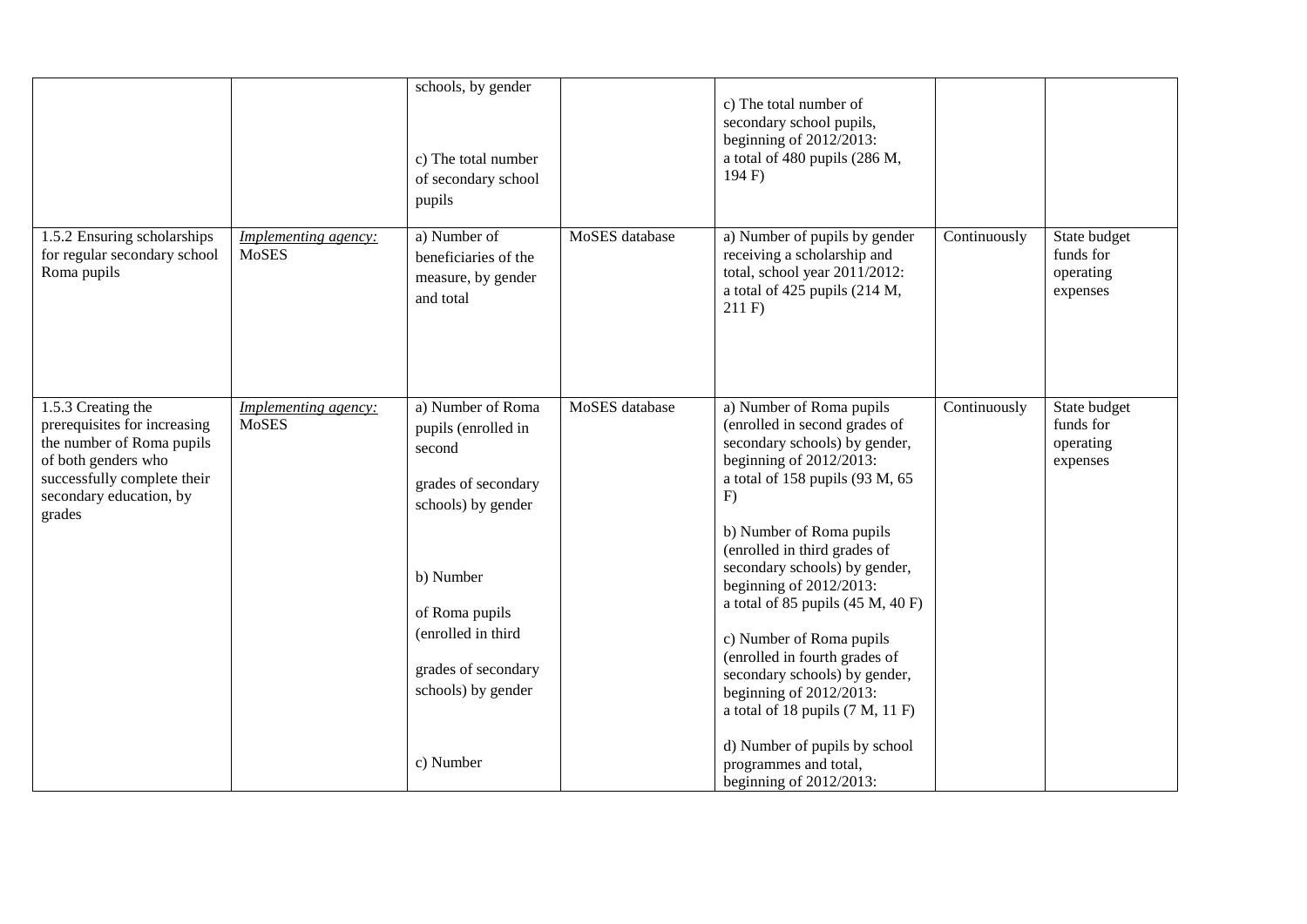|                                                       | of Roma pupils       |                | a total of 480 pupils (277 M,       |              |              |
|-------------------------------------------------------|----------------------|----------------|-------------------------------------|--------------|--------------|
|                                                       | (enrolled in fourth  |                | 175 F); 15 pupils in grammar        |              |              |
|                                                       |                      |                | schools $(5 M, 10 F)$ ;             |              |              |
|                                                       | grades of secondary  |                | 77 pupils in four-year              |              |              |
|                                                       | schools) by gender   |                | vocational schools $(32 M, 45 F)$ ; |              |              |
|                                                       |                      |                | 316 pupils in three-year            |              |              |
|                                                       |                      |                | vocational schools (210 M, 106      |              |              |
|                                                       |                      |                | F);                                 |              |              |
|                                                       | d) Number of pupils  |                | 13 pupils completed vocational      |              |              |
|                                                       | by                   |                | training (lower expertise) (8 M,    |              |              |
|                                                       |                      |                | $5 F$ ;                             |              |              |
|                                                       | school programmes    |                | 28 pupils in programmes for         |              |              |
|                                                       |                      |                | pupils with special needs (20 M,    |              |              |
|                                                       | and total, by gender |                | $8 F$ ;                             |              |              |
|                                                       |                      |                | 1 female pupil in a school of art   |              |              |
|                                                       |                      |                | and design; 2 pupils in a music     |              |              |
|                                                       |                      |                | school                              |              |              |
| 1.5.4 Accommodation in<br><b>Implementing agency:</b> | a) Number of Roma    | MoSES database | a) Number of Roma pupils            | Continuously | State budget |
| MoSES<br>secondary school                             | pupils accommodated  |                | accommodated in dormitories         |              | funds for    |
| dormitories                                           | in dormitories, by   |                | by gender and total, school year    |              | operating    |
|                                                       | gender and total     |                | 2012/2013:                          |              | expenses     |
|                                                       |                      |                | a total of 9 pupils $(7 M, 2 F)$    |              |              |
|                                                       |                      |                |                                     |              |              |
|                                                       |                      |                |                                     |              |              |

**Specific aim 6: To reduce the gap between the average inclusion and completion rates of higher education of members of the Roma national minority compared to the national average inclusion and completion rates in the higher education system in order to equalise opportunities for acquiring the skills and competences necessary for the continuation of schooling - to increase the number of members of the Roma national minority completing higher education and those who enrol in a postgraduate study programme by 2020.**

#### Definition:

To implement measures aimed at encouraging secondary school pupils and college and university students to continue their schooling, and to provide support to pupils, their families and educators with further scholarships and a strengthened role of the Roma council and NGOs in informing and raising awareness of the Roma community of the importance of continued education. To implement measures aimed at reducing the differences in the quality of education.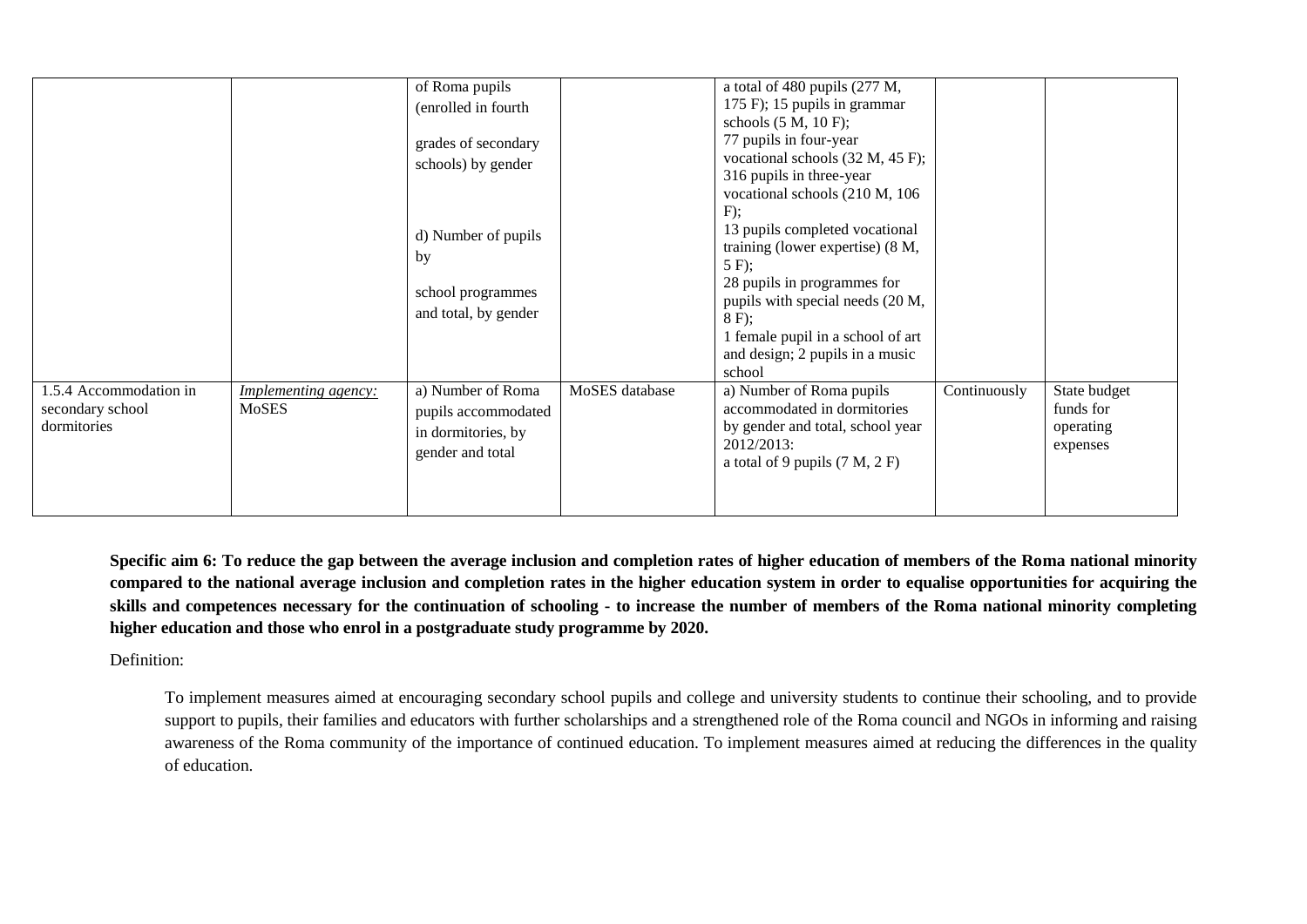#### Indicators:

- a) Rate of increase of members of the Roma national minority who complete university education
- b) Rate of increase of members of the Roma national minority who enrol in a postgraduate study programme
- c) Funds allocated on the national and local level for scholarships, accommodation, travel costs (%)
- d) Number of beneficiaries of scholarships and support
- e) Number of years in university education
- f) Drop-out rate and reasons

Project baseline:

- a) Number of members of the Roma national minority who completed university education compared to the total number of persons who graduated in the initial year (for 2012): data not available
- b) Number of members of the Roma national minority who enrolled in a postgraduate study programme compared to the total number of persons who enrolled in a postgraduate study programme in the initial year (for 2012): data not available
- c) Number of members of the Roma national minority who enrolled in a university study programme in 2012 compared to the number of members of the Roma national minority who have completed secondary education: data not available
- d) Number of members of the Roma national minority who enrolled in a postgraduate study programme in 2012 compared to the number of members of the Roma national minority who graduated in the initial year: data not available

Sources:

a) MoSES database.

| <b>Measure</b>                                                         | Implementing agency/                        | Indicator of results                                                                    | Data sources and | <b>Project baseline</b>                                                                                               | <b>Deadline</b> | <b>Funds</b>                                       |
|------------------------------------------------------------------------|---------------------------------------------|-----------------------------------------------------------------------------------------|------------------|-----------------------------------------------------------------------------------------------------------------------|-----------------|----------------------------------------------------|
|                                                                        | Participants in the                         |                                                                                         | collection       |                                                                                                                       |                 |                                                    |
|                                                                        | implementation                              |                                                                                         | methods          |                                                                                                                       |                 |                                                    |
| 1.6.1 Enrolment of Roma<br>students of both genders in<br>universities | <i>Implementing agency:</i><br><b>MoSES</b> | a) Number of Roma<br>students enrolled in a<br>university study<br>programme, by gender | MoSES database   | a) Number of Roma students<br>enrolled in a university study<br>programme, academic year<br>2011/2012;<br>29 students | Continuously    | State budget<br>funds for<br>operating<br>expenses |
| 1.6.2 Providing scholarships                                           | <i>Implementing agency:</i>                 | a) Number of                                                                            | MoSES database   | a) Number of beneficiaries of                                                                                         | Continuously    | State budget                                       |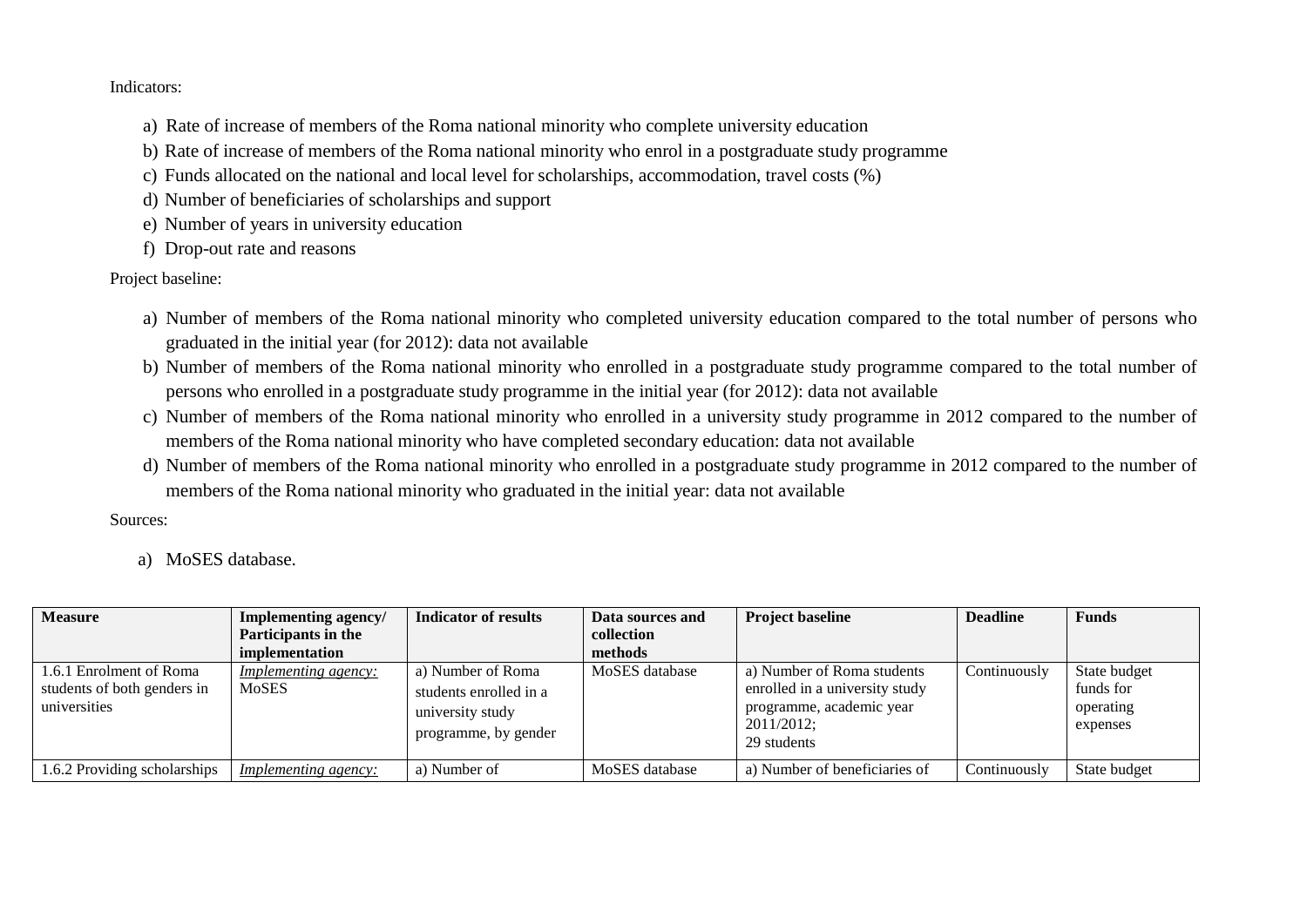| for Roma students           | MoSES | beneficiaries of the |                 | the measure, academic year     | funds for       |  |
|-----------------------------|-------|----------------------|-----------------|--------------------------------|-----------------|--|
| (college/university degree) |       | measure, by gender   | 2011/2012:      |                                | operating       |  |
|                             |       |                      | 29 students     |                                | expenses; funds |  |
|                             |       |                      |                 |                                | of the National |  |
|                             |       |                      |                 | b) Allocated funds, academic   | Foundation for  |  |
|                             |       | b) Allocated funds   | vear 2011/2012: |                                | the Support of  |  |
|                             |       |                      |                 | HRK 290,000 (HRK 1,000         | Pupils' and     |  |
|                             |       |                      |                 | monthly/10 months per student) | Students'       |  |
|                             |       |                      |                 |                                | Standard        |  |

**Specific aim 7: To increase the inclusion of adult members of the Roma national minority in literacy, education and training programmes through their entire general and vocational education in order to develop their individual potential and strengthen their capacities and competences for achieving a greater competitive strength on the labour market and permanent employability, as well as to increase their social inclusion and active participation in all spheres of contemporary life.**

Definition:

To increase the inclusion of adult members of the Roma national minority (especially women) in primary and secondary education programmes and vocational training with the aim of strengthening their knowledge, competences and abilities for participating and competing on the labour market, as well as active inclusion in the society and social processes. To increase the rate of adult Roma who completed their primary, secondary and/or vocational education in accordance with the labour market requirements through education programmes. To implement measures aimed at encouraging persons older than 15 who have not completed primary and/or secondary education to continue their schooling, and to provide support to persons included in the programmes, as well as their families, throughout their schooling and in socio-economic inclusion processes after their schooling. To strengthen the role of the Roma council and NGOs in informing and raising awareness of the Roma communities of the importance of continuous education.

#### Indicators:

- a) Rate of inclusion of members of the Roma national minority included in adult education programmes, lifelong learning education programmes and vocational training programmes compared to the total Roma population.
- b) Rate of increase of members of the Roma national minority included in adult education programmes, lifelong learning education programmes and vocational training programmes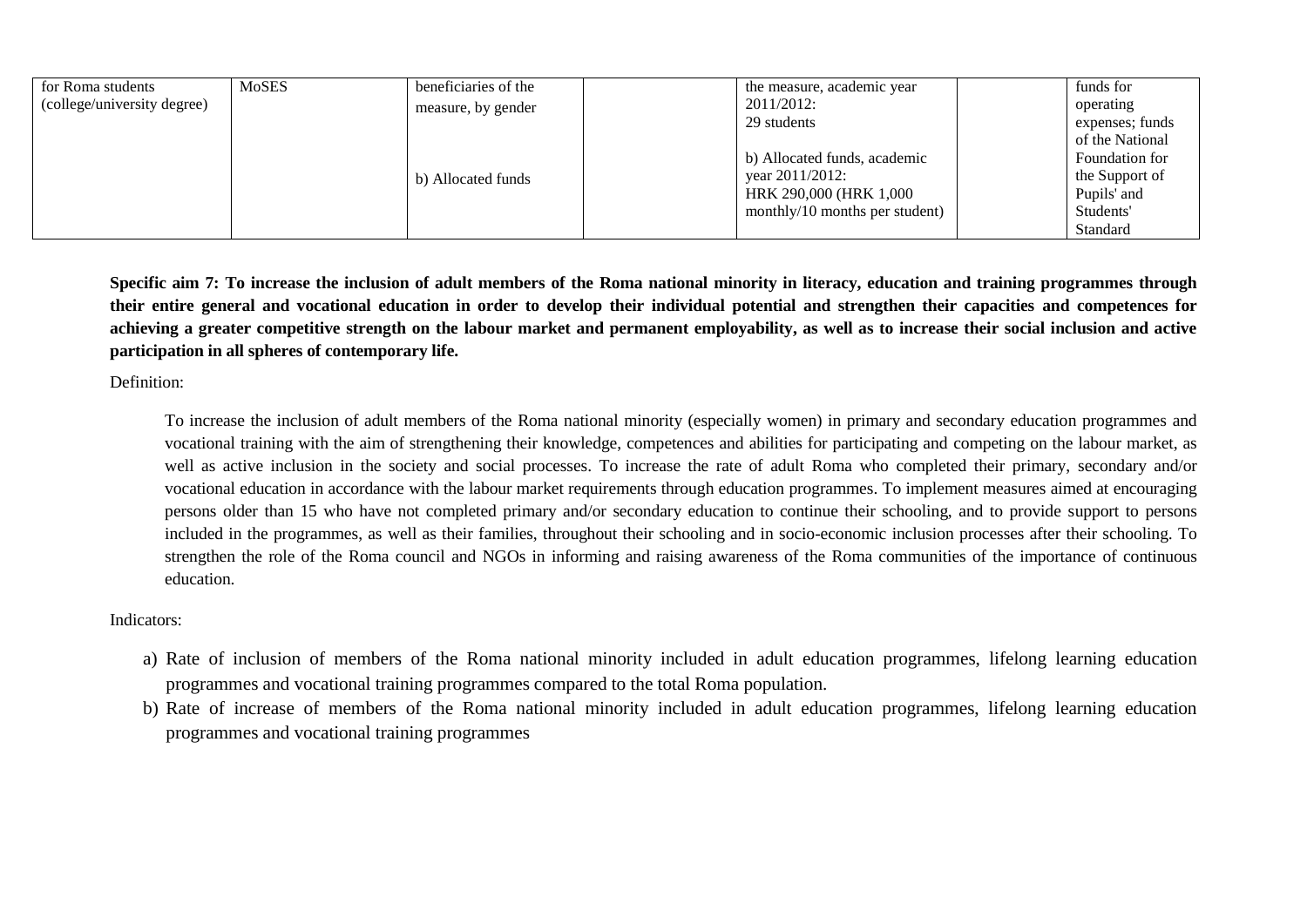- c) Rate of increase of members of the Roma national minority who upgrade their degree of education in accordance with the labour market requirements
- d) Funds allocated on the national and local level for scholarships, accommodation, travel costs (%)
- e) Number of beneficiaries of scholarships and support
- f) Number and type of programmes attended by members of the Roma national minority
- g) Drop-out rate and reasons

Project baseline:

- a) Number of members of the Roma national minority who have completed one of the education programmes for adults or vocational training in 2012: 311 persons (156 M, 155 F) included in the literacy programme and training.
- b) Number and type of education programmes completed by members of the Roma national minority in 2012: data not available

Sources:

- a) MoSES database
- b) CES database
- c) Databases of colleges/universities with certified education programmes

| <b>Measure</b>                                                                            | <b>Implementing agency/</b>                 | Indicator of results                                                                                   | Data sources and | <b>Project baseline</b>                                                                                                | <b>Deadline</b> | <b>Funds</b>                                                       |
|-------------------------------------------------------------------------------------------|---------------------------------------------|--------------------------------------------------------------------------------------------------------|------------------|------------------------------------------------------------------------------------------------------------------------|-----------------|--------------------------------------------------------------------|
|                                                                                           | Participants in the                         |                                                                                                        | collection       |                                                                                                                        |                 |                                                                    |
|                                                                                           | implementation                              |                                                                                                        | methods          |                                                                                                                        |                 |                                                                    |
| 1.7.1 Inclusion of adult<br>Roma of both genders in<br>literacy and training<br>programme | <i>Implementing agency:</i><br><b>MoSES</b> | a) Number of adult<br>Roma included in the<br>literacy and training<br>programme, by age and<br>gender | MoSES database   | a) Number of adult Roma<br>included in the literacy and<br>training programme, for 2012:<br>311 persons (156 M, 155 F) | Continuously    | State budget<br>funds for regular<br>adult education<br>activities |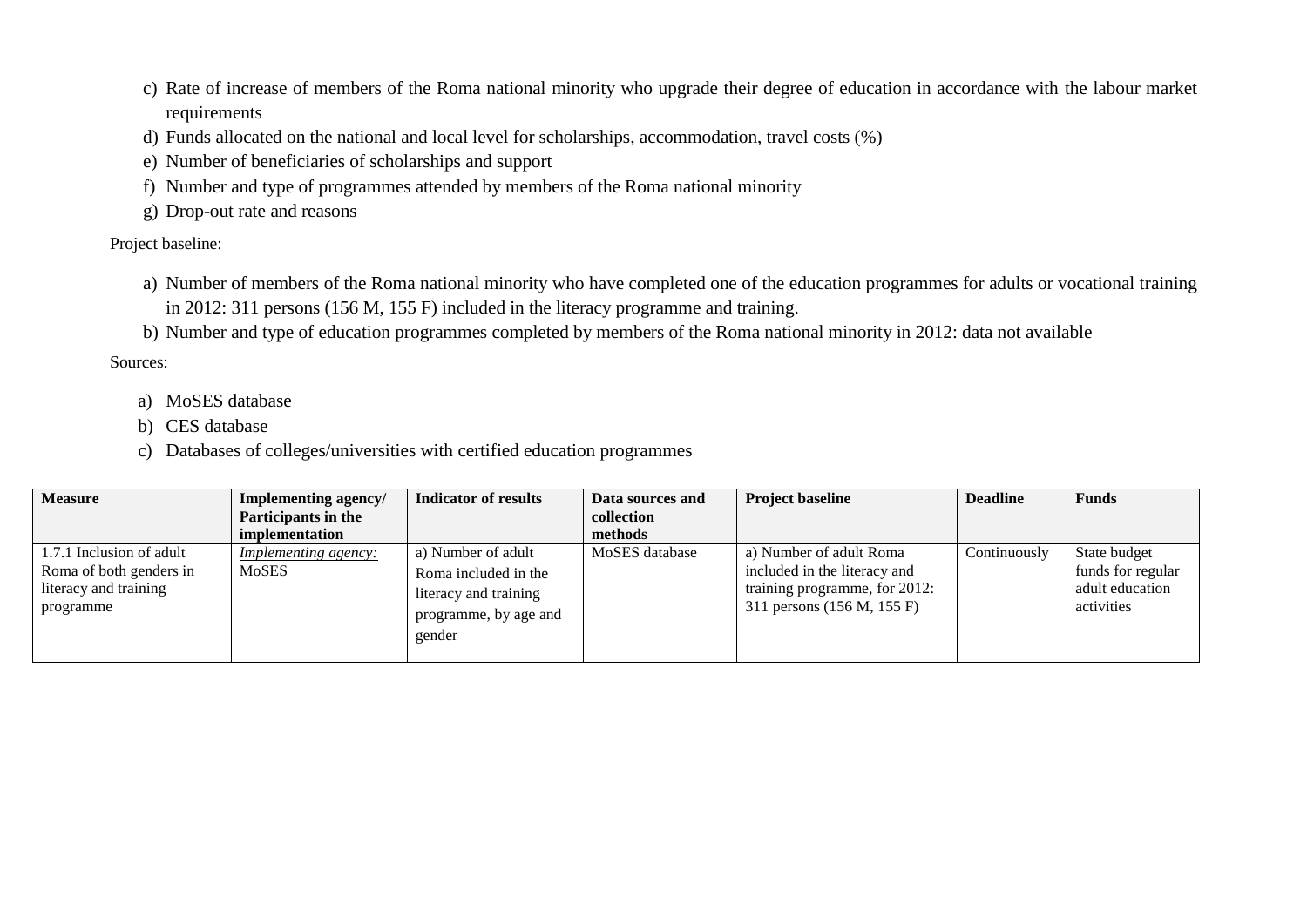# **2. EMPLOYMENT AND INCLUSION IN ECONOMIC LIFE**

## **General aim:**

To reduce the gap between the Roma national minority and the majority population on the labour market.

## **Specific aims:**

- 1. To increase the level of social inclusion of the Roma population through strengthening for the inclusion in the labour market;
- 2. To increase the competitive strength and employment rate of younger members of the Roma national minority;
- 3. To increase the competitive strength and employment rate of Roma women;
- 4. To increase the competitive strength and employment rate of long-term unemployed members of the Roma national minority;
- 5. To increase the rate of formal self-employment of members of the Roma national minority;
- 6. To increase the motivation level of members of the Roma national minority for the inclusion in the labour market;
- <span id="page-20-0"></span>7. To strengthen the capacity of the Croatian Employment Service for working with members of the Roma national minority.

# **Specific aim 1: To increase the level of social inclusion of the Roma population through strengthening for the inclusion in the labour market**

Definition:

Within this aim, mechanisms for increased encouraging, empowering and inclusion of Roma in the labour market will be established; they include inter-sector cooperation, exchange of regulations, and empowerment and motivation of Roma. This aim complies with the Joint Assessment Papers (JAP).

# Indicators:

a) Rate of inclusion of the Roma population in the labour market, by age and gender, compared to the total number of members of the Roma population with the working ability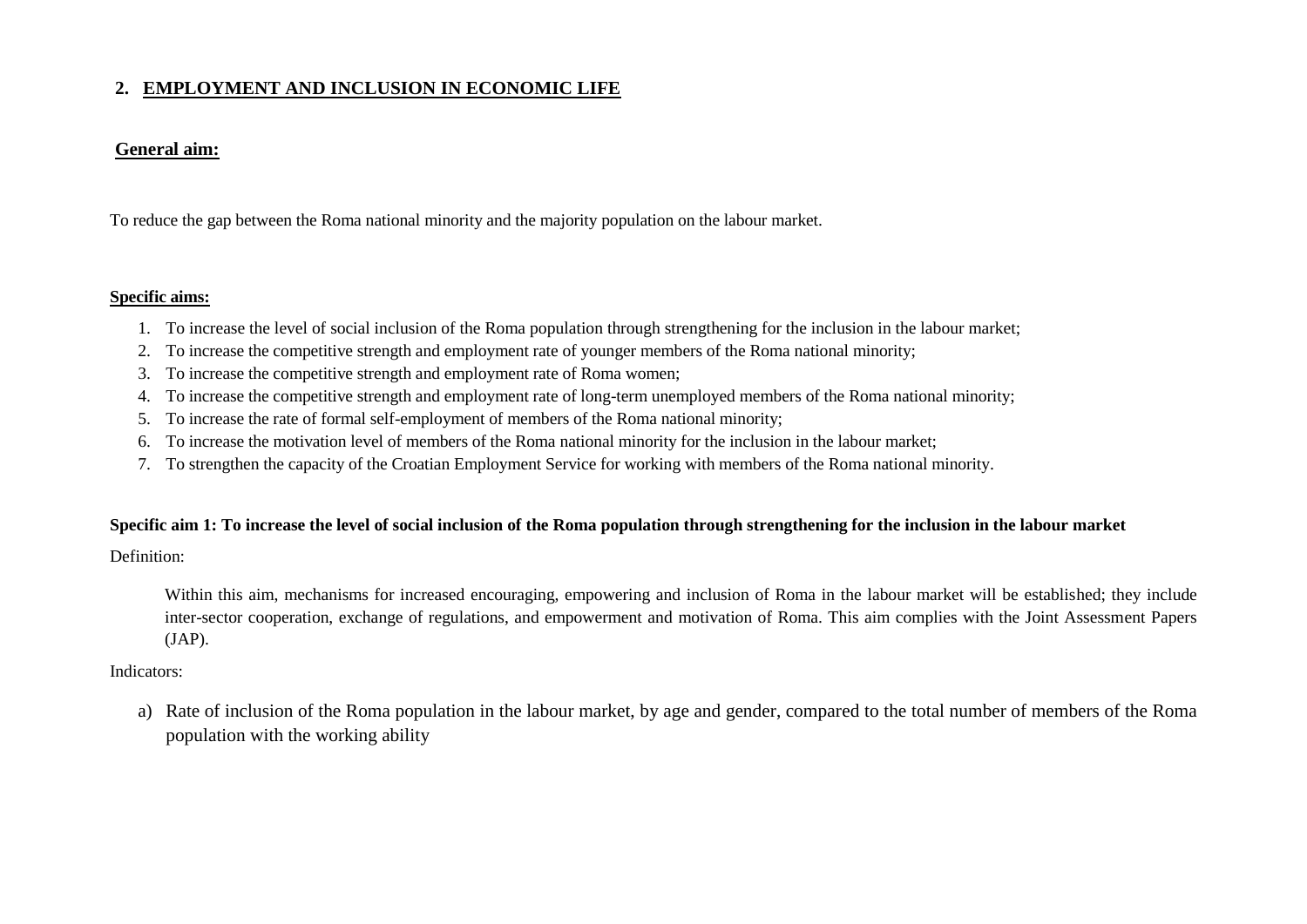b) Rate of inclusion of the Roma population in the labour market, by age and gender, compared to the inclusion rate of the non-Roma population in the labour market

Project baseline:

a) According to the survey of the World Bank and DG REGIO of 2011, the percentage of employed Roma capable of working within the surveyed households indicates that the rate of employment of Roma within the total population capable of work aged 15-64 was 34.91 %, out of which 41.06 % men and 24.08 % women, with 23.79 % within the age brackets of 15-24, out of which 31.06 % men and 12.96 % women.

Sources:

- a) Research
- b) Surveys
- c) CES records
- d) Reports of Roma associations and Roma national minority councils

| <b>Measure</b>                                                                                                                                                                    | Implementing agency/<br>Participants in the                                                                                                                                                                                                         | <b>Indicator of results</b>                                                                                                                                                                                                                    | Data sources and<br>collection                                                                            | <b>Project baseline</b>                                                                                                                                                                                                                                                                                                                                                                           | <b>Deadline</b> | <b>Funds</b>                                                                                                                                          |
|-----------------------------------------------------------------------------------------------------------------------------------------------------------------------------------|-----------------------------------------------------------------------------------------------------------------------------------------------------------------------------------------------------------------------------------------------------|------------------------------------------------------------------------------------------------------------------------------------------------------------------------------------------------------------------------------------------------|-----------------------------------------------------------------------------------------------------------|---------------------------------------------------------------------------------------------------------------------------------------------------------------------------------------------------------------------------------------------------------------------------------------------------------------------------------------------------------------------------------------------------|-----------------|-------------------------------------------------------------------------------------------------------------------------------------------------------|
|                                                                                                                                                                                   | implementation                                                                                                                                                                                                                                      |                                                                                                                                                                                                                                                | methods                                                                                                   |                                                                                                                                                                                                                                                                                                                                                                                                   |                 |                                                                                                                                                       |
| 2.1.1 To empower and<br>motivate Roma capable of<br>work for inclusion in the<br>labour market and<br>continuously point to the<br>need to acquire and maintain<br>working habits | <i>Implementing agency:</i><br><b>CES</b><br>Participants in the<br><i>implementation:</i><br>MSPY, social care<br>centres, family centres,<br>L(R)SGU, Roma<br>national minority<br>councils and<br>representatives, NGOs,<br>CES regional offices | a) Number of Roma<br>persons who completed<br>the empowering process<br>for the inclusion in the<br>labour market, by age<br>and gender<br>b) Type of service<br>provided to members of<br>the Roma national<br>minority through<br>programmes | Records and reports<br>of social care centres,<br>family centres, CES<br>regional offices,<br>NGO reports | a) In 2011, a total of 7,158<br>persons, out of which 3,649<br>women, of the Roma national<br>minority were included in the<br>empowering process for the<br>inclusion in the labour market<br>(group information sessions,<br>individual counselling, group<br>counselling for the acquisition<br>of skills and job seeking)<br>b) Types of services provided to<br>members of the Roma national | Continuously    | State budget<br>funds for CES,<br>item: operating<br>expenses;<br>$L(R)SGU$ funds;<br>additional funds<br>from international<br>funds and EU<br>funds |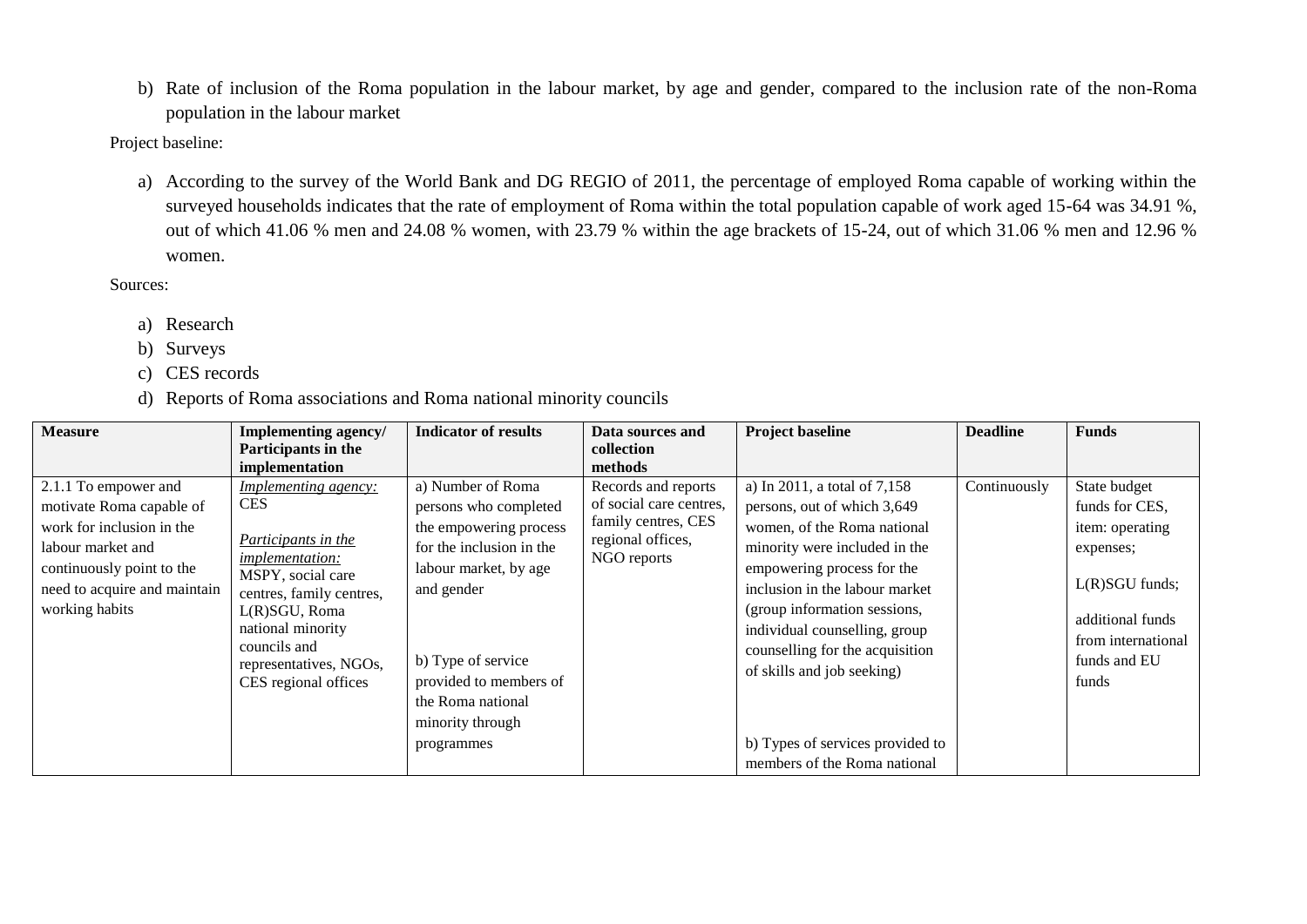|                                                                                                                                            |                                                                                                  | c) Number of created<br>activity plans that<br>include the empowering<br>process for the inclusion<br>in the labour market, by<br>age and gender               |                                       | minority in 2011: group<br>information sessions, individual<br>counselling, group counselling -<br>workshops for the acquisition of<br>job seeking skills, education for<br>employment                                                                                                                                                                          |              |                                   |
|--------------------------------------------------------------------------------------------------------------------------------------------|--------------------------------------------------------------------------------------------------|----------------------------------------------------------------------------------------------------------------------------------------------------------------|---------------------------------------|-----------------------------------------------------------------------------------------------------------------------------------------------------------------------------------------------------------------------------------------------------------------------------------------------------------------------------------------------------------------|--------------|-----------------------------------|
|                                                                                                                                            |                                                                                                  | d) Number of members<br>of the Roma national<br>minority who<br>participated in the<br>measures set out by the<br>National Employment<br><b>Promotion Plan</b> |                                       | c) Number of created activity<br>plans that include the<br>empowerment process for the<br>inclusion in the labour market,<br>by age and gender; in 2011, a<br>total of 5,588 Roma, out of<br>which 2,900 women, were<br>included in the individual<br>counselling activity with the<br>aim of defining their work<br>profile and individual job<br>seeking plan |              |                                   |
|                                                                                                                                            |                                                                                                  |                                                                                                                                                                |                                       | d) In 2011, a total of 507<br>persons were employed within<br>the National Employment<br>Promotion Plan of 2011 and<br>2012                                                                                                                                                                                                                                     |              |                                   |
| 2.1.2 To initiate and propose<br>changes in legislation related<br>to self-employment and<br>entrepreneurship, and<br>legalisation of work | Implementing agency:<br>MLPS, MEC<br>Participants in the<br>implementation:<br>MSPY, social care | a) Number of amending<br>bills proposed<br>b) Number of amending                                                                                               | CBS register of<br>business operators | a) Existing regulations in 2012:<br>The project baseline is 0 (new<br>measure).                                                                                                                                                                                                                                                                                 | Continuously | No additional<br>funds are needed |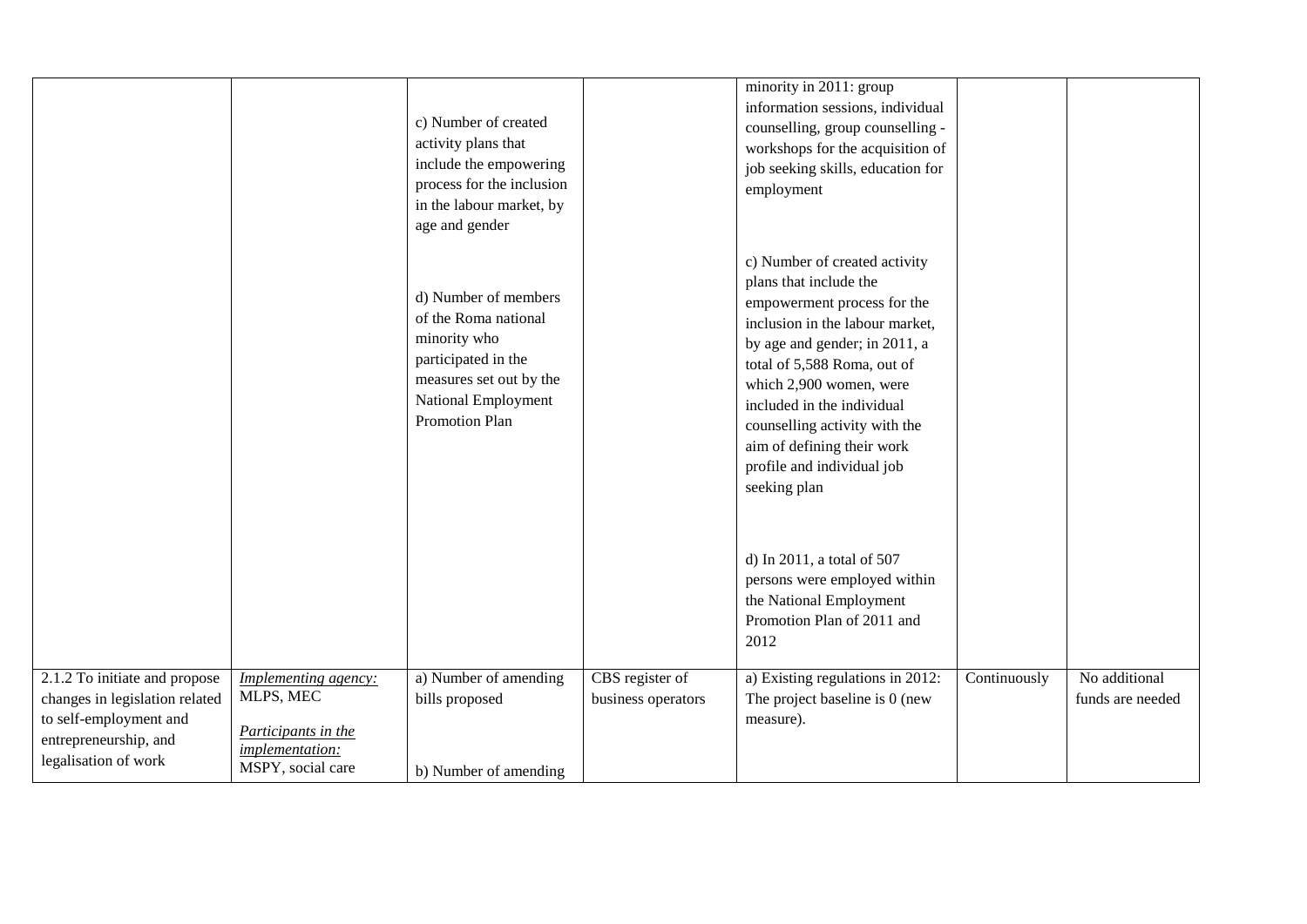| activities typically carried<br>out by Roma               | centres, family centres,<br>CES regional offices,<br>L(R)SGU, Roma<br>national minority<br>councils and<br>representatives, NGOs | bills accepted<br>c) New regulations<br>adopted enabling self-<br>employment and<br>entrepreneurship, along<br>with the legalisation of<br>work activities typically<br>carried out by Roma<br>d) Percentage of the<br>proportion of self-<br>employed Roma, Roma<br>entrepreneurs, or Roma<br>carrying out legalised<br>work activities is<br>increased to 10 %. |                                      | b) Proportion of self-employed<br>Roma, Roma entrepreneurs, or<br>Roma carrying out legalised<br>work activities - according to<br>the World Bank and DG REGIO<br>2011 survey, 3.41 % of the<br>surveyed persons own a<br>company or are entrepreneurs<br>c) New regulations adopted<br>enabling self-employment and<br>entrepreneurship, as well as the<br>legalisation of work activities<br>typically carried out by Roma:<br>The project baseline is 0 (new<br>measure).<br>d) Percentage of the proportion<br>of self-employed Roma, Roma<br>entrepreneurs, or Roma carrying<br>out legalised work activities is<br>increased to 10 %. The project<br>baseline is 0 (new measure). |              |                           |
|-----------------------------------------------------------|----------------------------------------------------------------------------------------------------------------------------------|-------------------------------------------------------------------------------------------------------------------------------------------------------------------------------------------------------------------------------------------------------------------------------------------------------------------------------------------------------------------|--------------------------------------|-----------------------------------------------------------------------------------------------------------------------------------------------------------------------------------------------------------------------------------------------------------------------------------------------------------------------------------------------------------------------------------------------------------------------------------------------------------------------------------------------------------------------------------------------------------------------------------------------------------------------------------------------------------------------------------------|--------------|---------------------------|
| 2.1.3 Mutual cooperation of<br>competent authorities, the | Implementing agency:<br><b>MLPS</b>                                                                                              | a) Number and type of<br>implemented activities                                                                                                                                                                                                                                                                                                                   | Records and reports<br>of MSPY, CES, | a) Number and type of<br>implemented activities aimed at                                                                                                                                                                                                                                                                                                                                                                                                                                                                                                                                                                                                                                | Continuously | State budget<br>funds for |
| civil sector and local                                    | Participants in the                                                                                                              | aimed at social inclusion                                                                                                                                                                                                                                                                                                                                         | social care centres,                 | social inclusion and greater                                                                                                                                                                                                                                                                                                                                                                                                                                                                                                                                                                                                                                                            |              | operating                 |
| community with the aim of                                 | implementation:                                                                                                                  | and greater                                                                                                                                                                                                                                                                                                                                                       | family centres,                      | employability of members of                                                                                                                                                                                                                                                                                                                                                                                                                                                                                                                                                                                                                                                             |              | expenses;                 |
| encouraging social inclusion                              | MSPY, social care                                                                                                                | employability of                                                                                                                                                                                                                                                                                                                                                  | NGOs; anonymous                      | the Roma community in 2011:                                                                                                                                                                                                                                                                                                                                                                                                                                                                                                                                                                                                                                                             |              |                           |
| and employability of                                      |                                                                                                                                  | members of the Roma                                                                                                                                                                                                                                                                                                                                               |                                      | The project baseline is 0 (new                                                                                                                                                                                                                                                                                                                                                                                                                                                                                                                                                                                                                                                          |              |                           |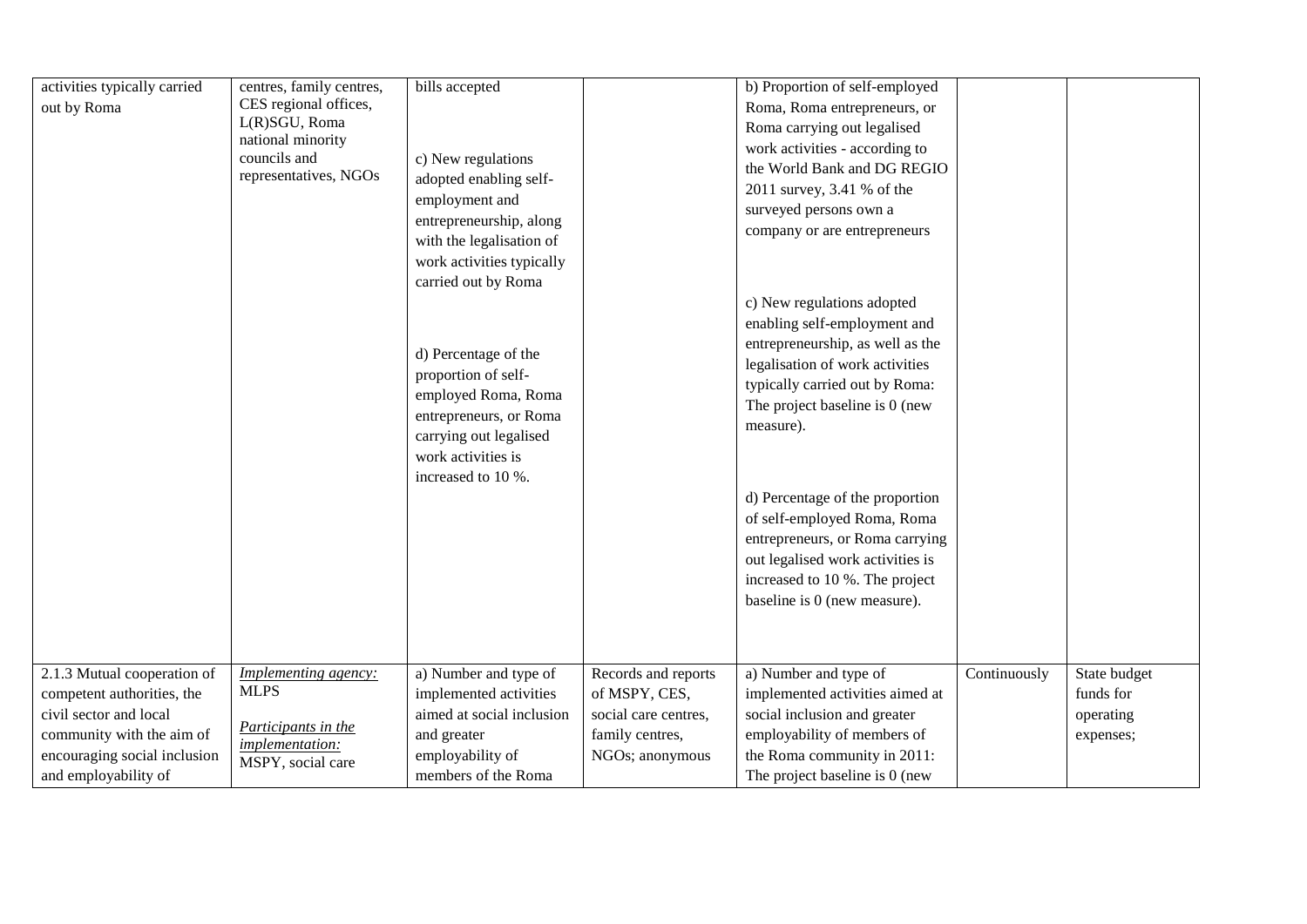| members of the Roma | centres, family centres, | national minority          | surveys | measure).                         | L(R)SGU funds;     |
|---------------------|--------------------------|----------------------------|---------|-----------------------------------|--------------------|
| community           | L(R)SGU, Roma            |                            |         |                                   |                    |
|                     | national minority        |                            |         |                                   | additional funds   |
|                     | councils and             |                            |         |                                   | from international |
|                     | representatives, NGOs,   | b) Number of               |         | b) Number of participants in      | funds and EU       |
|                     | CES regional offices     | participants in activities |         | activities aimed at social        | funds              |
|                     |                          | aimed at social inclusion  |         | inclusion and greater             |                    |
|                     |                          | and greater                |         | employability of members of       |                    |
|                     |                          | employability of           |         | the Roma community in 2011:       |                    |
|                     |                          | members of the Roma        |         | The project baseline is 0 (new    |                    |
|                     |                          | national minority          |         | measure).                         |                    |
|                     |                          |                            |         |                                   |                    |
|                     |                          |                            |         |                                   |                    |
|                     |                          | c) Number of Roma          |         | c) Number of Roma                 |                    |
|                     |                          | participants in activities |         | participating in activities aimed |                    |
|                     |                          | aimed at social inclusion  |         |                                   |                    |
|                     |                          |                            |         | at social inclusion and greater   |                    |
|                     |                          | and greater                |         | employability of members of       |                    |
|                     |                          | employability of           |         | the Roma community in 2011:       |                    |
|                     |                          | members of the Roma        |         | The project baseline is 0 (new    |                    |
|                     |                          | national minority          |         | measure).                         |                    |
|                     |                          |                            |         |                                   |                    |
|                     |                          |                            |         |                                   |                    |
|                     |                          | d) Number of Roma          |         | d) Percentage/number of           |                    |
|                     |                          | participants in the labour |         | members of the Roma               |                    |
|                     |                          | market after the           |         | community included in the         |                    |
|                     |                          | implemented activities,    |         | labour market after the           |                    |
|                     |                          | by age, gender and level   |         | implemented activities in 2011,   |                    |
|                     |                          | of education               |         | by age, gender and level of       |                    |
|                     |                          |                            |         | education: The project baseline   |                    |
|                     |                          |                            |         | is 0 (new measure).               |                    |
|                     |                          | e) Number and type of      |         |                                   |                    |
|                     |                          | cooperation agreements     |         |                                   |                    |
|                     |                          |                            |         | e) Number and type of             |                    |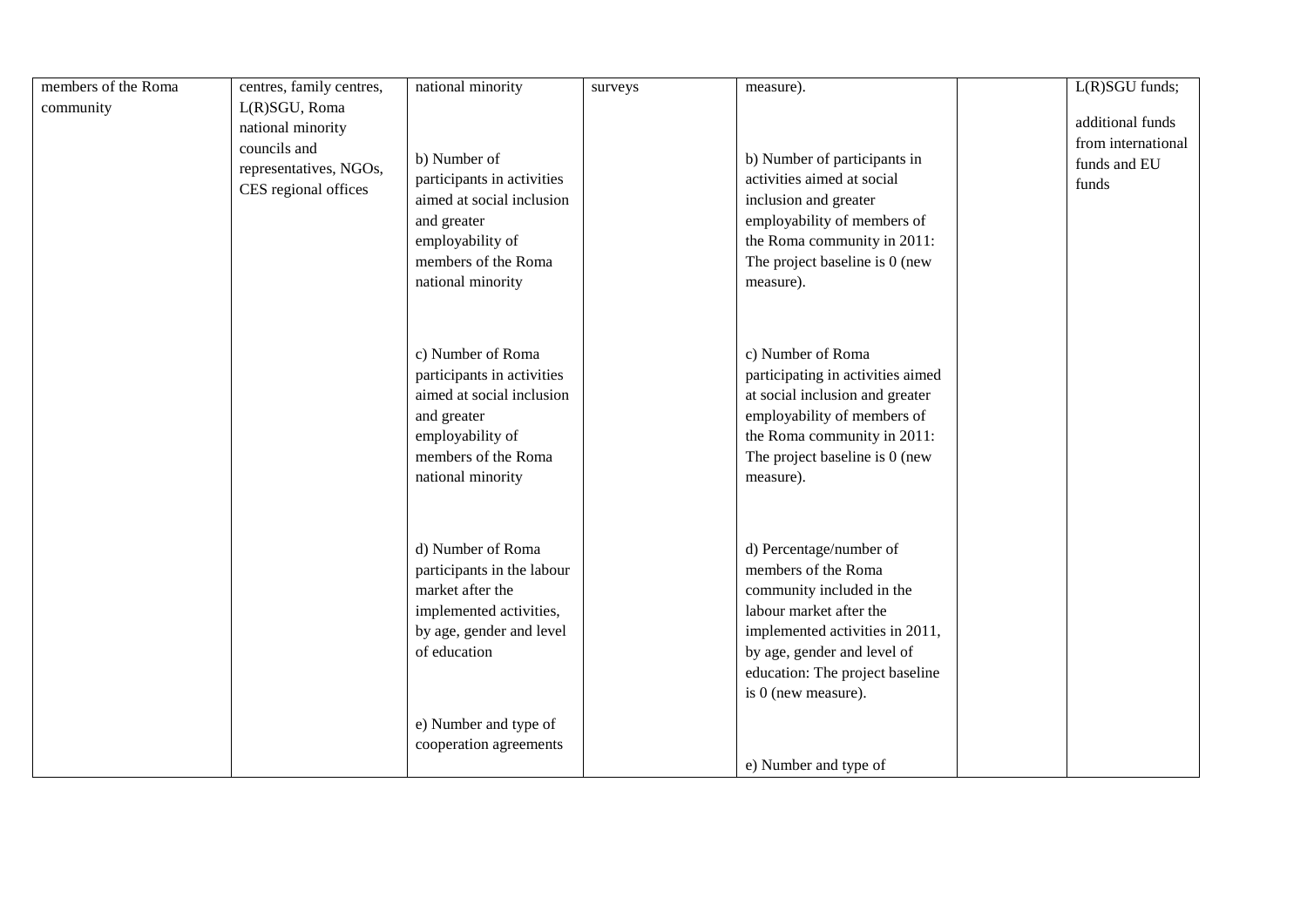| concluded | cooperation agreements         |  |
|-----------|--------------------------------|--|
|           | concluded The project baseline |  |
|           | is 0 (new measure).            |  |
|           |                                |  |

#### **Specific aim 2: To increase the competitive strength and employment rate of younger members of the Roma national minority**

Definition:

In order to achieve this specific aim, a series of measures will be implemented, aimed at encouraging young Roma to continue/return to education, and to acquire the knowledge and skills that will increase their competitive strength on the labour market. Among other things, young Roma will be informed and counselled by professionals at the end of their primary schooling to help them in their choice of profession and the appropriate secondary school programme, as well as to inform them of the market needs. The young Roma who choose not to continue their education after primary school will be provided with professional counselling and defining of an activity plan with the aim of continuing their education. In regions with a significant proportion of Roma in the population, there will be activities aimed ad acquainting Roma pupils with different professions which they previously had no personal experience with. A part of the activities will be aimed at employers in order to encourage employment of young Roma, both in the industrial and commercial sectors, and in local, regional and national administration bodies.

Indicators:

a) Employment rate of young Roma compared to the rate of youth employment in the Republic of Croatia for the reporting period, broken down by nationality

Project baseline:

a) CES records. In 2011, employment for a total of 270 young Roma was co-financed within the National Employment Promotion Plan of 2011 and 2012, in accordance with the National Roma Programme/Action Plan of the Decade of Roma Inclusion 2005-2015.

Sources and means of data collection:

a) CES records

| -agency<br>esults<br>Indicator<br>ementing<br>- Impic<br><b>Measure</b><br>$\sim$<br>- of | ፡ and<br>Data<br>source.<br>. | <b>Project</b> ba<br>. baseline | Deadline | Funds |
|-------------------------------------------------------------------------------------------|-------------------------------|---------------------------------|----------|-------|
|-------------------------------------------------------------------------------------------|-------------------------------|---------------------------------|----------|-------|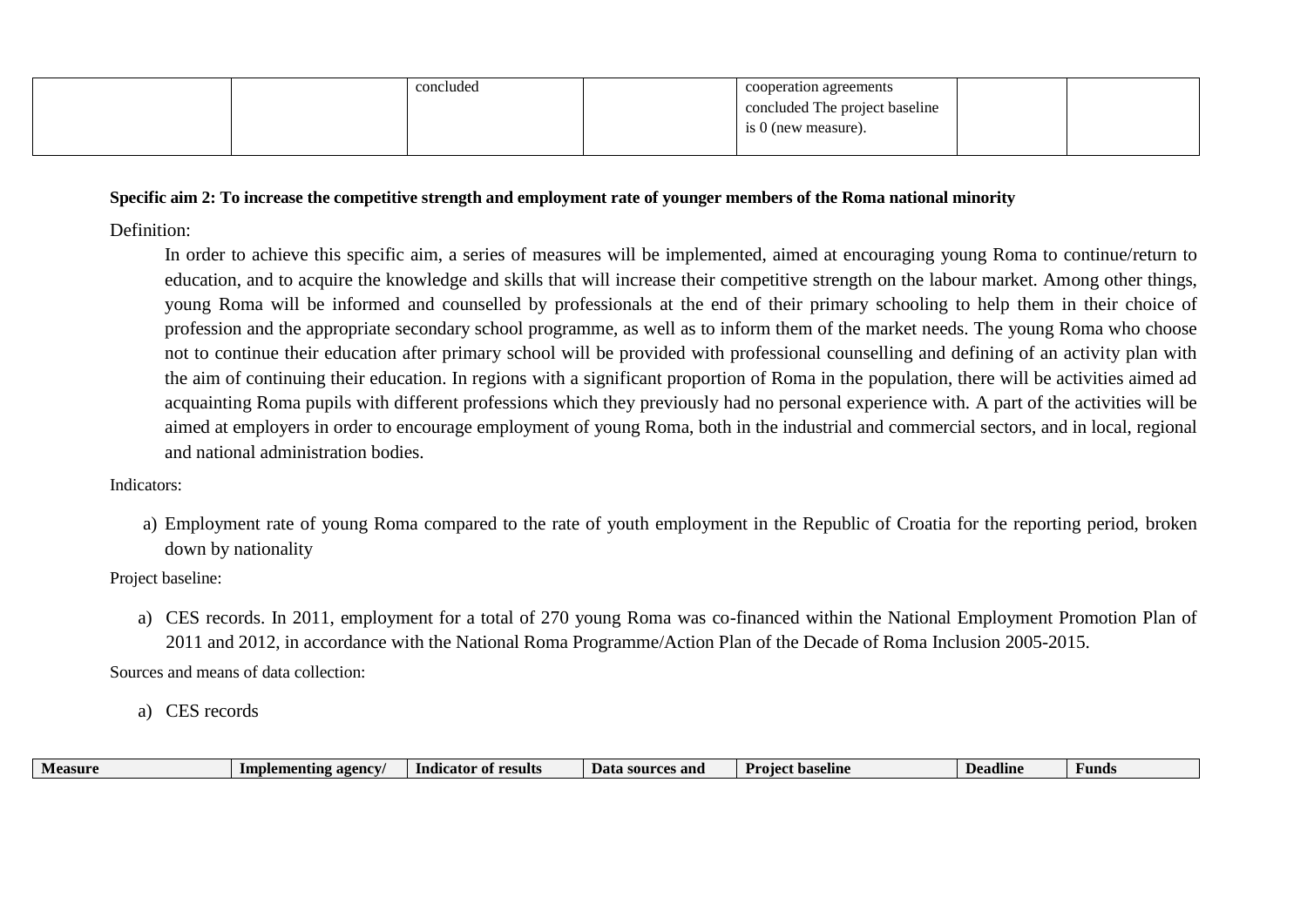|                                                                                                                                                                                                                                                              | Participants in the<br>implementation                                                                                                                                                         |                                                                                                                                                                                                                                                  | collection<br>methods                                                                                                           |                                                                                                                                                                                                                                                                                                                                                                                                                                                                                                                                                                                                                                                                                |                                                                     |                                                               |
|--------------------------------------------------------------------------------------------------------------------------------------------------------------------------------------------------------------------------------------------------------------|-----------------------------------------------------------------------------------------------------------------------------------------------------------------------------------------------|--------------------------------------------------------------------------------------------------------------------------------------------------------------------------------------------------------------------------------------------------|---------------------------------------------------------------------------------------------------------------------------------|--------------------------------------------------------------------------------------------------------------------------------------------------------------------------------------------------------------------------------------------------------------------------------------------------------------------------------------------------------------------------------------------------------------------------------------------------------------------------------------------------------------------------------------------------------------------------------------------------------------------------------------------------------------------------------|---------------------------------------------------------------------|---------------------------------------------------------------|
| 2.2.1 To include Roma<br>pupils in professional<br>informing and counselling<br>for the choice of profession<br>and secondary school<br>programme for pupils of the<br>final grade of primary<br>schools, and to counsel them<br>on the labour market needs. | Implementing agency:<br>CES<br>Participants in the<br><i>implementation:</i><br>CES regional offices,<br>state administration<br>offices in the counties,<br>primary and secondary<br>schools | a) Number of Roma<br>pupils included in<br>professional informing<br>activities<br>b) Number of Roma<br>pupils in professional<br>counselling activities<br>c) Number of expert<br>opinions issued by the<br>professional counselling<br>service | CES records and<br>data obtained from a<br>survey on the<br>professional plans of<br>primary and<br>secondary school<br>pupils. | a) Number of Roma pupils<br>included in professional<br>informing activities: The<br>project baseline is 0 because the<br>aforementioned activity has not<br>been monitored according to<br>the pupils' Roma ethnicity.<br>b) Number of Roma pupils in<br>professional counselling<br>activities: The project baseline<br>is 0 because the aforementioned<br>activity has not been monitored<br>according to the pupils' Roma<br>ethnicity.<br>c) Number of expert<br>opinions issued by the<br>professional counselling<br>service: The project baseline is<br>0 because the aforementioned<br>activity has not been monitored<br>according to the pupils' Roma<br>ethnicity. | End of school<br>years<br>2012/2013,<br>2013/2014 and<br>2014/2015. | State budget<br>funds for CES,<br>item: operating<br>expenses |
| 2.2.2 To explore the<br>professional plans of pupils<br>in the final grade of primary<br>school                                                                                                                                                              | <b>Implementing agency:</b><br><b>CES</b><br>Participants in the<br>implementation:<br>CES regional offices,<br>primary and secondary<br>schools                                              | a) Number of surveyed<br>Roma pupils<br>b) Report on the results<br>of the survey on<br>professional plans                                                                                                                                       | CES annual records                                                                                                              | a) Number of surveyed Roma<br>pupils: The project baseline is 0<br>because the aforementioned<br>activity has not been monitored<br>according to the pupils' Roma<br>ethnicity.<br>b) Report on the results of the<br>survey on professional plans:<br>The project baseline is 0<br>because the aforementioned<br>activity has not been monitored<br>according to the pupils' Roma                                                                                                                                                                                                                                                                                             | End of school<br>years<br>2012/2013,<br>2013/2014 and<br>2014/2015. | State budget<br>funds for CES,<br>item: operating<br>expenses |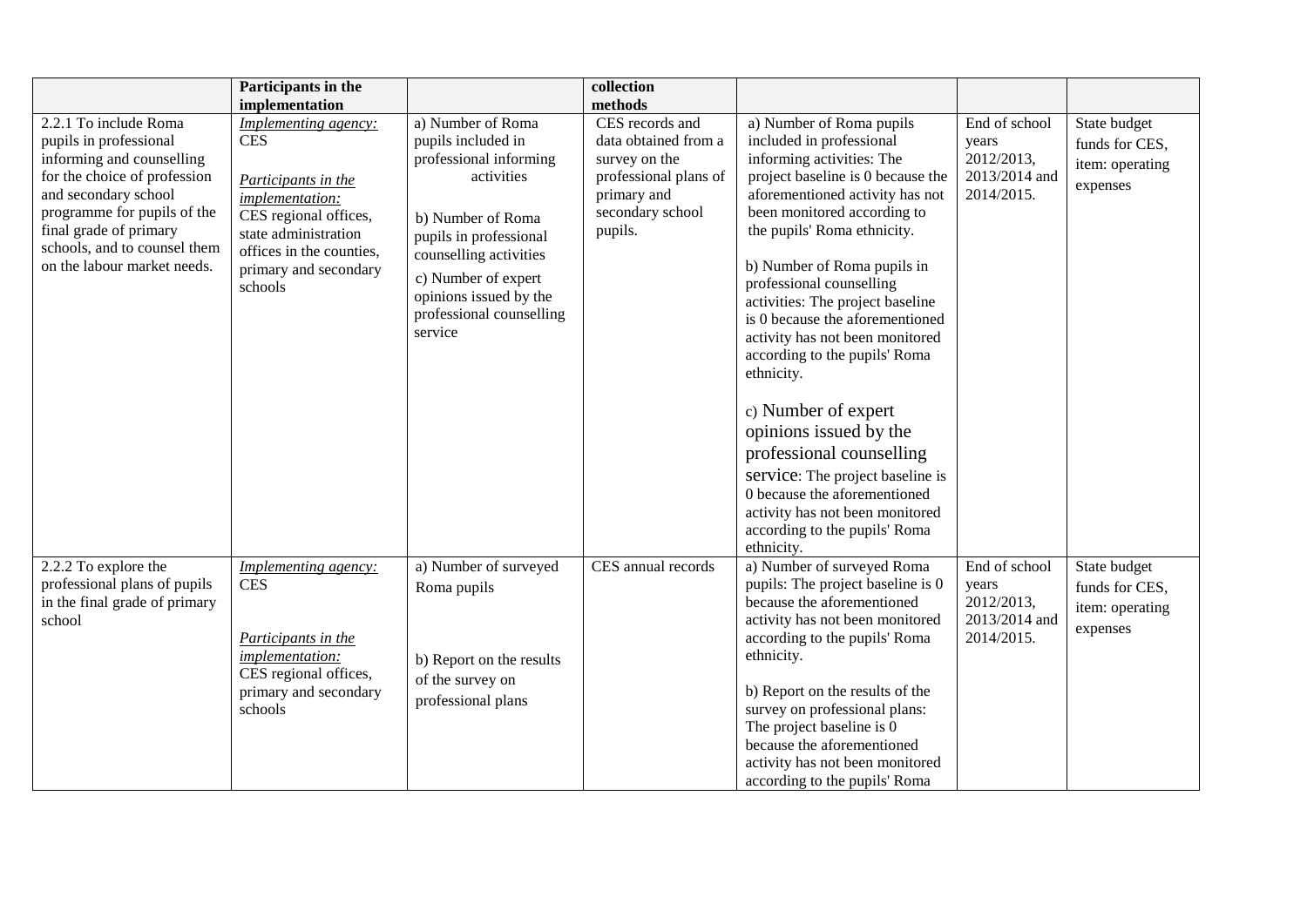|                                                                                                                                                                                                                                                                                     |                                                                                                                                           |                                                                                                                                                                                                                       |                                                                             | ethnicity.                                                                                                                                                                                                                                                                                                                                                                                                                                                                        |                                   |                                                               |
|-------------------------------------------------------------------------------------------------------------------------------------------------------------------------------------------------------------------------------------------------------------------------------------|-------------------------------------------------------------------------------------------------------------------------------------------|-----------------------------------------------------------------------------------------------------------------------------------------------------------------------------------------------------------------------|-----------------------------------------------------------------------------|-----------------------------------------------------------------------------------------------------------------------------------------------------------------------------------------------------------------------------------------------------------------------------------------------------------------------------------------------------------------------------------------------------------------------------------------------------------------------------------|-----------------------------------|---------------------------------------------------------------|
| 2.2.3 To provide<br>professional counselling to<br>young persons choosing not<br>to continue education, and to<br>define an activity plan with<br>the aim of continuing their<br>education                                                                                          | Implementing agency:<br><b>CES</b><br>Participants in the<br>implementation:<br>CES regional offices,<br>primary and secondary<br>schools | a) Number of<br>unemployed Roma<br>persons included in<br>professional counselling<br>b) Number and<br>percentage of<br>unemployed Roma<br>persons, beneficiaries of<br>the measure, who<br>continued their education | CES annual records                                                          | a) Number of unemployed<br>Roma persons included in<br>professional counselling: The<br>project baseline is 0 because the<br>aforementioned activity has not<br>been monitored according to the<br>person's Roma ethnicity.<br>b) Number and percentage of<br>Roma, beneficiaries of the<br>measure, who continued their<br>education: The project baseline<br>is 0 because the aforementioned<br>activity has not been monitored<br>according to the person's Roma<br>ethnicity. | End of 2013,<br>2014 and<br>2015. | State budget<br>funds for CES,<br>item: operating<br>expenses |
| 2.2.4 To ensure additional<br>professional counselling<br>activities for Roma pupils<br>(in addition to regular<br>activities carried out by<br>CES), such as visits<br>to potential employers, job<br>fairs etc. in order to acquaint<br>Roma pupils with<br>different professions | <b>Implementing agency:</b><br>CES regional offices<br>Participants in the<br>implementation:<br>Primary and secondary<br>schools         | a) Number of Roma<br>pupils included in the<br>measure<br>b) Percentage of pupils<br>included who have a<br>clearer idea of different<br>types of professions                                                         | Reports by primary<br>and secondary<br>schools and CES<br>regional offices: | a) Number of Roma pupils<br>included in the measure: The<br>project baseline is 0 because the<br>aforementioned activity has not<br>been monitored according to the<br>pupils' Roma ethnicity.<br>b) Percentage of pupils included<br>who have a clearer idea of<br>different types of professions:<br>The project baseline is 0<br>because the aforementioned<br>activity has not been monitored<br>according to the pupils' Roma<br>ethnicity.                                  | End of 2013,<br>2014 and<br>2015. | State budget<br>funds for CES,<br>item: operating<br>expenses |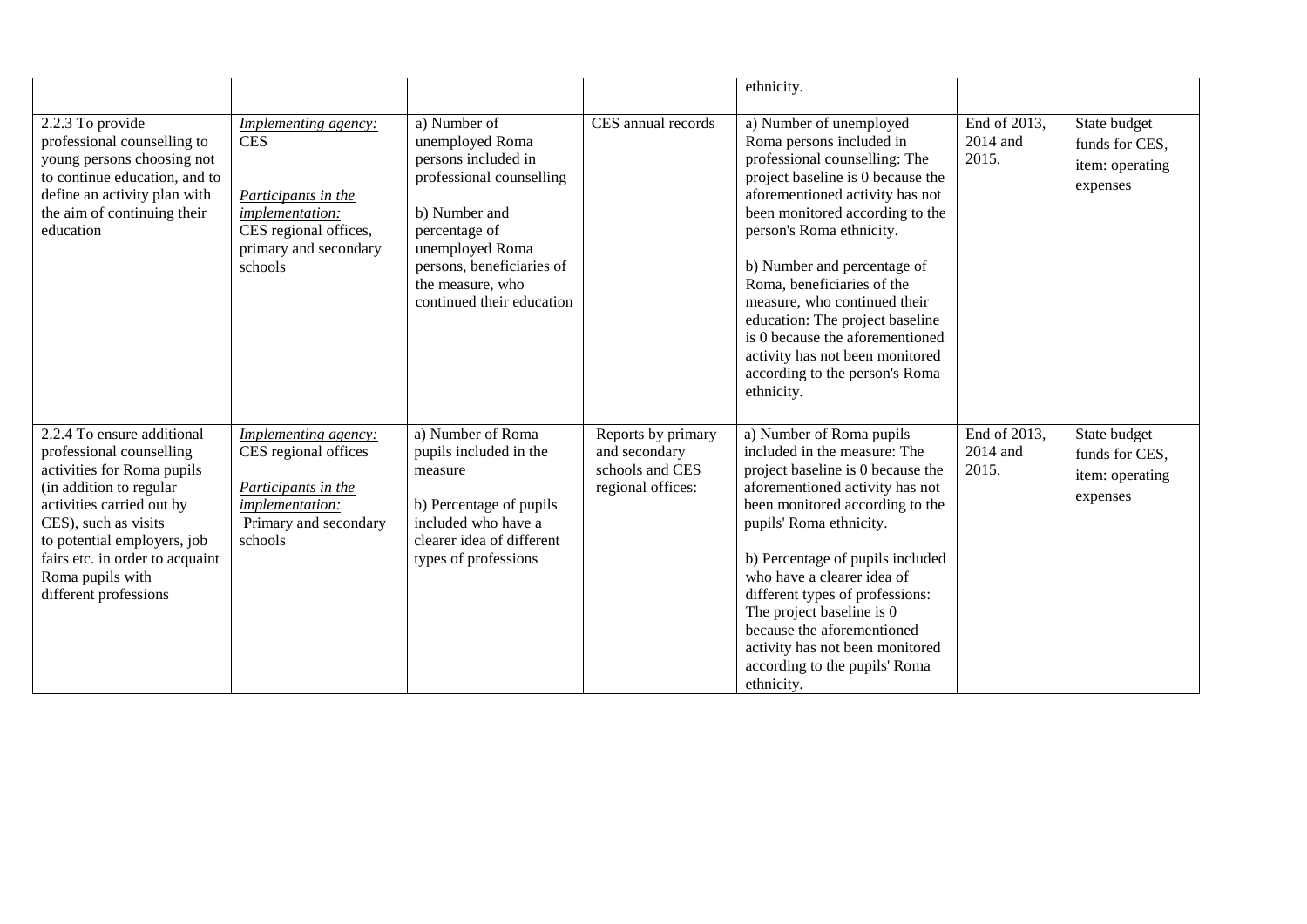| 2.2.5 To encourage<br>employers to be more open<br>to employing members of<br>the Roma national minority | <b>Implementing agency:</b><br><b>CES</b><br>Participants in the<br>implementation:<br>CES regional offices,<br>CEA, CCE, CBA | a) Number of visits to<br>employers with the aim<br>of determining the<br>possibility of the<br>employment of members<br>of the Roma national<br>minority                                         | CES records and<br>surveys of employers<br>by CES 12 months<br>after the<br>implementation of the<br>measure | a) The total number of visits to<br>employers in order to determine<br>the possibility of the<br>employment of members of the<br>Roma national minority was<br>986 in 2011                               | Continuously                                | State budget<br>funds for CES,<br>item: operating<br>expenses          |
|----------------------------------------------------------------------------------------------------------|-------------------------------------------------------------------------------------------------------------------------------|---------------------------------------------------------------------------------------------------------------------------------------------------------------------------------------------------|--------------------------------------------------------------------------------------------------------------|----------------------------------------------------------------------------------------------------------------------------------------------------------------------------------------------------------|---------------------------------------------|------------------------------------------------------------------------|
| 2.2.6 To provide<br>professional training<br>programmes without<br>employment <sup>1</sup>               | <i>Implementing agency:</i><br><b>CES</b><br>Participants in the<br><i>implementation:</i><br>CES regional offices            | a) Number of<br>unemployed Roma<br>persons included in the<br>professional training<br>programme without<br>employment                                                                            | CES records                                                                                                  | a) The professional training<br>programme without<br>employment of young Roma<br>persons who have completed<br>four-year secondary education<br>and college education in 2011<br>included two Roma women | Continuously<br>within the<br>planned funds | State budget<br>funds for CES,<br>item: active<br>employment<br>policy |
|                                                                                                          |                                                                                                                               | b) Number and<br>percentage of<br>beneficiaries f the<br>measures who were,<br>once the measure has<br>been implemented,<br>employed by the same<br>employer or who found<br>employment within 12 |                                                                                                              | b) In 2011, one person was<br>employed following the<br>measure - Co-financing of<br>employment for 24 months,<br>while another person returned to<br>the registry of unemployed<br>persons              |                                             |                                                                        |

 $1$  The measure includes unemployed Roma persons who have completed: undergraduate, graduate or integrated undergraduate and graduate university study programme, or undergraduate or specialist graduate study programme; secondary education in associated crafts (three-year) and professions in which the business is subject to a membership in craft associations (four-year) founded pursuant to special regulations; university, first-degree university or college which, according to the Labour Act, require a professional examination or work experience before carrying out the trade; four-year secondary education which, according to the Labour Act, require a professional examination or work experience before carrying out the trade, up to a year of recorded work experience in the profession for which the person has been educated, regardless of the total work experience in the pension insurance system, and at least 30 days of records in the register of unemployed persons.

 $\overline{a}$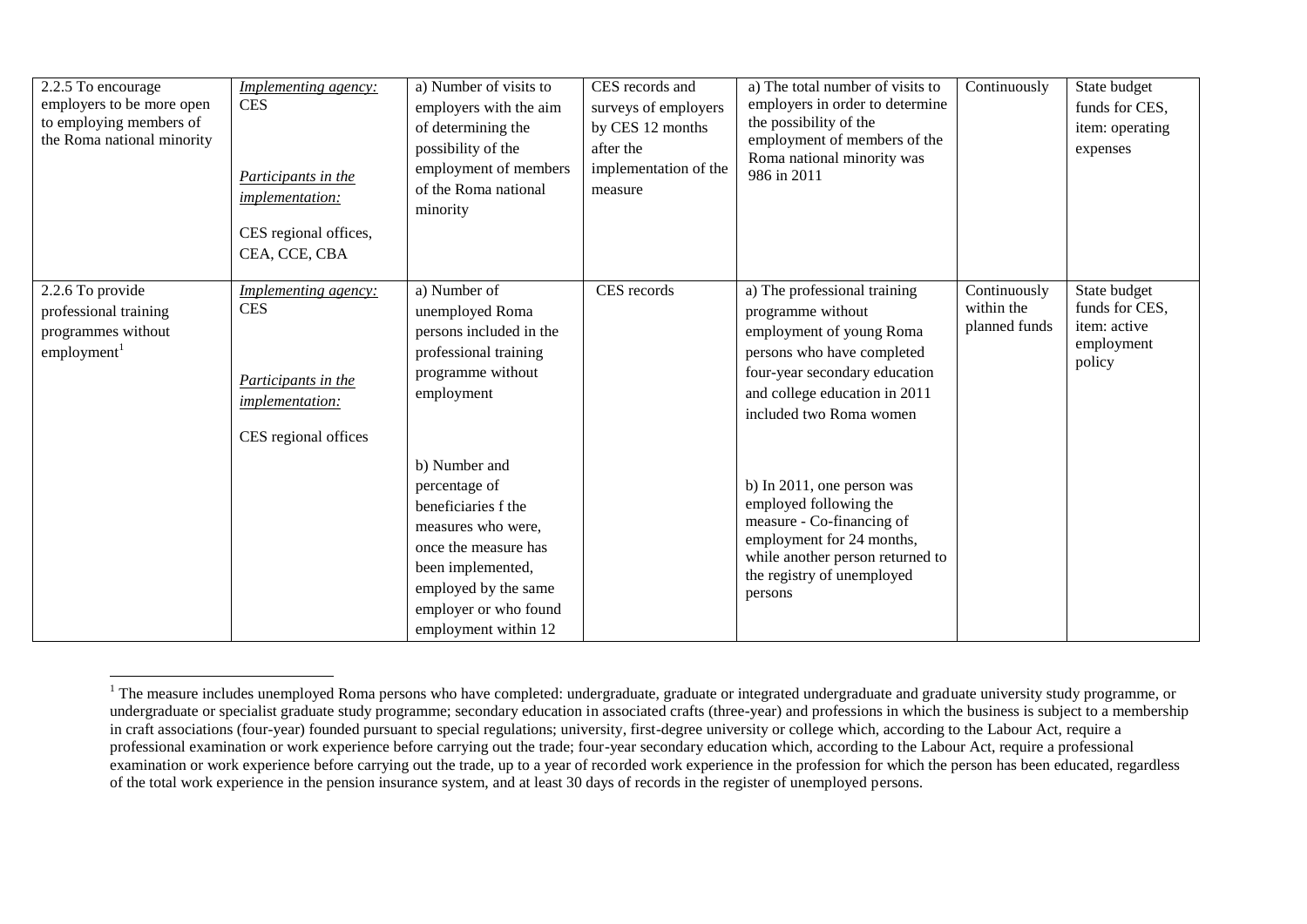|                                                                                                                                                                                                                                                                                                         |                                                                                       | months after the measure                                                                                                                                 |                                                                                                  |                                                                                                                                                                                                                            |                                             |                                                                        |
|---------------------------------------------------------------------------------------------------------------------------------------------------------------------------------------------------------------------------------------------------------------------------------------------------------|---------------------------------------------------------------------------------------|----------------------------------------------------------------------------------------------------------------------------------------------------------|--------------------------------------------------------------------------------------------------|----------------------------------------------------------------------------------------------------------------------------------------------------------------------------------------------------------------------------|---------------------------------------------|------------------------------------------------------------------------|
| 2.2.7 Co-financing of the<br>first employment of<br>unemployed young Roma<br>persons without working<br>experience                                                                                                                                                                                      | <b>Implementing agency:</b><br>$\mbox{CES}$<br>Participants in the<br>implementation: | a) Number of<br>unemployed young<br>Roma persons included<br>in co-financed<br>employment                                                                | CES records                                                                                      | a) In 2011, a total of 4 young<br>Roma persons were employed<br>through co-financed<br>employment<br>b) Number and percentage of                                                                                           | Continuously<br>within the<br>planned funds | State budget<br>funds for CES,<br>item: active<br>employment<br>policy |
|                                                                                                                                                                                                                                                                                                         | CES regional offices                                                                  | b) Number and<br>percentage of<br>beneficiaries of the<br>measure who continued<br>working after the<br>measure                                          |                                                                                                  | beneficiaries of the measures<br>who continued working after the<br>measure:<br>The project baseline is 0<br>because the aforementioned<br>activity has not been monitored<br>according to the persons' Roma<br>ethnicity. |                                             |                                                                        |
| 2.2.8 Informing possible<br>candidates/members of the<br>Roma national minority of<br>the existence of the<br>provision stipulating<br>equality under equal<br>conditions in employment<br>by publishing and referring<br>to the web pages of all state<br>administration bodies in<br>each job vacancy | Implementing agency:<br>Ministry of<br>Administration in<br>cooperation with NAA      | a) Number of persons<br>declared as members of<br>the Roma national<br>minority in their<br>application compared to<br>the number of employed<br>persons | NAA job application<br>and documentation;<br>Human resources<br>service records of<br><b>NAA</b> | a) Number of Roma persons<br>declared as members of the<br>Roma national minority in their<br>job application in 2012: 1<br>member of the Roma national<br>minority (MoI)                                                  | Continuously                                | State budget<br>funds for<br>operating<br>expenses                     |
| 2.2.9 During the<br>implementation of each job<br>vacancy competition,<br>education of the members of<br>the Commission for the<br>Implementation of the Job<br>Competition or an internal<br>call for the selection of                                                                                 | Implementing agency:<br>MoI                                                           | a) Number of founded<br>appeals due to non-<br>application of Article 22<br>of the Constitutional Act<br>on Minority Rights                              | Reports of the<br>Commission for the<br>Implementation of<br>the Job Competition                 | a) Number of implemented<br>training sessions for the<br>members of the Commission for<br>the Implementation of the Job<br>Competition in 2012: 1 training<br>session for the Commission<br>members                        | Continuously                                | State budget<br>funds for MoI<br>employees                             |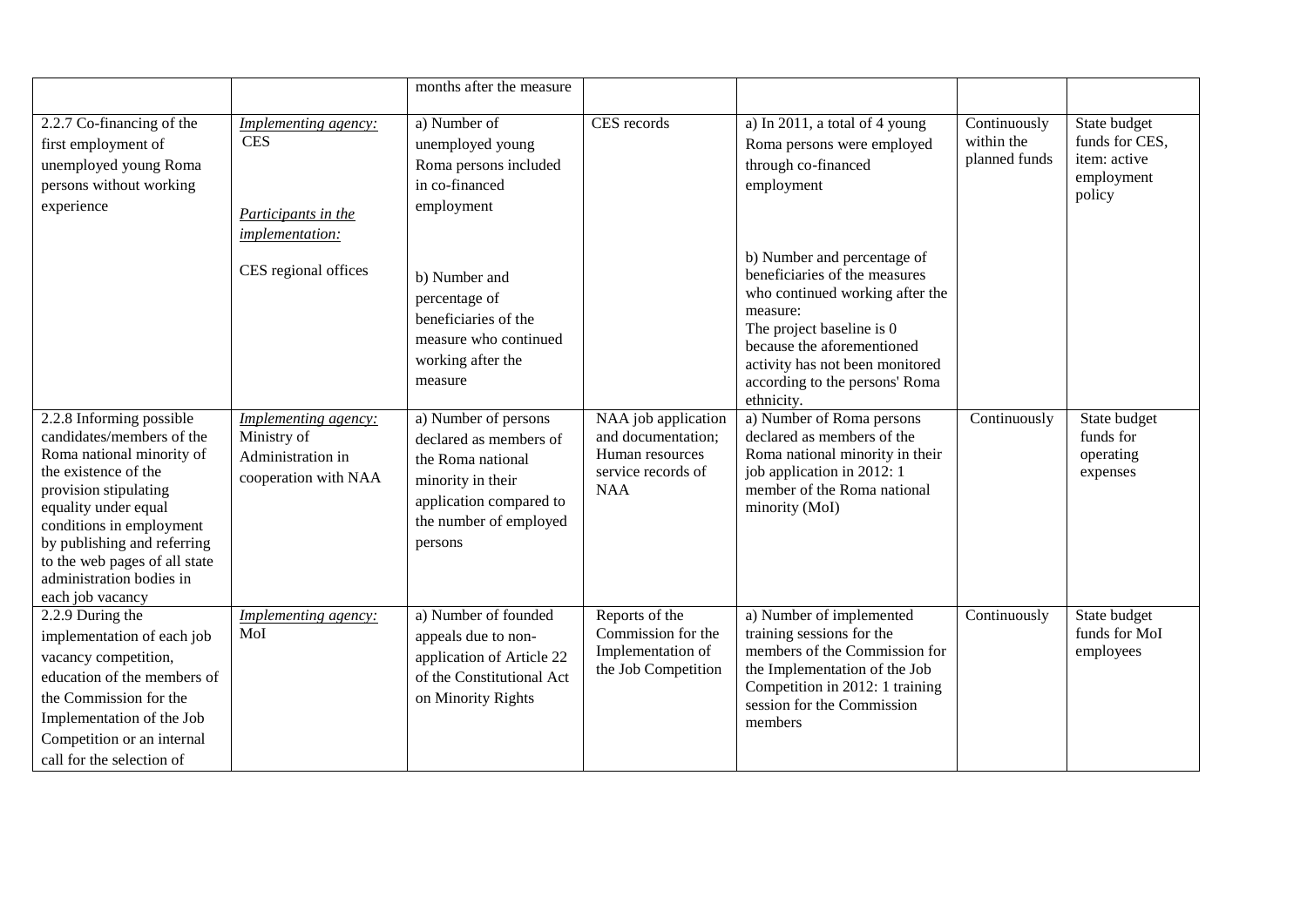| candidates, on the<br>implementation of Article 22<br>of the Constitutional Act on<br><b>Minority Rights</b>                                                                                                                                                                       |                                                                                                                                                                                                                                                                                                              |                                                                                                                                                                       |                                                                                                                                                                                                                                           |                                                                                                                                                                                                                                                                                             |                                                                                 |                                                    |
|------------------------------------------------------------------------------------------------------------------------------------------------------------------------------------------------------------------------------------------------------------------------------------|--------------------------------------------------------------------------------------------------------------------------------------------------------------------------------------------------------------------------------------------------------------------------------------------------------------|-----------------------------------------------------------------------------------------------------------------------------------------------------------------------|-------------------------------------------------------------------------------------------------------------------------------------------------------------------------------------------------------------------------------------------|---------------------------------------------------------------------------------------------------------------------------------------------------------------------------------------------------------------------------------------------------------------------------------------------|---------------------------------------------------------------------------------|----------------------------------------------------|
| 2.2.10 Monitoring and<br>analysis of the<br>representation and<br>employment of members of<br>the Roma national minority<br>in state administration<br>bodies and administration<br>bodies of L(R)SGU in<br>accordance with the<br>Constitutional Act on<br><b>Minority Rights</b> | <b>Implementing agency:</b><br>Ministry of<br>Administration<br>Participants in the<br><i>implementation:</i> Ministry<br>of Administration in<br>cooperation with state<br>administration offices in<br>the counties, City Office<br>for General<br>Administration of the<br>City of Zagreb, and<br>L(R)SGU | a) Number of Roma<br>persons employed in<br>state administration<br>bodies<br>b) Number of Roma<br>persons employed in the<br>administration bodies of<br>local units | Ministry of<br>Administration<br>records; date from the<br><b>Register of Persons</b><br>Employed in the<br>Public Sector;<br>2011 census;<br>annual civil service<br>vacancy plans;<br>annual L(R)SGU<br>administration<br>vacancy plans | a) 2 members of the Roma<br>national minority employed in<br>NAA, professional services and<br>offices of the Government of the<br>Republic of Croatia on 31<br>December 2011<br>b) 3 members of the Roma<br>national minority employed in<br>L(R)SGU administration on 31<br>December 2011 | I-II quarter of<br>2013;<br>I-II quarter of<br>2014;<br>I-II quarter of<br>2015 | State budget<br>funds for<br>operating<br>expenses |

**Specific aim 3: To increase the competitive strength and employment rate of Roma women;**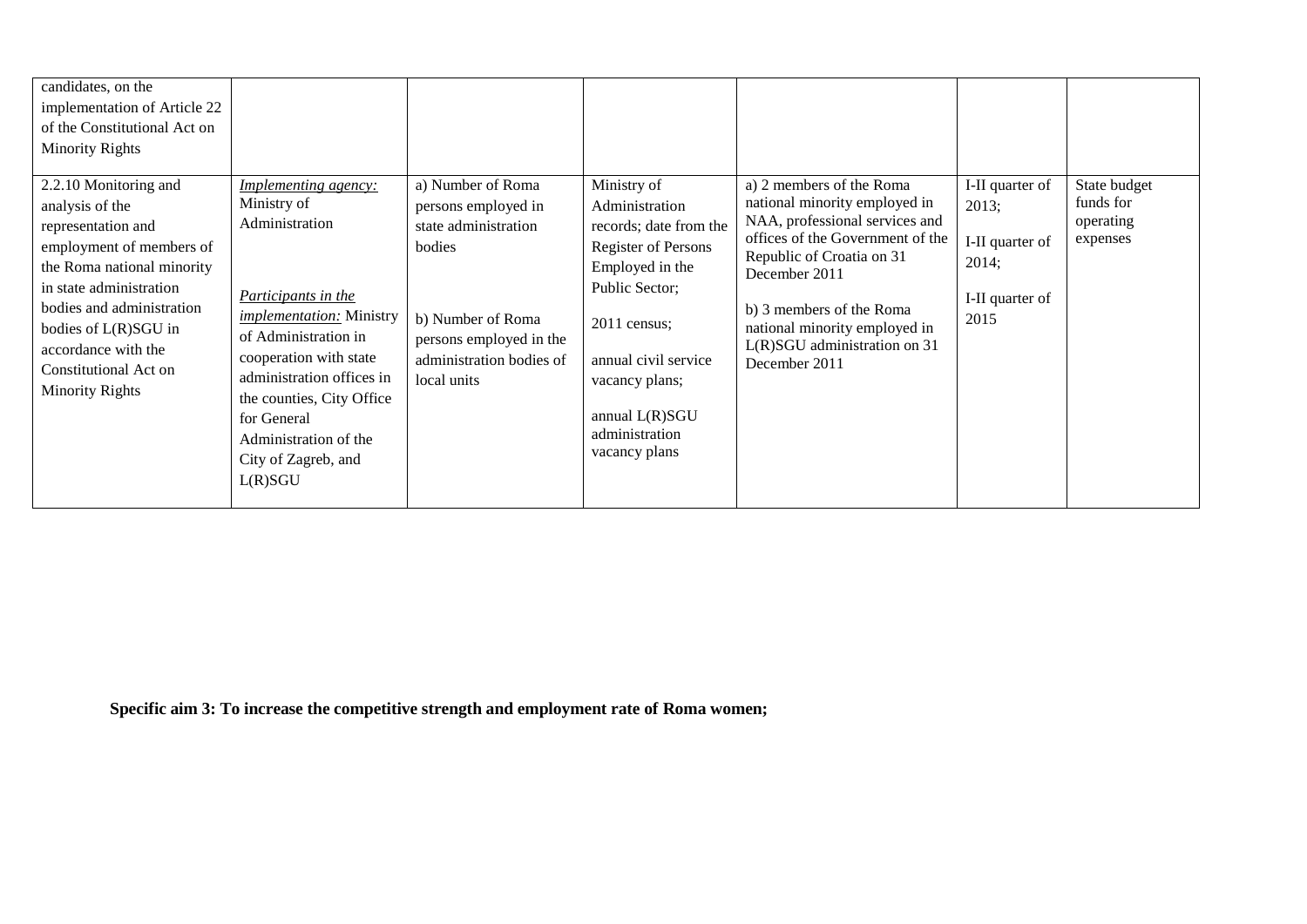Definition:

Activities intended for achieving this aim will focus on Roma women as a population which is severely discriminated against within the Roma community. A part of the efforts will be aimed at increasing the employability of Roma women through workshops on active job seeking adapted to the target group. More significant efforts will be aimed at supporting self-employment of Roma women and development of crafts, as well as opening specific credit lines for the micro-financing of crafts/undertakings owned and/or managed by Roma women.

Indicators:

a) Roma women employment rate compared to the employment rate of women in the Republic of Croatia for the reporting period

Project baseline:

a) From the CES records. In 2011, the employment for a total of 138 unemployed Roma women was co-financed within the National Employment Promotion Plan of 2011 and 2012 for 2011, in accordance with the National Roma Programme/Action Plan of the Decade of Roma Inclusion 2005- 2015.

Sources and means of data collection:

a) CES records

| <b>Measure</b>               | Implementing agency/        | <b>Indicator of results</b> | Data sources and | <b>Project baseline</b>         | <b>Deadline</b> | <b>Funds</b>    |
|------------------------------|-----------------------------|-----------------------------|------------------|---------------------------------|-----------------|-----------------|
|                              | Participants in the         |                             | collection       |                                 |                 |                 |
|                              | implementation              |                             | methods          |                                 |                 |                 |
| 2.3.1 To create and          | <i>Implementing agency:</i> | a) Number of                | CES records      | a) In 2011, a total of 155 Roma | Continuously    | State budget    |
| implement workshops on       | <b>CES</b>                  | implemented workshops       |                  | women attended active job       |                 | funds for CES,  |
| active job seeking, intended |                             |                             |                  | seeking workshops               |                 | item: operating |
| for Roma women               | Participants in the         | b) Number of Roma           |                  |                                 |                 | expenses        |
|                              | <i>implementation:</i>      | women involved in the       |                  | b) Number of Roma women         |                 |                 |
|                              | CES regional offices,       | workshops                   |                  | included in the self-assessment |                 |                 |
|                              | associations                |                             |                  | workshops in 2011: The project  |                 |                 |
|                              |                             | c) Number and               |                  | baseline is 0 because the       |                 |                 |
|                              |                             | percentage of               |                  | aforementioned activity has not |                 |                 |
|                              |                             | beneficiaries of the        |                  | been monitored according to the |                 |                 |
|                              |                             | measure who found           |                  | persons' Roma ethnicity.        |                 |                 |
|                              |                             | employment and/or           |                  |                                 |                 |                 |
|                              |                             | continued their education   |                  |                                 |                 |                 |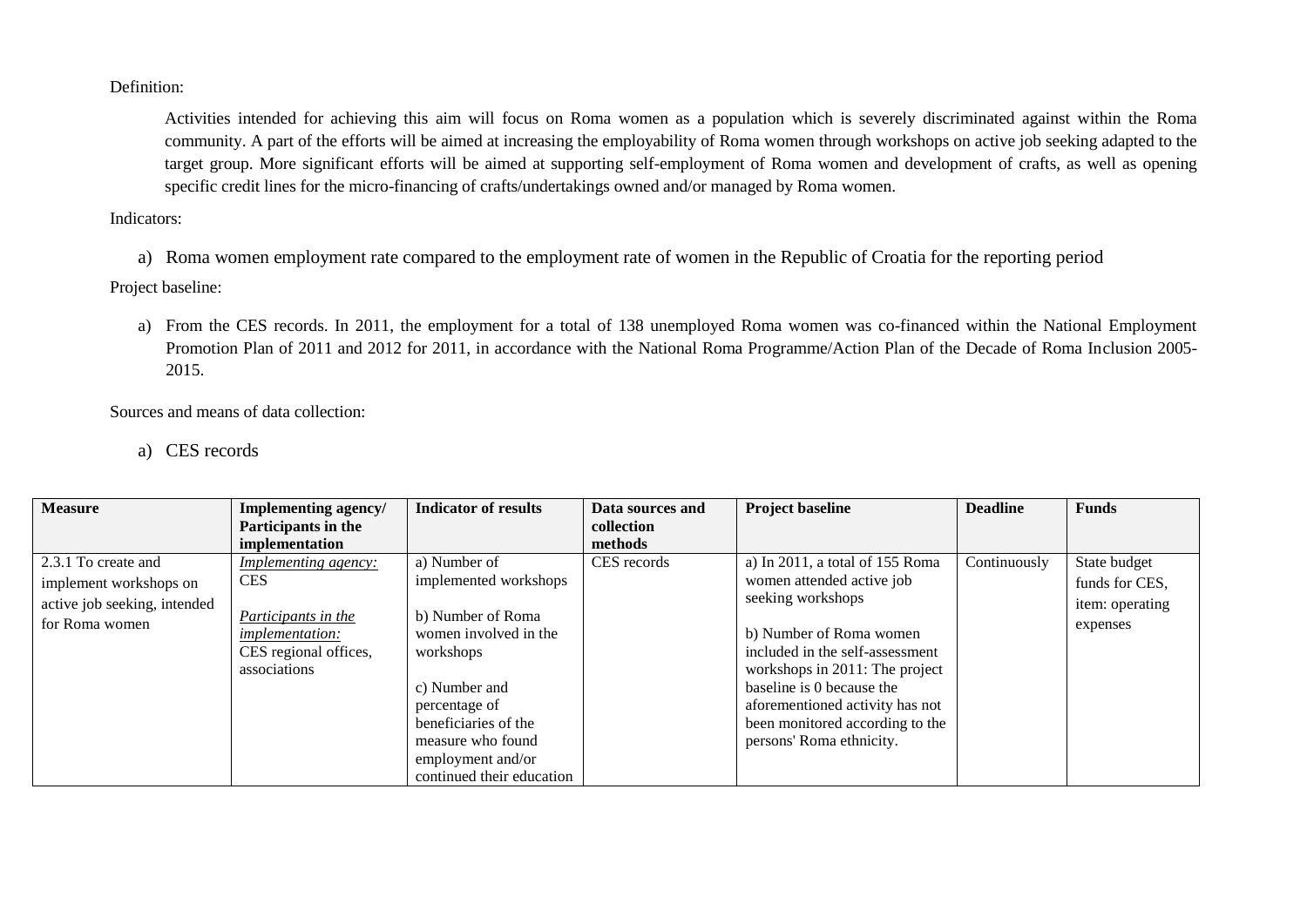|                                                                                                                                                                                         |                                                                                                                                                                                       | within 12 months                                                                                                                                                                                                               |                        |                                                                                                                                                                                                                                                                                                                                                                               |              |                                                    |
|-----------------------------------------------------------------------------------------------------------------------------------------------------------------------------------------|---------------------------------------------------------------------------------------------------------------------------------------------------------------------------------------|--------------------------------------------------------------------------------------------------------------------------------------------------------------------------------------------------------------------------------|------------------------|-------------------------------------------------------------------------------------------------------------------------------------------------------------------------------------------------------------------------------------------------------------------------------------------------------------------------------------------------------------------------------|--------------|----------------------------------------------------|
| 2.3.2 To encourage and<br>educate Roma women for<br>the inclusion in women's<br>entrepreneurship<br>programmes and other<br>programmes for women<br>created by competent<br>authorities | <b>Implementing agency:</b><br><b>GOHRRNM</b> in<br>cooperation with the<br>competent NAA<br>(including MLPS, MEC,<br>Ministry of<br>Entrepreneurship and<br>Ministry of Agriculture) | a) Number and type of<br>workshops<br>b) Number of Roma<br>women, beneficiaries of<br>the measure<br>c) Number of<br>beneficiaries of the<br>measure involved in<br>entrepreneurship<br>programmes and/or who<br>were employed | <b>GOHRRNM</b> reports | a) Number and type of<br>workshops in 2012: The project<br>baseline is 0.<br>b) Number of Roma women,<br>beneficiaries of the measure, in<br>2012: The project baseline is $0$<br>(new measure)<br>c) Number of beneficiaries of<br>the measure involved in<br>entrepreneurship programmes<br>and/or who were employed in<br>2012: The project baseline is 0<br>(new measure) | Continuously | State budget<br>funds for<br>operating<br>expenses |

**Specific aim 4: To increase the competitive strength and employment rate of long-term unemployed members of the Roma national minority**

Definition:

In order to achieve this aim, different training and education programmes for long-term unemployed Roma persons will be organised and implemented, and financial incentives will be provided to employers for their employment. Furthermore, public work programmes for long-term unemployed persons will be organised.

Indicators:

a) Rate of employment of long-term unemployed members of the Roma community compared to the rate of employment of the total number of long-term unemployed persons, broken down by gender

Project baseline: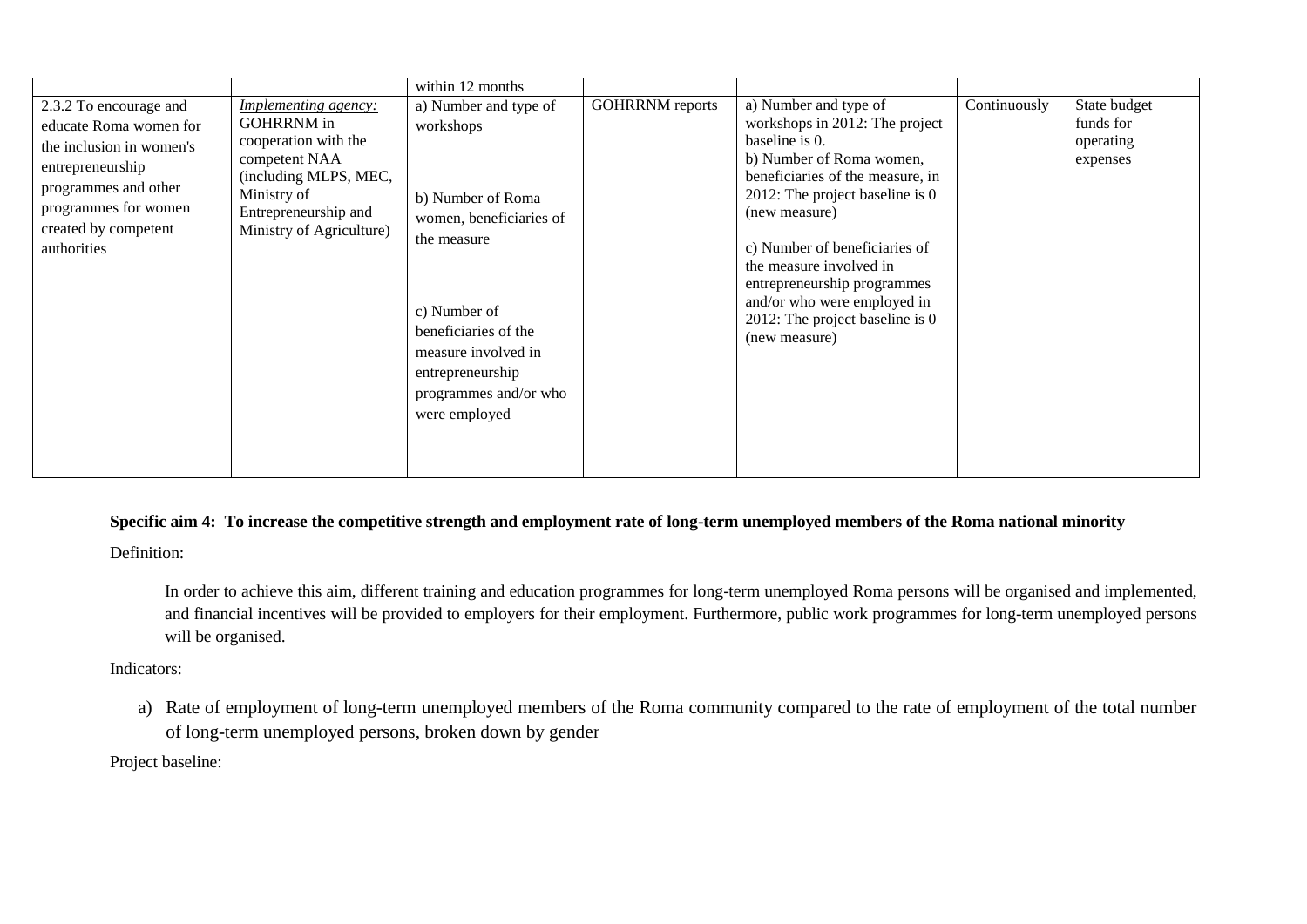a) CES records up to 31 December 2012: In 2012, the employment of 90 long-term unemployed Roma persons in total (more than 12 months in the register of unemployed persons) was co-financed within the National Employment Promotion Plan of 2011 and 2012 for 2011, in accordance with the National Roma Plan/Action Plan of the Decade of Roma Inclusion 2005-2015.

Sources and means of data collection:

a) CES records

| <b>Measure</b>                                                                                                         | Implementing agency/<br><b>Participants</b><br>in<br>the<br>implementation                                                                                                | <b>Indicator of results</b>                                                                                                                                                                                                                                                                                                                                           | Data sources and<br>collection<br>methods | <b>Project baseline</b>                                                                                                                                                                                                                                                                                                                                                                                             | <b>Deadline</b>                             | <b>Funds</b>                                                           |
|------------------------------------------------------------------------------------------------------------------------|---------------------------------------------------------------------------------------------------------------------------------------------------------------------------|-----------------------------------------------------------------------------------------------------------------------------------------------------------------------------------------------------------------------------------------------------------------------------------------------------------------------------------------------------------------------|-------------------------------------------|---------------------------------------------------------------------------------------------------------------------------------------------------------------------------------------------------------------------------------------------------------------------------------------------------------------------------------------------------------------------------------------------------------------------|---------------------------------------------|------------------------------------------------------------------------|
| 2.4.1 To identify and<br>implement educational<br>training programmes of<br>long-term unemployed<br>Roma persons       | <b>Implementing agency:</b><br><b>CES</b><br>Participants in the<br><i>implementation:</i><br>CES regional offices in<br>cooperation with adult<br>education institutions | a) Number of education<br>programmes involving<br>members of the Roma<br>national minority<br>b) Number of persons<br>involved in professional<br>education and training of<br>long-term unemployed<br>members of the Roma<br>national minority<br>c) Number of employed<br>unemployed persons of<br>the Roma national<br>minority 6-12 months<br>after the education | CES records                               | a) In 2012, there was a total of 6<br>education programmes<br>involving Roma persons<br>b) In 2012, a total of $5 \text{ long}$<br>term unemployed Roma persons<br>were included in the education<br>programmes<br>c) The number of employed<br>unemployed Roma persons 6-12<br>months after the education: The<br>project baseline is 0 because the<br>aforementioned activity has not<br>been monitored until now | Continuously<br>within the<br>planned funds | State budget<br>funds for CES,<br>item: active<br>employment<br>policy |
| 2.4.2 To provide financial<br>incentives to employers<br>hiring unemployed members<br>of the Roma national<br>minority | <i>Implementing agency:</i><br><b>CES</b><br>Participants in the<br><i>implementation:</i><br>CES regional offices                                                        | a) Number of persons<br>employed within the<br>employment co-<br>financing schemes                                                                                                                                                                                                                                                                                    | CES records                               | a) In 2012, a total of 10 Roma<br>persons were employed within<br>the employment co-financing<br>scheme lasting for 24 months,<br>out of which 1 woman                                                                                                                                                                                                                                                              | Continuously<br>within the<br>planned funds | State budget<br>funds for CES,<br>item: active<br>employment<br>policy |
| 2.4.3 To organise public<br>works programmes and<br>involve long-term                                                  | <i>Implementing agency:</i><br><b>CES</b>                                                                                                                                 | a) Number of members<br>of the Roma national<br>minority included in                                                                                                                                                                                                                                                                                                  | CES records                               | a) In 2012, a total of 633 Roma<br>persons were employed within<br>the Public Works measure, out                                                                                                                                                                                                                                                                                                                    | Continuously<br>within the<br>planned funds | State budget<br>funds for CES,<br>item: active                         |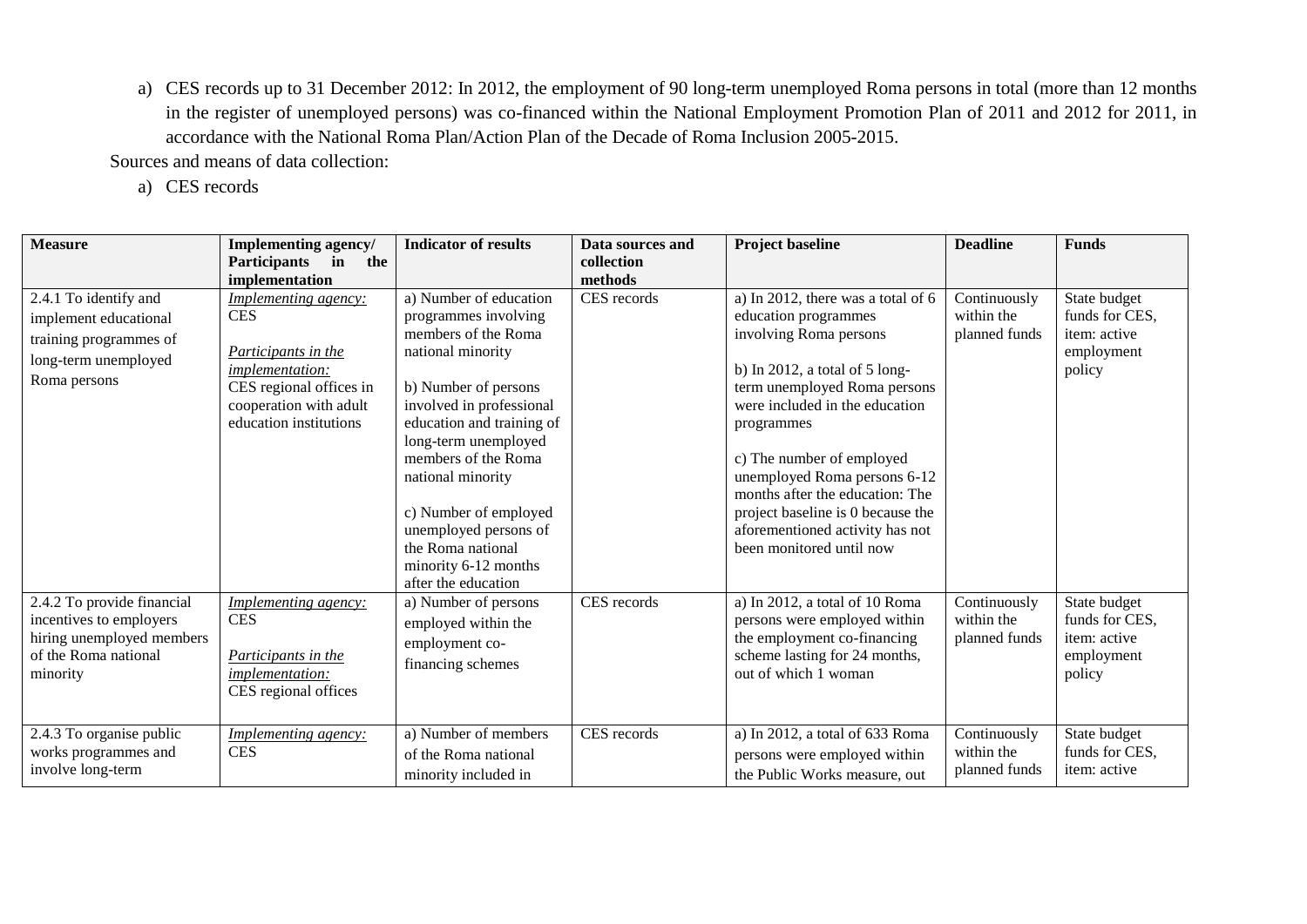| unemployed persons of | Participants in the    | public works               | of which 88 long-term             | employment |
|-----------------------|------------------------|----------------------------|-----------------------------------|------------|
| Roma ethnicity        | <i>implementation:</i> | programmes                 | unemployed Roma persons           | policy     |
|                       | CES regional offices   |                            |                                   |            |
|                       |                        |                            |                                   |            |
|                       |                        |                            |                                   |            |
|                       |                        | b) Number and              | b) Number and percentage of       |            |
|                       |                        | percentage of persons      | persons included in public        |            |
|                       |                        | included in public works   | works who were hired for a        |            |
|                       |                        | who were hired for a       | part-time or full-time job within |            |
|                       |                        | part-time or full-time job | 12 months after the measure in    |            |
|                       |                        | within 12 months after     | 2012: The project baseline is $0$ |            |
|                       |                        | the measure                | because the aforementioned        |            |
|                       |                        |                            | activity has not been monitored   |            |
|                       |                        |                            | according to the persons' Roma    |            |
|                       |                        |                            | ethnicity until now.              |            |
|                       |                        |                            |                                   |            |

## **Specific aim 5: To increase the rate of formal self-employment of members of the Roma national minority**

Definition:

This aim targets the promotion of and creating the conditions for self-employment of Roma persons. Interventions and measures necessary for the achievement of this aim will include education and counselling of Roma on self-employment and starting one's own business. Members of the Roma national minority will be encouraged to become involved in entrepreneurship programmes, rural development programmes and other programmes created by competent authorities. Targeted support programmes in the formalisation of self-employment and development of crafts will be created and implemented. Furthermore, the gross minimum wage will be co-financed as an incentive for any person starting self-employment in the first two years of business; credit lines for micro-financing with specially adapted conditions for micro and small enterprises/crafts traditionally operated by Roma persons will also be opened. More significant efforts will be aimed at the support of self-employment of Roma women through education on female entrepreneurship and inclusion in the existing female entrepreneurship programmes created by competent state administration bodies.

Indicators: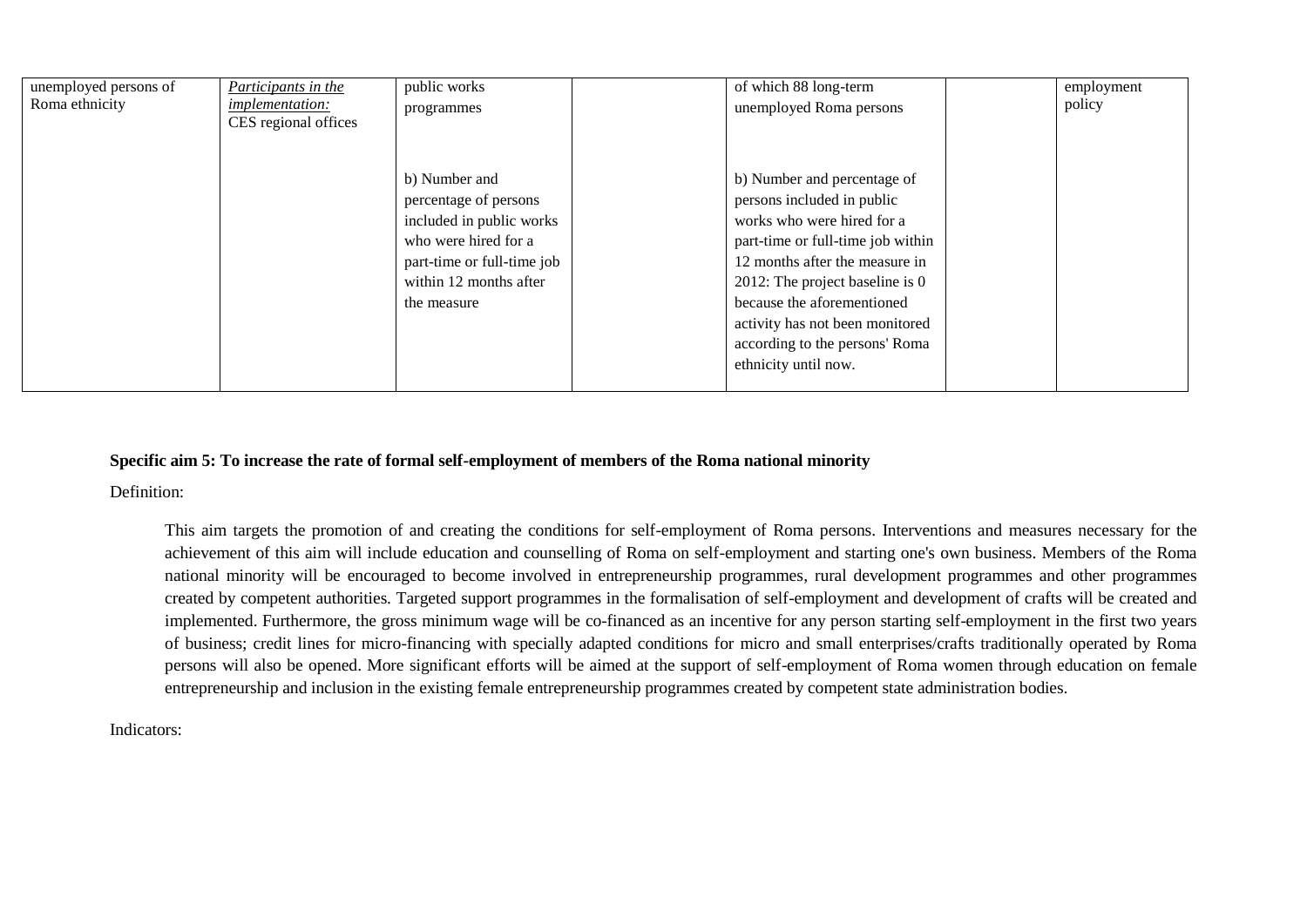a) Rate of employment of unemployed Roma persons through self-employment compared to the rate of formal employment of the majority population, broken down by gender

Project baseline:

a) CES records up to 31 December 2012: In 2011, a total of 38 unemployed Roma persons were included in information workshops and group informing for self-employment, out of which 6 women. In 2012, a total of 43 unemployed Roma persons were included in information workshops and group informing for self-employment, out of which 7 women.

Data collection methods:

a) CES records

| <b>Measure</b>             | Implementing agency/                                                             | <b>Indicator of results</b>                                 | Data sources and | <b>Project baseline</b>                                                                                                                                               | <b>Deadline</b> | <b>Funds</b>    |
|----------------------------|----------------------------------------------------------------------------------|-------------------------------------------------------------|------------------|-----------------------------------------------------------------------------------------------------------------------------------------------------------------------|-----------------|-----------------|
|                            | Participants in the                                                              |                                                             | collection       |                                                                                                                                                                       |                 |                 |
|                            | implementation                                                                   |                                                             | methods          |                                                                                                                                                                       |                 |                 |
| 2.5.1 To provide group     | <i>Implementing agency:</i>                                                      | a) Number of persons                                        | CES records      | a) Number of persons involved                                                                                                                                         | Continuously    | State budget    |
| informing on self-         | <b>CES</b>                                                                       | involved in group                                           |                  | in group informing in 2012: a                                                                                                                                         |                 | funds for CES,  |
| employment and counselling |                                                                                  | informing                                                   |                  | total of 43 Roma persons, out                                                                                                                                         |                 | item: operating |
| on starting a business     | Participants in the                                                              |                                                             |                  | of which 7 women                                                                                                                                                      |                 | expenses        |
|                            | <i>implementation:</i><br>CES regional offices,<br>local development<br>agencies | b) Number of group<br>informing sessions                    |                  | b) Number of group informing<br>sessions in 2012: a total of 40<br>group informing sessions on<br>self-employment                                                     |                 |                 |
|                            |                                                                                  | c) Number of counselling<br>sessions on self-<br>employment |                  | c) Number of counselling<br>sessions on self-employment:<br>The project baseline is 0<br>because the aforementioned<br>activity has not been<br>implemented until now |                 |                 |
|                            |                                                                                  | d) Number of<br>unemployed Roma<br>persons who created a    |                  | d) Number of unemployed<br>Roma persons who created a<br>business plan: The project<br>baseline is 0 because the                                                      |                 |                 |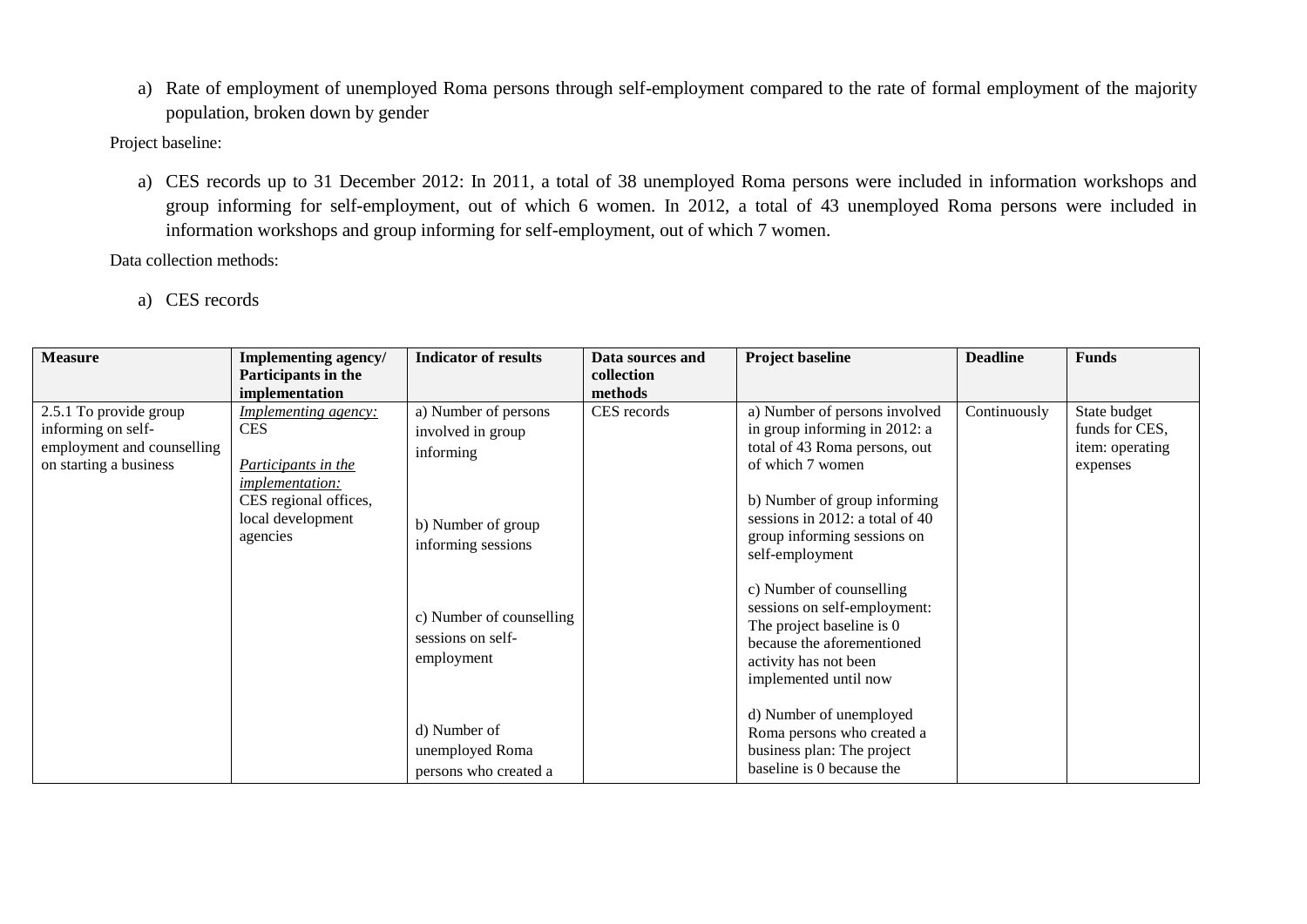|                                                                                                                  |                                                                                                                    | business plan                                                                                                                                                      |             | aforementioned activity has not<br>been implemented until now                                  |                                             |                                                                        |
|------------------------------------------------------------------------------------------------------------------|--------------------------------------------------------------------------------------------------------------------|--------------------------------------------------------------------------------------------------------------------------------------------------------------------|-------------|------------------------------------------------------------------------------------------------|---------------------------------------------|------------------------------------------------------------------------|
| 2.5.2 To co-finance the gross<br>minimum wage to self-<br>employed persons in the first<br>two years of business | <i>Implementing agency:</i><br><b>CES</b><br>Participants in the<br><i>implementation:</i><br>CES regional offices | a) The number of self-<br>employed persons of the<br>Roma national minority<br>in the self-employment<br>co-financing measure,<br>broken down by gender<br>and age | CES records | a) In 2012, no Roma persons<br>were included in the co-<br>financed self-employment<br>measure | Continuously<br>within the<br>planned funds | State budget<br>funds for CES,<br>item: active<br>employment<br>policy |

## **Specific aim 6: To increase the motivation level of members of the Roma national minority for the inclusion in the labour market**

Definition:

In order to achieve this specific aim, workshops adapted to members of the Roma national minority will be created in order to help them acquire active job seeking skills. Furthermore, various activities will be organised with the aim of promoting the existing employment measures and Roma selfemployment through involvement of Roma associations in job fairs, visits to employers, promotion of employment measures etc.

### Indicators:

- a) Number of "Preparation for the Employment of Roma" workshops held
- b) Number of workshops held through mobile job seeking clubs, organised within Roma settlements or in the premises of the local administration unit
- c) Number of Roma persons involved in the workshops

Project baseline:

a) CES records until 31 December 2012: In 2012, a total of 393 unemployed Roma persons were involved in workshops for the acquisition of active job seeking skills, out of which 155 women.

Sources and means of data collection:

- a) CES records
- b) Surveys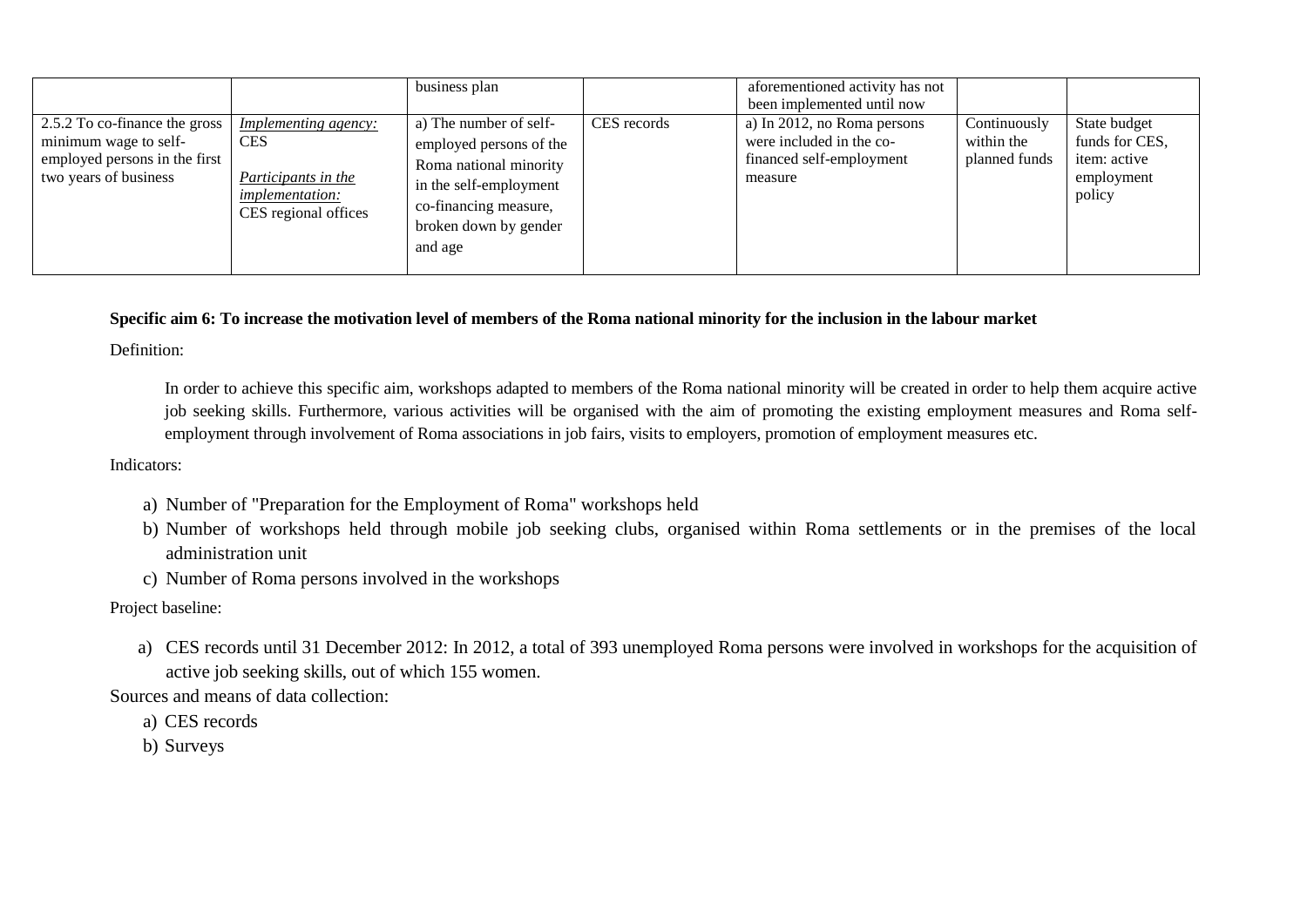| <b>Measure</b>                                                                                                                                                                                                                                       | Implementing agency/                                                                                        | <b>Indicator of results</b>                                                                                                                                                        | Data sources and                                                             | <b>Project baseline</b>                                                                                                                                                                                                                                                                                                                              | <b>Deadline</b> | <b>Funds</b>                                                  |
|------------------------------------------------------------------------------------------------------------------------------------------------------------------------------------------------------------------------------------------------------|-------------------------------------------------------------------------------------------------------------|------------------------------------------------------------------------------------------------------------------------------------------------------------------------------------|------------------------------------------------------------------------------|------------------------------------------------------------------------------------------------------------------------------------------------------------------------------------------------------------------------------------------------------------------------------------------------------------------------------------------------------|-----------------|---------------------------------------------------------------|
|                                                                                                                                                                                                                                                      | Participants in<br>the<br>implementation                                                                    |                                                                                                                                                                                    | collection<br>methods                                                        |                                                                                                                                                                                                                                                                                                                                                      |                 |                                                               |
| 2.6.1 To implement<br>workshops for the<br>acquisition of active job<br>seeking skills of members of<br>the Roma national minority                                                                                                                   | <b>Implementing agency:</b><br><b>CES</b><br>Participants in the<br>implementation:<br>CES regional offices | a) Number of workshops<br>b) Number of<br>unemployed Roma<br>persons involved in the<br>workshops                                                                                  | CES records, along<br>with records of other<br>labour market<br>participants | a) Number of workshops in<br>2012: The project baseline is $0$<br>because the aforementioned<br>activity has not been monitored.<br>b) In 2012, a total of 262<br>persons were involved in active<br>job seeking workshops, out of<br>which 107 women.                                                                                               | Continuously    | State budget<br>funds for CES,<br>item: operating<br>expenses |
|                                                                                                                                                                                                                                                      |                                                                                                             | c) Number and<br>percentage of Roma<br>persons employed or<br>involved in an active<br>employment policy after<br>the workshops after 6<br>and 12 months                           |                                                                              | c) Number and percentage of<br>Roma persons employed or<br>involved in an active<br>employment policy after the<br>workshops after 6 and 12<br>months The project baseline is 0<br>because the aforementioned<br>activity has not been monitored.                                                                                                    |                 |                                                               |
| 2.6.2 To organise<br>promotional activities for the<br>existing employment and<br>self-employment measures<br>for Roma persons (inclusion<br>of Roma associations in job<br>fairs, visits to employers,<br>promotion of employment<br>measures etc.) | <b>Implementing agency:</b><br>CES regional offices                                                         | a) Number of Roma<br>associations and<br>employers who<br>participated in the<br>promotional activities<br>b) Number of<br>promotional actions<br>carried out<br>c) Number of Roma | CES annual records                                                           | a) Number of Roma<br>associations and employers who<br>participated in the promotional<br>activities in 2012: The project<br>baseline is 0 because the<br>aforementioned activity has not<br>been monitored.<br>b) Number of promotional<br>actions carried out in 2012: The<br>project baseline is 0 because the<br>aforementioned activity has not | Continuously    | State budget<br>funds for CES,<br>item: operating<br>expenses |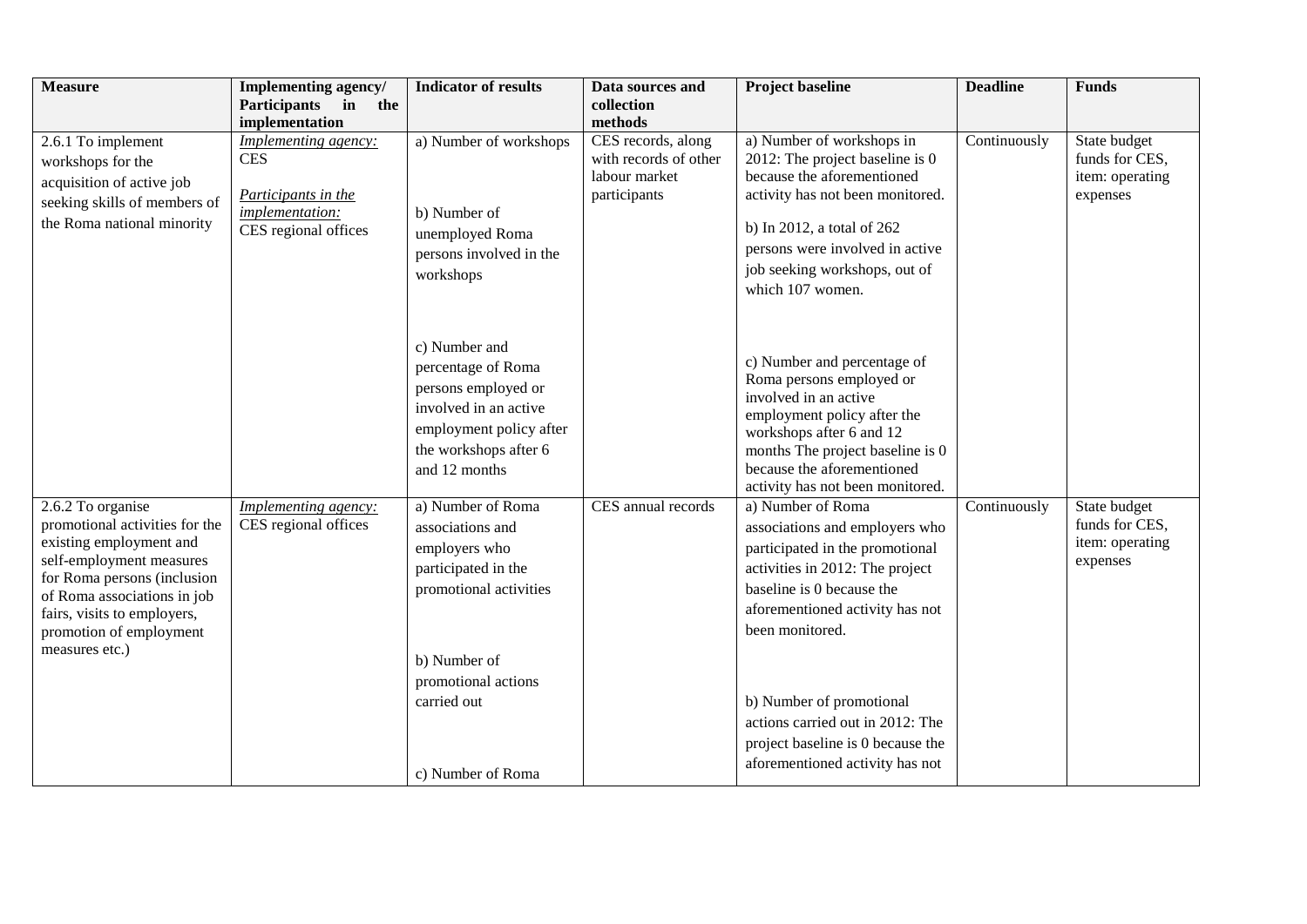| been monitored. |
|-----------------|
|-----------------|

# **Specific aim 7: To strengthen the capacity of the Croatian Employment Service for working with members of the Roma national minority**

Definition:

A research and analyses on the possibilities of employment of Roma persons will be carried out within the measures aimed at achieving this aim. Furthermore, various education sessions will be organised in order to sensitise employment counsellors who work with unemployed persons with difficulties in seeking employment.

Indicators:

a) Number and type of CES services aimed at Roma persons: data not available

Sources and means of data collection:

a) CES records

| Implementing agency/             | Indicator of results                                            | Data sources and | <b>Project baseline</b>         | <b>Deadline</b>                                                       | <b>Funds</b>     |
|----------------------------------|-----------------------------------------------------------------|------------------|---------------------------------|-----------------------------------------------------------------------|------------------|
| <b>Participants</b><br>in<br>the |                                                                 | collection       |                                 |                                                                       |                  |
| implementation                   |                                                                 | methods          |                                 |                                                                       |                  |
| <i>Implementing agency:</i>      | a) Number of education                                          | CES data         | a) Number of education sessions | Continuously                                                          | State budget     |
| <b>CES</b>                       | sessions for employment                                         |                  | for employment counsellors:     |                                                                       | funds for CES,   |
|                                  | counsellors                                                     |                  |                                 |                                                                       | item: regular    |
|                                  |                                                                 |                  |                                 |                                                                       | activities;      |
|                                  |                                                                 |                  |                                 |                                                                       | additional funds |
|                                  | Participants in the<br><i>implementation:</i><br>CES educators, |                  |                                 | The project baseline is 0 (new<br>measure)<br>b) Number of employment |                  |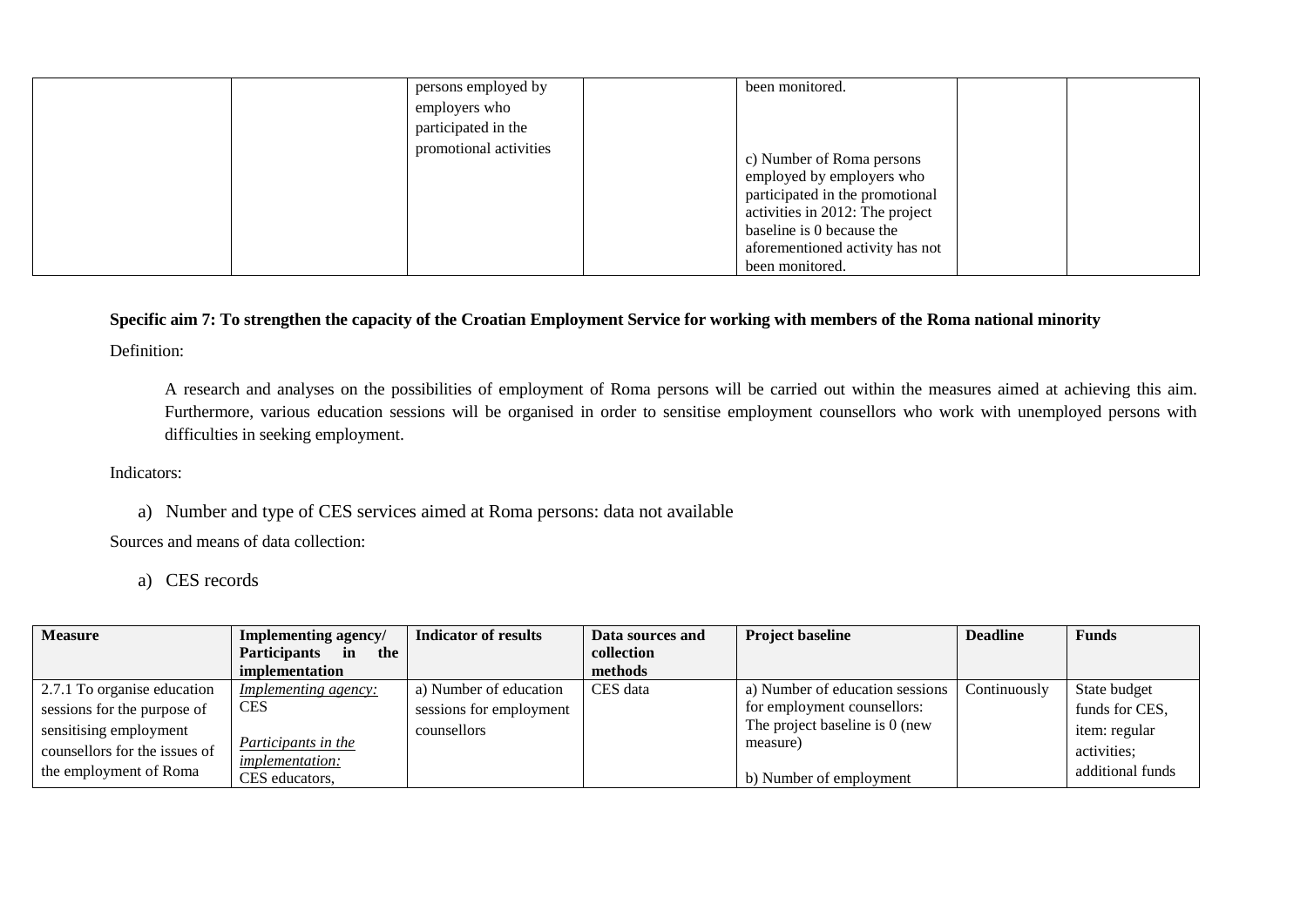| persons                                                                                                   | associations                              | b) Number of<br>employment counsellors<br>involved in the education<br>sessions                                                                                                |                                                                                                                                          | counsellors involved in the<br>education sessions: The project<br>baseline is 0 (new measure)                                                                                                                                                                                               |              | from EU funds                                                                                       |
|-----------------------------------------------------------------------------------------------------------|-------------------------------------------|--------------------------------------------------------------------------------------------------------------------------------------------------------------------------------|------------------------------------------------------------------------------------------------------------------------------------------|---------------------------------------------------------------------------------------------------------------------------------------------------------------------------------------------------------------------------------------------------------------------------------------------|--------------|-----------------------------------------------------------------------------------------------------|
| 2.7.2 To implement research<br>and analyses of the<br>possibility of the<br>employment of Roma<br>persons | <i>Implementing agency:</i><br><b>CES</b> | a) Number of research<br>and analyses carried out<br>b) Adaptation of work<br>for unemployed Roma<br>persons in accordance<br>with the results of the<br>analyses and research | CES data: from the<br>survey of employers,<br>routine work with<br>unemployed Roma<br>persons, visits to<br>employers, CES<br>statistics | a) Number of research and<br>analyses carried out in 2012:<br>The project baseline is 0 (new<br>measure)<br>b) Adaptation of work for<br>unemployed Roma persons in<br>accordance with the results of<br>the analyses and research in<br>2012: The project baseline is $0$<br>(new measure) | Continuously | State budget<br>funds for CES,<br>item: operating<br>expenses;<br>additional funds<br>from EU funds |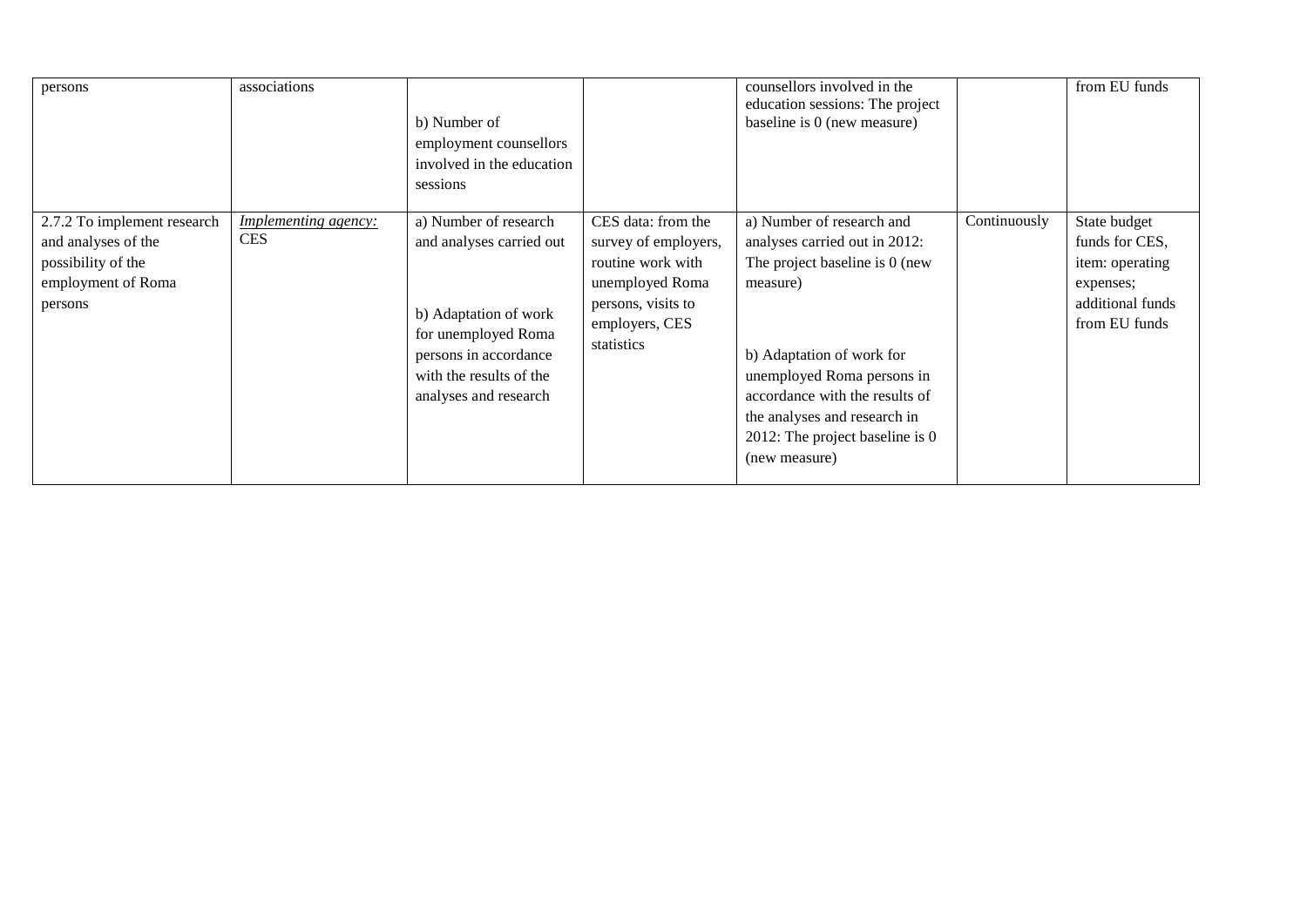# **3. HEALTH CARE**

## **General aim:**

To improve the health care of the Roma population, as well as the quality and availability of health care.

#### **Specific aims:**

- 1. To increase the number of Roma covered by health insurance;
- 2. To increase the availability of health services to the Roma population, with special emphasis to elderly persons, disabled persons, persons with impairments, persons with special needs and mobile Roma groups;
- 3. To raise the Roma population's awareness of the responsibility for their own health;
- 4. To improve the protection of women's reproductive health, health of pregnant women and children, and to reduce the number of teenage pregnancies;
- 5. To sensitise employees in the health care system for working with the Roma population, and to improve the communication between the Roma population and general practitioners;
- 6. To decrease the morbidity from disease resulting from a low hygienic standard and vaccine-preventable diseases;
- 7. To reduce the spread of narcotic drugs abuse within the Roma population, with special emphasis on children and youth, and to raise awareness of the harmful effects of narcotic drugs.

## **Specific aim 1: To increase the number of Roma covered by health insurance;**

Definition:

To establish mechanisms for systematic informing and encouraging of the Roma population to resolve their status questions, enabling them to exercise their rights to health insurance. In order to achieve this specific aim, it is necessary to ensure a systematic and harmonised action by different public administration bodies and services in order to achieve a synergistic effect.

### Indicators: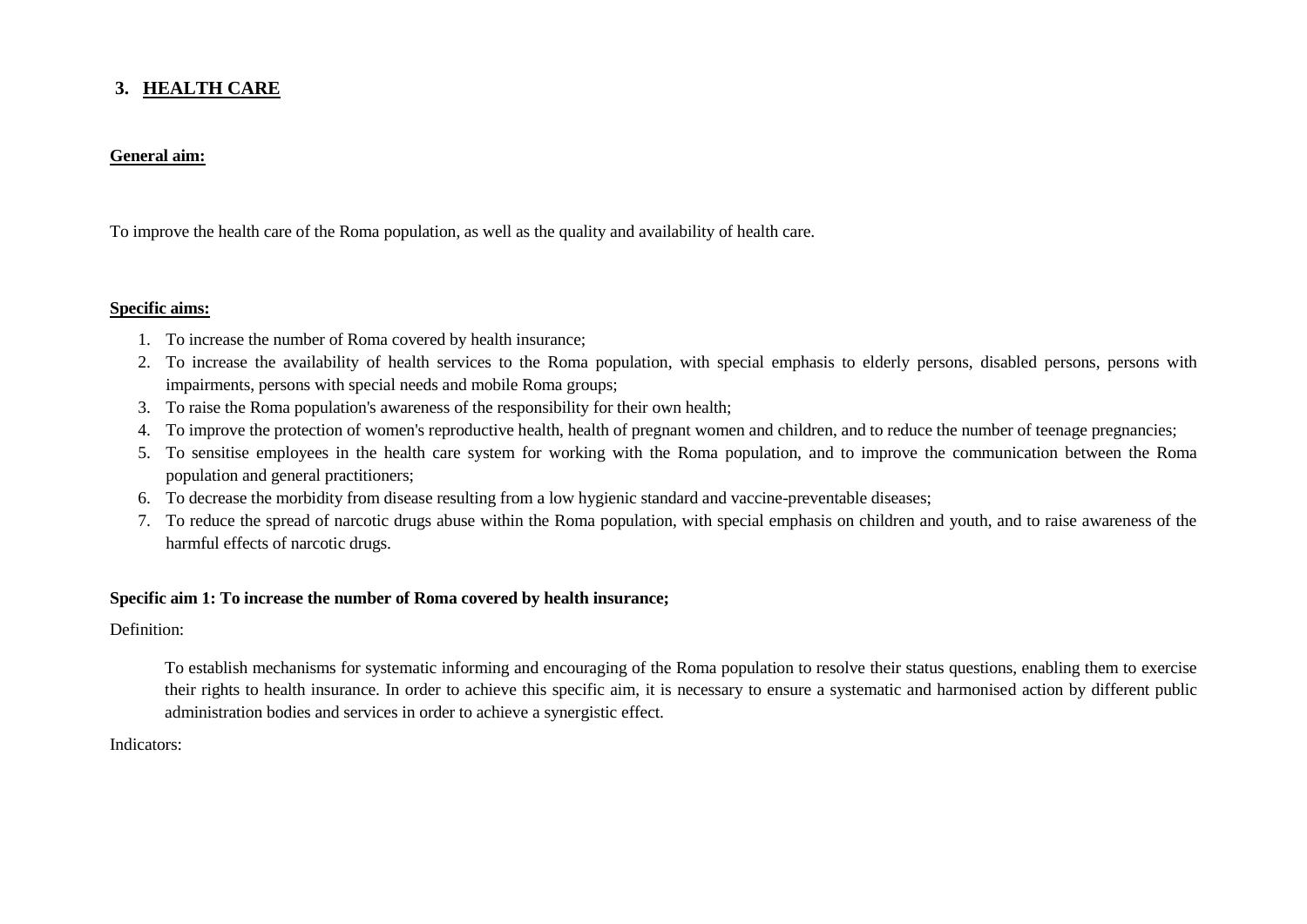a) Rate of inclusion of a certain population in mandatory health insurance, by settlements, age and gender

Project baseline:

b) Proportion of the Roma population coming into emergency rooms without a health card throughout the year: data not available Sources:

- a) The 2011 census, which will determine the number of Roma inhabitants in each county
- b) Records of admission to hospital of persons who request health care in an emergency ward

| <b>Measure</b>                                                                                                                                                                          | Implementing agency/<br>Participants in the<br>implementation                                                                                                                                                   | <b>Indicator of results</b>                                                                                                                                                                                                                            | Data sources and<br>collection<br>methods                    | <b>Project baseline</b>                                                                                                                                                | <b>Deadline</b> | <b>Funds</b>                                       |
|-----------------------------------------------------------------------------------------------------------------------------------------------------------------------------------------|-----------------------------------------------------------------------------------------------------------------------------------------------------------------------------------------------------------------|--------------------------------------------------------------------------------------------------------------------------------------------------------------------------------------------------------------------------------------------------------|--------------------------------------------------------------|------------------------------------------------------------------------------------------------------------------------------------------------------------------------|-----------------|----------------------------------------------------|
| 3.1.1 To implement routine<br>informing of Roma within<br>the existing public<br>administration bodies on<br>exercising their rights to<br>health care and the related<br>status issues | <b>Implementing agency:</b><br>Ministry of Health<br>Participants in the<br><i>implementation:</i><br>Social care centres, CES,<br>MoI/police, councils and<br>representatives of the<br>Roma national minority | a) Number and type of<br>public administration<br>bodies involved in the<br>routine informing<br>b) Number of Roma<br>persons, by gender, who<br>received information on<br>exercising their rights to<br>health care and the<br>related status issues | Records of public<br>administration<br>bodies; questionnaire | a) Number of Roma persons<br>without health insurance in 2012<br>compared to the total number of<br>the Roma population: The<br>project baseline is 0 (new<br>measure) | Continuously    | State budget<br>funds for<br>operating<br>expenses |
|                                                                                                                                                                                         |                                                                                                                                                                                                                 | c) Number of persons<br>who exercised their<br>rights to health care, by<br>age and gender.                                                                                                                                                            |                                                              |                                                                                                                                                                        |                 |                                                    |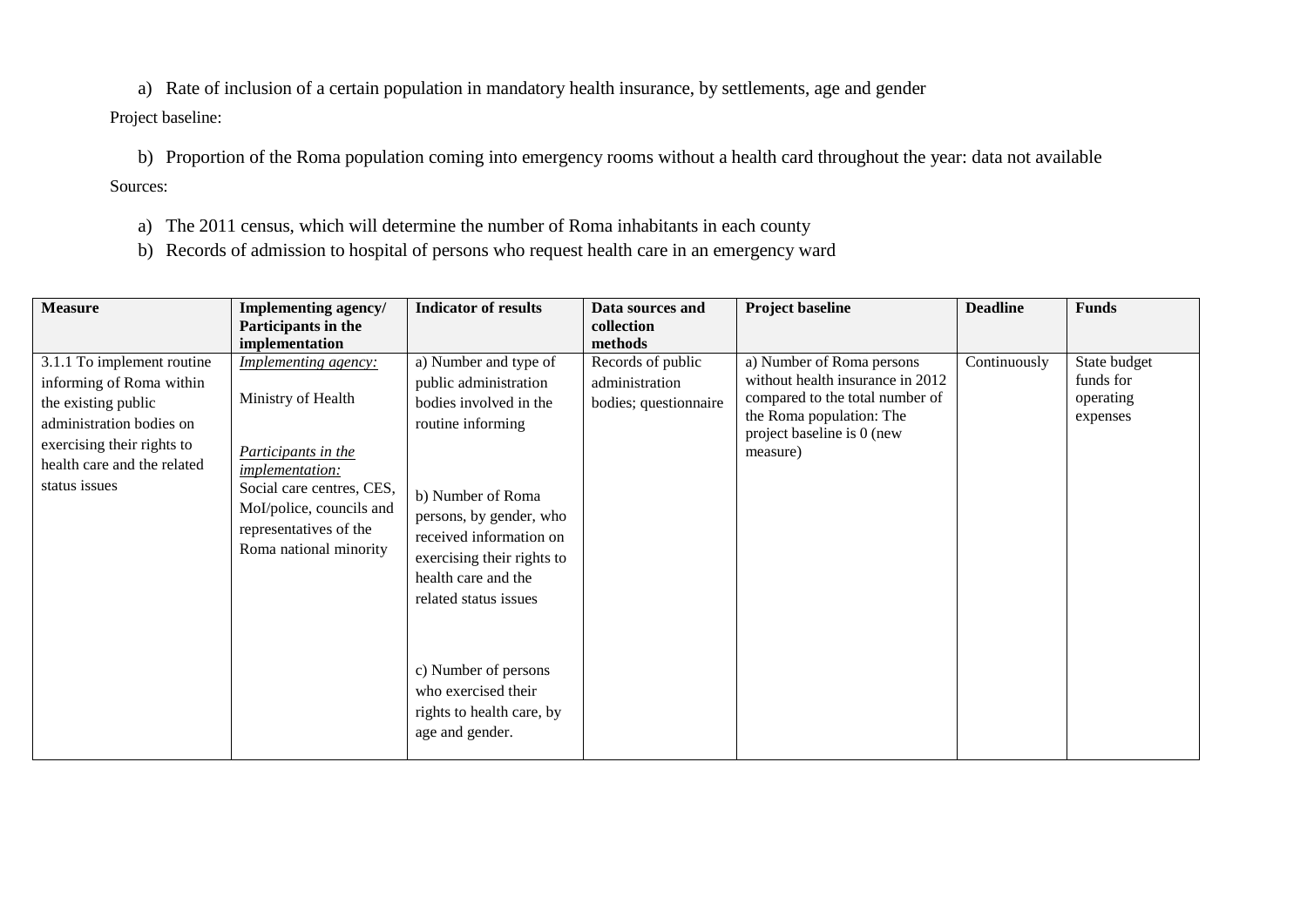| 3.2.1 To create an education                                                                                                                             | Implementing agency:                                                                                                                                                                                                                       | a) Mediator education                                                                                                           | Records of the                                                                                                                                                                                                                                                                                 | a) Number of education                                                                                                                                                                                                                                                                 | Until the end | State budget                                                                                                                      |
|----------------------------------------------------------------------------------------------------------------------------------------------------------|--------------------------------------------------------------------------------------------------------------------------------------------------------------------------------------------------------------------------------------------|---------------------------------------------------------------------------------------------------------------------------------|------------------------------------------------------------------------------------------------------------------------------------------------------------------------------------------------------------------------------------------------------------------------------------------------|----------------------------------------------------------------------------------------------------------------------------------------------------------------------------------------------------------------------------------------------------------------------------------------|---------------|-----------------------------------------------------------------------------------------------------------------------------------|
| programme for Roma<br>mediators for the issue of<br>health in Roma communities<br>and for providing support in<br>exercising the right to health<br>care | Ministry of Health<br>Participants in the<br><i>implementation:</i><br>CES, GOHRRNM,<br>$L(R)SGU$ , other state<br>administration bodies<br>and offices, councils and<br>representatives of the<br>Roma national minority,<br>associations | programme created<br>b) Number of education<br>sessions implemented<br>c) Number of mediators<br>who completed the<br>education | competent institution<br>indicating the number<br>of issued certificates<br>of completed<br>education; reports on<br>education sessions<br>implemented/register<br>of persons who<br>attended the<br>education<br>programmes;<br>Info-centre records<br>on the number of<br>mediators employed | programmes for Roma<br>mediators in 2012: The project<br>baseline is 0 (new measure)<br>b) Number of Roma persons<br>who finished the education<br>programme: The project<br>baseline is 0 (new measure)<br>c) Number of Roma mediators:<br>The project baseline is 0 (new<br>measure) | of 2015       | funds for<br>operating<br>expenses,<br>L(R)SGU budget<br>funds<br>additional funds<br>from international<br>funds and EU<br>funds |

**Specific aim 2: To increase the availability of health services to the Roma population, with special emphasis to elderly persons, disabled persons, persons with impairments, persons with special needs and mobile Roma groups;**

Definition:

To establish mechanisms which will enable the availability of health services to members of the Roma national minority, with special emphasis to marginalised and socially excluded groups through increased participation in the community. This specific aim is in accordance with Measure 11 of the National Health Development Strategy 2006-2011 that reads as follows: To ensure a high-quality joint approach of the health system, social care system and civil society system in the system of health care, prevention and special care of the health of marginalised groups in order to help the most sensitive part of the society.

Indicators:

a) 100 % availability of health services to the Roma population, with special emphasis on elderly persons, disabled persons, persons with special needs, and mobile Roma groups until 2020 achieved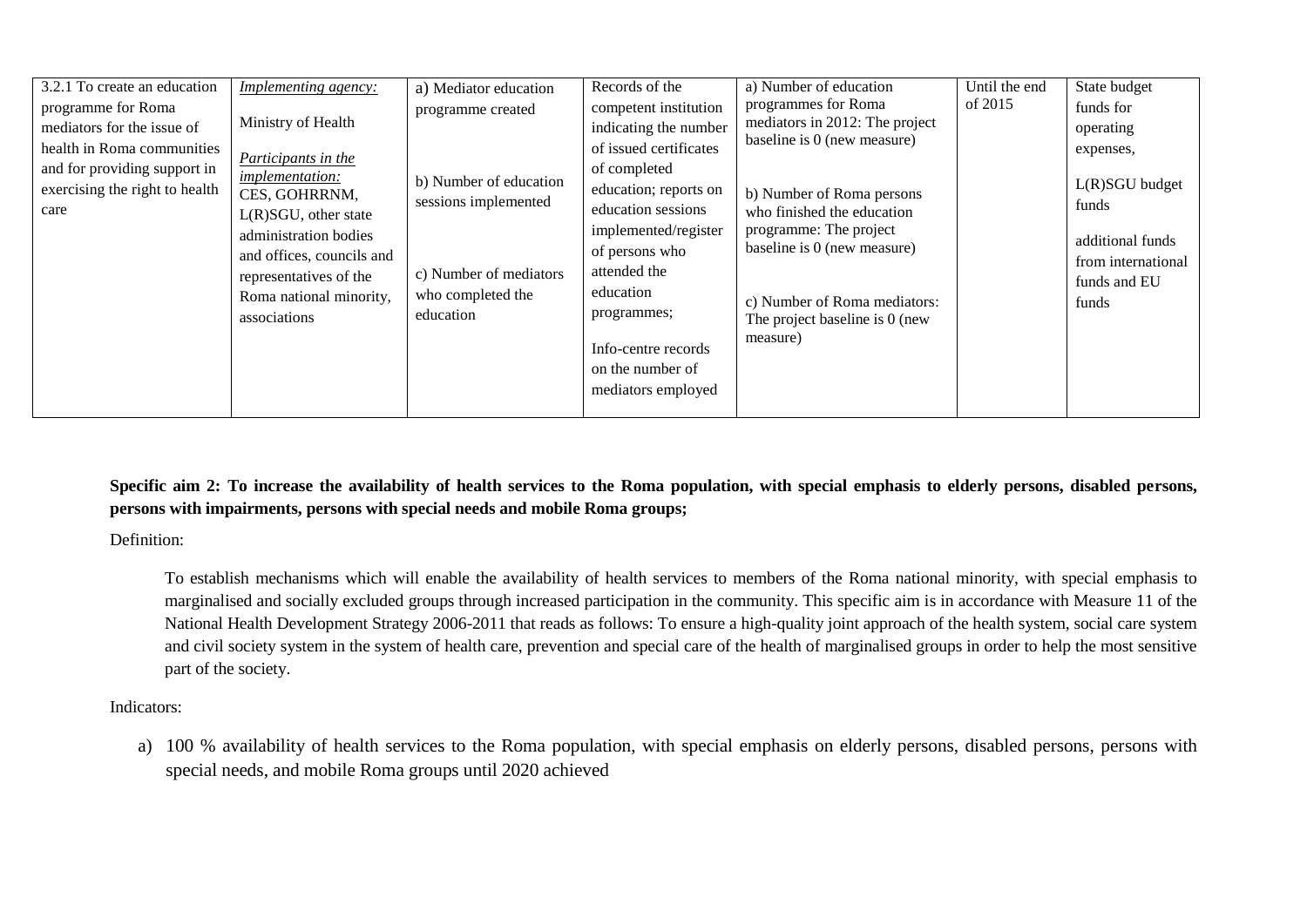b) Rate of availability of health services to the Roma population, by age, disability, impairments, special needs, broken down by age, sex and mobility

Project baseline:

a) According to the UNDP, World Bank and DG REGIO survey in 2011, the proportion of Roma interviewees who had no access to health services when they needed them in the past 12 months was 36 %.

Sources and data collection methods:

a) Surveys and research

| <b>Measure</b>                                                                                                                                                  | <b>Implementing agency/</b>                                                                        | <b>Indicator of results</b>                                                                                                | Data sources and                                                                                                                                     | <b>Project baseline</b>                                                                                                                                                                                                                     | <b>Deadline</b> | <b>Funds</b>                                                          |
|-----------------------------------------------------------------------------------------------------------------------------------------------------------------|----------------------------------------------------------------------------------------------------|----------------------------------------------------------------------------------------------------------------------------|------------------------------------------------------------------------------------------------------------------------------------------------------|---------------------------------------------------------------------------------------------------------------------------------------------------------------------------------------------------------------------------------------------|-----------------|-----------------------------------------------------------------------|
|                                                                                                                                                                 | Participants in the<br>implementation                                                              |                                                                                                                            | collection<br>methods                                                                                                                                |                                                                                                                                                                                                                                             |                 |                                                                       |
| 3.2.1 To continuously<br>implement visits of<br>attending services in Roma<br>settlements, and to increase<br>the standard of the attending<br>service          | <b>Implementing agency:</b><br>Ministry of Health                                                  | a) Number of visits of<br>attending services<br>b) Number of persons<br>who used the services of<br>the attending services | Work plan of<br>attending nurses, and<br>records on the scope<br>of visits to Roma<br>households                                                     | a) Number of Roma households<br>in settlements: The project<br>baseline is 0, data not available.<br>b) Number of persons provided<br>with attendant care in Roma<br>settlements in 2012: The project<br>baseline is 0, data not available. | Continuously    | State budget<br>funds for<br>operating<br>expenses                    |
|                                                                                                                                                                 |                                                                                                    | c) Number and type of<br>services provided by the<br>attending services                                                    |                                                                                                                                                      | c) Number of services provided<br>in Roma settlements in 2012:<br>The project baseline is 0, data<br>not available.                                                                                                                         |                 |                                                                       |
| 3.2.2 To increase the<br>availability of health<br>services to the Roma<br>population, and to encourage<br>a greater inclusion of Roma<br>persons in prevention | <b>Implementing agency:</b><br>Ministry of Health<br>Participants in the<br><i>implementation:</i> | a) Number of mediators<br>who completed<br>additional education                                                            | Records of the<br>relevant education<br>institution indicating<br>the number of issued<br>certificates of<br>completed education;<br>Roma mediators' | a) Current number of Roma<br>mediators: The project baseline<br>is 0 (new measure)<br>b) Number and type of activities<br>and programmes implemented                                                                                        |                 | State budget<br>funds for<br>operating<br>expenses;<br>L(R)SGU budget |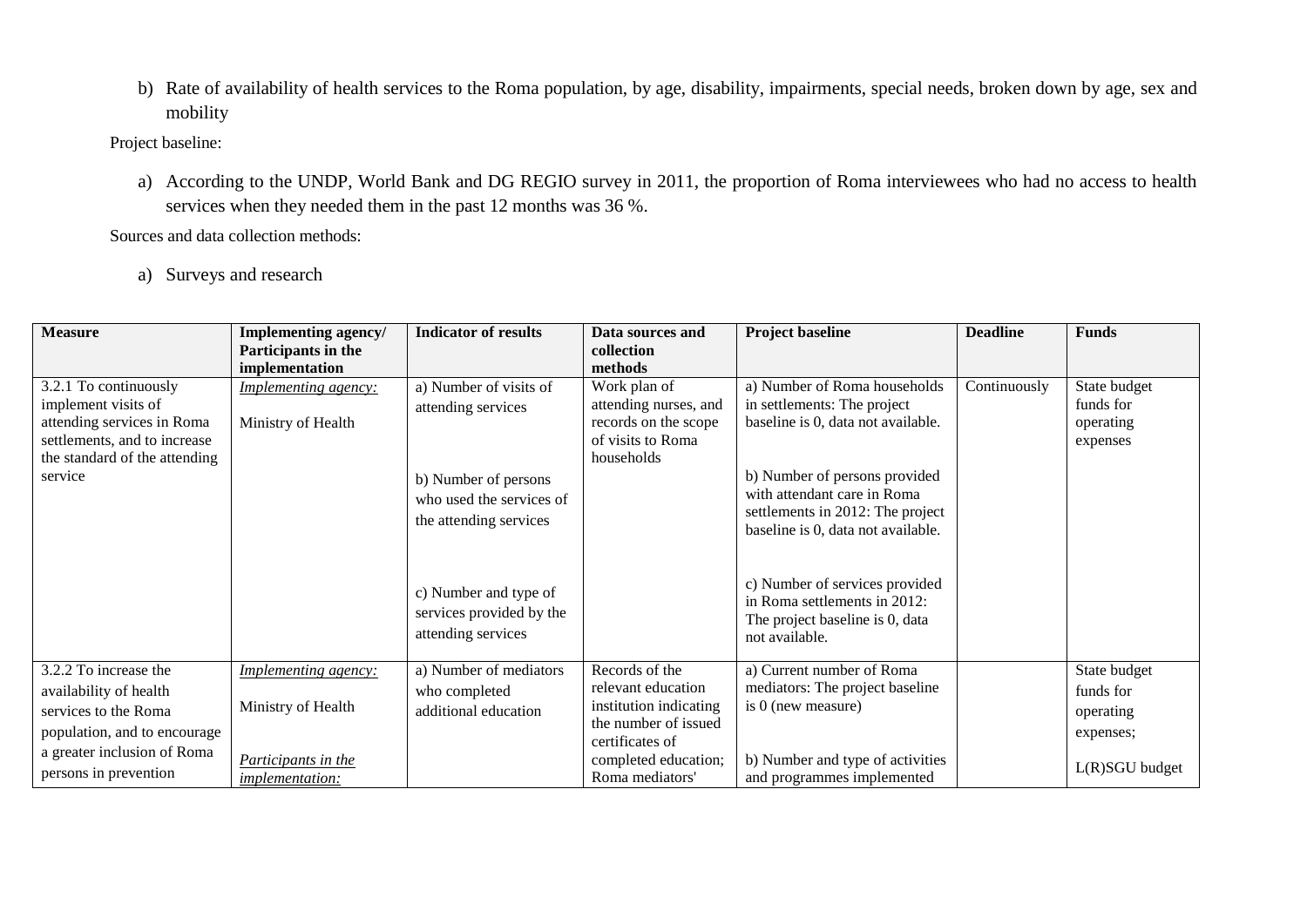| programmes of the health<br>care through the actions of<br>Roma mediators in Roma<br>communities                                                                                                                                                | CNIPH, county institutes<br>of public health, Institute<br>of Public Health of the<br>City of Zagreb, councils<br>and representatives of the<br>Roma national minority,<br>associations                      | b) Number and type of<br>services provided<br>c) Number of persons<br>included in prevention<br>programmes, broken<br>down by age and gender                       | work plan and written<br>reports.                                                                                 | by the mediators in 2012: The<br>project baseline is 0 (new<br>measure)<br>c) Number of Roma persons<br>who underwent a routine<br>physical examination in 2012:<br>The project baseline is 0 (new<br>measure)                                                                |              | funds<br>additional funds<br>from international<br>funds and EU<br>funds                                               |
|-------------------------------------------------------------------------------------------------------------------------------------------------------------------------------------------------------------------------------------------------|--------------------------------------------------------------------------------------------------------------------------------------------------------------------------------------------------------------|--------------------------------------------------------------------------------------------------------------------------------------------------------------------|-------------------------------------------------------------------------------------------------------------------|-------------------------------------------------------------------------------------------------------------------------------------------------------------------------------------------------------------------------------------------------------------------------------|--------------|------------------------------------------------------------------------------------------------------------------------|
|                                                                                                                                                                                                                                                 |                                                                                                                                                                                                              | d) Number of Roma<br>persons who underwent a<br>routine physical<br>examination                                                                                    |                                                                                                                   |                                                                                                                                                                                                                                                                               |              |                                                                                                                        |
| 3.2.3 To implement<br>programmes that enable<br>marginalised Roma<br>communities access to<br>health care services<br>(transportation, assistants to<br>elderly persons<br>("gerontohosts"), mobile<br>teams, availability of drugs<br>$etc.$ ) | Implementing agency:<br>Ministry of Health<br>Participants in the<br><i>implementation:</i><br>MSPY, CNIPH,<br>$L(R)SGU$ , councils and<br>representatives of the<br>Roma national minority,<br>associations | a) Number and type of<br>implemented<br>programmes<br>b) Number of persons<br>who used the<br>programmes, broken<br>down by age and gender<br>c) Number of persons | Reports of various<br>involved services<br>who implement the<br>programmes in<br>marginalised Roma<br>communities | a) Number of programmes<br>implemented in 2012: The<br>project baseline is 0 (new<br>measure)<br>b) Number of persons involved<br>in programmes in 2012: The<br>project baseline is 0 (new<br>measure)<br>c) Number of persons who<br>implemented the<br>programmes/Number of | Continuously | State budget<br>funds for<br>operating<br>expenses;<br>additional funds<br>from international<br>funds and EU<br>funds |
|                                                                                                                                                                                                                                                 |                                                                                                                                                                                                              | and associations who<br>provided the services                                                                                                                      |                                                                                                                   | associations that implemented<br>the programmes in 2012: The<br>project baseline is 0 (new<br>measure)                                                                                                                                                                        |              |                                                                                                                        |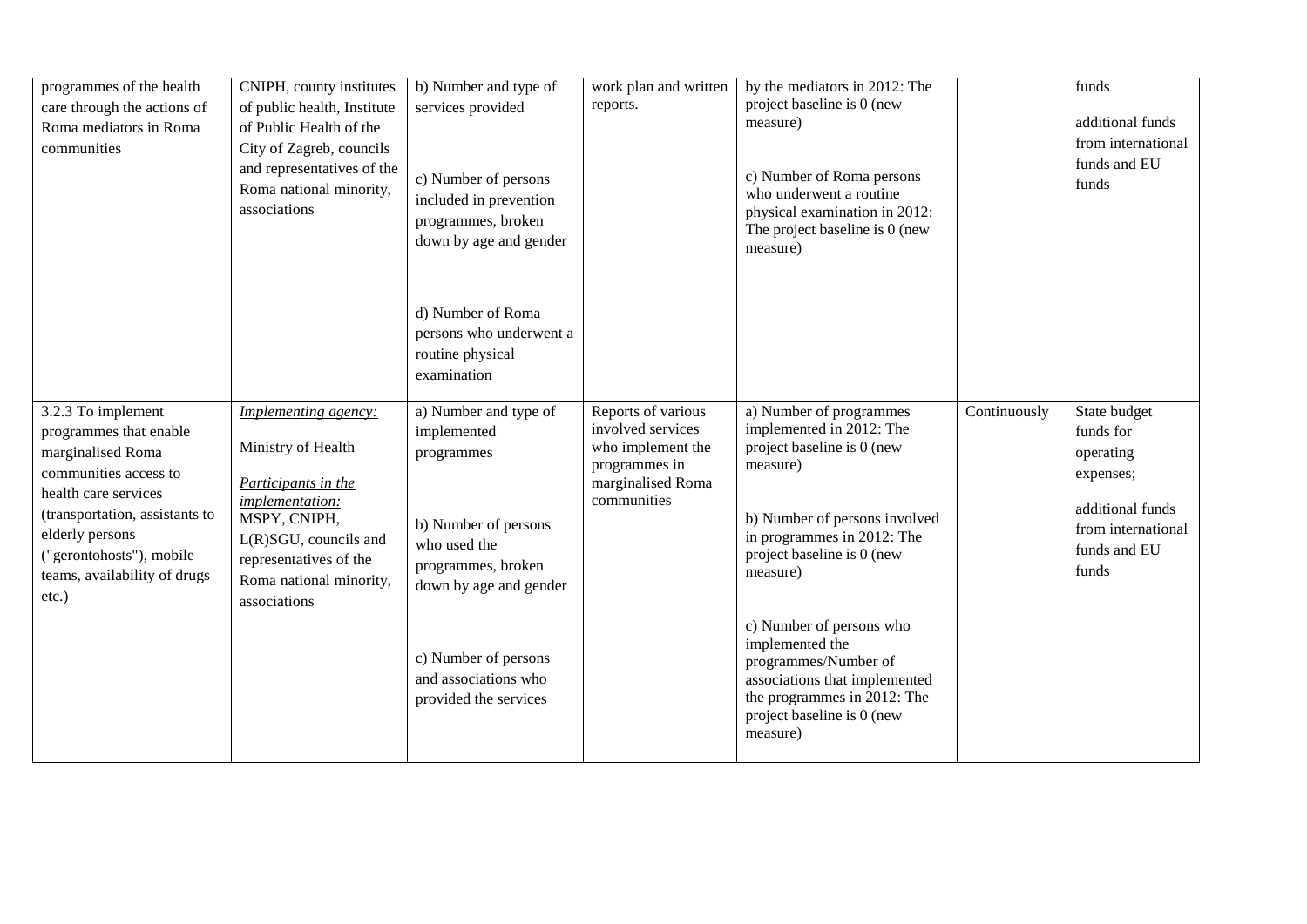## **Specific aim 3: To raise the Roma population's awareness of the responsibility for their own health**

Definition:

To inform and educate members of the Roma population on the significance of responsible behaviour towards one's own life and means of disease prevention.

Indicators:

a) Rate of morbidity by diseases caused by unhealthy lifestyles and/or due to untimely use of health services

Project baseline:

a) Rate of morbidity by diseases caused by unhealthy lifestyles and/or due to untimely use of health services in 2012: data not available Sources:

a) CNIPH data

| <b>Measure</b>                                                                                                                                                                                                                                                                                | Implementing agency/<br>Participants in the<br>implementation                                                                                                                                                                                                | <b>Indicator of results</b>                                                                                                                | Data sources and<br>collection<br>methods                                                                                                                                        | <b>Project baseline</b>                                                                                                                                    | <b>Deadline</b> | <b>Funds</b>                                                                               |
|-----------------------------------------------------------------------------------------------------------------------------------------------------------------------------------------------------------------------------------------------------------------------------------------------|--------------------------------------------------------------------------------------------------------------------------------------------------------------------------------------------------------------------------------------------------------------|--------------------------------------------------------------------------------------------------------------------------------------------|----------------------------------------------------------------------------------------------------------------------------------------------------------------------------------|------------------------------------------------------------------------------------------------------------------------------------------------------------|-----------------|--------------------------------------------------------------------------------------------|
| 3.3.1 To design and<br>implement education<br>programmes and campaign<br>(media shows, leaflets,<br>printed materials, public<br>discussion forums, lectures,<br>workshops, playrooms)<br>aimed at raising the Roma<br>population's awareness of<br>the responsibility of one's<br>own health | Implementing agency:<br>Ministry of Health<br>Participants in the<br><i>implementation:</i><br>County institutes of<br>public health, offices of<br>health, labour and social<br>care in counties, City<br>Office for Health and<br>War Veterans of the City | a) Number and type of<br>organised education<br>programmes and<br>campaigns<br>b) Number and type of<br>activities<br>c) Number of regions | Reports of the<br>Ministry of Health,<br>written materials,<br>verified campaigns,<br>reports of the bodies<br>and organisations that<br>implemented the<br>education activities | a) Number and type of<br>programmes, campaigns and<br>other activities organised and<br>implemented in 2012: The<br>project baseline is 0 (new<br>measure) | Continuously    | L(R)SGU budget<br>funds<br>additional funds<br>from international<br>funds and EU<br>funds |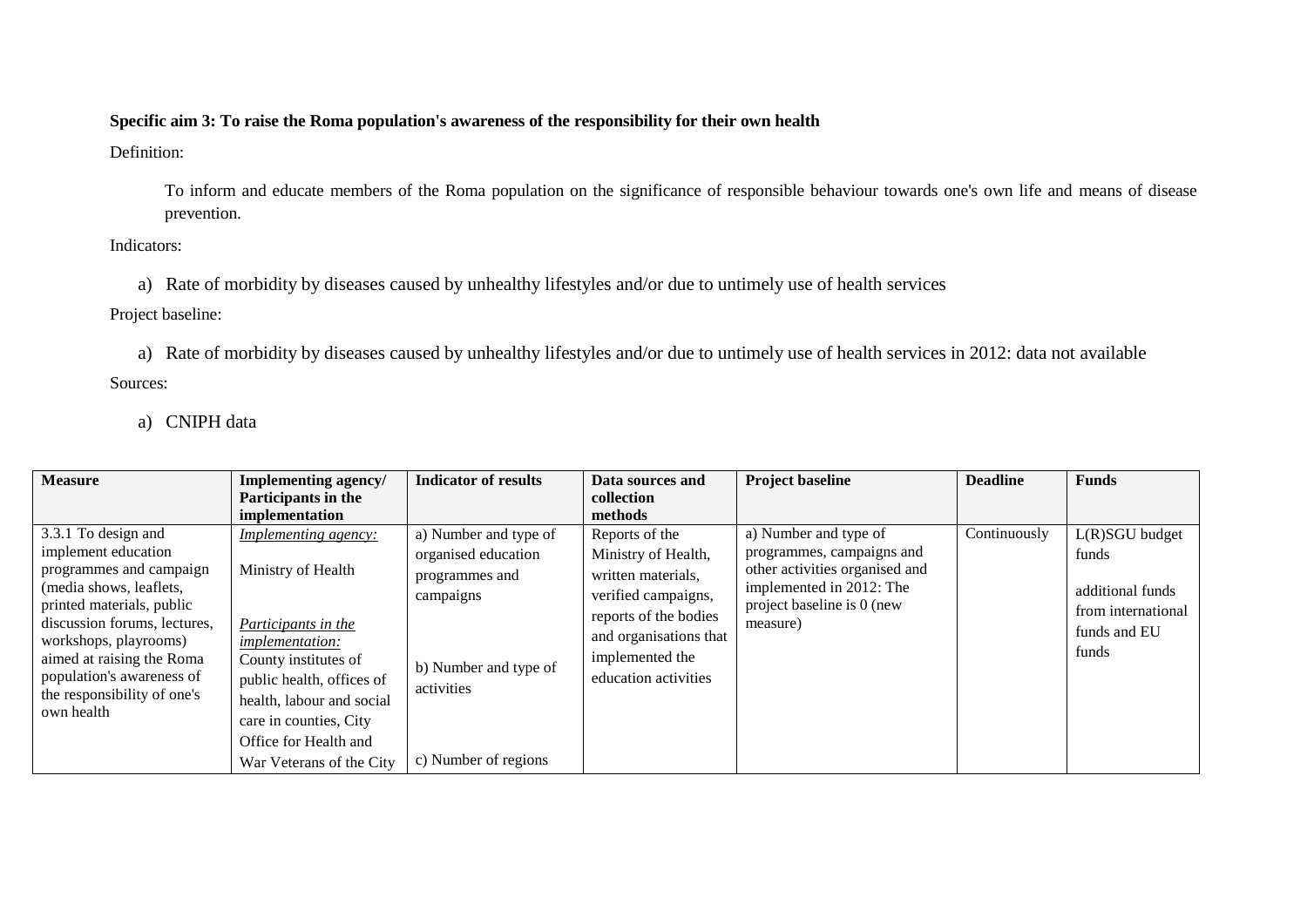| 3.3.2 To implement the<br>activities of educating the<br>population in Roma<br>settlements on the<br>prevention of diseases, and<br>healthy lifestyles       | of Zagreb, attendant<br>staff, all primary health<br>care activities, councils<br>and representatives of the<br>Roma national minority,<br>associations<br><b>Implementing agency:</b><br>Ministry of Health<br>Participants in the<br><i>implementation:</i><br>GOHRRNM, CNIPH,<br>county institutes of<br>public health and<br>Institute of Public Health<br>of the City of Zagreb,<br>other state administration<br>bodies and offices,<br>$L(R)SGU$ , councils and<br>representatives of the<br>Roma national<br>minorities, associations | and target populations<br>involved<br>a) Number and type of<br>education sessions<br>implemented<br>b) Number of persons,<br>broken down by age and<br>gender, involved in the<br>education sessions<br>c) Number of Roma<br>persons who underwent a<br>routine physical<br>examination | Reports of the<br>Ministry of Health,<br>written materials,<br>verified campaigns,<br>reports of the bodies<br>and organisations that<br>implemented the<br>education activities | a) Number and type of<br>education sessions implemented<br>in 2012 and the number of<br>people, broken down by age and<br>gender, who participated in such<br>education sessions in 2021: The<br>project baseline is 0 (new<br>measure)<br>b) Number of Roma persons<br>who underwent a systematic<br>physical examination in 2012:<br>The project baseline is 0 (new<br>measure) | Continuously | State budget<br>funds for<br>operating<br>expenses;<br>L(R)SGU budget<br>funds<br>additional funds<br>from international<br>funds and EU<br>funds |
|--------------------------------------------------------------------------------------------------------------------------------------------------------------|-----------------------------------------------------------------------------------------------------------------------------------------------------------------------------------------------------------------------------------------------------------------------------------------------------------------------------------------------------------------------------------------------------------------------------------------------------------------------------------------------------------------------------------------------|-----------------------------------------------------------------------------------------------------------------------------------------------------------------------------------------------------------------------------------------------------------------------------------------|----------------------------------------------------------------------------------------------------------------------------------------------------------------------------------|-----------------------------------------------------------------------------------------------------------------------------------------------------------------------------------------------------------------------------------------------------------------------------------------------------------------------------------------------------------------------------------|--------------|---------------------------------------------------------------------------------------------------------------------------------------------------|
| 3.3.3 To support projects of<br>the associations, aimed at<br>raising awareness of disease<br>prevention, healthy lifestyles<br>and mental health protection | Implementing agency:<br>Ministry of Health<br>Participants in the<br>implementation:<br>L(R)SGU, MSPY,<br>GOHRRNM, councils                                                                                                                                                                                                                                                                                                                                                                                                                   | a) Number of projects<br>funded<br>b) Number of projects<br>implemented and                                                                                                                                                                                                             | Records of support<br>provided to<br>associations, and<br>reports on the<br>projects and activities<br>implemented                                                               | a) Number of projects supported<br>in 2012: The project baseline is<br>0 (new measure)<br>b) Number of projects<br>implemented and evaluated in<br>2012: The project baseline is 0                                                                                                                                                                                                | Continuously | State budget<br>funds for<br>operating<br>expenses;<br>Revenue from<br>lottery;                                                                   |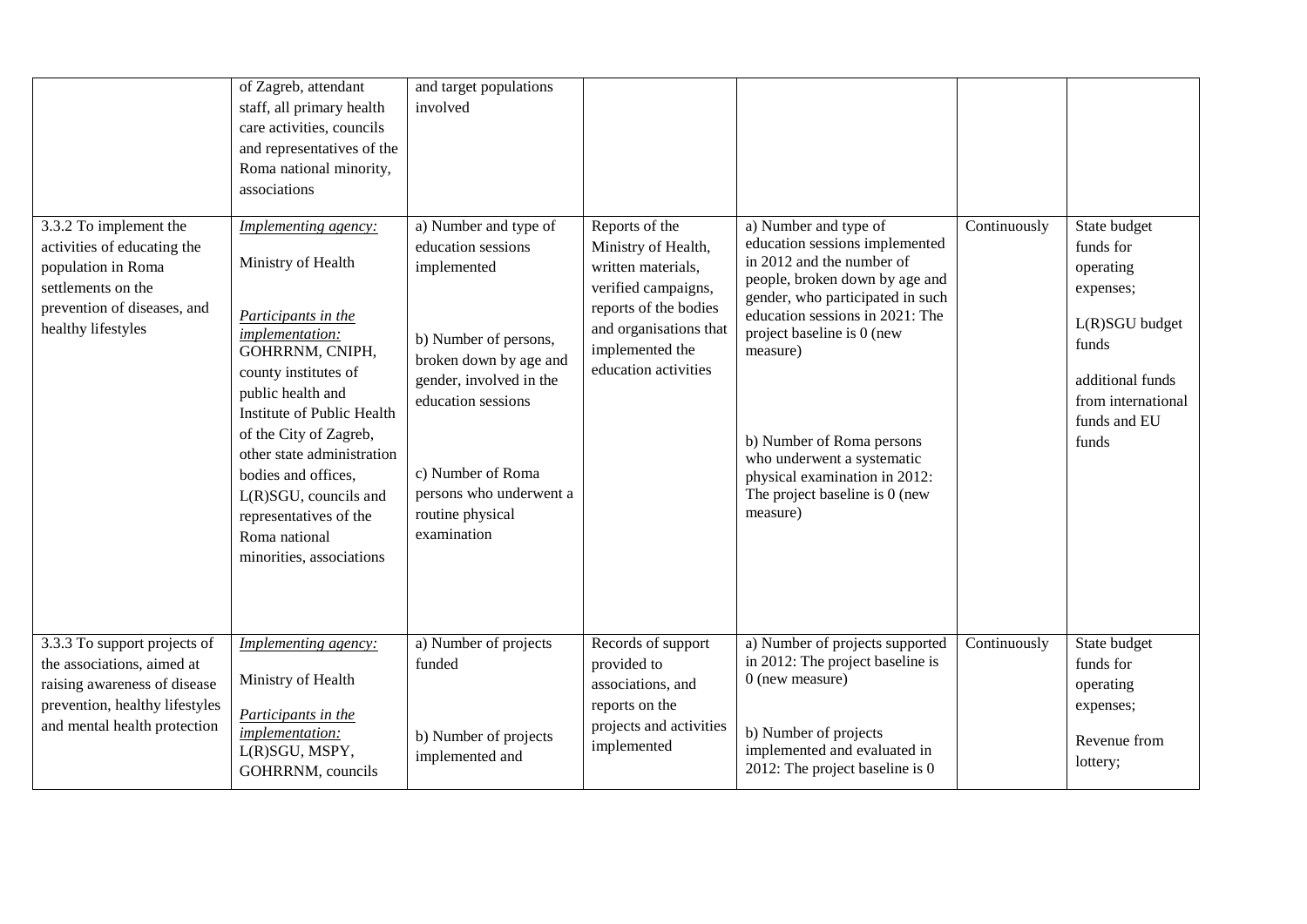| and representatives of the | evaluated                                                                                                              | (new measure) | $L(R)SGU$ budget                                                |
|----------------------------|------------------------------------------------------------------------------------------------------------------------|---------------|-----------------------------------------------------------------|
| Roma national              |                                                                                                                        |               | funds                                                           |
| minorities, associations   | c) Impact the NGO<br>projects had on the target<br>population, measured<br>after the implementation<br>of the projects |               | additional funds<br>from international<br>funds and EU<br>funds |

## **Specific aim 4: To improve the protection of women's reproductive health, health of pregnant women and children, and to reduce the number of teenage pregnancies**

Definition:

To inform and educate Roma women, as well as the wider Roma community, of reproductive health and health of pregnant women, and the risks related to teenage pregnancies. This aim is in accordance with Aim 1.5 to increase the quality and availability of health care for women and girls of the National Gender Equality Policy for the period 2011-2015.<sup>2</sup>

## Indicators:

 $\overline{a}$ 

- a) Rate of morbidity in Roma women from reproductive system diseases and complications occurring during pregnancy and childbirth
- b) Rate of morbidity (prenatal, neonatal and postnatal) in children, broken down by ethnicity (number of child deaths per 1,000 newborns)

<sup>&</sup>lt;sup>2</sup>National Gender Equality Policy for the period 2011 - 2015 Official Gazette No. 88/11 <http://www.ured-ravnopravnost.hr/site/hr/nacionalni-dokumenti/politike-planovi-programistrategije/nacionalna-politika-2011-2015.html>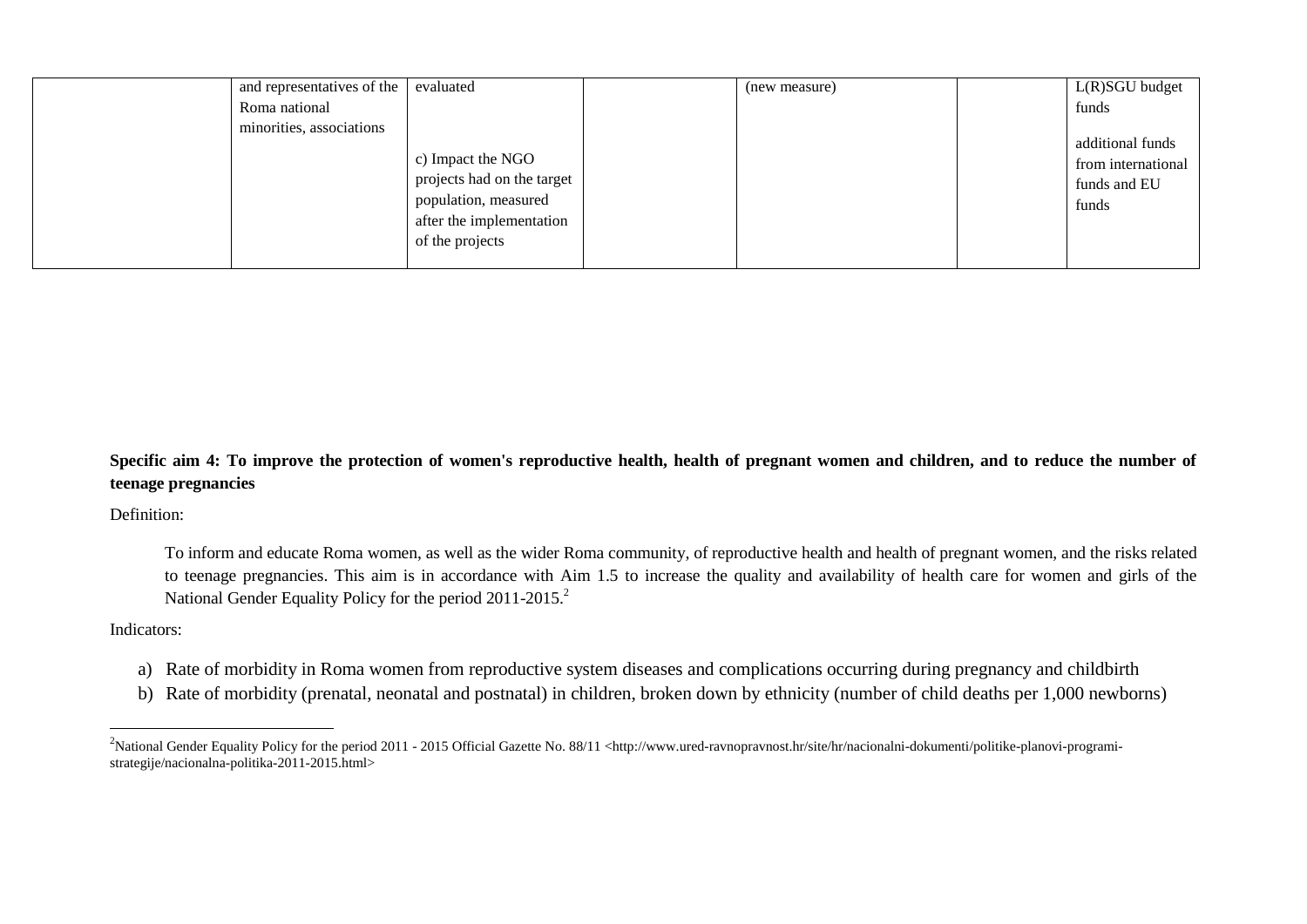Project baseline:

- a) Rate of morbidity in Roma women from reproductive system diseases and complications occurring during pregnancy and childbirth in 2012: data not available
- b) Rate of morbidity (prenatal, neonatal and postnatal) in children, broken down by ethnicity (number of child deaths per 1,000 newborns) in 2012: data not available

- a) CNIPH records
- b) Health institutions records

| <b>Measure</b>                                                                                                                                                                                                                       | Implementing agency/                                                                                                                                                                                                                                                                                                  | <b>Indicator of results</b>                                                                                                                                                                                                                | Data sources and                                                                                                                                                                          | <b>Project baseline</b>                                                                                                                                                                                                                                                                                                                                                                                               | <b>Deadline</b> | <b>Funds</b>                                                                                                           |
|--------------------------------------------------------------------------------------------------------------------------------------------------------------------------------------------------------------------------------------|-----------------------------------------------------------------------------------------------------------------------------------------------------------------------------------------------------------------------------------------------------------------------------------------------------------------------|--------------------------------------------------------------------------------------------------------------------------------------------------------------------------------------------------------------------------------------------|-------------------------------------------------------------------------------------------------------------------------------------------------------------------------------------------|-----------------------------------------------------------------------------------------------------------------------------------------------------------------------------------------------------------------------------------------------------------------------------------------------------------------------------------------------------------------------------------------------------------------------|-----------------|------------------------------------------------------------------------------------------------------------------------|
|                                                                                                                                                                                                                                      | Participants in the                                                                                                                                                                                                                                                                                                   |                                                                                                                                                                                                                                            | collection                                                                                                                                                                                |                                                                                                                                                                                                                                                                                                                                                                                                                       |                 |                                                                                                                        |
|                                                                                                                                                                                                                                      | implementation                                                                                                                                                                                                                                                                                                        |                                                                                                                                                                                                                                            | methods                                                                                                                                                                                   |                                                                                                                                                                                                                                                                                                                                                                                                                       |                 |                                                                                                                        |
| 3.4.1 To organise<br>programmes involving<br>education and campaigns,<br>educational and preventive<br>programmes in Roma<br>settlements, aimed at<br>protecting the reproductive<br>health of women, pregnant<br>women and children | <b>Implementing agency:</b><br>Ministry of Health<br>Participants in the<br>implementation:<br>CNIPH, county institutes<br>of public health and<br>Institute of Public Health<br>of the City of Zagreb,<br>community health<br>centres and health<br>institutions,<br>GOHRRNM, councils<br>and representatives of the | a) Number and type of<br>education sessions,<br>campaign and preventive<br>programmes organised<br>b) Number of women,<br>pregnant women and<br>children involved in the<br>programmes<br>c) Mortality rate of<br>infants according to the | Records and reports<br>of the Ministry of<br>Health, institutes of<br>public health, health<br>institutions, attendant<br>services, social care<br>centres, info-centres,<br>associations | a) Number of programmes<br>implemented in 2012: The<br>project baseline is 0, data not<br>available.<br>b) Mortality rate of infants<br>according to the age of the<br>mother and the main cause of<br>death in 2012: The project<br>baseline is 0, data not available.<br>c) Number of non-hospitalised<br>births as a proportion in the total<br>number of births, broken down<br>by ethnicity in 2012: The project | Continuously    | Revenue from<br>lottery;<br>L(R)SGU budget<br>funds<br>additional funds<br>from international<br>funds and EU<br>funds |
|                                                                                                                                                                                                                                      | Roma national<br>minorities, associations                                                                                                                                                                                                                                                                             | age of the mother and the<br>main cause of death                                                                                                                                                                                           |                                                                                                                                                                                           | baseline is 0, data not available.                                                                                                                                                                                                                                                                                                                                                                                    |                 |                                                                                                                        |
|                                                                                                                                                                                                                                      |                                                                                                                                                                                                                                                                                                                       |                                                                                                                                                                                                                                            |                                                                                                                                                                                           | d) Number of families/mothers<br>within the Roma community                                                                                                                                                                                                                                                                                                                                                            |                 |                                                                                                                        |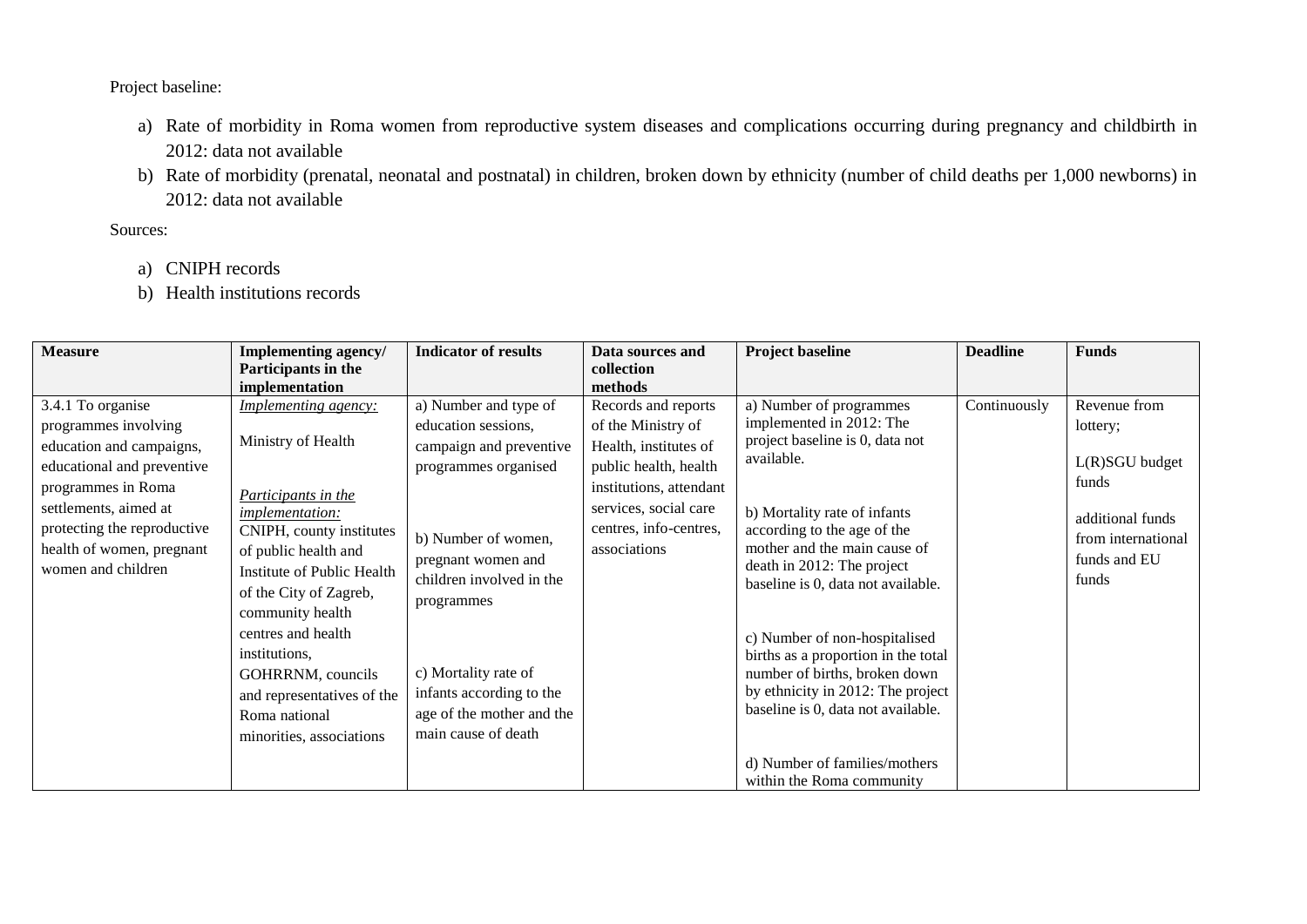|                                                                                                                          |                                                                                                                                                                                                  | d) Number of non-<br>hospitalised births as a<br>proportion in the total<br>number of births, broken<br>down by ethnicity<br>e) Number of<br>families/mothers within<br>the Roma community<br>who refused primary<br>health care for their<br>children |                                                                                                                                                                                           | who refused primary health care<br>for their children in 2012: The<br>project baseline is 0, data not<br>available.<br>e) Percentage of children up to<br>school age who are included in<br>health care, broken down by<br>ethnicity in 2012: The project<br>baseline is 0, data not available. |                            |                                                                                                            |
|--------------------------------------------------------------------------------------------------------------------------|--------------------------------------------------------------------------------------------------------------------------------------------------------------------------------------------------|--------------------------------------------------------------------------------------------------------------------------------------------------------------------------------------------------------------------------------------------------------|-------------------------------------------------------------------------------------------------------------------------------------------------------------------------------------------|-------------------------------------------------------------------------------------------------------------------------------------------------------------------------------------------------------------------------------------------------------------------------------------------------|----------------------------|------------------------------------------------------------------------------------------------------------|
|                                                                                                                          |                                                                                                                                                                                                  | f) Percentage of children<br>up to school age who are<br>included in health care,<br>broken down by ethnicity                                                                                                                                          |                                                                                                                                                                                           |                                                                                                                                                                                                                                                                                                 |                            |                                                                                                            |
| 3.4.2 To implement<br>education sessions on family<br>planning, venereal diseases<br>and risks of teenage<br>pregnancies | Implementing agency:<br>Ministry of Health<br>Participants in the<br>implementation:<br>CNIPH, county institutes<br>of public health and<br>Institute of Public Health<br>of the City of Zagreb, | a) Number and types of<br>education sessions<br>b) Number of persons<br>involved in education<br>sessions, broken down<br>by age and gender                                                                                                            | Records and reports<br>of the Ministry of<br>Health, institutes of<br>public health, health<br>institutions, attendant<br>services, social care<br>centres, info-centres,<br>associations | a) Rate of teenage pregnancies<br>in the Roma population in 2012:<br>The project baseline is 0, data<br>not available.<br>b) Number and type of<br>education sessions in 2012: The<br>project baseline is 0, data not<br>available.                                                             | Continuously<br>until 2014 | State budget<br>funds for<br>operating<br>expenses;<br>Revenue from<br>lottery;<br>L(R)SGU budget<br>funds |
|                                                                                                                          | community health<br>centres and health                                                                                                                                                           | c) Number of teenage                                                                                                                                                                                                                                   |                                                                                                                                                                                           | c) Average number of children                                                                                                                                                                                                                                                                   |                            | additional funds                                                                                           |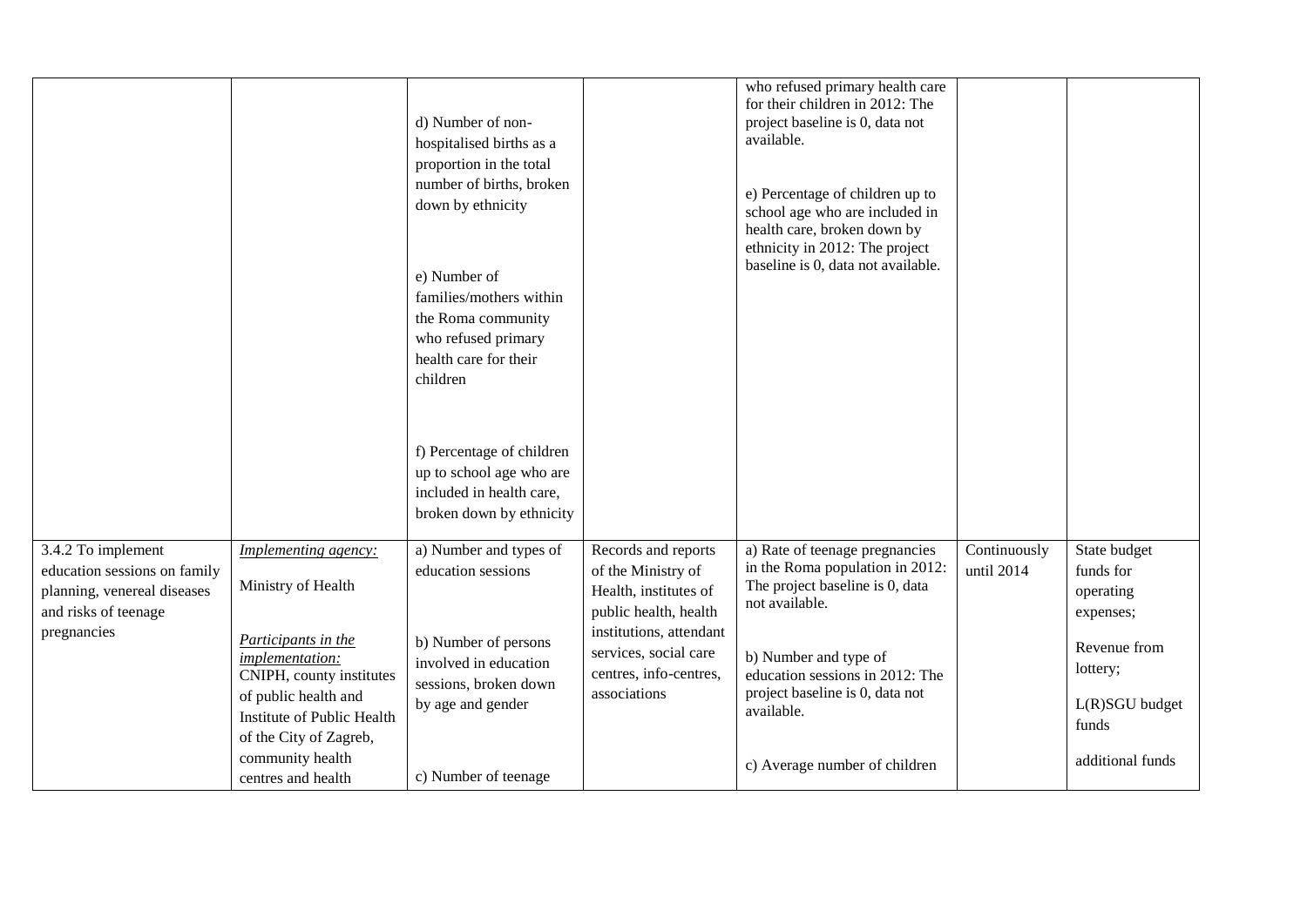|                                                                                                                                         | institutions,<br>GOHRRNM, L(R)SGU,<br>councils and<br>representatives of the<br>Roma national<br>minorities, associations | pregnancies<br>d) Average number of<br>children per woman,<br>broken down by ethnicity<br>e) Birth rate in<br>adolescents (number of<br>birth per 1,000 women<br>under 18), broken down<br>by ethnicity<br>f) Birth rate in girls<br>(number of births per<br>1,000 girls under 15),<br>broken down by ethnicity<br>g) Frequency of venereal |                                                                                                                                                 | per woman, broken down by<br>ethnicity, in 2012: The project<br>baseline is 0, data not available.<br>d) Birth rate in adolescents<br>(number of birth per 1,000<br>women under 18), broken down<br>by ethnicity, in 2012: The<br>project baseline is 0, data not<br>available.<br>e) Birth rate in girls (number of<br>births per 1,000 girls under 15),<br>broken down by ethnicity, in<br>2012: The project baseline is 0,<br>data not available.<br>f) Frequency of venereal<br>diseases, broken down by<br>gender and ethnicity, in 2012:<br>The project baseline is 0, data<br>not available. | from international<br>funds and EU<br>funds                             |
|-----------------------------------------------------------------------------------------------------------------------------------------|---------------------------------------------------------------------------------------------------------------------------|----------------------------------------------------------------------------------------------------------------------------------------------------------------------------------------------------------------------------------------------------------------------------------------------------------------------------------------------|-------------------------------------------------------------------------------------------------------------------------------------------------|-----------------------------------------------------------------------------------------------------------------------------------------------------------------------------------------------------------------------------------------------------------------------------------------------------------------------------------------------------------------------------------------------------------------------------------------------------------------------------------------------------------------------------------------------------------------------------------------------------|-------------------------------------------------------------------------|
|                                                                                                                                         |                                                                                                                           | diseases, broken down<br>by gender and ethnicity                                                                                                                                                                                                                                                                                             |                                                                                                                                                 |                                                                                                                                                                                                                                                                                                                                                                                                                                                                                                                                                                                                     |                                                                         |
| 3.4.3 To implement<br>programmes and projects<br>aimed at organising<br>specialist medical<br>examinations for Roma<br>women, including | <i>Implementing agency:</i><br>Ministry of Health                                                                         | a) Number and type of<br>implemented<br>programmes                                                                                                                                                                                                                                                                                           | Records and reports<br>of the Ministry of<br>Health, institutes of<br>public health, health<br>institutions, attendant<br>services, social care | a) Number and type of<br>programmes and projects aimed<br>at organising specialist medical<br>examinations for Roma women<br>and number of persons involved<br>in 2012: The project baseline is                                                                                                                                                                                                                                                                                                                                                                                                     | State budget<br>funds for<br>operating<br>expenses;<br>$L(R)SGU$ budget |
| transportation for such                                                                                                                 | Participants in the                                                                                                       | b) Number of                                                                                                                                                                                                                                                                                                                                 | centres, info-centres,                                                                                                                          | 0, data not available.                                                                                                                                                                                                                                                                                                                                                                                                                                                                                                                                                                              | funds                                                                   |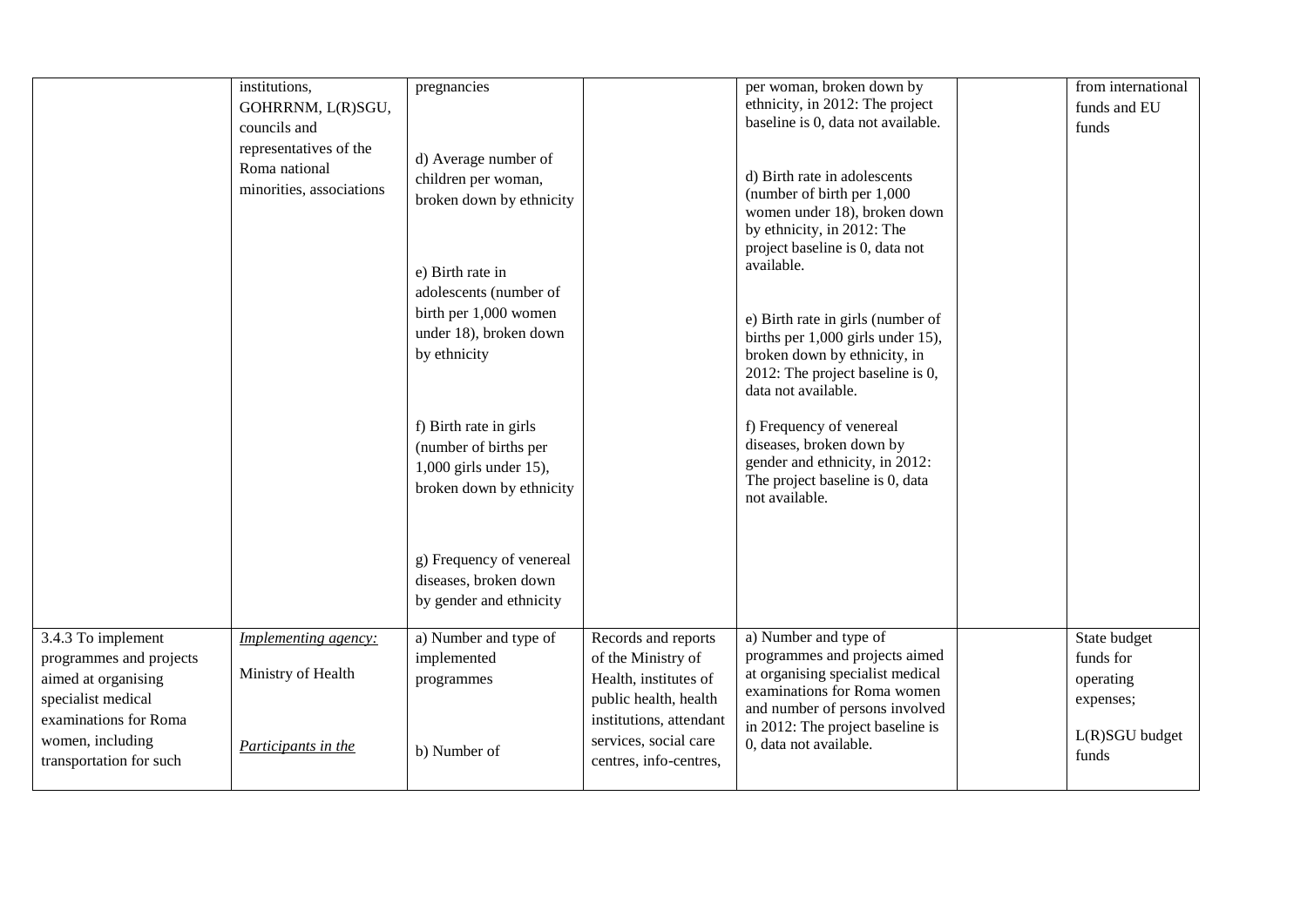| purposes | implementation:            | examinations         | associations |  | additional funds   |
|----------|----------------------------|----------------------|--------------|--|--------------------|
|          |                            |                      |              |  | from international |
|          | CNIPH, county institutes   |                      |              |  | funds and EU       |
|          | of public health and       |                      |              |  | funds              |
|          | Institute of Public Health | c) Number of persons |              |  |                    |
|          | of the City of Zagreb,     | involved in the      |              |  |                    |
|          | other state bodies and     | programmes           |              |  |                    |
|          | offices, community         |                      |              |  |                    |
|          | health centres and health  |                      |              |  |                    |
|          | institutions, L(R)SGU,     |                      |              |  |                    |
|          | councils and               |                      |              |  |                    |
|          | representatives of the     |                      |              |  |                    |
|          | Roma national              |                      |              |  |                    |
|          | minorities, associations,  |                      |              |  |                    |
|          | mediators                  |                      |              |  |                    |
|          |                            |                      |              |  |                    |

**Specific aim 5: To sensitise employees in the health care system for working with the Roma population, and to improve the communication between the Roma population and general practitioners;**

Definition:

To educate and sensitise health workers for working with the Roma population in order to establish trust between the members of the Roma community and health workers, and to increase the number of Roma persons who have chosen their general practitioner.

Indicators:

- a) Percentage of members of the Roma community who are satisfied with the approach and attitude of health workers
- b) Satisfaction of members of the Roma community with the attitude of health workers towards them
- c) Percentage of members of the Roma community who have chosen their general practitioner, broken down by age and gender

Project baseline:

a) Basal epidemiological study with a prospective survey in several counties simultaneously data not available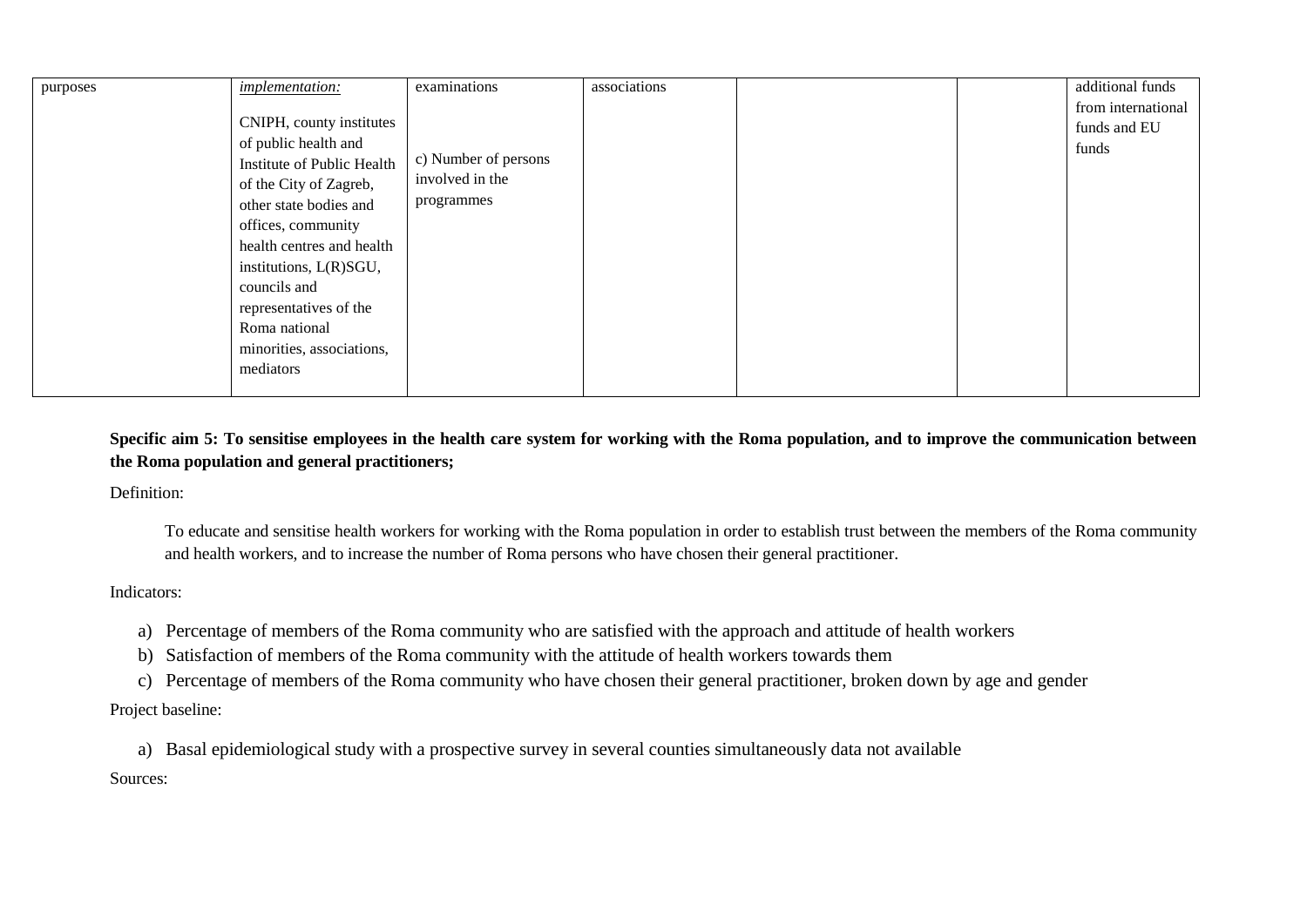# a) Survey which would be repeated in the same area each year

| <b>Measure</b>                                                                                                                                                                                                                                                                                                              | <b>Implementing agency/</b><br>Participants in the                                                                                                                                                                                                                                       | <b>Indicator of results</b>                                                                                                                                                                                                                                            | Data sources and<br>collection                                                                                                                                     | <b>Project baseline</b>                                                                                                                                                                                                                                  | <b>Deadline</b> | <b>Funds</b>                                                                                                                                      |
|-----------------------------------------------------------------------------------------------------------------------------------------------------------------------------------------------------------------------------------------------------------------------------------------------------------------------------|------------------------------------------------------------------------------------------------------------------------------------------------------------------------------------------------------------------------------------------------------------------------------------------|------------------------------------------------------------------------------------------------------------------------------------------------------------------------------------------------------------------------------------------------------------------------|--------------------------------------------------------------------------------------------------------------------------------------------------------------------|----------------------------------------------------------------------------------------------------------------------------------------------------------------------------------------------------------------------------------------------------------|-----------------|---------------------------------------------------------------------------------------------------------------------------------------------------|
| 3.5.1 To implement specific<br>education sessions for health<br>workers, especially in areas<br>with a large number of<br>Roma, and to encourage<br>health workers to cooperate<br>more intensively with the<br>social service, especially in<br>cases where there is possible<br>abuse and neglect of<br>children's health | implementation<br><b>Implementing agency:</b><br>Ministry of Health<br>Participants in the<br>implementation:<br>community health<br>centres and health<br>institutions, MSPY,<br>social care centres,<br><b>GOHRRNM</b>                                                                 | a) Number and type of<br>education sessions<br>implemented<br>b) Number of health<br>workers involved in<br>education sessions<br>c) Number of reported<br>cases of abuse and<br>neglect of children's<br>health to the social<br>service and competent<br>authorities | methods<br>Records of general<br>practitioners and<br>attendant services.<br>records and reports of<br>social care centres,<br>records and reports of<br>mediators | a) Number of specific education<br>sessions for health workers in<br>2012: The project baseline is 0<br>(new measure)<br>b) Number of reported cases of<br>abuse and neglect of children's<br>health in 2012: The project<br>baseline is 0 (new measure) |                 | State budget<br>funds for<br>operating<br>expenses;<br>L(R)SGU budget<br>funds<br>additional funds<br>from international<br>funds and EU<br>funds |
| 3.5.2 To implement analyses<br>of the status of persons who<br>have chosen their general<br>practitioner in the Roma<br>community                                                                                                                                                                                           | <b>Implementing agency:</b><br>Ministry of Health<br>Participants in the<br><i>implementation:</i><br>CNIPH, CHIF, county<br>institutes of public health<br>and Institute of Public<br>Health of the City of<br>Zagreb, community<br>health centres and health<br>institutions, L(R)SGU, | a) Number and type of<br>analyses implemented<br>b) Number of reports of<br>the analyses<br>implemented<br>c) Number of persons                                                                                                                                        | Records of general<br>practitioners and<br>attendant services,<br>records and reports of<br>social care centres,<br>records and reports of<br>mediators            | a) Analyses implemented: The<br>project baseline is 0 (new<br>measure)<br>b) Number of Roma with health<br>insurance who have chosen their<br>general practitioner in 2012:<br>The project baseline is 0 (new<br>measure)                                |                 | State budget<br>funds for<br>operating<br>expenses;<br>L(R)SGU budget<br>funds<br>additional funds<br>from international<br>funds and EU          |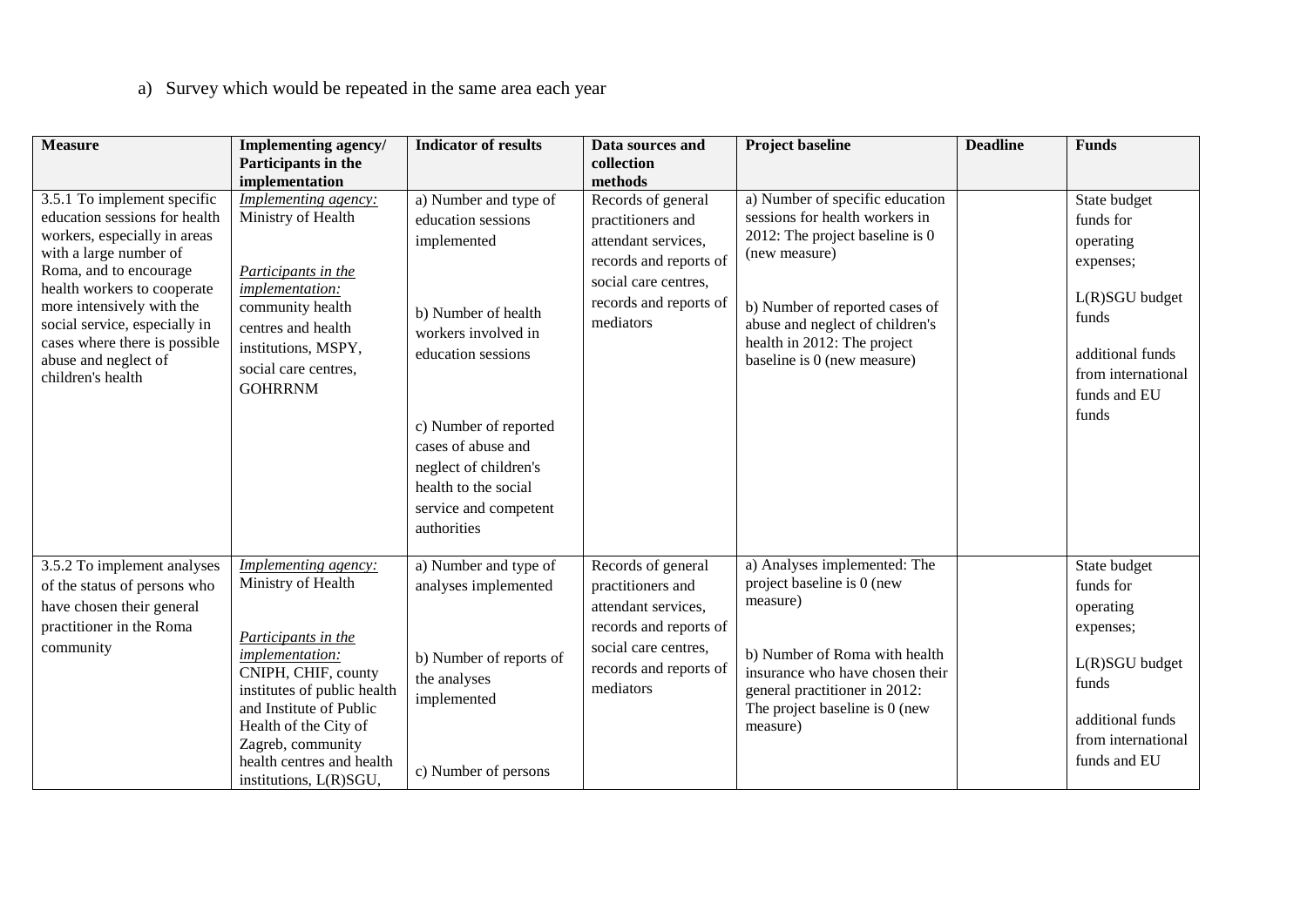|                                                                                                                                                                         | GOHRRNM, councils<br>and representatives of the<br>Roma national<br>minorities, associations,<br>mediators                                                                             | with health insurance,<br>whose health insurance<br>status is recorded in the<br>CPII's mandatory health<br>insurance system, broken<br>down by place of<br>residence, or settlements                                                                                                                                                                                                               |                                                                                                     |                                                                                                                                                                                               | funds                                                                                                                                             |
|-------------------------------------------------------------------------------------------------------------------------------------------------------------------------|----------------------------------------------------------------------------------------------------------------------------------------------------------------------------------------|-----------------------------------------------------------------------------------------------------------------------------------------------------------------------------------------------------------------------------------------------------------------------------------------------------------------------------------------------------------------------------------------------------|-----------------------------------------------------------------------------------------------------|-----------------------------------------------------------------------------------------------------------------------------------------------------------------------------------------------|---------------------------------------------------------------------------------------------------------------------------------------------------|
| 3.5.3 To encourage Roma to<br>choose their general<br>practitioner and exercise<br>their right to primary health<br>care through the mediators<br>and attendant service | <b>Implementing agency:</b><br>Ministry of Health<br>Participants in the<br>implementation:<br>Attendant service,<br>community health<br>centres and health<br>institutions, mediators | a) Number of mediators<br>involved in the activity<br>b) Number of persons<br>who have chosen their<br>general practitioner after<br>the encouragement of the<br>mediators and attendant<br>service, broken down by<br>age and gender<br>Number of persons with<br>health insurance in CHIF<br>who have freely chosen<br>their general practitioner,<br>paediatrician,<br>gynaecologist and dentist | Records and reports<br>of mediators, records<br>and reports of the<br>attendant service,<br>records | a) Number of persons who have<br>chosen their general practitioner<br>after the encouragement of the<br>mediators or attendant service in<br>2012: The project baseline is 0<br>(new measure) | State budget<br>funds for<br>operating<br>expenses;<br>L(R)SGU budget<br>funds<br>additional funds<br>from international<br>funds and EU<br>funds |

**Specific aim 6: To decrease the morbidity from disease resulting from a low hygienic standard and vaccine-preventable diseases**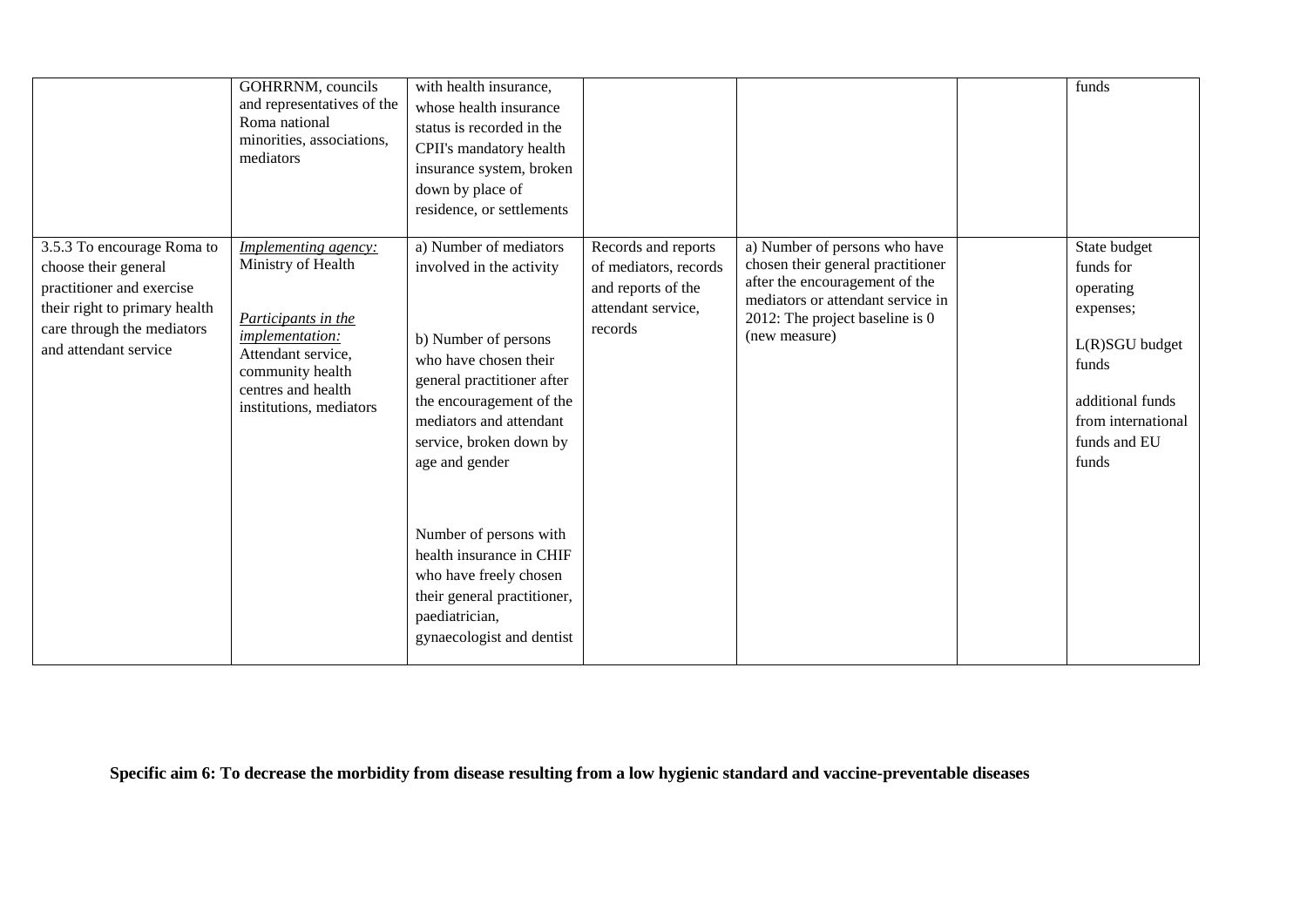Definition:

To increase vaccination and to educate and inform the Roma population of hygienic habits, and to reduce the morbidity from diseases related to a low hygienic standard and vaccine-preventable diseases using a combination of measures that will ensure better hygienic conditions of living for the Roma population.

Indicators:

a) Rate of morbidity from disease related to a low hygienic standard and vaccine-preventable diseases.

Project baseline:

a) Indicators of bowel infestations and lice may be monitored, but this has to be implemented as a separate epidemiological investigation for each Roma community separately: data not available

Sources:

a) Epidemiological investigation

| <b>Measure</b>                                                          | Implementing agency/<br>Participants in the<br>implementation                                                                                                                                                                                                            | <b>Indicator of results</b>                                                                                   | Data sources and<br>collection<br>methods                                                                                                               | <b>Project baseline</b>                                                                                                                                                                                                   | <b>Deadline</b> | <b>Funds</b>                                                                   |
|-------------------------------------------------------------------------|--------------------------------------------------------------------------------------------------------------------------------------------------------------------------------------------------------------------------------------------------------------------------|---------------------------------------------------------------------------------------------------------------|---------------------------------------------------------------------------------------------------------------------------------------------------------|---------------------------------------------------------------------------------------------------------------------------------------------------------------------------------------------------------------------------|-----------------|--------------------------------------------------------------------------------|
| 3.6.1 To control the safety of<br>drinking water in Roma<br>settlements | <i>Implementing agency:</i><br>$L(R)SGU$ , county<br>institutes of public health<br>Participants in the<br><i>implementation:</i><br>Ministry of Health,<br>county institutes of<br>public health and<br>Institute of Public Health<br>of the City of Zagreb,<br>L(R)SGU | a) Number of controls<br>carried out<br>b) Number of settlements<br>in which the controls<br>were carried out | Reports and/or<br>records of L(R)SGU,<br>records of county<br>institutes of public<br>health and Institute of<br>Public Health of the<br>City of Zagreb | a) Number of controls carried<br>out in 2012: The project baseline<br>is $0$ (new measure)<br>b) Number of settlements in<br>which the controls were carried<br>out in 2012: The project baseline<br>is $0$ (new measure) | Continuously    | State budget<br>funds for<br>operating<br>expenses;<br>L(R)SGU budget<br>funds |
| 3.6.2 To implement and<br>increase the scope of                         | <i>Implementing agency:</i>                                                                                                                                                                                                                                              | a) Scope of vaccination                                                                                       | Records of institutes                                                                                                                                   | a) According to the 2011 World                                                                                                                                                                                            | Continuously    | State budget                                                                   |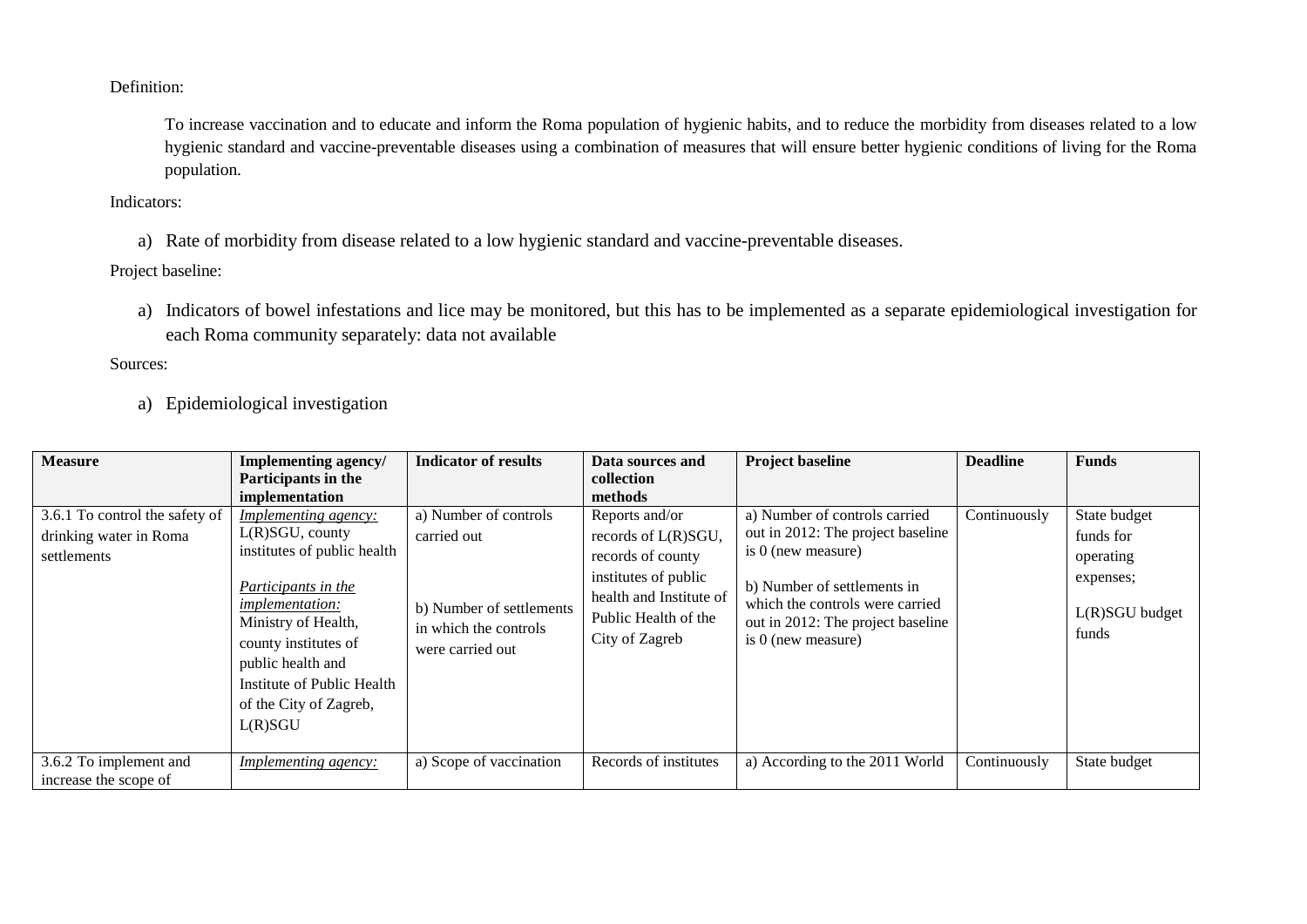| vaccination according to the<br>mandatory vaccination<br>programme, including<br>mobile Roma groups | Ministry of Health<br>Participants in the<br>implementation:<br>CNIPH, county institutes<br>of public health and<br>Institute of Public Health<br>of the City of Zagreb,<br>councils and<br>representatives of the<br>Roma national minority,<br>associations, mediators | of Roma children                                                                                                                                          | for public health and<br>general practitioners,<br>mediators' reports                | Bank and DG REGIO survey,<br>the proportion of children aged<br>0-6 or 6 who have been<br>vaccinated in the total number<br>of children of those age groups<br>was - 96.6 % for 0-6 years of<br>age (97.01 % boys and 96.25 %<br>girls); 96.46 % for 6 years of<br>age (98.15 % boys and 94.92 %<br>girls) |              | funds for<br>operating<br>expenses;<br>L(R)SGU budget<br>funds<br>additional funds<br>from international<br>funds and EU<br>funds |
|-----------------------------------------------------------------------------------------------------|--------------------------------------------------------------------------------------------------------------------------------------------------------------------------------------------------------------------------------------------------------------------------|-----------------------------------------------------------------------------------------------------------------------------------------------------------|--------------------------------------------------------------------------------------|------------------------------------------------------------------------------------------------------------------------------------------------------------------------------------------------------------------------------------------------------------------------------------------------------------|--------------|-----------------------------------------------------------------------------------------------------------------------------------|
| 3.6.3 To implement the<br>DDD preventive measures<br>(disinfection, disinsection,<br>deratization)  | Implementing agency:<br>Ministry of Health<br>Participants in the<br>implementation:<br><b>Authorised DDD</b><br>institutions, CNIPH,<br>county institutes of<br>public health and<br>Institute of Public Health<br>of the City of Zagreb,<br><b>LSGU</b>                | a) Number of<br>deratization,<br>depediculations and<br>disinsections carried out<br>in Roma settlements                                                  | Reports and records<br>of the authorised<br>DDD institutions,<br><b>LSGU</b> reports | a) Number of DDD measures<br>carried out in Roma settlements<br>in 2012: The project baseline is<br>0, data not available                                                                                                                                                                                  | Continuously | L(R)SGU budget<br>funds                                                                                                           |
| 3.6.4 To implement<br>education and informing<br>sessions on hygiene habits                         | Implementing agency:<br>Ministry of Health<br>Participants in the<br>implementation:<br>CNIPH, county institutes<br>of public health and<br>Institute of Public Health<br>of the City of Zagreb,<br>community health                                                     | a) Number and type of<br>education sessions and<br>informing services<br>b) Number of persons<br>educated, broken down<br>by age, gender and<br>ethnicity |                                                                                      | a) Number and type of<br>education sessions implemented<br>in 2012, and number of persons<br>involved in the education<br>programmes, broken down by<br>age, sex and ethnicity: The<br>project baseline is 0 (new<br>measure)                                                                              | Continuously | State budget<br>funds for<br>operating<br>expenses;<br>L(R)SGU budget<br>funds<br>additional funds<br>from international          |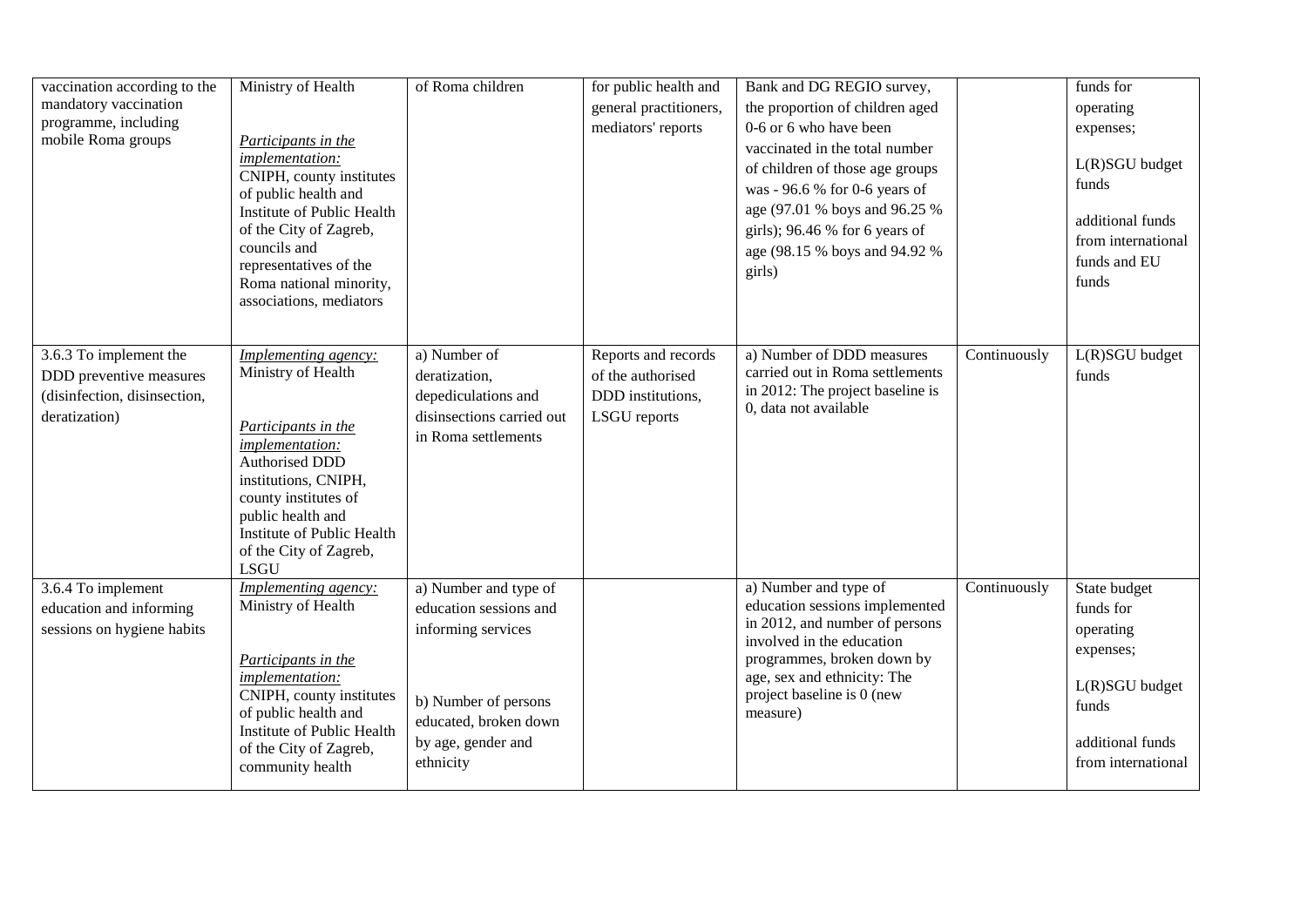| centres, councils and   |  |  | funds and EU |
|-------------------------|--|--|--------------|
| representatives of the  |  |  | funds        |
| Roma national minority, |  |  |              |
| associations, mediators |  |  |              |
|                         |  |  |              |

# **Specific aim 7: To reduce the spread of narcotic drugs abuse within the Roma population, with special emphasis on children and youth, and to raise awareness of the harmful effects of narcotic drugs**

Definition:

To raise awareness of the harmful effects of narcotic drugs in the Roma population, parents and children by informing and educating them. This specific aim is in accordance with the priorities and goals of the National Addiction Prevention Programme for Children and Youth in the Education system, and Children and Youth in the Social Care System for the Period 2010-2014, as well as National Strategy for Combating Narcotic Drugs Abuse in the Republic of Croatia for 2012-2017, and Action Plan for Combating Narcotic Drugs Abuse for 2012-2014.

Indicators:

- a) Rate of narcotic drugs abuse in the Roma population, children and youth
- b) Raised the Roma population's awareness (especially of children and youth) of the harmful effects of narcotic drugs abuse

Project baseline:

a) Estimations of the rate of narcotic drugs abuse in the Roma population data not available

- a) Official registries
- b) Report analyses
- c) Pilot study

| <b>Measure</b>              | Implementing agency/<br>Participants in the<br>implementation | Indicator of results      | Data sources and<br>collection<br>methods | <b>Project baseline</b>          | <b>Deadline</b> | <b>Funds</b> |
|-----------------------------|---------------------------------------------------------------|---------------------------|-------------------------------------------|----------------------------------|-----------------|--------------|
| 3.7.1 To carry out research | <i>Implementing agency:</i>                                   | a) Number and type of     | Reports on the                            | a) Number of studies carried out | Continuously    | State budget |
| on the spread of narcotic   | Ministry of Health                                            | research on the spread of | implementation of the                     | up until now: The project        |                 | funds for    |
| drugs abuse in the Roma     |                                                               | narcotic drugs abuse in   | Action Plan for the                       | baseline is 0 (new measure)      |                 | operating    |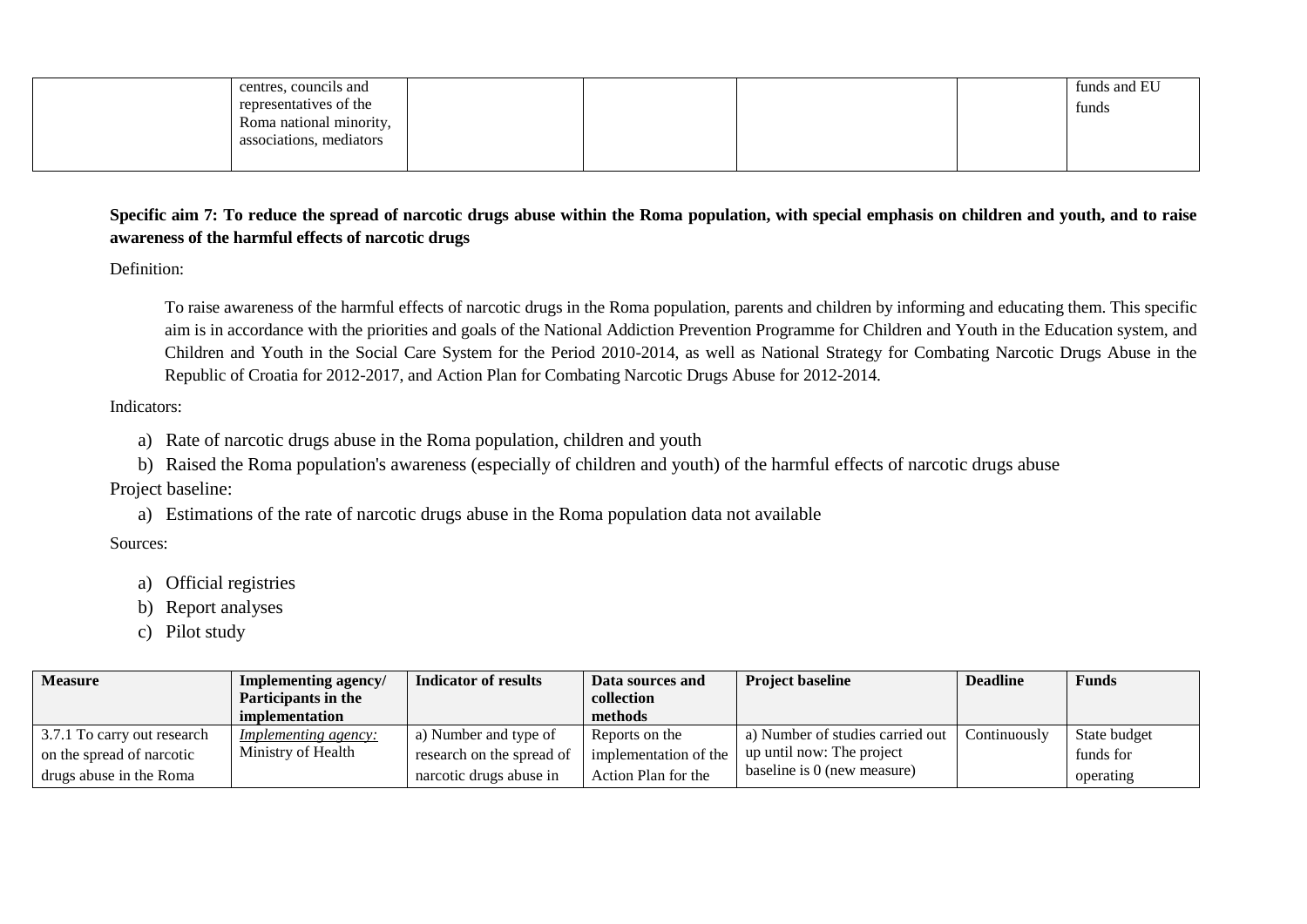| population, with special<br>emphasis on children and<br>youth                                                                                                         | <i>Participants in the</i><br>implementation:<br>MSPY, CNIPH, county<br>institutes of public health<br>and Institute of Public<br>Health of the City of<br>Zagreb, Office for<br><b>Combating Narcotic</b><br>Drugs Abuse, other state<br>bodies and offices,<br>L(R)SGU, associations                                                                                                                                                                                                                                                                                     | the Roma population<br>b) Number of persons<br>included in the research,<br>broken down by age and<br>gender                                                                                                                                                                                                                                                                                                                                             | Implementation of<br>the National Roma<br><b>Inclusion Strategy by</b><br>the competent<br>authorities                                                                                                                                                           |                                                                                         |      | expenses;<br>$L(R)SGU$ budget<br>funds<br>additional funds<br>from international<br>funds and EU<br>funds                                                                     |
|-----------------------------------------------------------------------------------------------------------------------------------------------------------------------|----------------------------------------------------------------------------------------------------------------------------------------------------------------------------------------------------------------------------------------------------------------------------------------------------------------------------------------------------------------------------------------------------------------------------------------------------------------------------------------------------------------------------------------------------------------------------|----------------------------------------------------------------------------------------------------------------------------------------------------------------------------------------------------------------------------------------------------------------------------------------------------------------------------------------------------------------------------------------------------------------------------------------------------------|------------------------------------------------------------------------------------------------------------------------------------------------------------------------------------------------------------------------------------------------------------------|-----------------------------------------------------------------------------------------|------|-------------------------------------------------------------------------------------------------------------------------------------------------------------------------------|
| 3.7.2 To include members of<br>the Roma national minority<br>in national campaigns aimed<br>at raising awareness of the<br>harmful effects of narcotic<br>drugs abuse | Implementing agency:<br>Ministry of Health<br>Participants in the<br>implementation:<br>Office for Combating<br>Narcotic Drugs Abuse in<br>cooperation with the<br>competent NAA,<br>CNIPH, county institutes<br>of public health and<br>Institute of Public Health<br>of the City of Zagreb,<br>other state bodies and<br>offices, L(R)SGU,<br>councils and<br>representatives of the<br>Roma national minority,<br>associations, educational<br>institutions, county<br>committees for<br>combating narcotic drugs<br>abuse and prevention of<br>addiction, services for | a) Number of campaigns<br>carried out<br>b) Number and type of<br>printed materials,<br>number and type of<br>educational and<br>promotional materials,<br>number and type of<br>education sessions,<br>number and type of radio<br>and television shows,<br>number and type of<br>public demonstrations<br>and other promotional<br>activities aimed at the<br>Roma population<br>c) Addiction occurrence<br>rate within the Roma<br>population in Roma | Records and reports<br>of bodies and<br>organisations<br>implementing the<br>campaigns, reports on<br>the implementation of<br>the Action Plan for<br>the Implementation<br>of the National Roma<br><b>Inclusion Strategy by</b><br>the competent<br>authorities | a) Number of campaigns<br>organised in 2012: The project<br>baseline is 0 (new measure) | 2015 | State budget<br>funds for<br>operating<br>expenses;<br>Revenue from<br>lottery;<br>L(R)SGU budget<br>funds<br>additional funds<br>from international<br>funds and EU<br>funds |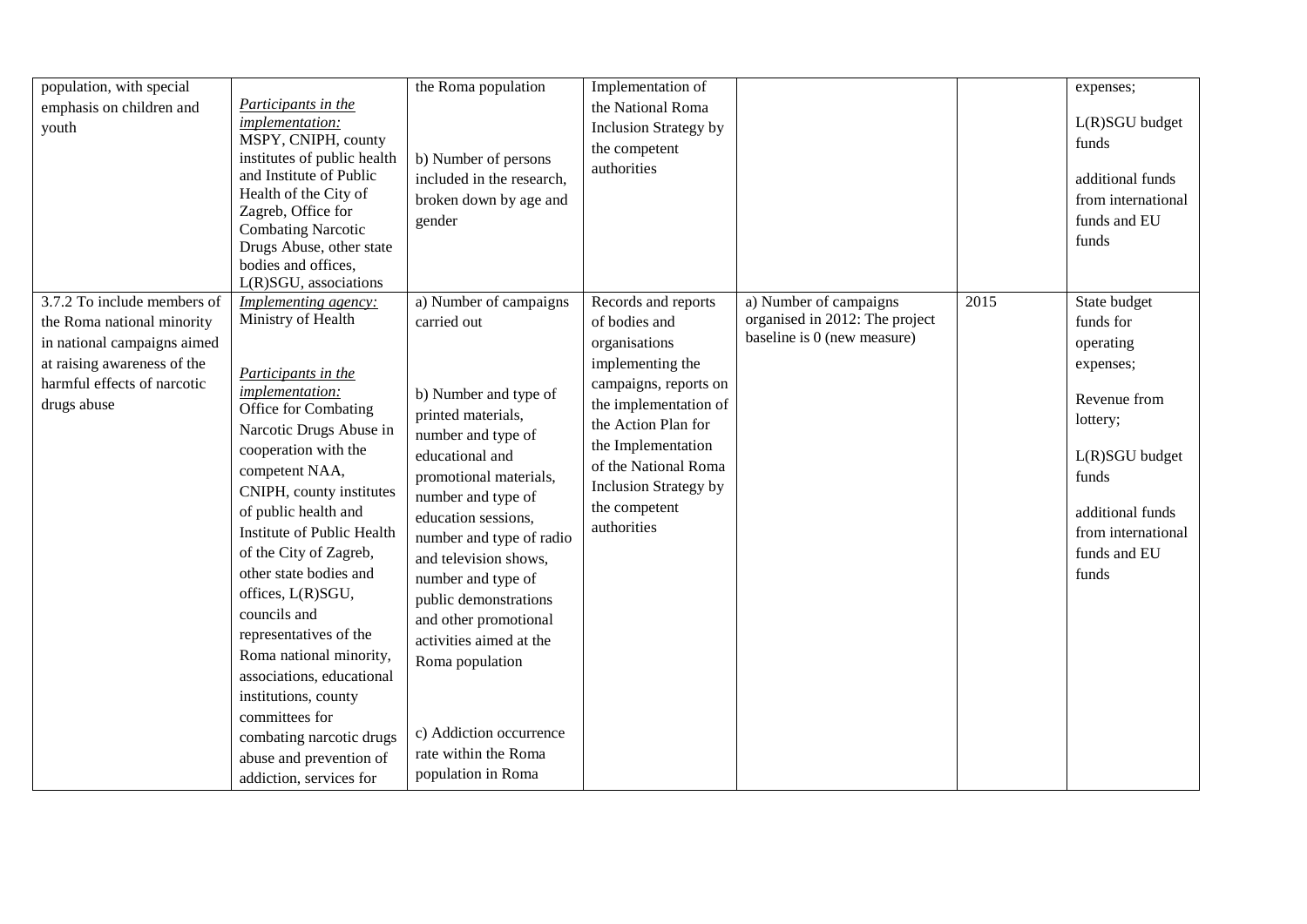| 3.7.3 To implement<br>education sessions for<br>children, youth and their<br>parents on the harmful<br>effects of narcotic drugs and<br>harmful social and health<br>effects of addiction | the protection of mental<br>health, prevention and<br>outpatient treatment of<br>addiction<br><b>Implementing agency:</b><br>Ministry of Health<br>Participants in the<br>implementation:<br>Office for Combating<br>Narcotic Drugs Abuse in<br>cooperation with the<br>competent NAA,<br>CNIPH, county institutes<br>of public health and<br>Institute of Public Health<br>of the City of Zagreb,<br>other state bodies and<br>offices, L(R)SGU,<br>councils and<br>representatives of the<br>Roma national minority,<br>associations,<br>prevention councils | communities, broken<br>down by age, gender and<br>type of addiction<br>a) Number and type of<br>education sessions<br>implemented<br>b) Number of persons<br>involved in the education<br>sessions, broken down<br>by age and gender<br>c) Rate of narcotic drugs<br>abuse in Roma<br>communities, broken<br>down by type, age and<br>gender | Reports of the<br>Ministry of Health,<br>Office for Combating<br>Narcotic Drugs<br>Abuse, and other<br>bodies and<br>organisations that<br>educate the public on<br>the harmful effects of<br>narcotic drugs;<br>reports on the<br>implementation of the<br>Action Plan for the<br>Implementation of<br>the National Roma<br>Inclusion Strategy by<br>the competent<br>authorities | a) Number and type of<br>education sessions, and number<br>of persons involved, broken<br>down by age and gender, in<br>2012: The project baseline is 0<br>(new measure)<br>b) Rate of narcotic drugs abuse<br>in Roma communities, broken<br>down by type, age and gender,<br>in 2012: The project baseline is<br>$0$ (new measure) | Continuously | State budget<br>funds for<br>operating<br>expenses;<br>Revenue from<br>lottery;<br>L(R)SGU budget<br>funds<br>additional funds<br>from international<br>funds and EU<br>funds |
|-------------------------------------------------------------------------------------------------------------------------------------------------------------------------------------------|----------------------------------------------------------------------------------------------------------------------------------------------------------------------------------------------------------------------------------------------------------------------------------------------------------------------------------------------------------------------------------------------------------------------------------------------------------------------------------------------------------------------------------------------------------------|----------------------------------------------------------------------------------------------------------------------------------------------------------------------------------------------------------------------------------------------------------------------------------------------------------------------------------------------|------------------------------------------------------------------------------------------------------------------------------------------------------------------------------------------------------------------------------------------------------------------------------------------------------------------------------------------------------------------------------------|--------------------------------------------------------------------------------------------------------------------------------------------------------------------------------------------------------------------------------------------------------------------------------------------------------------------------------------|--------------|-------------------------------------------------------------------------------------------------------------------------------------------------------------------------------|
| 3.7.4 To encourage and<br>support projects by NGOs<br>dealing with the prevention<br>of addiction                                                                                         | Implementing agency:<br>Ministry of Health<br>Participants in the<br>implementation:<br>Office for Combating<br>Narcotic Drugs Abuse in                                                                                                                                                                                                                                                                                                                                                                                                                        | a) Number of projects<br>supported<br>b) Number of projects<br>implemented and                                                                                                                                                                                                                                                               | Records on the<br>support provided by<br>NGOs, and reports on<br>the projects and<br>activities<br>implemented; reports<br>on the                                                                                                                                                                                                                                                  | a) Number of projects<br>supported, and number of<br>implemented and evaluated<br>projects aimed at the prevention<br>of addiction in Roma<br>communities in 2012: The<br>project baseline is 0 (new<br>measure)                                                                                                                     | Continuously | State budget<br>funds for<br>operating<br>expenses;<br>Revenue from                                                                                                           |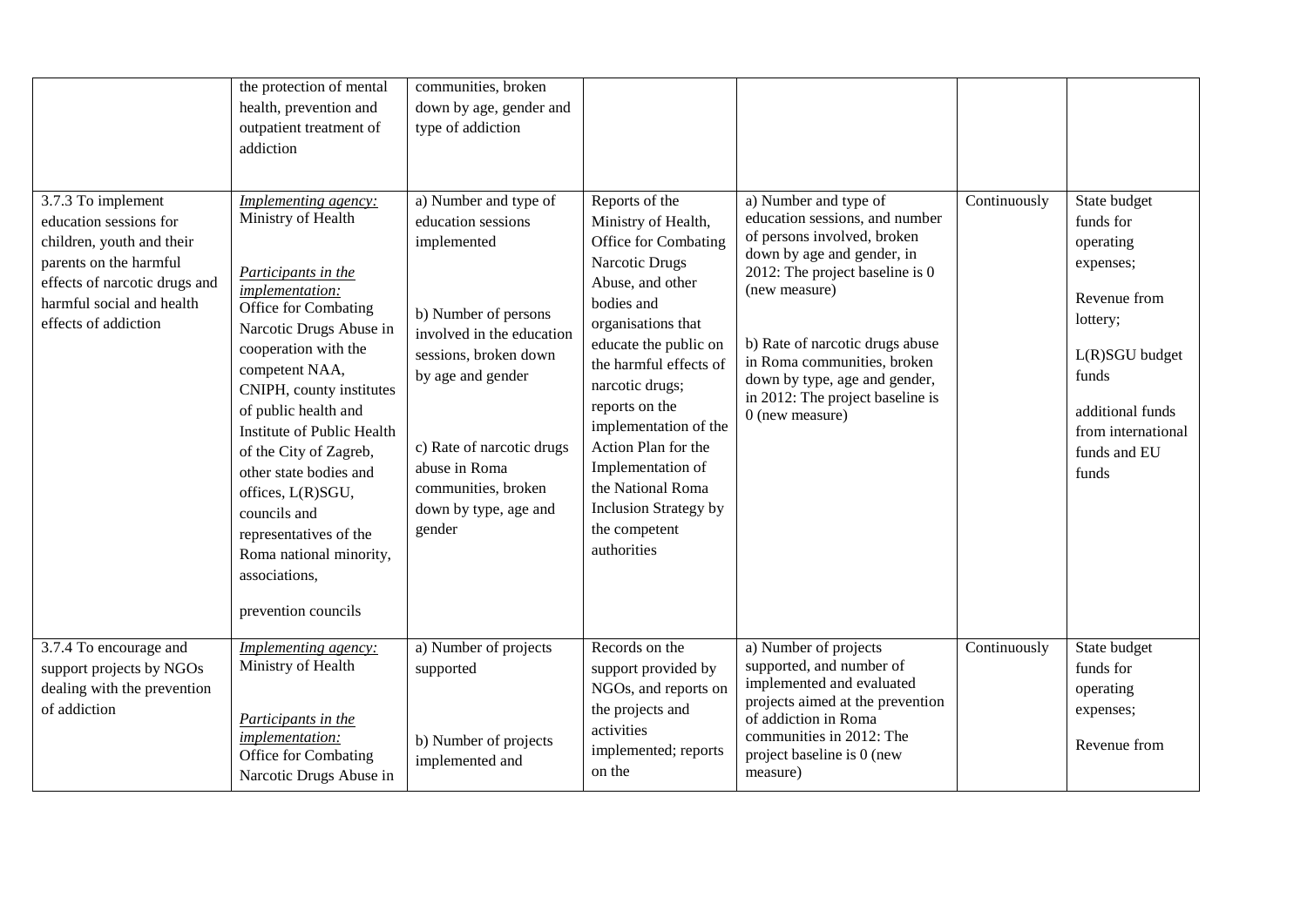| councils and<br>councils | cooperation with the<br>competent NAA,<br>CNIPH, county institutes<br>of public health and<br>Institute of Public Health<br>of the City of Zagreb<br>other state bodies and<br>offices, L(R)SGU,<br>representatives of the<br>Roma national minority,<br>associations, prevention | evaluated<br>c) Addiction reduction<br>rate in communities after<br>targeted projects by<br>NGO <sub>s</sub><br>d) Effects the NGO<br>projects had on the target<br>population, measured | implementation of the<br>Action Plan for the<br>Implementation of<br>the National Roma<br>Inclusion Strategy by<br>the competent<br>authorities |  |  | lottery;<br>$L(R)SGU$ budget<br>funds<br>additional funds<br>from international<br>funds and EU<br>funds |
|--------------------------|-----------------------------------------------------------------------------------------------------------------------------------------------------------------------------------------------------------------------------------------------------------------------------------|------------------------------------------------------------------------------------------------------------------------------------------------------------------------------------------|-------------------------------------------------------------------------------------------------------------------------------------------------|--|--|----------------------------------------------------------------------------------------------------------|
|--------------------------|-----------------------------------------------------------------------------------------------------------------------------------------------------------------------------------------------------------------------------------------------------------------------------------|------------------------------------------------------------------------------------------------------------------------------------------------------------------------------------------|-------------------------------------------------------------------------------------------------------------------------------------------------|--|--|----------------------------------------------------------------------------------------------------------|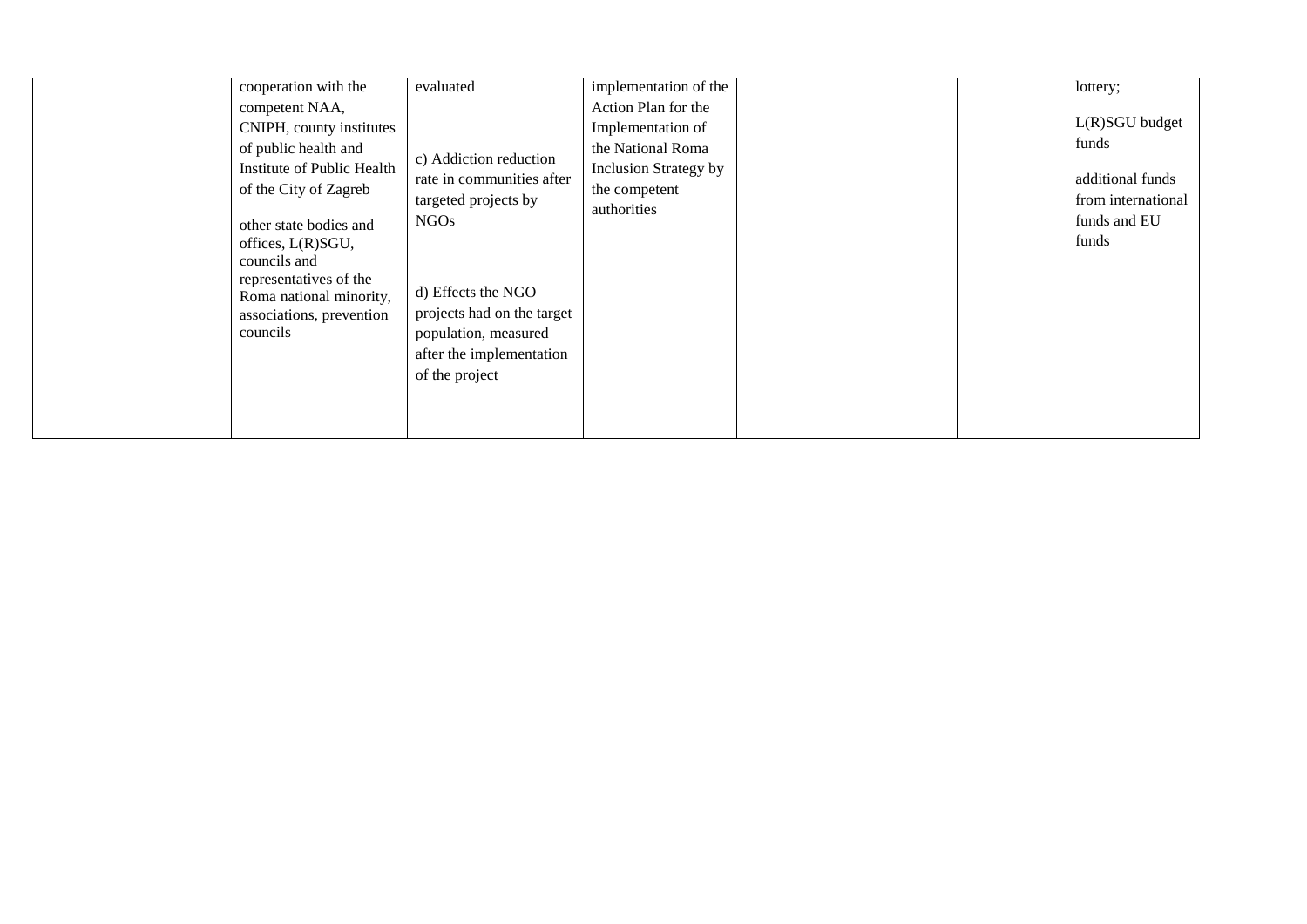## **4. SOCIAL CARE**

## **General aim:**

To reduce poverty in the Roma population and to improve the quality of social services and services in the community.

### **Specific aims:**

- 1. To increase the quality, availability and timeliness of social services and services in the community, with special emphasis on women, children, youth, elderly persons and disabled persons;
- 2. To increase the quality of life within Roma families, with special emphasis on the rights and welfare of children and youth;
- 3. To empower the local Roma community for recognising the risk of exposure to human trafficking, sexual abuse and other types of violence, with special emphasis on women and children.

# **Specific aim 1: To increase the quality, availability and timeliness of social services and services in the community, with special emphasis on women, children, youth, elderly persons and disabled persons**

Definition:

In order to achieve this aim, it is necessary to strengthen the capacities of the existing services, social care centres and family centres so that they can provide social services to the Roma population in settlements inhabited by Roma, as well as marginalised Roma settlements, and to encourage and empower Roma persons to exercise their rights. It is also necessary to form mobile teams consisting of experts, as well as educated and trained Roma mediators, in order to provide social services in Roma settlements daily. This aim is in accordance with the priorities and measures of the Social Care Development Strategy in the Republic of Croatia 2011-2016, especially with Chapter 4.6. Changes in social care centres (institutes for social care in counties).

### Indicators:

a) Proportion of interviewees who expressed their satisfaction with the services provided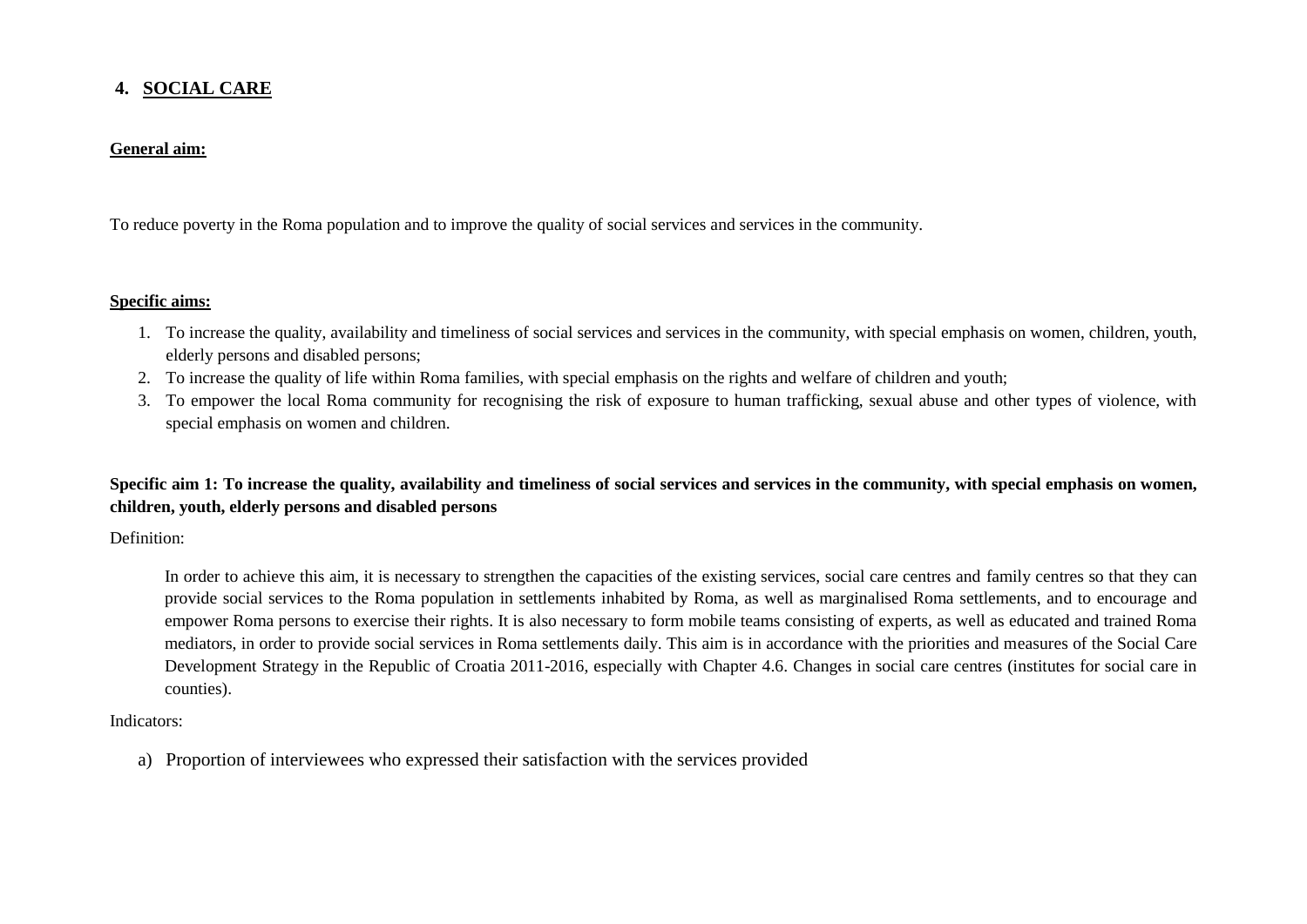- b) Proportion of population of the Roma communities to whom social care is available and timely
- c) Number of complaints submitted by members of the Roma national minority to ombudspersons or teams for legal aid

# Project baseline:

- a) The current quality of services offered and beneficiaries' satisfaction with the services offered: data not available.
- b) Number of complaints submitted by members of the Roma national minority to ombudspersons or teams for legal aid in 2012: data not available.

- a) Surveys
- b) Studies
- c) Reports of social workers

| <b>Measure</b>                                                                                                                            | Implementing agency/<br>Participants in the<br>implementation | <b>Indicator of results</b>                                                                                                                                                                                                                                                                                | Data sources and<br>collection<br>methods                                                                                                        | <b>Project baseline</b>                                                                                                                                                                                                                                                                                                                                                                                                                                                                    | <b>Deadline</b> | <b>Funds</b>                                       |
|-------------------------------------------------------------------------------------------------------------------------------------------|---------------------------------------------------------------|------------------------------------------------------------------------------------------------------------------------------------------------------------------------------------------------------------------------------------------------------------------------------------------------------------|--------------------------------------------------------------------------------------------------------------------------------------------------|--------------------------------------------------------------------------------------------------------------------------------------------------------------------------------------------------------------------------------------------------------------------------------------------------------------------------------------------------------------------------------------------------------------------------------------------------------------------------------------------|-----------------|----------------------------------------------------|
| 4.1.1 To increase the<br>number of employees in<br>social care centres and/or<br>family centres in areas with<br>a large Roma population. | <b>Implementing agency:</b><br><b>MSPY</b>                    | a) Number of newly<br>employed professionals<br>in 6 social care centres<br>with the greatest<br>proportion of Roma<br>population, and family<br>centres<br>b) Number of<br>beneficiaries allocated to<br>one professional for care<br>in 6 social care centres<br>with the greatest<br>proportion of Roma | Employee records in<br>social care centres<br>and family centres,<br>records of<br>beneficiaries in social<br>care centres and<br>family centres | a) Current number of employed<br>professionals in 6 social care<br>centres with the greatest<br>proportion of Roma population,<br>and family centres Project<br>baseline: CZSS Čakovec with<br>its subsidiaries employs a total<br>of 30 professionals. The number<br>of beneficiaries in the Centre<br>and its subsidiaries is 16,623.<br>Out of 10,000 beneficiaries of<br>CZSS Čakovec - 6,000 are<br>Roma, and 5,100 are welfare<br>beneficiaries<br><b>CZSS Beli Manastir employs</b> | Continuously    | State budget<br>funds for<br>operating<br>expenses |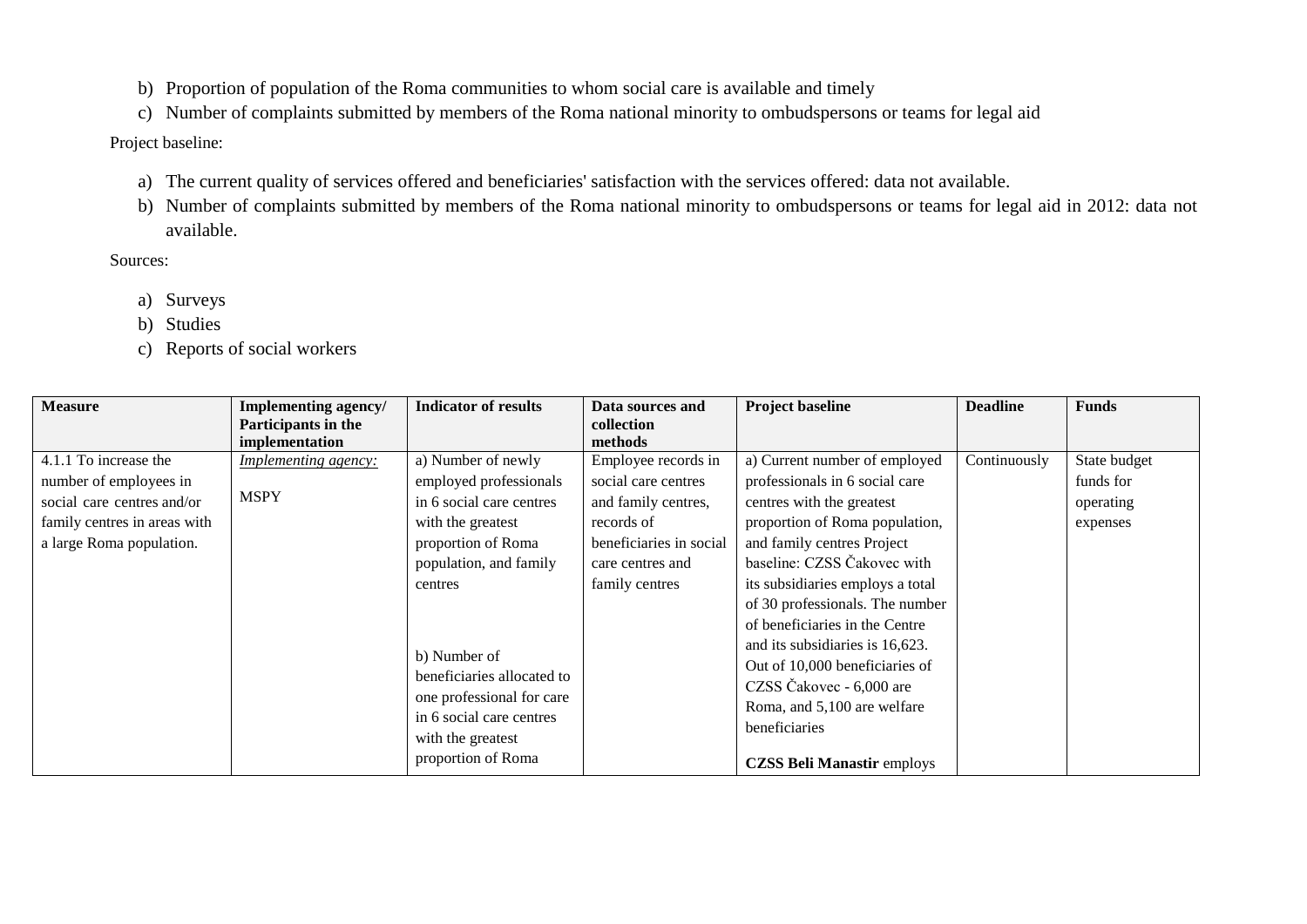|  | population | 15 professionals and has 12,109      |  |
|--|------------|--------------------------------------|--|
|  |            | beneficiaries.                       |  |
|  |            |                                      |  |
|  |            | <b>CZSS Đurđevac</b> employs 10      |  |
|  |            | professionals and has 3,136          |  |
|  |            | beneficiaries. CZSS Rijeka           |  |
|  |            | employs a total of 53.5              |  |
|  |            | professionals and has 16,352         |  |
|  |            | beneficiaries.                       |  |
|  |            |                                      |  |
|  |            | CZSS Sisak employs 22                |  |
|  |            | professionals and has 7,289          |  |
|  |            | beneficiaries. CZSS Slavonski        |  |
|  |            | <b>Brod</b> employs 26 professionals |  |
|  |            | and has 9,500 beneficiaries.         |  |
|  |            |                                      |  |
|  |            | b) The current number of             |  |
|  |            | beneficiaries per one                |  |
|  |            | professional                         |  |
|  |            |                                      |  |
|  |            | <b>CZSS</b> Čakovec (with its        |  |
|  |            | subsidiaries) 564 beneficiaries      |  |
|  |            | per 1 professional                   |  |
|  |            |                                      |  |
|  |            | <b>CZSS Beli Manastir 807</b>        |  |
|  |            | beneficiaries per 1 professional.    |  |
|  |            | <b>CZSS Đurđevac 313</b>             |  |
|  |            | beneficiaries per 1 professional     |  |
|  |            |                                      |  |
|  |            | CZSS Rijeka 305 beneficiaries        |  |
|  |            | per 1 professional                   |  |
|  |            |                                      |  |
|  |            | CZSS Sisak 331 beneficiaries         |  |
|  |            | per 1 professional                   |  |
|  |            |                                      |  |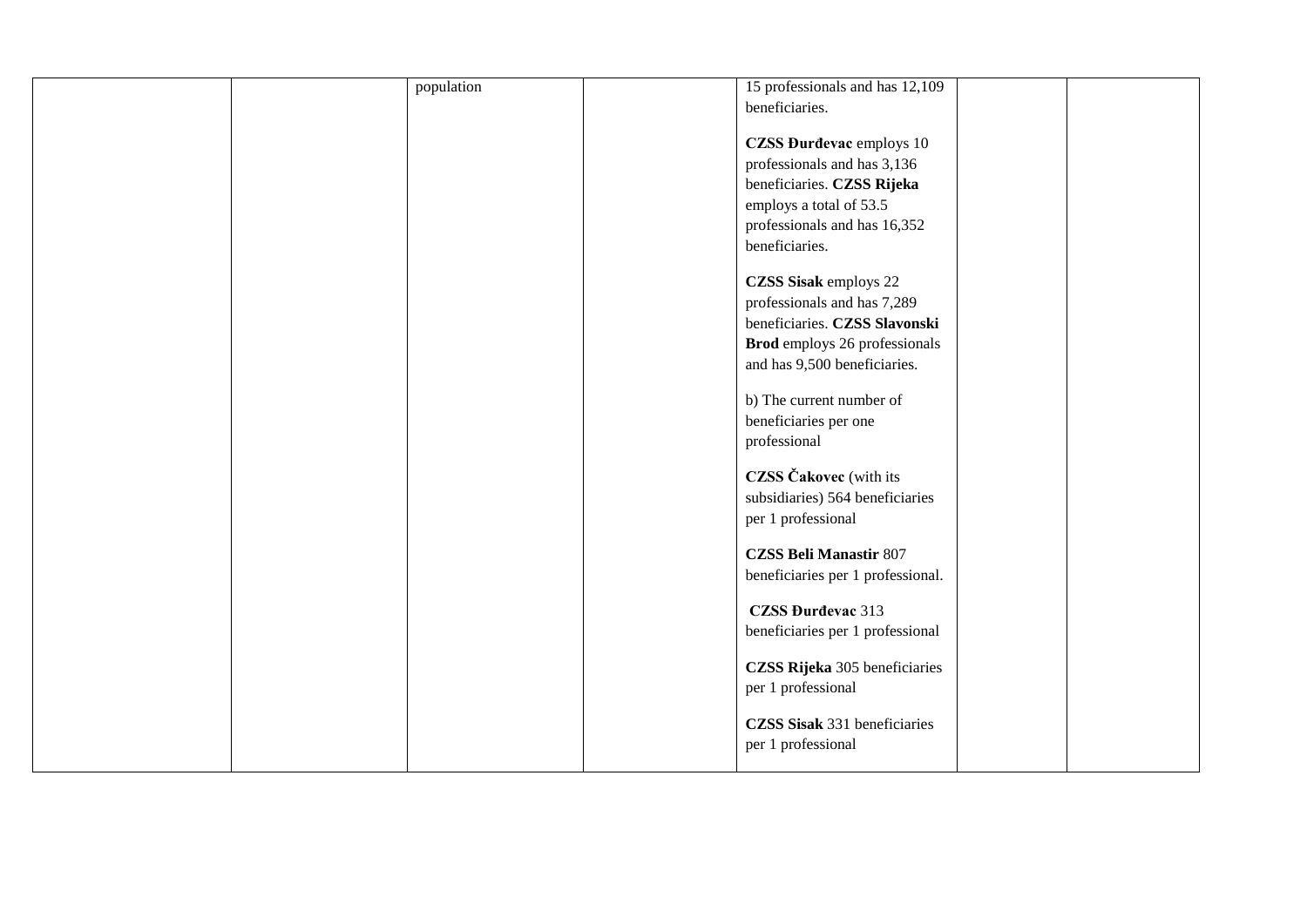|                                                                                                                          |                                                                                                                         |                                                                                                                                                         |                                                                                                  | <b>CZSS Slavonski Brod 365</b><br>beneficiaries per 1 professional<br><b>Family Centre of Varaždin</b><br>County was founded and<br>employs a director and 4<br>professionals<br><b>Family Centre of Medimurje</b><br>County was established in<br>Čakovec <sup>3</sup> . |              |                                                    |
|--------------------------------------------------------------------------------------------------------------------------|-------------------------------------------------------------------------------------------------------------------------|---------------------------------------------------------------------------------------------------------------------------------------------------------|--------------------------------------------------------------------------------------------------|---------------------------------------------------------------------------------------------------------------------------------------------------------------------------------------------------------------------------------------------------------------------------|--------------|----------------------------------------------------|
| 4.1.2 To sensitise and<br>educate social workers so<br>that they can provide better<br>services and social<br>mentorship | Implementing agency:<br><b>MSPY</b><br>Participants in the<br>implementation:<br>Social care centres,<br>family centres | a) Number of social<br>workers trained for social<br>mentorship<br>b) Number and type of<br>training sessions<br>c) Total number of<br>mentored persons | Reports on training<br>sessions<br>implemented, reports<br>and records of social<br>care centres | a) Number of social workers<br>trained - 68 social workers in<br>2011<br>b) One (1) training session for<br>social mentorship was<br>implemented in 2011 - through<br>three modules<br>c) Number of persons mentored<br>in 2011 - 52                                      | Continuously | State budget<br>funds for<br>operating<br>expenses |
|                                                                                                                          |                                                                                                                         | d) Number of mentored<br>Roma persons, by age<br>and gender<br>e) Number and type of                                                                    |                                                                                                  | d) Total number of Roma<br>persons provided with social<br>mentorship services in 2011 -<br>five $(5)$                                                                                                                                                                    |              |                                                    |

<sup>3</sup> It currently employs a director, and activities are underway to ensure that it begins operating as soon as possible.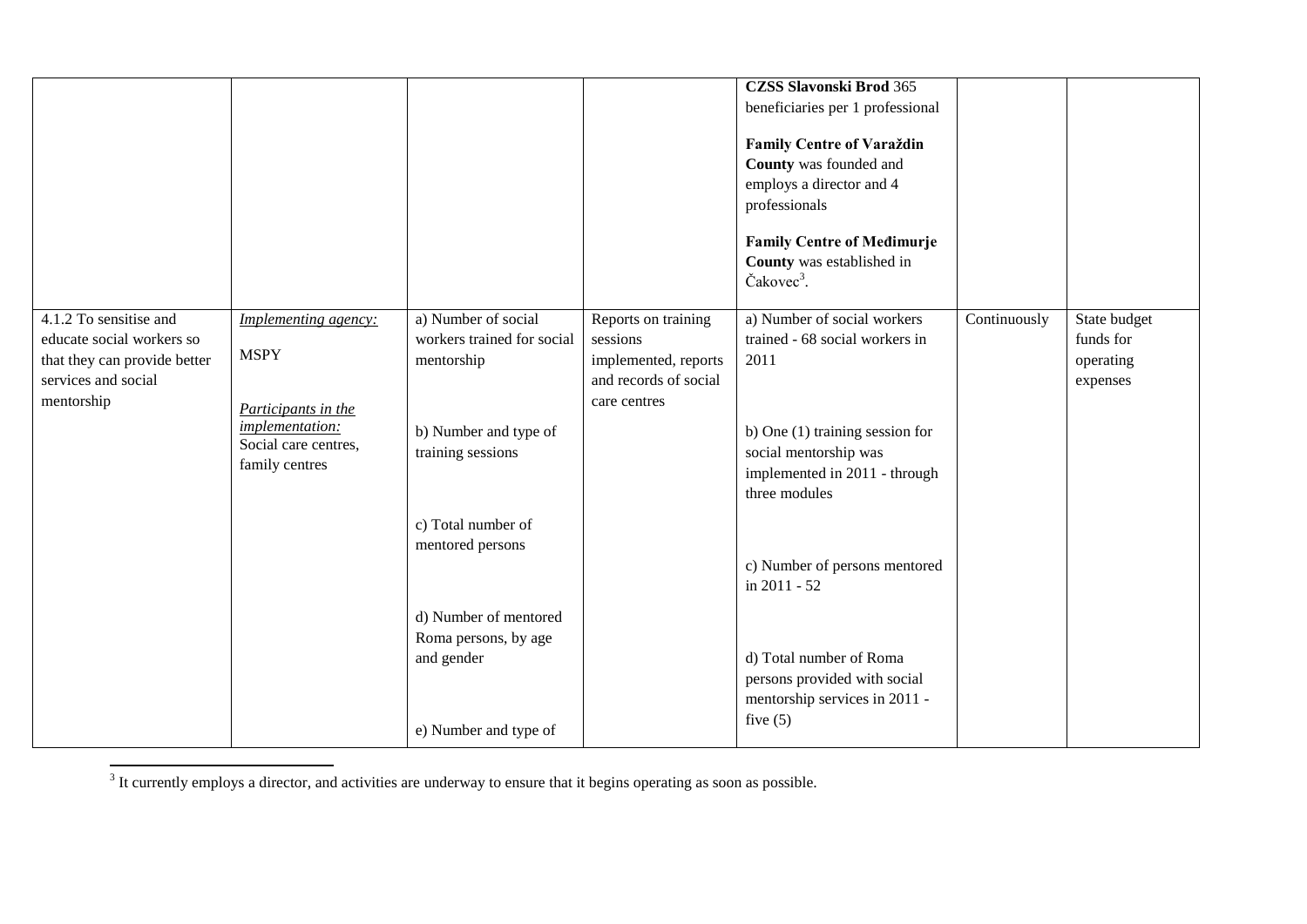|                                                                                                                                                                                                                                                             |                                                                                                                                                                             | publications published                                                                                                                                                                                                                                                                                                                                                                                                                                                  |                                                                                                                                                       |                                                                                                                                                                                                                                                                                                                                                                                                                                                                                                                                                                                                                            |                          |                                                                                                                                          |
|-------------------------------------------------------------------------------------------------------------------------------------------------------------------------------------------------------------------------------------------------------------|-----------------------------------------------------------------------------------------------------------------------------------------------------------------------------|-------------------------------------------------------------------------------------------------------------------------------------------------------------------------------------------------------------------------------------------------------------------------------------------------------------------------------------------------------------------------------------------------------------------------------------------------------------------------|-------------------------------------------------------------------------------------------------------------------------------------------------------|----------------------------------------------------------------------------------------------------------------------------------------------------------------------------------------------------------------------------------------------------------------------------------------------------------------------------------------------------------------------------------------------------------------------------------------------------------------------------------------------------------------------------------------------------------------------------------------------------------------------------|--------------------------|------------------------------------------------------------------------------------------------------------------------------------------|
|                                                                                                                                                                                                                                                             |                                                                                                                                                                             |                                                                                                                                                                                                                                                                                                                                                                                                                                                                         |                                                                                                                                                       | e) Number and type of<br>publications published in 2011 -<br>one (1) social mentorship<br>handbook was published                                                                                                                                                                                                                                                                                                                                                                                                                                                                                                           |                          |                                                                                                                                          |
| 4.1.3 To educate Roma<br>mediators as a support to<br>the availability of social<br>care in the Roma<br>population and other<br>activities which will serve<br>to ensure a better<br>coordination between<br>social care centres and the<br>Roma population | Implementing agency:<br><b>MSPY</b><br>Participants in the<br>implementation:<br>L(R)SGU, councils and<br>representatives of the<br>Roma national minority,<br>associations | a) Number of mediators<br>(by gender) who<br>completed additional<br>training<br>b) Number and type of<br>services provided<br>c) Number of Roma<br>persons who used the<br>services of mediators,<br>broken down by age,<br>gender and ethnicity<br>d) Proportion of the<br>Roma population<br>involved in social<br>programmes through<br>mediators, broken down<br>by age and gender,<br>compared to the total<br>number of Roma persons<br>who are beneficiaries of | Records of<br>educational<br>institutions on the<br>training of Roma<br>mediators, reports of<br>Roma mediators;<br>Reports of social care<br>centres | a) Number of mediators (by<br>gender) who completed<br>additional training in 2012: The<br>project baseline is 0 (new<br>measure)<br>b) Number and type of services<br>provided in 2012: The project<br>baseline is 0 (new measure)<br>c) Number of Roma persons<br>who used mediator services,<br>broken down by age, gender and<br>ethnicity, in 2012: The project<br>baseline is 0 (new measure)<br>d) Proportion of the Roma<br>population involved in social<br>programmes through mediators,<br>broken down by age and gender,<br>compared to the total number of<br>Roma persons who are<br>beneficiaries of social | Until the end<br>of 2015 | State budget<br>funds for<br>operating<br>expenses<br>L(R)SGU budget<br>funds;<br>additional funds<br>from international<br>and EU funds |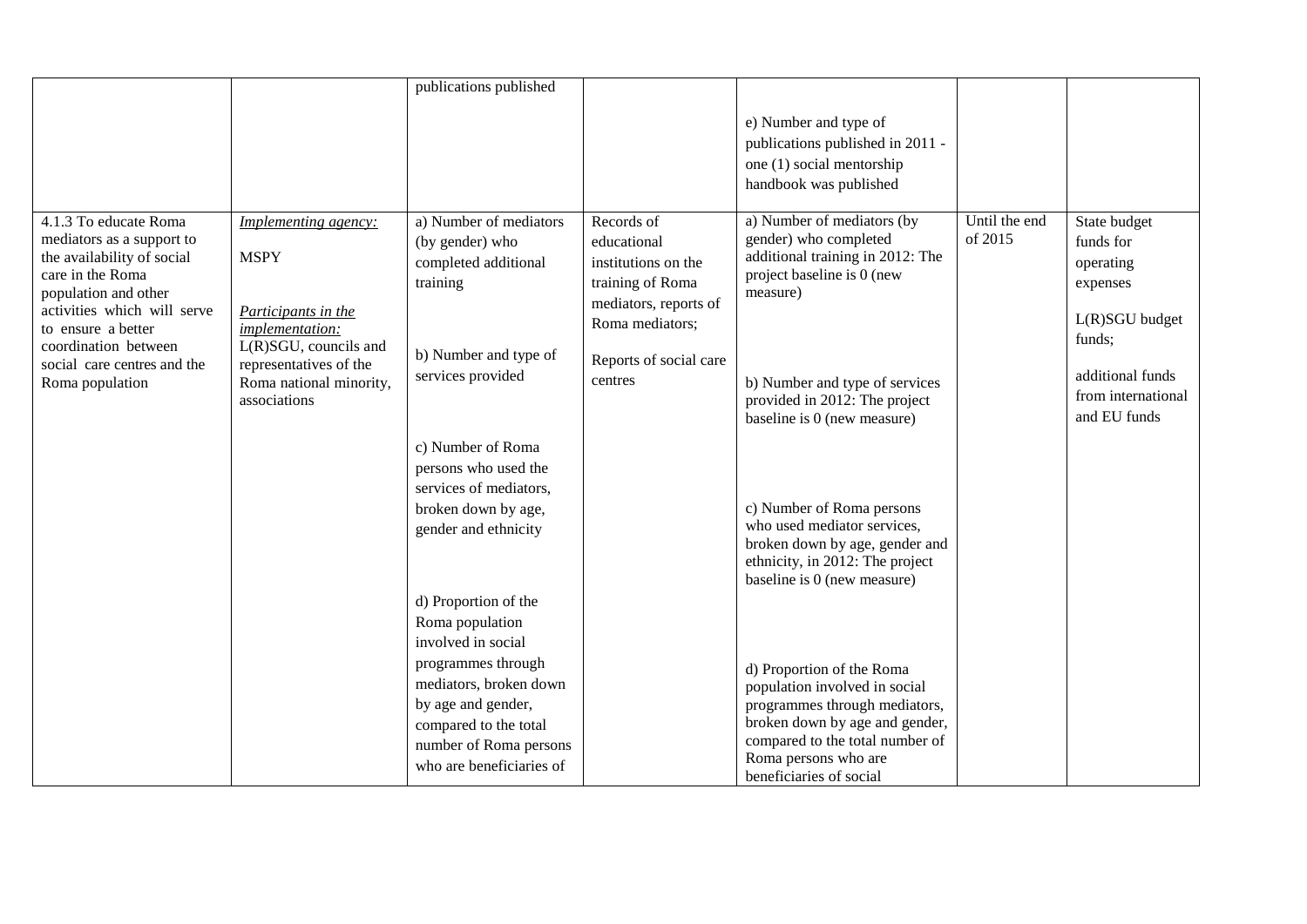|  | social programmes | programmes: The project<br>baseline is 0 (new measure) |  |
|--|-------------------|--------------------------------------------------------|--|
|  |                   |                                                        |  |

## **Specific aim 2: To increase the quality of life within Roma families, with special emphasis on the rights and welfare of children and youth**

Definition:

To raise awareness, educate and empower members of the Roma population, families and youth for a higher-quality life within families, and better child care and quality parenthood. The measures aimed at achieving this specific aim are targeted at important segments of the family life and child care; they involve cooperation between the competent authorities and organisations through individual or joint activities in order to achieve a permanent positive effect through synergistic action. This aim is in accordance with the Social Care Development Strategy in the Republic of Croatia, Chapter 4.7.3. Development of services intended for families

Indicators:

a) The proportion of families with an increased quality of life compared to the quality of life measured at the beginning (e.g. in 2012) evaluation of the outcome

Project baseline:

- a) The quality of life at the beginning was measured using a specific survey for the measurement of this construct; data from the research of the "Ivo Pilar" Institute: "The life of the Croatian Roma": data not available.
- b) Data from social care centres indicators of the quality of life: data not available.

- a) Surveys
- b) Research
- c) Data and records of MSPY, MoSES, CES, Ombudsperson for Children

| <b>B</b> <i>B</i><br>Measure | Implementing agency/ | $\bullet$<br>of results<br><b>Indicator</b> | Data sources and | <b>Project</b><br>baseline | Deadline | Funds |
|------------------------------|----------------------|---------------------------------------------|------------------|----------------------------|----------|-------|
|                              | Participants in the  |                                             | collection       |                            |          |       |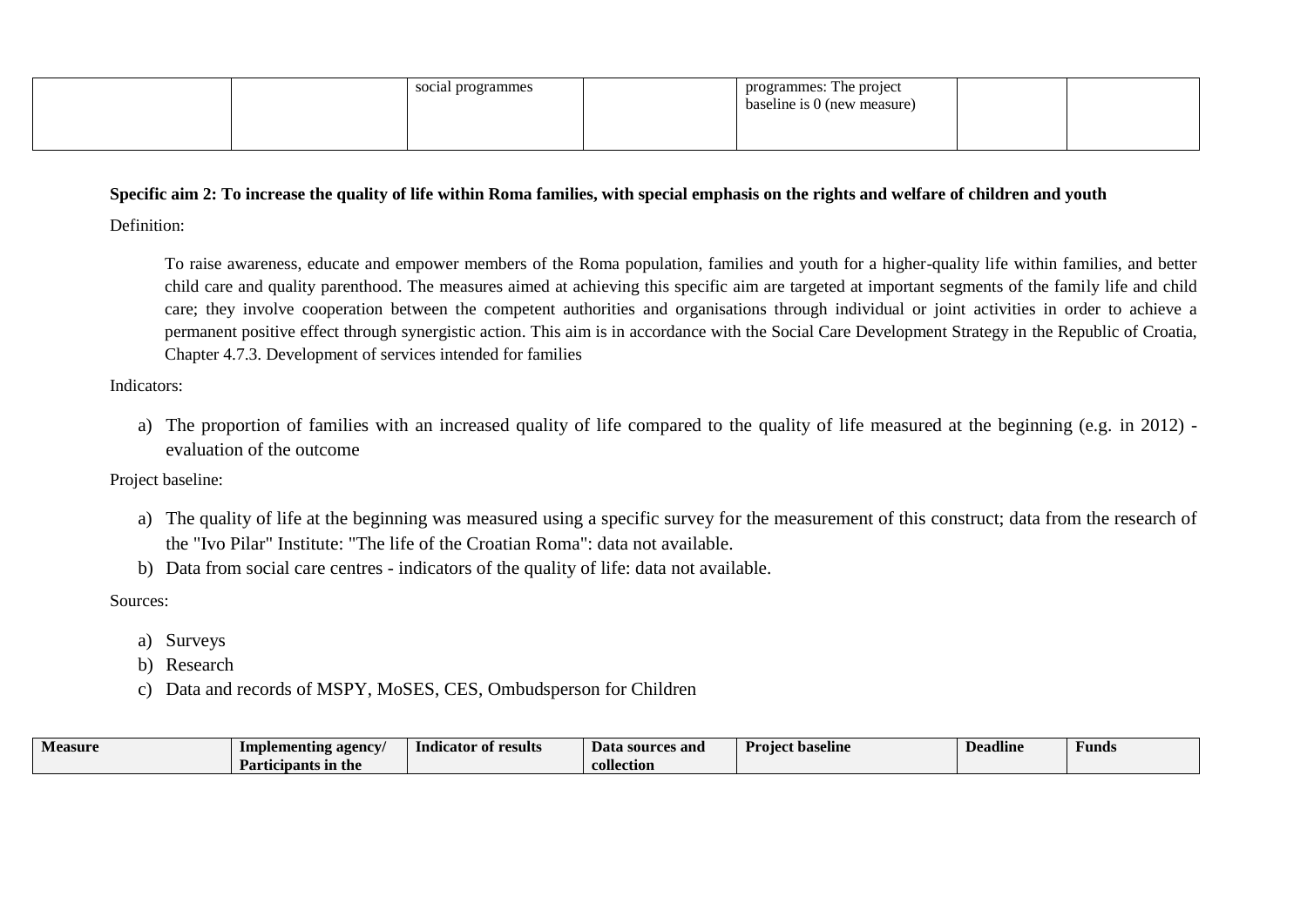|                                                                                                                                                                                                                                                                                | implementation                                                                                                                                                                                                                                                                                            |                                                                                                                                                                                                                                       | methods                                                                                              |                                                                                                                                                                                                                                                                                                                                                                                                                                                               |              |                                                                                                                                                                                                       |
|--------------------------------------------------------------------------------------------------------------------------------------------------------------------------------------------------------------------------------------------------------------------------------|-----------------------------------------------------------------------------------------------------------------------------------------------------------------------------------------------------------------------------------------------------------------------------------------------------------|---------------------------------------------------------------------------------------------------------------------------------------------------------------------------------------------------------------------------------------|------------------------------------------------------------------------------------------------------|---------------------------------------------------------------------------------------------------------------------------------------------------------------------------------------------------------------------------------------------------------------------------------------------------------------------------------------------------------------------------------------------------------------------------------------------------------------|--------------|-------------------------------------------------------------------------------------------------------------------------------------------------------------------------------------------------------|
| 4.2.1 To provide aid and<br>support to Roma families<br>regarding issues in their<br>family relations and/or<br>marriage, and the resolution<br>of crisis situations in the<br>family with special emphasis<br>on combating and the<br>prevention of violence in the<br>family | Implementing agency:<br><b>MSPY</b><br>Participants in the<br>implementation:<br>Social care centres,<br>Mol/police, family<br>centres, associations                                                                                                                                                      | a) Number and type of<br>services and support<br>provided<br>b) Number of Roma<br>families that received<br>support                                                                                                                   | Reports and records<br>of social care centres,<br>family centres, MoI,<br>mediators,<br>associations | a) Number and type of services<br>and support provided in 2012:<br>The project baseline is 0 (new<br>measure)<br>b) Number of Roma families<br>that received support in 2012:<br>The project baseline is 0 (new<br>measure)                                                                                                                                                                                                                                   | Continuously | State budget<br>funds for<br>operating<br>expenses<br>Funds intended<br>for associations,<br>and lottery funds;<br>L(R)SGU budget<br>funds;<br>additional funds<br>from international<br>and EU funds |
| 4.2.2 Empowering Roma<br>family for good and<br>responsible parenthood,<br>including raising awareness<br>of the Roma population<br>regarding teenage marriages<br>and money management                                                                                        | Implementing agency:<br><b>MSPY</b><br>Participants in the<br><i>implementation:</i><br>Social care centres,<br>family centres,<br>associations,<br>community health<br>centres and health<br>institutions, educational<br>institutions, councils and<br>representatives of the<br>Roma national minority | a) Number and type of<br>services provided<br>b) Number of Roma<br>families educated in a<br>responsible parenthood<br>programme or family<br>empowerment<br>programme<br>c) Number of teenage<br>marriages<br>d) Recorded changes in | Reports and records<br>of social care centres,<br>family centres,<br>mediators,<br>associations      | a) Number and type of family<br>empowerment services for<br>responsible parenthood and<br>raising awareness of the issues<br>of teenage marriages in 2012:<br>The project baseline is 0 (new<br>measure)<br>b) Number of families involved<br>in responsible parenthood<br>programmes or programmes<br>aimed at the empowerment of<br>families in 2012: The project<br>baseline is 0 (new measure)<br>c) Number of teenage<br>marriages: The project baseline | Continuously | State budget<br>funds for<br>operating<br>expenses<br>Funds intended<br>for associations,<br>and lottery funds;<br>L(R)SGU funds;<br>additional funds<br>from international<br>and EU funds           |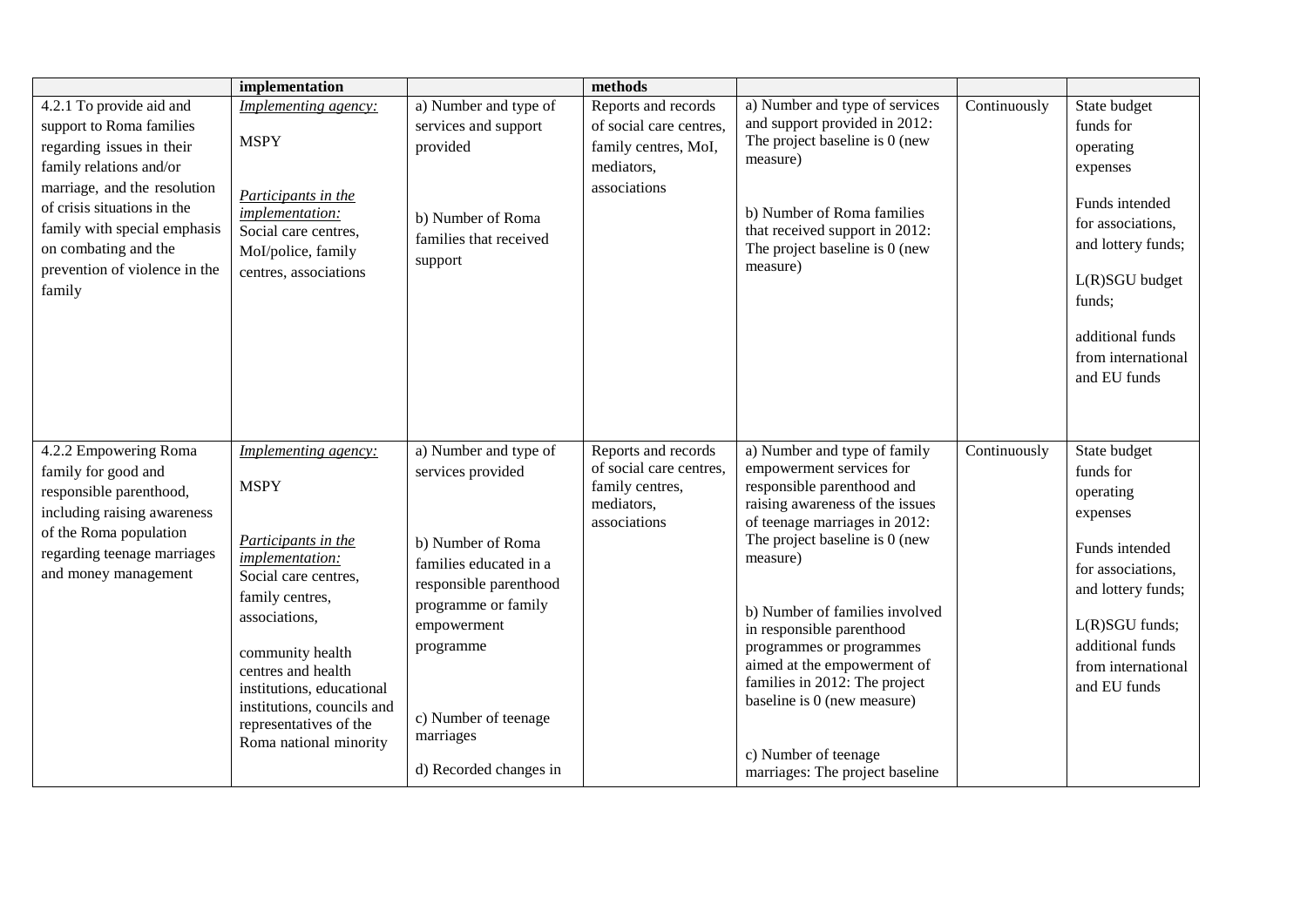|                              |                      | behaviour within the                           |                        | is $0$ (new measure)                                                  |              |                    |
|------------------------------|----------------------|------------------------------------------------|------------------------|-----------------------------------------------------------------------|--------------|--------------------|
|                              |                      | families educated in                           |                        |                                                                       |              |                    |
|                              |                      | empowerment                                    |                        |                                                                       |              |                    |
|                              |                      | programmes/number of                           |                        | d) Recorded models of<br>behaviour in families related to             |              |                    |
|                              |                      | families in which                              |                        | child care, parenthood, teenage                                       |              |                    |
|                              |                      | changes were noted                             |                        | marriages: The project baseline                                       |              |                    |
|                              |                      |                                                |                        | is $0$ (new measure)                                                  |              |                    |
| 4.2.3 Empowerment and        | Implementing agency: | a) Number and type of                          | Records and plans of   | a) Number and type of support                                         | Continuously | State budget       |
| support to biological        |                      | services provided                              | social care centres,   | provided in 2012: The project                                         |              | funds for          |
| families with the aim of     | Social care centres, |                                                | family centres,        | baseline is 0 (new measure)                                           |              | operating          |
| preventing the separation of | children's homes     |                                                | reports of             |                                                                       |              | expenses           |
| children from those families |                      |                                                | associations           |                                                                       |              |                    |
|                              |                      | b) Number of Roma                              |                        | b) Number of Roma families                                            |              | Funds intended     |
|                              | Participants in the  | families that received                         |                        | provided with support in 2012:                                        |              | for associations,  |
|                              | implementation:      | support                                        |                        | The project baseline is 0 (new                                        |              | and lottery funds; |
|                              | Family centres,      |                                                |                        | measure)                                                              |              |                    |
|                              | associations         |                                                |                        |                                                                       |              | L(R)SGU budget     |
|                              |                      |                                                |                        | c) Number of Roma children                                            |              | funds;             |
|                              |                      | c) Number of Roma                              |                        | separated from their families,                                        |              |                    |
|                              |                      | children separated from                        |                        | broken down by age, gender and                                        |              | additional funds   |
|                              |                      | their families, broken                         |                        | ethnicity in 2012: The project                                        |              | from international |
|                              |                      | down by age, gender and                        |                        | baseline is 0 (new measure)                                           |              | and EU funds       |
|                              |                      | ethnicity                                      |                        |                                                                       |              |                    |
|                              |                      |                                                |                        | d) Status and contents of                                             |              |                    |
|                              |                      |                                                |                        | individual plans in 2012 and                                          |              |                    |
|                              |                      |                                                |                        | results of the monitoring of the<br>satisfaction of the beneficiaries |              |                    |
|                              |                      | d) Existence and contents                      |                        | with their social workers. The                                        |              |                    |
|                              |                      | of individual plans<br>including an assessment |                        | project baseline is 0 (new                                            |              |                    |
|                              |                      | and monitoring of family                       |                        | measure)                                                              |              |                    |
|                              |                      | resources, and                                 |                        |                                                                       |              |                    |
|                              |                      | satisfaction of the                            |                        |                                                                       |              |                    |
|                              |                      | beneficiaries with their                       |                        |                                                                       |              |                    |
|                              |                      | social workers.                                |                        |                                                                       |              |                    |
| 4.2.4 To encourage the       | Implementing agency: | a) Number of families                          | MSPY reports,          | a) Number of Roma children                                            | Continuously | State budget       |
| development of foster care   |                      | who adopted and                                | records and reports of | without the appropriate parental                                      |              | funds for          |
| and adoption of Roma         |                      | provided foster homes                          | social care centres,   | care who received care in Roma                                        |              | operating          |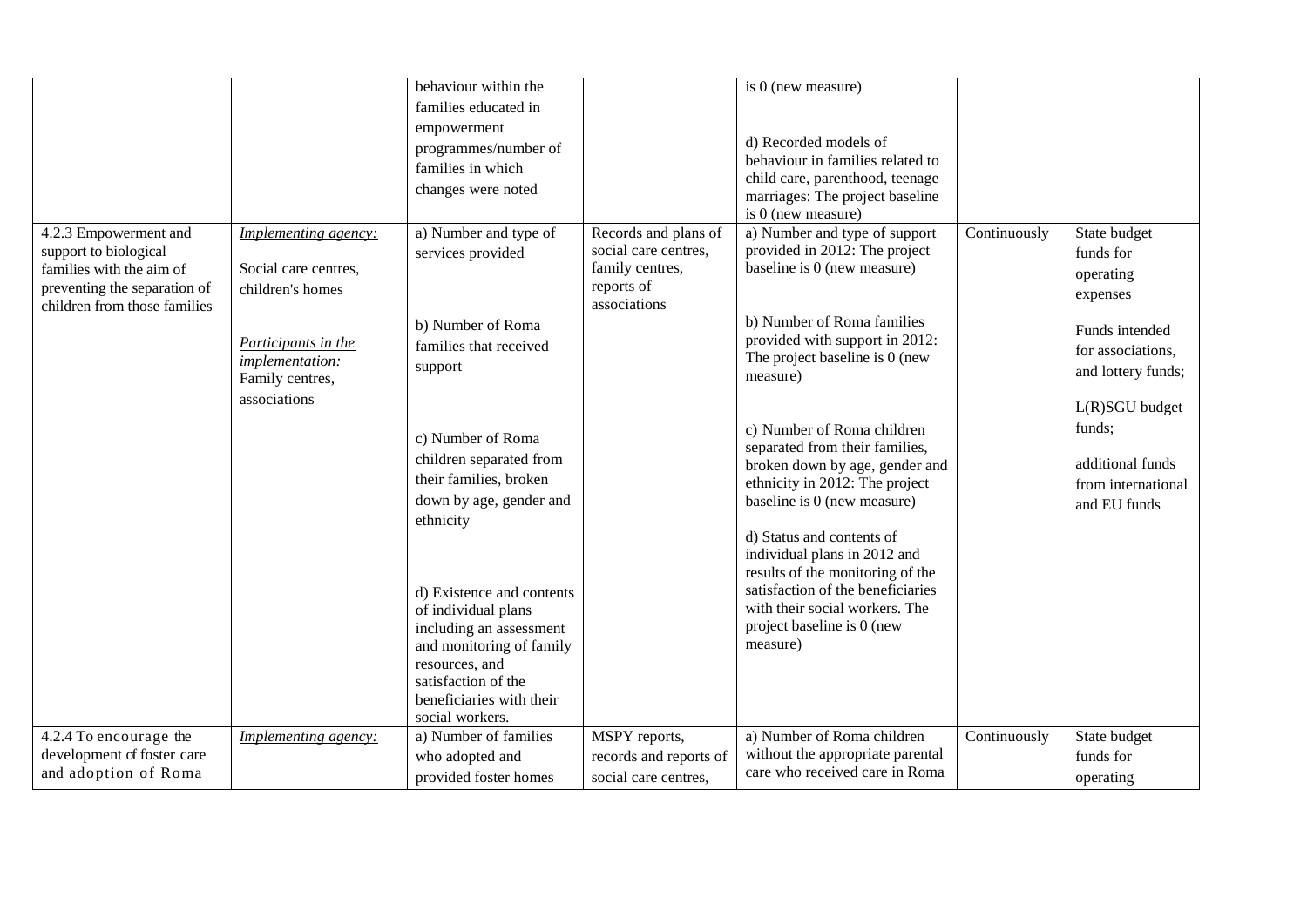| children lacking the                                                                                                                                          | MSPY,                                                                  | (Roma and non-Roma)                                                                                                                                  | foster care and                                                                                                 | foster homes in 2012: The                                                                                                                                                                       |              | expenses                                                             |
|---------------------------------------------------------------------------------------------------------------------------------------------------------------|------------------------------------------------------------------------|------------------------------------------------------------------------------------------------------------------------------------------------------|-----------------------------------------------------------------------------------------------------------------|-------------------------------------------------------------------------------------------------------------------------------------------------------------------------------------------------|--------------|----------------------------------------------------------------------|
| appropriate parental care,                                                                                                                                    |                                                                        |                                                                                                                                                      | adoption registries                                                                                             | project baseline is 0 (new                                                                                                                                                                      |              |                                                                      |
| especially in Roma families                                                                                                                                   | social care centres                                                    |                                                                                                                                                      |                                                                                                                 | measure)                                                                                                                                                                                        |              |                                                                      |
|                                                                                                                                                               | Participants in the<br>implementation:<br>Family centres               | b) Number of children in<br>foster homes and adopted<br>children (by age and<br>gender)                                                              |                                                                                                                 | b) Number of Roma families<br>involved in education<br>programmes for foster parents<br>in 2012: Medimurje County -<br>education sessions for foster                                            |              |                                                                      |
|                                                                                                                                                               |                                                                        | c) Number of Roma<br>families involved in<br>education for placement<br>families                                                                     |                                                                                                                 | parents are carried out once in<br>three months, or four times a<br>year, with at least 1 Roma<br>family participating, or at least 4<br>Roma families each year                                |              |                                                                      |
|                                                                                                                                                               |                                                                        | d) Number of projects<br>intended for encouraging<br>the development of foster<br>care                                                               |                                                                                                                 |                                                                                                                                                                                                 |              |                                                                      |
| 4.2.5 To implement<br>programmes and activities<br>for the improvement of<br>social skills of children and<br>youth with the aim of<br>preventing behavioural | Implementing agency:<br><b>MSPY</b><br>Participants in the             | a) Number of Roma<br>children using some of<br>the forms of aid or<br>measures provided in the<br>Social Care Act, broken<br>down by age, gender and | Records and reports<br>of MSPY, MoI,<br>family centres, social<br>care centres,<br>educational<br>institutions, | a) Number of children and<br>youth who completed the<br>programmes and activities for<br>the improvement of social skills,<br>broken down by age, gender and<br>ethnicity, in 2012: The project | Continuously | State budget<br>funds for<br>operating<br>expenses<br>Funds intended |
| problems                                                                                                                                                      | <i>implementation:</i><br>MoI, family centres,<br>social care centres, | ethnicity                                                                                                                                            | associations                                                                                                    | baseline is 0 (new measure)                                                                                                                                                                     |              | for associations,<br>and lottery funds;                              |
|                                                                                                                                                               | educational institutions,<br>prevention councils,<br>associations      | b) Number of children<br>and youth who                                                                                                               |                                                                                                                 | b) Number and types of<br>programmes and activities in<br>2012: The project baseline is 0<br>(new measure)                                                                                      |              | $L(R)SGU$ budget<br>funds;                                           |
|                                                                                                                                                               |                                                                        | completed the                                                                                                                                        |                                                                                                                 |                                                                                                                                                                                                 |              | additional funds<br>from international                               |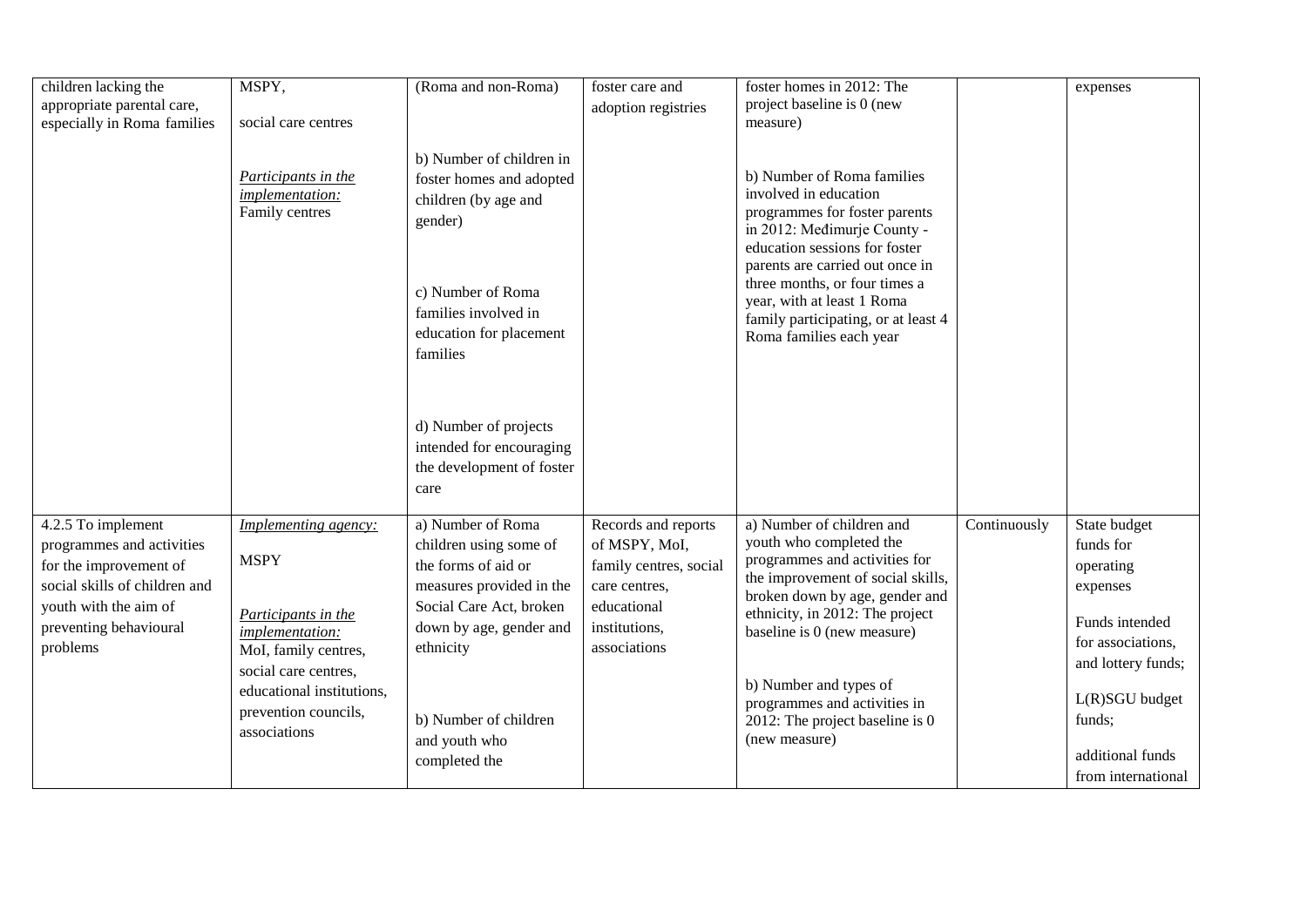| programmes and<br>activities for the<br>improvement of social<br>skills, broken down by<br>age, gender and ethnicity | c) Number of Roma children<br>using some of the forms of aid<br>or measures provided in the<br>Social Care Act, broken down<br>by age, gender and ethnicity:<br>The project baseline is 0 (new<br>measure) | and EU funds |
|----------------------------------------------------------------------------------------------------------------------|------------------------------------------------------------------------------------------------------------------------------------------------------------------------------------------------------------|--------------|
| c) Number and types of<br>programmes and<br>activities                                                               |                                                                                                                                                                                                            |              |

# **Specific aim 3: To empower the local Roma community for recognising the risk of exposure to human trafficking, sexual abuse and other types of violence, with special emphasis on women and children**

Definition:

In order to minimise the risks from exposure of the Roma population, especially women and children as the most vulnerable groups, to human trafficking, sexual abuse and other types of violence, it is necessary to work systematically on raising awareness, education, informing, and empowering of members of the Roma community, particularly women and children, of the potential risks of the exposure to these occurrences, as well as the existing mechanisms of protection.

Indicators:

a) The proportion of the Roma population, women and children acquainted with instances of human trafficking, sexual abuse and other types of violence, and with the mechanisms of protection, compared to the project baseline

Project baseline:

a) The proportion of the Roma population, women and children acquainted with instances of human trafficking, sexual abuse and other types of violence, and with the mechanisms of protection: data not available.

Sources:

a) Surveys in Roma settlements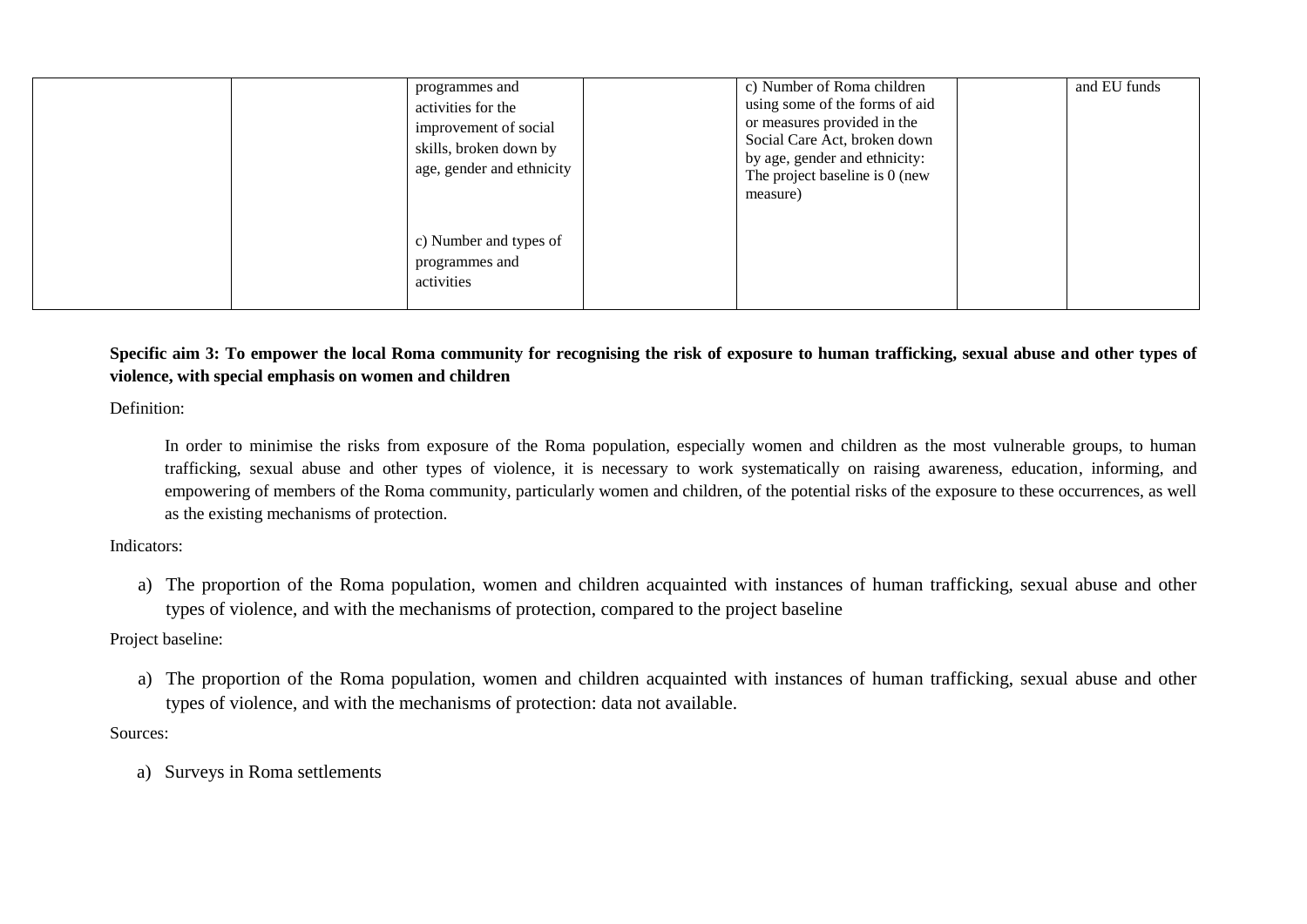| <b>Measure</b>              | Implementing agency/   | <b>Indicator of results</b> | Data sources and     | <b>Project baseline</b>             | <b>Deadline</b> | <b>Funds</b> |
|-----------------------------|------------------------|-----------------------------|----------------------|-------------------------------------|-----------------|--------------|
|                             | Participants in the    |                             | collection           |                                     |                 |              |
|                             | implementation         |                             | methods              |                                     |                 |              |
| 4.3.1 The implementation of | Implementing agency:   | a) Research of the          | Report of the Gender | In her 2011 Report, the Gender      | 2015            | State budget |
| the survey in Roma          | <b>Gender Equality</b> | Gender Equality             | Equality             | <b>Equality Ombudsperson</b>        |                 | funds for    |
| communities to be used as a | Ombudsperson           | Ombudsperson, and the       | Ombudsperson         | published a research on Roma        |                 | operating    |
| source of data              | Participants in the    | inclusion of the results in |                      | women as beneficiaries of the       |                 | expenses     |
|                             | implementation:        | the 2014 Report             |                      | right to free legal aid.            |                 |              |
|                             | Associations           |                             |                      |                                     |                 |              |
|                             |                        |                             |                      | The conclusion of the research      |                 |              |
|                             |                        |                             |                      | was that the average Roma           |                 |              |
|                             |                        |                             |                      | woman seeking free legal aid is     |                 |              |
|                             |                        |                             |                      | a person with no income, or         |                 |              |
|                             |                        |                             |                      | very little chance of acquiring     |                 |              |
|                             |                        |                             |                      | income and providing for            |                 |              |
|                             |                        |                             |                      | herself, but also for other         |                 |              |
|                             |                        |                             |                      | members of her family, is           |                 |              |
|                             |                        |                             |                      | middle-aged to elderly, while       |                 |              |
|                             |                        |                             |                      | men are comparatively more          |                 |              |
|                             |                        |                             |                      | educated, and have greater          |                 |              |
|                             |                        |                             |                      | chances of finding a job as such,   |                 |              |
|                             |                        |                             |                      | therefore connecting the nature     |                 |              |
|                             |                        |                             |                      | of the issues for which they seek   |                 |              |
|                             |                        |                             |                      | free legal aid to that fact in most |                 |              |
|                             |                        |                             |                      | cases.                              |                 |              |
|                             |                        |                             |                      |                                     |                 |              |
|                             |                        |                             |                      | Most of the interviewees            |                 |              |
|                             |                        |                             |                      | assessed the quality of the free    |                 |              |
|                             |                        |                             |                      | legal aid as bad, persons           |                 |              |
|                             |                        |                             |                      | employed in state administration    |                 |              |
|                             |                        |                             |                      | offices as uninterested in          |                 |              |
|                             |                        |                             |                      | helping them, and persons           |                 |              |
|                             |                        |                             |                      | employed in NGOs partially          |                 |              |
|                             |                        |                             |                      | interested, while they saw forms    |                 |              |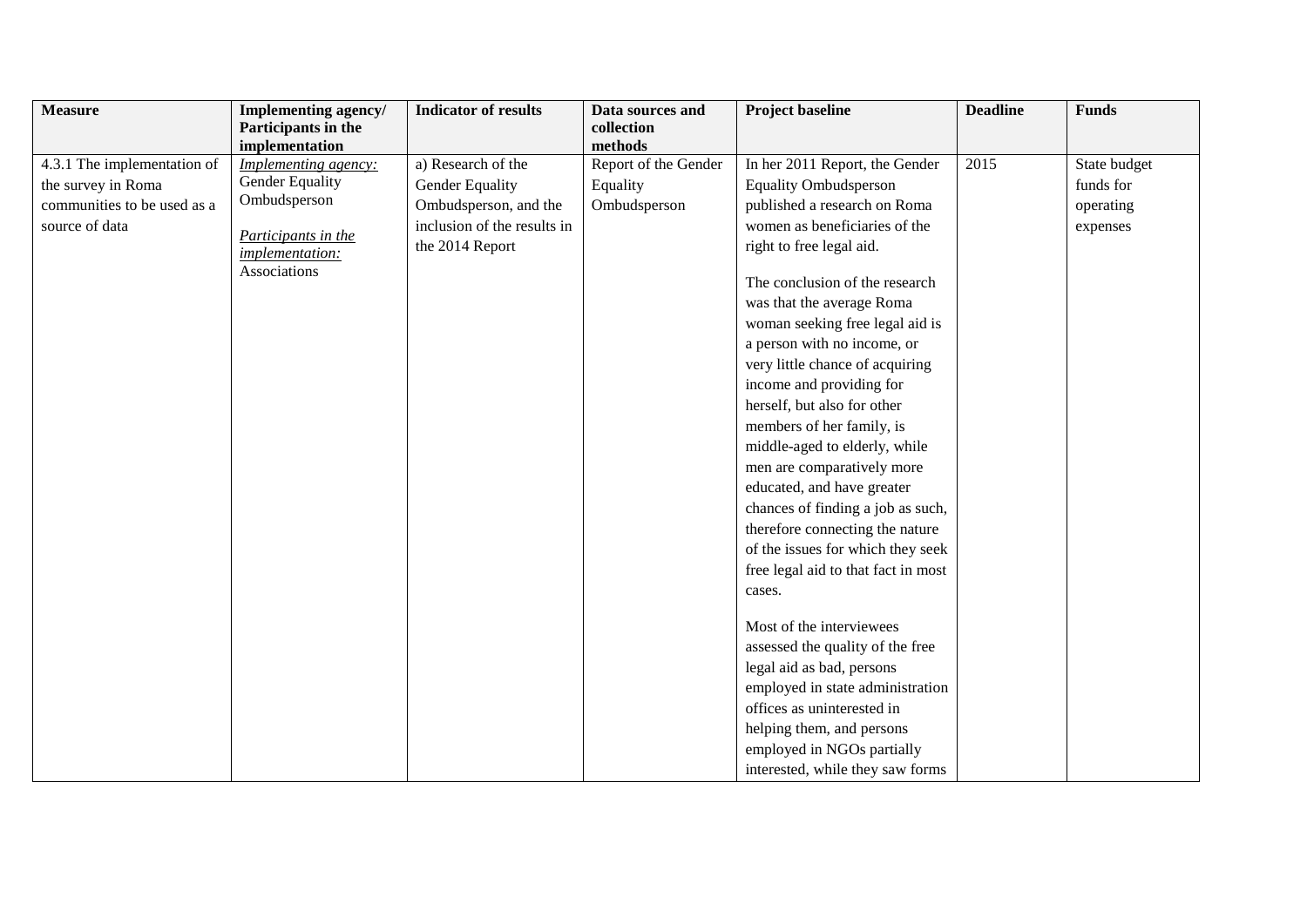| 4.3.2 To design and<br>implement education<br>programmes for informing<br>the Roma population, with<br>special emphasis on women,<br>of the dangers related to<br>human trafficking and<br>sexual abuse, and of the<br>means of protection | <b>Implementing agency:</b><br><b>GOHRRNM</b><br>Participants in the<br>implementation:<br>Social care centres, MoI,<br>educational institutions,<br>health institutions,<br>councils and<br>representatives of the<br>Roma national minority,<br>associations                              | a) Number and types of<br>programmes and training<br>sessions<br>b) Number of persons<br>involved in the<br>programmes and training<br>sessions | GOHRRNM reports;<br>reports of<br>associations                                                                                                                                                                      | as unintelligible and overly<br>complex, suggesting that they<br>should be simpler.<br>a) Number and types of<br>programmes and training<br>sessions in 2012: The project<br>baseline is 0 (new measure)<br>b) Number of persons involved<br>in programmes and training<br>sessions in 2012: The project<br>baseline is 0 (new measure) | Continuously | Funds intended<br>for associations,<br>and lottery funds;<br>State budget<br>funds for<br>operating<br>expenses<br>L(R)SGU budget<br>funds;<br>additional funds<br>from international<br>and EU funds |
|--------------------------------------------------------------------------------------------------------------------------------------------------------------------------------------------------------------------------------------------|---------------------------------------------------------------------------------------------------------------------------------------------------------------------------------------------------------------------------------------------------------------------------------------------|-------------------------------------------------------------------------------------------------------------------------------------------------|---------------------------------------------------------------------------------------------------------------------------------------------------------------------------------------------------------------------|-----------------------------------------------------------------------------------------------------------------------------------------------------------------------------------------------------------------------------------------------------------------------------------------------------------------------------------------|--------------|-------------------------------------------------------------------------------------------------------------------------------------------------------------------------------------------------------|
| 4.3.3 To design and<br>implement educational<br>programmes for informing<br>the Roma community, with<br>special emphasis on women,<br>on issues related to different<br>forms of discrimination and<br>violence against women              | Implementing agency:<br><b>GOHRRNM</b><br>Participants in the<br>implementation:<br>Gender Equality<br>Ombudsperson, family<br>centres, social care<br>centres, MoI, educational<br>institutions, health<br>institutions, councils and<br>representatives of the<br>Roma national minority, | a) Number and types of<br>programmes and training<br>sessions<br>b) Number of persons<br>involved in the<br>programmes and training<br>sessions | Reports of the Office<br>for Gender Equality<br>of the Government of<br>the Republic of<br>Croatia;<br>reports of the Gender<br>Equality<br>Ombudsperson<br>reports of county<br>committees for<br>gender equality; | a) Number and types of<br>programmes and training<br>sessions in 2012: The project<br>baseline is 0 (new measure)<br>b) Number of persons involved<br>in programmes and training<br>sessions in 2012: The project<br>baseline is 0 (new measure)                                                                                        | Continuously | Funds intended<br>for associations,<br>and lottery funds;<br>State budget<br>funds for<br>operating<br>expenses<br>L(R)SGU budget<br>funds<br>additional funds<br>from international                  |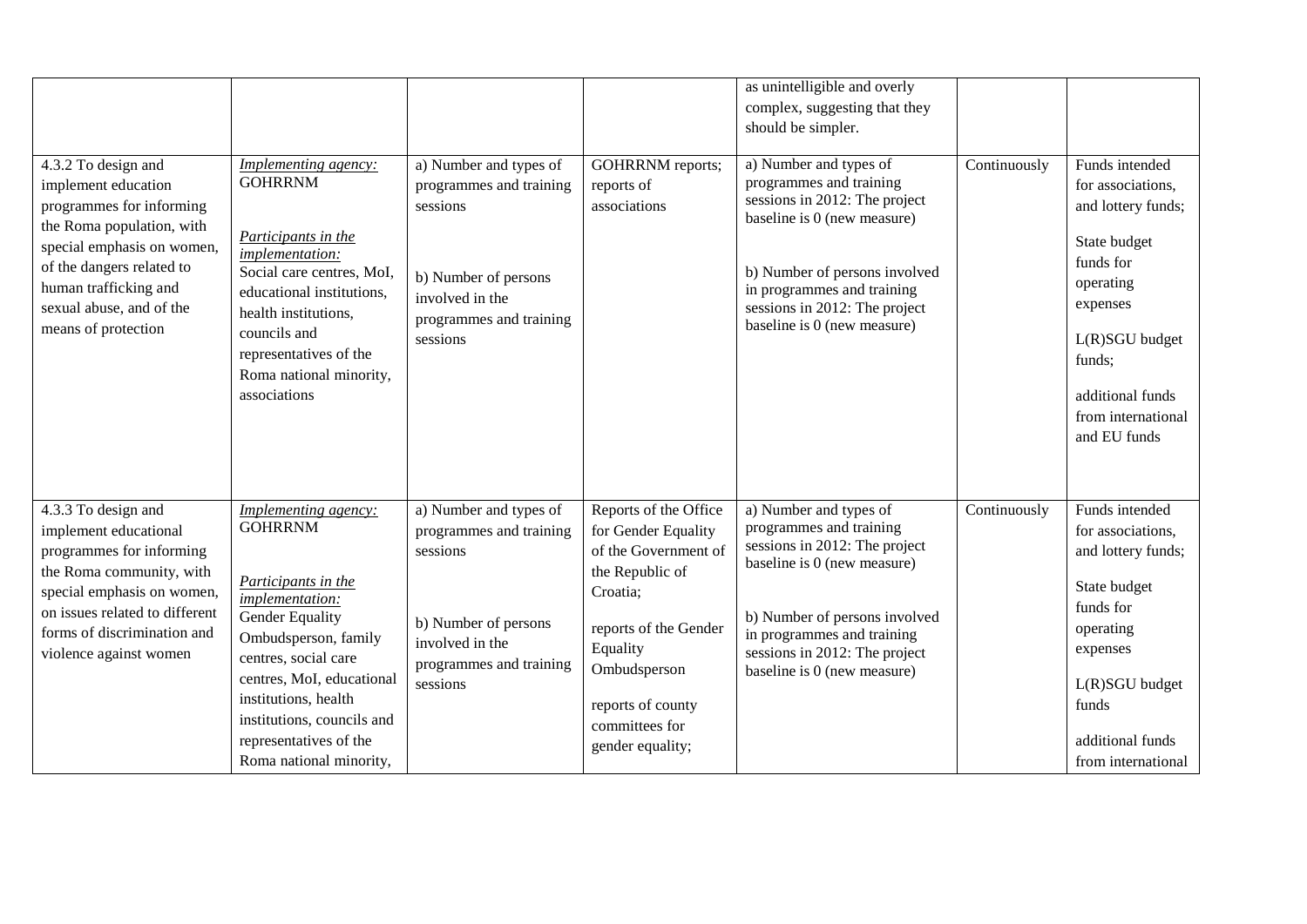| associations | Reports of   | and EU funds |
|--------------|--------------|--------------|
|              | associations |              |
|              |              |              |
|              |              |              |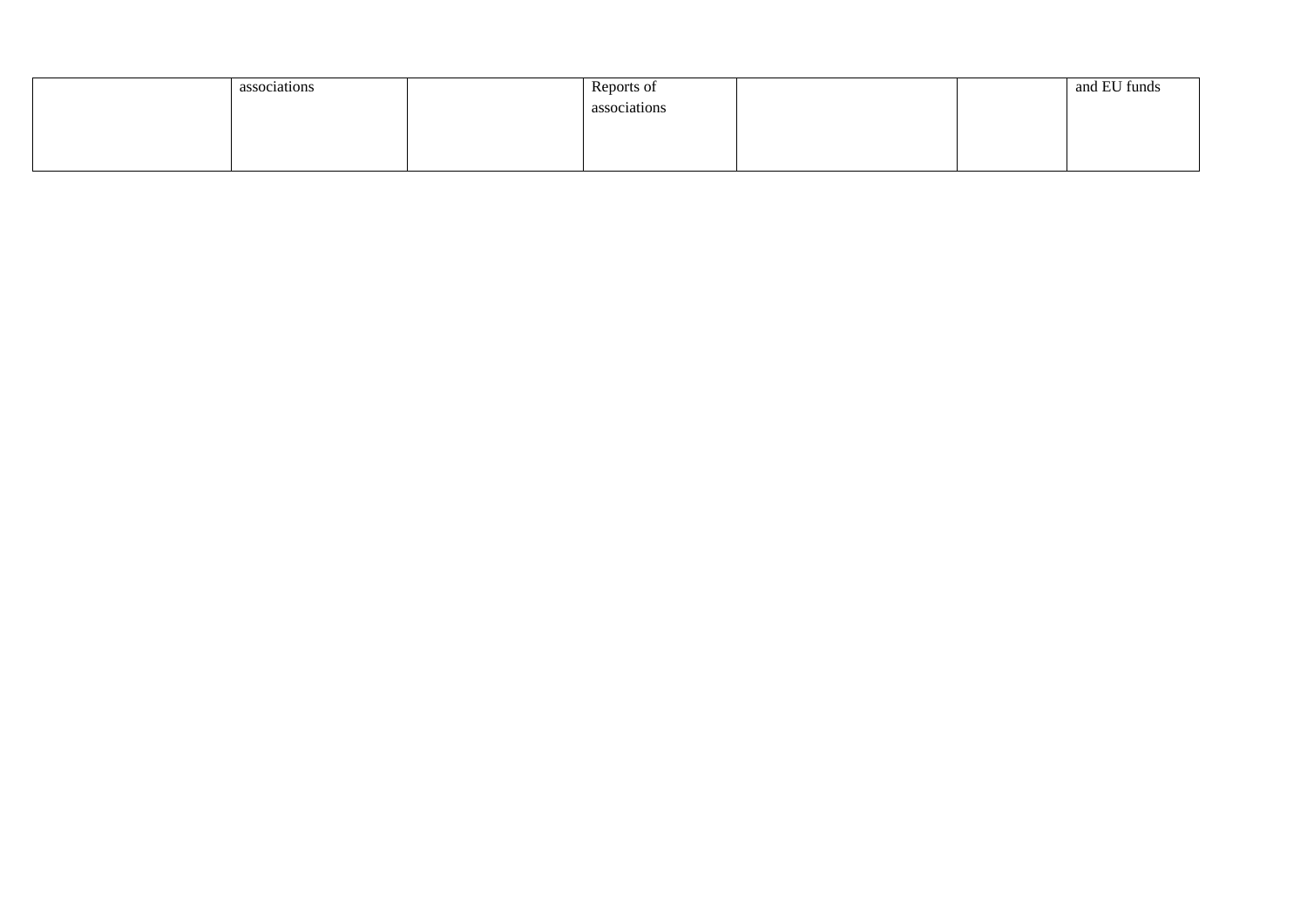# **5. PHYSICAL PLANNING, HOUSING AND ENVIRONMENTAL PROTECTION**

## **General aim:**

To improve the housing quality of the Roma population.

# **5.1 PHYSICAL PLANNING**

### **Specific aims:**

- 1. To ensure the physical planning documentation for Roma settlements in order to create the conditions for the improvement of the Roma housing;
- 2. To furnish housing and improve the quality of living in legalised Roma settlements;
- 3. To resolve property disputes in Roma settlements.

**Specific aim 1: To ensure the physical planning documentation for Roma settlements in order to create the conditions for the improvement of the Roma housing;**

## Definition:

This aim will be achieved by creating, updating and implementing county programmes consisting of activities and measures for the improvement of the status of the space and the environment inhabited by Roma people. The aims set out will be achieved by using the existing documentation, which needs to be updated/adapted where appropriate.

Indicators:

a) Number of settlements legalised so that they are in accordance with the physical plans

Project baseline: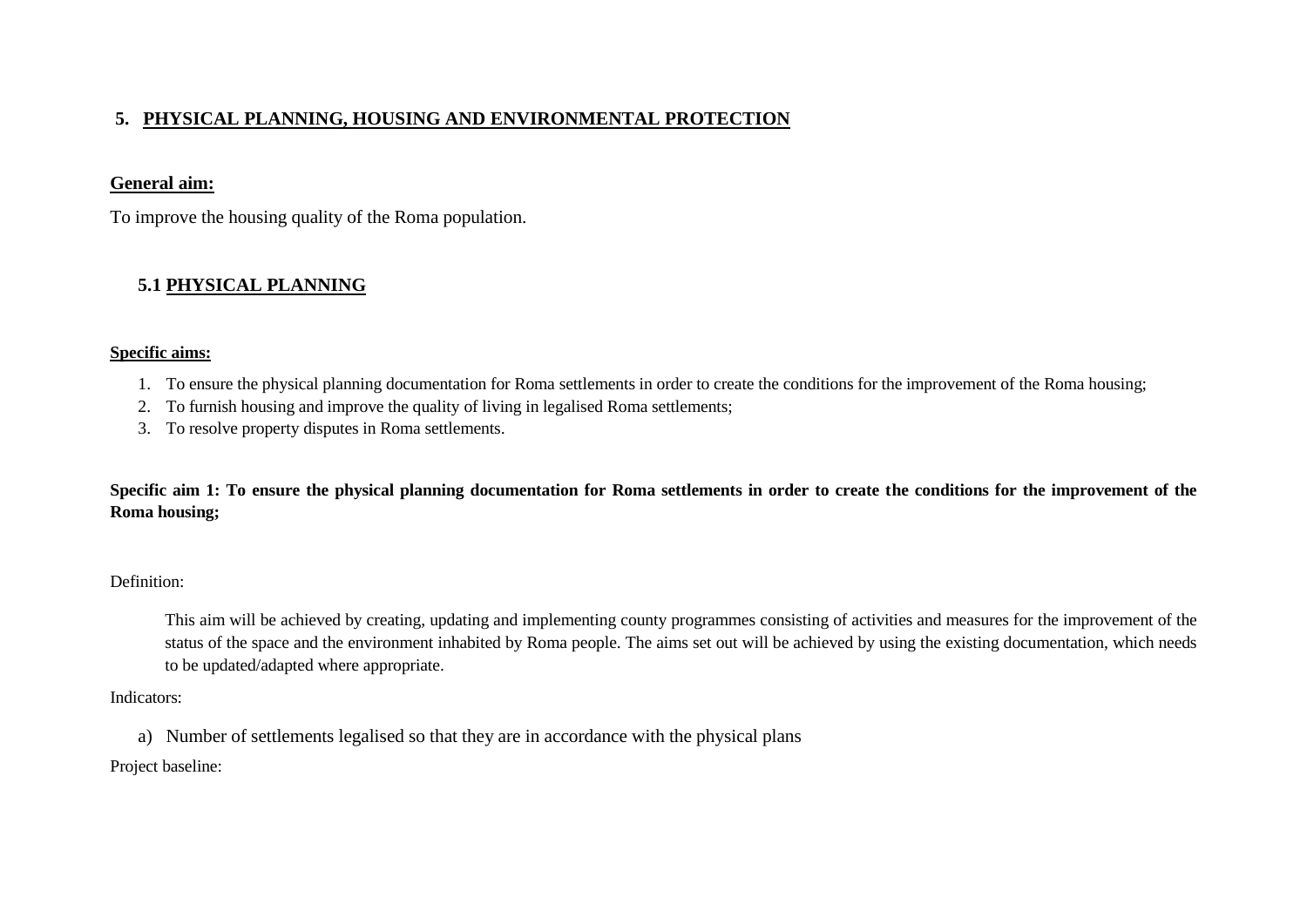a) Number of settlements legalised so that they are in accordance with the physical plans in 2012 In accordance with the obligations stipulated in MCPP (Ministry of Construction and Physical Planning) of the State Budget of the Republic of Croatia, activity A 576199 Physical Planning of Areas Inhabited by Roma People, funds for the support to LSGUs in the creation of physical plans for locations inhabited by Roma persons are provided. From 2004 to 2012, 25 physical plans were created in 16 LSGUs in 5 counties for 17 locations inhabited by Roma people, and the necessary physical planning prerequisites were created for follow-up activities necessary for the legalisation of illegally constructed buildings, as well as furnishing of those locations.

Sources:

a) Available data of CBS and from the research carried out (county programmes)

| <b>Measure</b>                | Implementing agency/             | <b>Indicator of results</b> | Data sources and  | <b>Project baseline</b>          | <b>Deadline</b> | <b>Funds</b>     |
|-------------------------------|----------------------------------|-----------------------------|-------------------|----------------------------------|-----------------|------------------|
|                               | <b>Participants</b><br>in<br>the |                             | collection        |                                  |                 |                  |
|                               | implementation                   |                             | methods           |                                  |                 |                  |
| 5.1.1.1 Creation, updating    | <b>Implementing agency:</b>      | a) Implementation of the    | Available data of | Out of 14 county programmes,     | Where           | $L(R)SGU$ budget |
| and implementation of         | County institutes -              | programmes of the units     | <b>CBS</b>        | 13 county programmes have        | necessary       | funds            |
| county programmes             | counties (the                    |                             |                   | been created and adopted;        |                 |                  |
| consisting of activities and  | programmes are adopted           |                             |                   | Primorje-Gorski Kotar County     |                 |                  |
| measures for the              | by the counties and              |                             |                   | has created its programme, but   |                 |                  |
| improvement of the space      | created by county                |                             |                   |                                  |                 |                  |
| and environment on            | institutes for physical          |                             |                   | it has not yet been adopted in a |                 |                  |
| locations inhabited by Roma   | planning)                        |                             |                   | plenary session of the County    |                 |                  |
| people. The aims set out will |                                  |                             |                   | Assembly                         |                 |                  |
| be achieved by using the      | Participants in the              |                             |                   |                                  |                 |                  |
| existing documentation,       | <i>implementation:</i>           |                             |                   |                                  |                 |                  |
| which needs to be             | LSGUs, county councils,          |                             |                   |                                  |                 |                  |
| updated/adapted where         | representatives of Roma          |                             |                   |                                  |                 |                  |
| appropriate                   | councils and associations        |                             |                   |                                  |                 |                  |
|                               |                                  |                             |                   |                                  |                 |                  |

### **Specific aim 2: To furnish housing and improve the quality of living in legalised Roma settlements**

Definition:

This aim will be achieved by creating and, where necessary, amending the existing physical plans of local self-government units for locations inhabited by Roma people, as a physical planning prerequisite for the integration of their buildings into spatial and functional systems of the existing settlements. The status of the locations inhabited by Roma people will also be continuously monitored by local and regional self-government units and the Ministry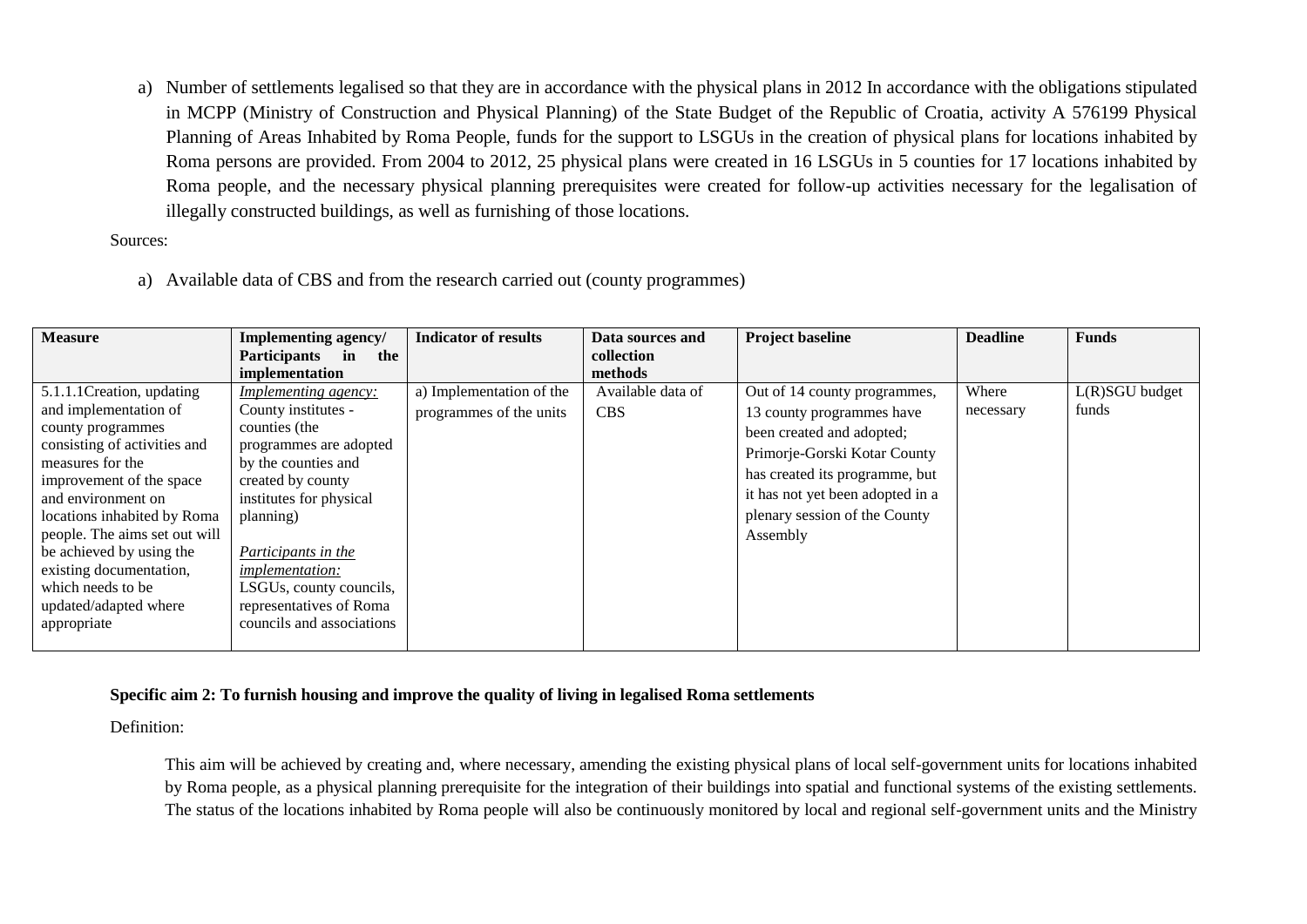of Construction and Physical Planning. In this way, the aims of physical planning prerequisites for the legalisation, furnishing and improving of the housing standards in areas inhabited by Roma people will be achieved.

## Indicators:

a) Number of applications for construction permits or legalisations of Roma buildings rejected due to the impossibility of incorporating them into the existing physical plans.

Project baseline:

a) Number of applications for construction permits or legalisations of Roma buildings rejected in 2012: data not available. Sources:

Records, county programmes (counties), Office for Physical Planning of the City of Zagreb, local self-government units

| <b>Measure</b>                                                                                                                                                                                                                                                                                                        | Implementing agency/<br><b>Participants</b><br>in<br>the                                                                                                                                 | <b>Indicator of results</b>                                                                                                                                                            | Data sources and<br>collection                                                                                                                                 | <b>Project baseline</b>                                                                                                                                                                     | <b>Deadline</b>                        | <b>Funds</b>                                                                |
|-----------------------------------------------------------------------------------------------------------------------------------------------------------------------------------------------------------------------------------------------------------------------------------------------------------------------|------------------------------------------------------------------------------------------------------------------------------------------------------------------------------------------|----------------------------------------------------------------------------------------------------------------------------------------------------------------------------------------|----------------------------------------------------------------------------------------------------------------------------------------------------------------|---------------------------------------------------------------------------------------------------------------------------------------------------------------------------------------------|----------------------------------------|-----------------------------------------------------------------------------|
| 5.1.2.1 Creation and, where<br>necessary, amendments of<br>the existing physical plans of<br><b>LSGUs</b> for locations<br>inhabited by Roma people,<br>as the physical planning<br>prerequisite for the<br>incorporation of their<br>buildings into spatial and<br>functional systems of the<br>existing settlements | implementation<br>Implementing agency:<br>local self-government<br>units<br>Participants in the<br><i>implementation:</i><br>MCPP (co-financing of<br>the creation of physical<br>plans) | a) Number of physical<br>plans for locations<br>inhabited by Roma<br>people<br>b) Existence of a plan and<br>its feasibility, i.e.<br>possibility of issuing<br>construction documents | methods<br>Available data of<br>CBS and from the<br>research carried out<br>(county programme)                                                                 | To date, a total of 25 physical<br>plans have been created and<br>adopted for 17 locations in 16<br>local self-government units in<br>13 counties for locations<br>inhabited by Roma people | Continuously<br>and where<br>necessary | LSGU budget<br>funds;<br>State budget<br>funds for<br>operating<br>expenses |
| 5.1.2.2 To provide<br>connections to the main<br>water supply in Roma<br>settlements where there is<br>none                                                                                                                                                                                                           | <i>Implementing agency:</i><br>L(R)SGU                                                                                                                                                   | a) Number of Roma<br>settlements connected to<br>the main water supply<br>b) Number of households                                                                                      | Data indicating the<br>number of Roma<br>settlements with the<br>possibility of being<br>connected to the main<br>water supply, and the<br>number of connected | a) Number of Roma settlements<br>connected to the supply of<br>healthy drinkable water: The<br>project baseline is 0 (new<br>measure)                                                       | Continuously                           | L(R)SGU budget<br>funds                                                     |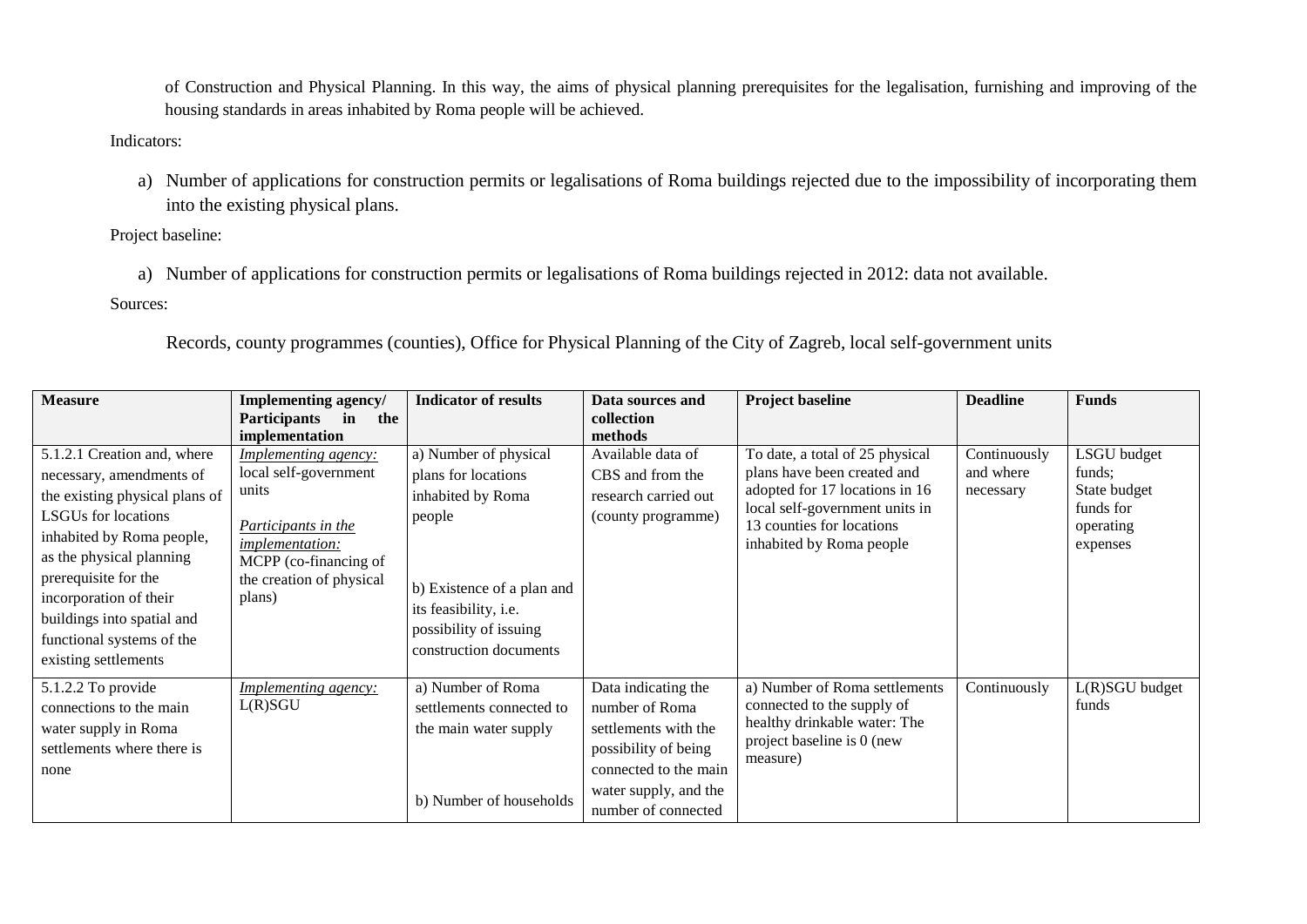|  |  | connected to the main<br>water supply | households from the<br>records of public<br>water companies and<br>L(R)SGU | b) Number of households<br>connected to the main water<br>supply in 2012: The project<br>baseline is 0 (new measure) |  |  |
|--|--|---------------------------------------|----------------------------------------------------------------------------|----------------------------------------------------------------------------------------------------------------------|--|--|
|--|--|---------------------------------------|----------------------------------------------------------------------------|----------------------------------------------------------------------------------------------------------------------|--|--|

## **Specific aim 3: To resolve property disputes in Roma settlements**

Definition:

The Act on Dealing with Illegally Constructed Buildings (Official Gazette No. 86/12) enables all unauthorised constructors or owners of illegal buildings, including Roma persons, to subsequently legalise the buildings constructed without the required document authorising construction by initiating the procedure of subsequent legalisation or obtaining a decision on the as-built status by the competent administrative authority The resolution of property relations must involve local self-government units, the State Attorney's Office, Ministry of Justice, and Government Asset Management Agency (GAMA).

Indicators:

a) Proportion of settlements/plots/houses with a resolved property status

Project baseline:

a) Proportion of settlements/plots/houses with a resolved property status: data not available.

Sources:

a) Records of the Ministry of Justice, L(R)SGU, State Attorney's Office, GAMA

| <b>Measure</b> | Implementing agency/                          | Indicator of results | Data sources and | <b>Project baseline</b> | <b>Deadline</b> | Funds |
|----------------|-----------------------------------------------|----------------------|------------------|-------------------------|-----------------|-------|
|                | $\cdot$ .<br>the<br><b>Participants</b><br>in |                      | collection       |                         |                 |       |
|                | implementation                                |                      | methods          |                         |                 |       |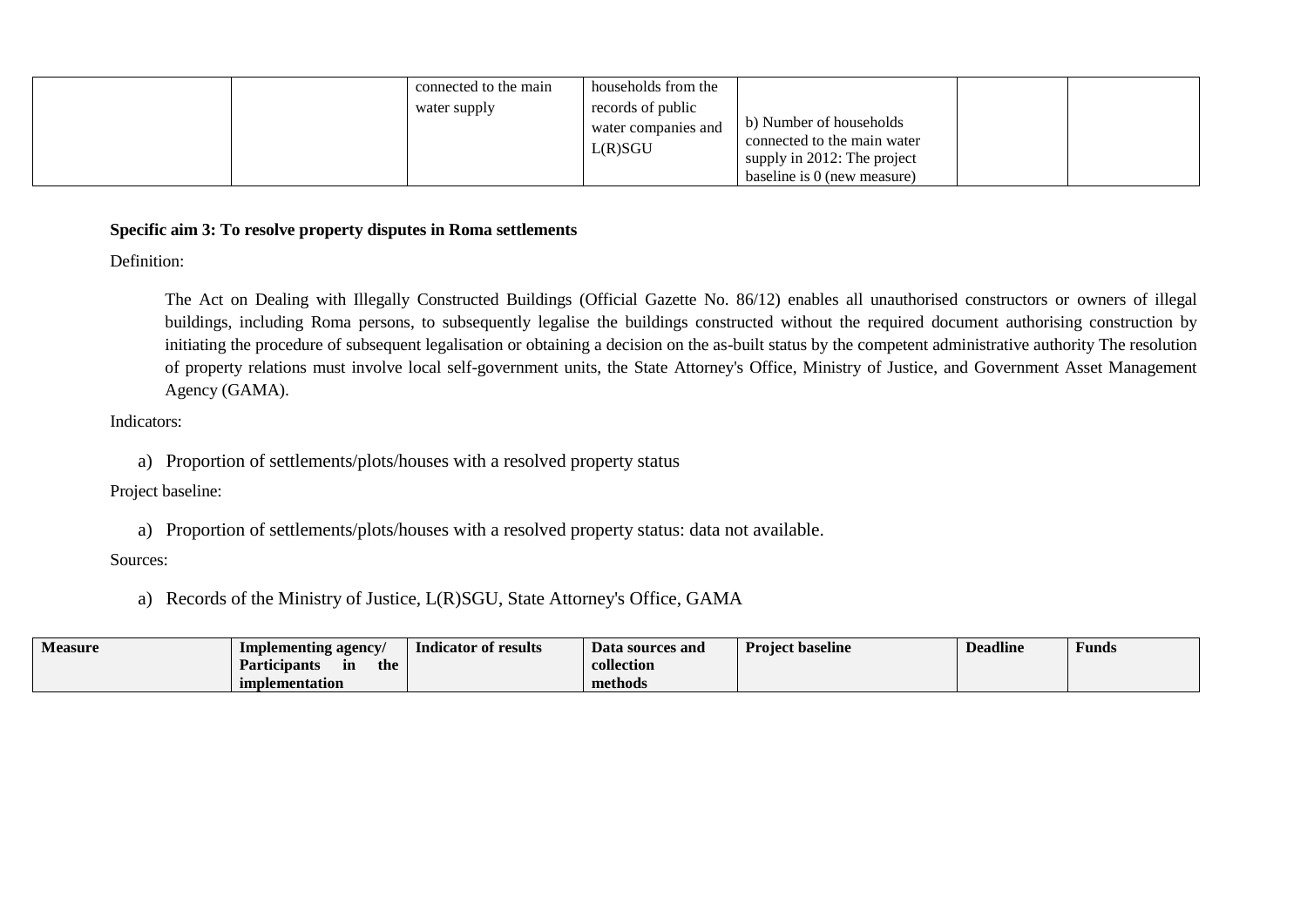| 5.1.3.1 To encourage the<br>resolution of property<br>relations in Roma<br>settlements by means of a<br>cooperation between the<br>competent authorities                                                    | <b>Implementing agency:</b><br>Local self-government<br>units, county<br>administrative<br>departments, the City of<br>Zagreb, large cities<br>(administrative<br>department that issue<br>location permits,<br>decisions on construction<br>conditions, main design<br>approval, construction<br>decisions, as-is built<br>status decisions)<br>Participants in the<br>implementation: GAMA | a) Number of as-is built<br>status decisions<br>(legalisation documents)<br>b) Number of<br>construction documents<br>issued<br>c) Reduction in the<br>number of cases in which<br>construction documents<br>cannot be issued due to<br>unresolved property<br>relations | Reports of local self-<br>government units,<br>administrative<br>departments of<br>counties, the City of<br>Zagreb and large<br>cities,<br><b>GAMA</b> | a) Number of as-is built status<br>decisions (legalisation<br>documents) in 2012: The project<br>baseline is 0 (new measure)<br>b) Number of construction<br>documents issued in 2012: The<br>project baseline is 0 (new<br>measure)<br>c) Reduction in the number of<br>cases in which construction<br>documents cannot be issued due<br>to unresolved property relations:<br>The project baseline is 0 (new<br>measure)<br>d) Number of applications<br>submitted in 2012 : The project<br>baseline is 0 (new measure) | Continuously                  | $L(R)SGU$ budget<br>funds;                                                        |
|-------------------------------------------------------------------------------------------------------------------------------------------------------------------------------------------------------------|----------------------------------------------------------------------------------------------------------------------------------------------------------------------------------------------------------------------------------------------------------------------------------------------------------------------------------------------------------------------------------------------|--------------------------------------------------------------------------------------------------------------------------------------------------------------------------------------------------------------------------------------------------------------------------|--------------------------------------------------------------------------------------------------------------------------------------------------------|--------------------------------------------------------------------------------------------------------------------------------------------------------------------------------------------------------------------------------------------------------------------------------------------------------------------------------------------------------------------------------------------------------------------------------------------------------------------------------------------------------------------------|-------------------------------|-----------------------------------------------------------------------------------|
|                                                                                                                                                                                                             |                                                                                                                                                                                                                                                                                                                                                                                              | d) Number of<br>applications submitted                                                                                                                                                                                                                                   |                                                                                                                                                        |                                                                                                                                                                                                                                                                                                                                                                                                                                                                                                                          |                               |                                                                                   |
| 5.1.3.2 To design and carry<br>out a campaign on the Act<br>on Dealing with Illegally<br><b>Constructed Buildings</b><br>(Official Gazette No. 86/12)<br>and legalisation procedures<br>in Roma settlements | Implementing agency:<br><b>GOHRRNM</b> in<br>cooperation with MCPP                                                                                                                                                                                                                                                                                                                           | a) Campaign<br>implemented<br>b) Number of Roma<br>settlements visited                                                                                                                                                                                                   | <b>GOHRRNM</b> report                                                                                                                                  | a) Campaign carried out: The<br>project baseline is 0 (new<br>measure)<br>b) Number of Roma settlements<br>visited: The project baseline is 0<br>(new measure)                                                                                                                                                                                                                                                                                                                                                           | Until the end<br>of June 2013 | <b>MBIPA 2010</b><br>"Best Practices<br>for Roma<br>Integration"<br>project funds |

# **5.2 HOUSING**

**Specific aims:**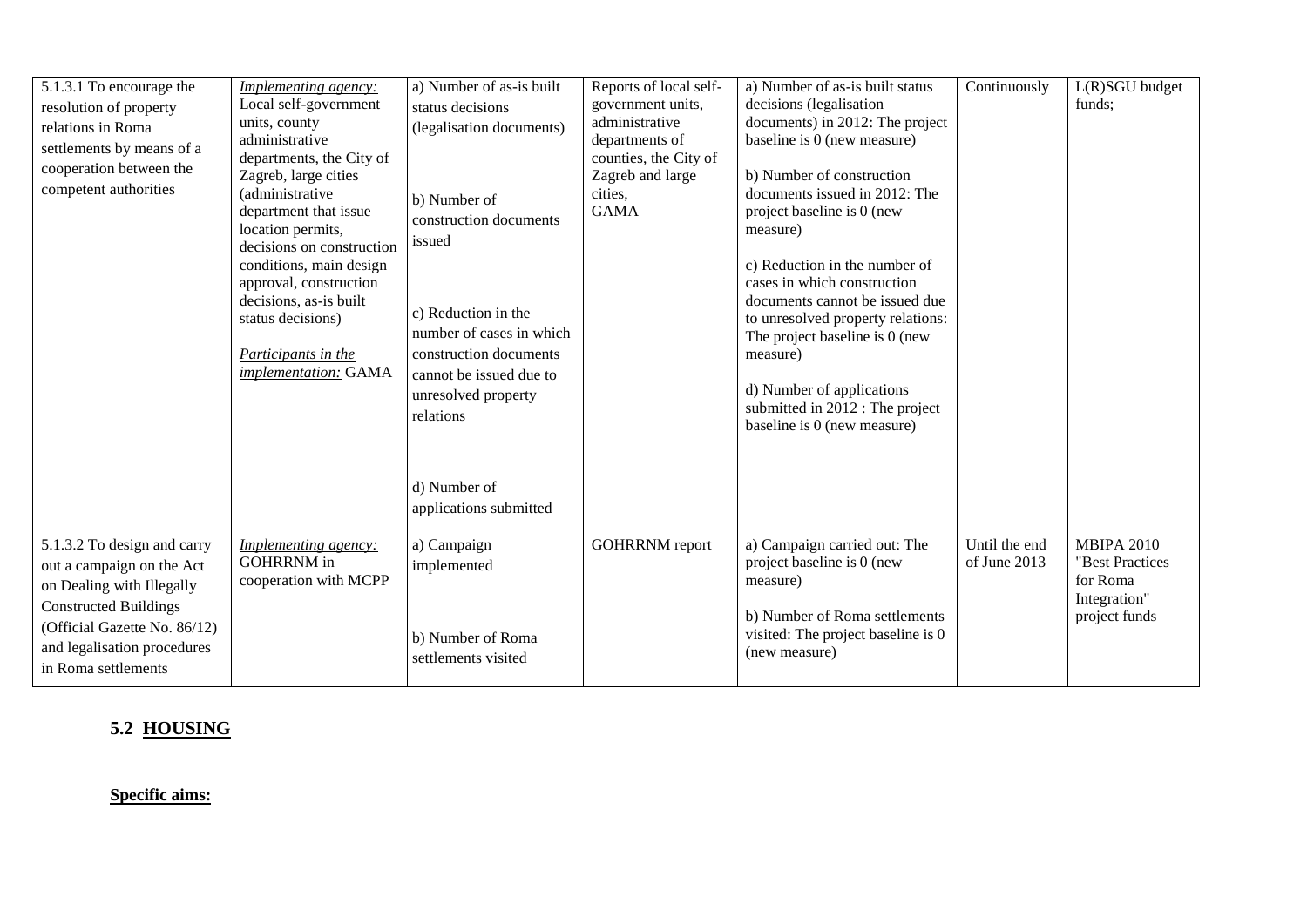- 1. To improve the housing integration of Roma people in the community;
- 2. To ensure housing in the appropriate conditions.

### **Specific aim 1: To improve the housing integration of Roma people in the community**

#### Definition:

This aim will be achieved by raising awareness and instructing Roma people on using houses and the environment in accordance with the regulations on the communal order and the rules of conduct. Furthermore, the measures set out within this aim will promote anti-discrimination measures.

### Indicators:

a) Improved living conditions in Roma settlements (hygiene, waste disposal)

### Project baseline:

a) Quality of life and hygiene in the housing of Roma settlements in 2012: data not available.

### Sources:

- a) Reports of local self-government units
- b) Reports of social care centres
- c) Reports of inspection services

| <b>Measure</b>            | Implementing agency/        | <b>Indicator of results</b>                                        | Data sources and       | <b>Project baseline</b>                                                                                                | <b>Deadline</b> | <b>Funds</b> |
|---------------------------|-----------------------------|--------------------------------------------------------------------|------------------------|------------------------------------------------------------------------------------------------------------------------|-----------------|--------------|
|                           | Participants in<br>the      |                                                                    | collection             |                                                                                                                        |                 |              |
|                           | implementation              |                                                                    | methods                |                                                                                                                        |                 |              |
| 5.2.1.1 To design and     | <i>Implementing agency:</i> | a) Number of education                                             | <b>GOHRRNM</b> reports | a) Number of educational                                                                                               | Continuously    | State budget |
| implement education       | GOHRRNM, LSGUs,             | sessions implemented                                               | Reports of             | activities implemented in 2012:                                                                                        |                 | funds for    |
| sessions on the manner of | associations                |                                                                    | associations           | The project baseline is 0 (new                                                                                         |                 | operating    |
| using houses and the      |                             |                                                                    |                        | measure)                                                                                                               |                 | expenses     |
| environment               |                             | b) Number of Roma<br>persons involved in the<br>education sessions |                        | b) Number of Roma persons<br>involved in the education<br>sessions in 2012: The project<br>baseline is 0 (new measure) |                 |              |
| 5.2.1.2 To promote anti-  | <i>Implementing agency:</i> | a) Number of Roma                                                  | <b>GOHRRNM</b> reports | a) Number of Roma persons                                                                                              | Continuously    | State budget |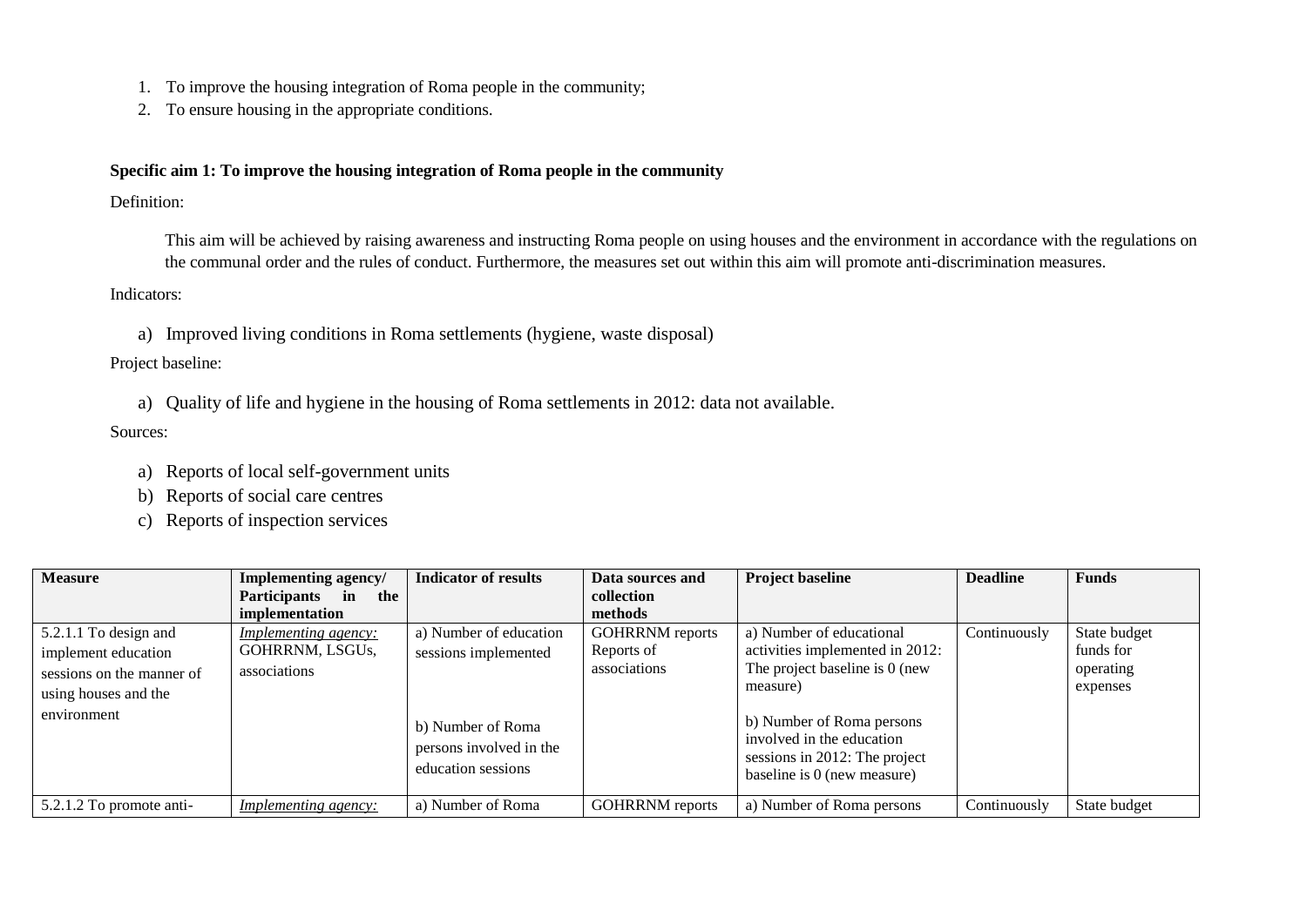| discrimination measures<br>during lease and/or<br>allocation of apartments | GOHRRNM, LSGUs,<br>associations | persons who sent<br>complaints to state<br>administration bodies<br>and associations due to<br>discrimination during<br>lease and/or allocation of<br>apartments<br>b) Number of<br>educational actions for<br>public servants on anti-<br>discrimination measures<br>towards Roma persons |  | who sent complaints to state<br>administration bodies and<br>associations due to<br>discrimination during lease<br>and/or allocation of apartments<br>in 2012 : The project baseline is<br>$0$ (new measure)<br>b) Number of educational<br>actions for public servants on<br>anti-discrimination measures<br>towards Roma persons: The<br>project baseline is 0 (new<br>measure) |  | funds for<br>operating<br>expenses |
|----------------------------------------------------------------------------|---------------------------------|--------------------------------------------------------------------------------------------------------------------------------------------------------------------------------------------------------------------------------------------------------------------------------------------|--|-----------------------------------------------------------------------------------------------------------------------------------------------------------------------------------------------------------------------------------------------------------------------------------------------------------------------------------------------------------------------------------|--|------------------------------------|
|----------------------------------------------------------------------------|---------------------------------|--------------------------------------------------------------------------------------------------------------------------------------------------------------------------------------------------------------------------------------------------------------------------------------------|--|-----------------------------------------------------------------------------------------------------------------------------------------------------------------------------------------------------------------------------------------------------------------------------------------------------------------------------------------------------------------------------------|--|------------------------------------|

### **Specific aim 2: To ensure housing in the appropriate conditions.**

Definition:

The measures included in this aim are targeted at creating the conditions for Roma integration in the sense of housing by implementing desegregation measures. In order to achieve this aim, it is necessary to implement more measures aimed at increasing the quality of life of the Roma population. It is necessary to appraise inadequate Roma buildings, provide support in furnishing housing premises or housing units, and apply social housing authority to Roma families and individuals where necessary. Furthermore, replacement for housing units that cannot be legalised due to physical planning reasons will be provided. Since there exist appropriate regulations, monitoring and legal aid should ensure that their implementation does not jeopardise the rights of Roma tenants. Houses for Roma families will be renovated and constructed in areas of special state concern, pursuant to the Act on Areas of Special State Concern, according to the plans of the local and regional self-government units. Infrastructure projects will be co-financed for Roma settlements in cooperation and upon request of local and regional self-government units, which are project holders, and programmes, activities and measures will be implemented in order to improve the state of the premises and the housing conditions in locations inhabited by Roma people, especially as regards a better access to the utilities.

Indicators:

- a) An increase in the standard and quality of living in Roma settlements
- b) Inclusion of the Roma population in measures aimed at providing housing in appropriate conditions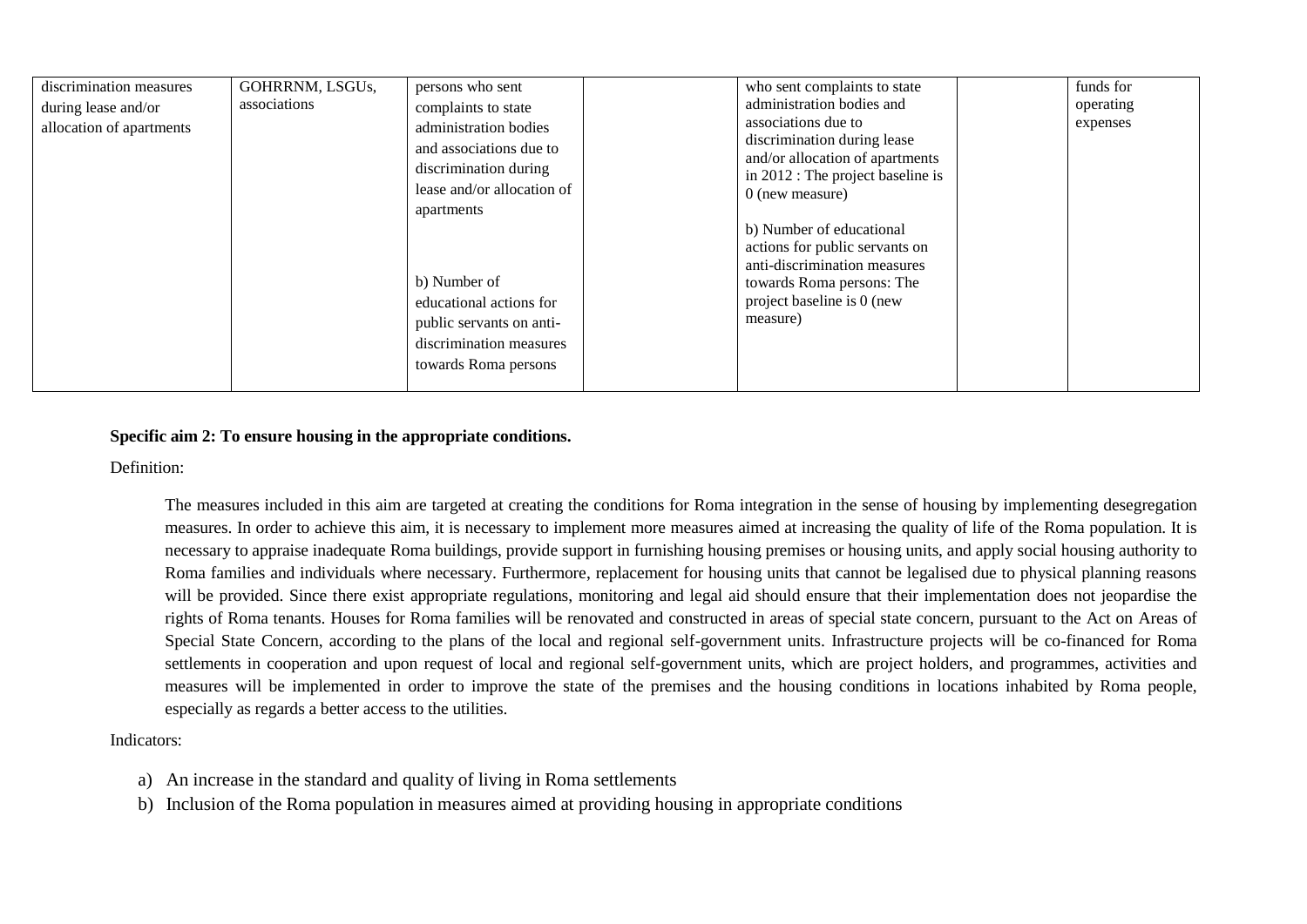Project baseline:

a) The standard and quality of living in Roma settlements in 2012: data not available.

Sources:

# a) Assessment of the adequacy of Roma housing

| <b>Measure</b>                                                                                                                                                                                                                                               | <b>Implementing agency/</b><br>Participants in<br>the                                 | <b>Indicator of results</b>                                                                     | Data sources and<br>collection<br>methods    | <b>Project baseline</b>                                                                                                                                                                               | <b>Deadline</b> | <b>Funds</b>                                                                                          |
|--------------------------------------------------------------------------------------------------------------------------------------------------------------------------------------------------------------------------------------------------------------|---------------------------------------------------------------------------------------|-------------------------------------------------------------------------------------------------|----------------------------------------------|-------------------------------------------------------------------------------------------------------------------------------------------------------------------------------------------------------|-----------------|-------------------------------------------------------------------------------------------------------|
| 5.2.2.1 Application of social<br>housing care programme to<br>Roma families and<br>individuals                                                                                                                                                               | implementation<br>Implementing agency:<br>L(R)SGU                                     | a) Number of individuals<br>and families who<br>received care                                   | $L(R)SGU$ reports                            | a) Number of individuals and<br>families who received care in<br>2012: The project baseline is 0<br>(new measure)                                                                                     | Continuously    | L(R)SGU budget<br>funds                                                                               |
| 5.2.2.2 To provide<br>alternative accommodation<br>for members of the Roma<br>national minority who live in<br>housing units for which a<br>decision on demolitions has<br>been issued, or which cannot<br>be legalised due to physical<br>planning reasons. | Implementing agency:<br>The competent NAA in<br>cooperation with<br>L(R)SGU and ATMIP | a) Number of Roma<br>families which received<br>care<br>b) Number of housing<br>units allocated | $L(R)SGU$ reports;<br><b>ATMIP</b> reports   | a) Number of Roma families<br>who received care in 2012: The<br>project baseline is 0 (new<br>measure)<br>b) Number of housing units<br>allocated in 2012: The project<br>baseline is 0 (new measure) | Continuously    | State budget<br>funds for<br>operating<br>expenses                                                    |
| 5.2.2.3 Renovation and<br>construction of houses for<br>Roma families in areas of<br>special state concern<br>pursuant to the Act on the<br>Areas of Special State<br>Concern (Official Gazette<br>No. 86/08 and 57/11)<br>according to the plan of          | Implementing agency:<br>L(R)SGU in accordance<br>with MRDEUF                          | a) Number of Roma<br>families who received<br>care                                              | Reports of the local<br>self-government unit | a) Number of Roma families<br>who received care in 2012: The<br>project baseline is 0 (new<br>measure)                                                                                                | Continuously    | Local self-<br>government unit<br>budget funds;<br>State budget<br>funds for<br>operating<br>expenses |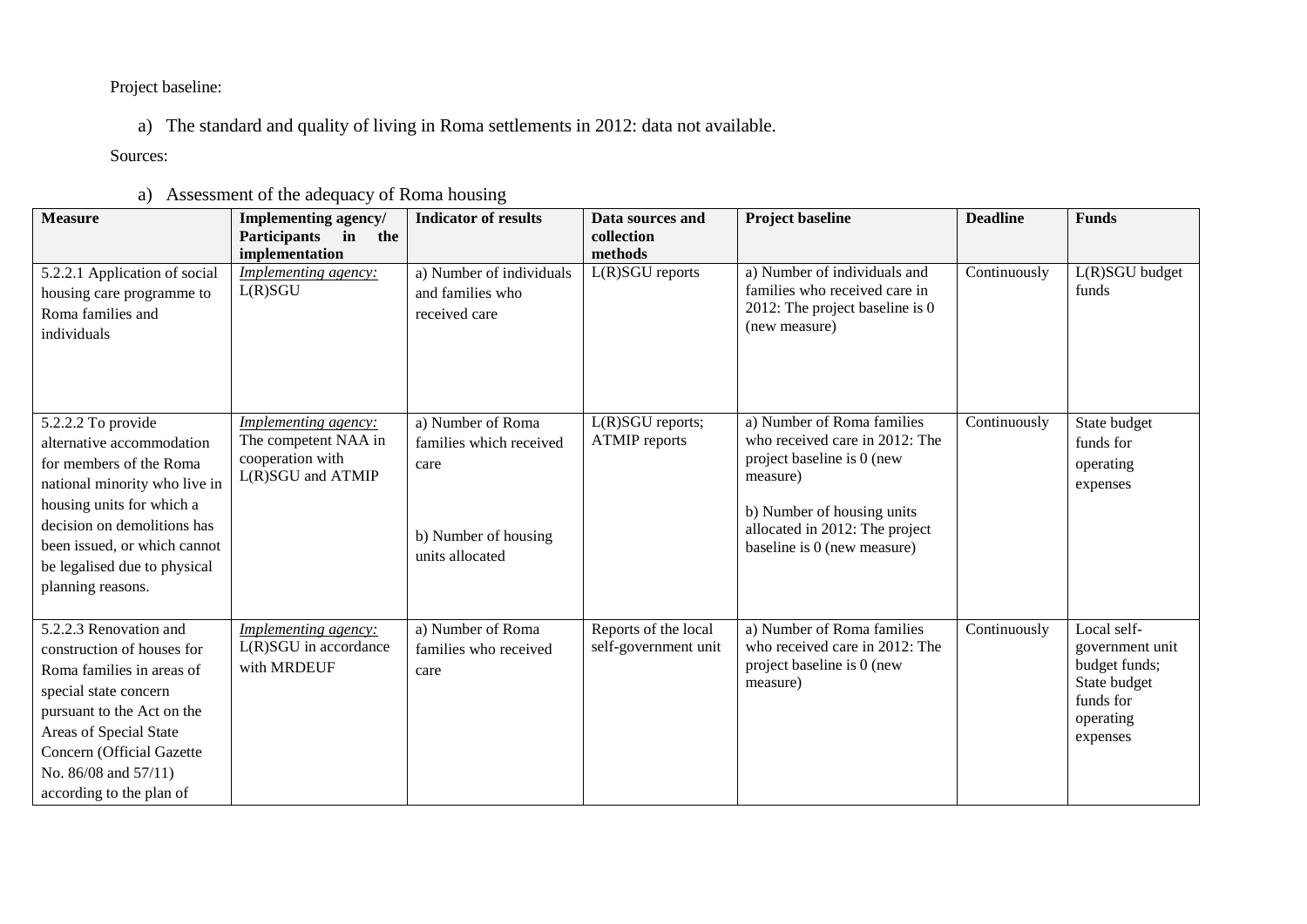| L(R)SGU.                                                                                                                        |                                                                     |                                                                 |                     |                                                                                                                                                                                                                                                                                                                                                                                                                                                                                                                      |              |                                                                                  |
|---------------------------------------------------------------------------------------------------------------------------------|---------------------------------------------------------------------|-----------------------------------------------------------------|---------------------|----------------------------------------------------------------------------------------------------------------------------------------------------------------------------------------------------------------------------------------------------------------------------------------------------------------------------------------------------------------------------------------------------------------------------------------------------------------------------------------------------------------------|--------------|----------------------------------------------------------------------------------|
| 5.2.2.4 Co-financing of<br>infrastructure projects for<br>Roma settlements in<br>accordance with and upon<br>request of L(R)SGU | <i>Implementing agency:</i><br>L(R)SGU in accordance<br>with MRDEUF | a) Number of co-<br>financed projects<br>b) Co-financing amount | <b>LSGU</b> Reports | a) MRDEUF financed in<br>entirety the communal<br>development of the Roma<br>settlement in the Municipality<br>of Darda, Osijek-Baranja<br>County, cooperated in the<br>construction of the family Roma<br>centre of the Municipality of<br>Čakovec in Međimurje County,<br>renovation of roads in the<br>settlement of Torjanci,<br>Municipality of Petlovac,<br>Osijek-Baranja County, and the<br>construction of a bus stop in the<br>Roma settlement of Parag,<br>Municipality of Nedelišće,<br>Medimurje County | Continuously | $L(R)SGU$ budget<br>funds:<br>State budget<br>funds for<br>operating<br>expenses |

# **5.3 ENVIRONMENTAL PROTECTION**

## **Specific aims:**

- 1. To improve the environment of Roma settlements;
- 2. To inform the Roma national minority of environmental protection and means of its implementation.

## **Specific aim 1: To improve the environment of Roma settlements**

### Definition:

The implementation of organised collection and transport of waste in legalised Roma settlements by local self-government units and the authorised utility company. Clean-up of the existing waste disposal sites and prevention of the emergence of new illegal waste disposal sites in all Roma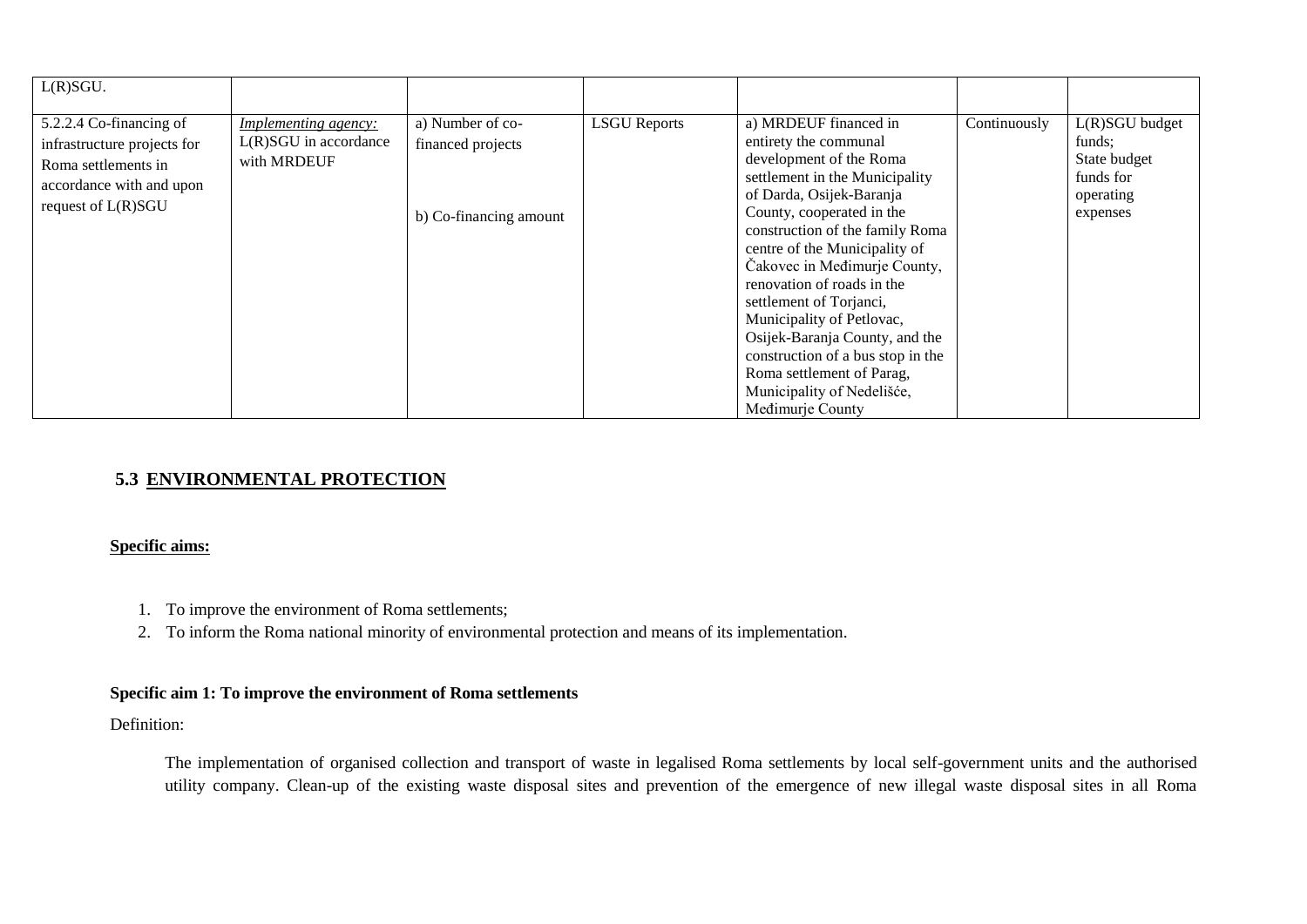settlements. Strengthening of the regional and local self-government and the Roma national minority in order to coordinate and improve environmental protection activities, or the prevention of the emergence of illegal waste disposal sites.

Indicators:

- a) Proportion of Roma settlements in which waste is disposed of according to the regulations
- b) Reduction of the negative impact of waste on the environment

Project baseline:

a) Proportion of Roma settlements with illegal waste disposal sites: data not available.

Sources:

a) Reports and research carried out by local and regional self-government units

| <b>Measure</b>                                                                                                                                  | Implementing agency/<br>Participants in<br>the<br>implementation                                                                                                                                                                                                                                        | <b>Indicator of results</b>                                                                                                                                                | Data sources and<br>collection<br>methods    | <b>Project baseline</b>                                                                                                                                                             | <b>Deadline</b> | <b>Funds</b>                                                                                                                                           |
|-------------------------------------------------------------------------------------------------------------------------------------------------|---------------------------------------------------------------------------------------------------------------------------------------------------------------------------------------------------------------------------------------------------------------------------------------------------------|----------------------------------------------------------------------------------------------------------------------------------------------------------------------------|----------------------------------------------|-------------------------------------------------------------------------------------------------------------------------------------------------------------------------------------|-----------------|--------------------------------------------------------------------------------------------------------------------------------------------------------|
| 5.3.1.1 Removal of the<br>existing illegal waste<br>disposal sites in all Roma<br>settlements                                                   | Implementing agency:<br>Local self-government<br>units and utility<br>companies performing<br>the cleaning service on<br>their territories<br><b>Participants in the</b><br><i>implementation:</i><br>Utility companies owned<br>by LSGUs, EPEEF (co-<br>financing in accordance<br>with the Ordinance) | a) Number of illegal<br>waste disposal sites in<br>Roma settlements<br>removed<br>b) Reduction<br>/disappearance<br>of illegal waste disposal<br>sites in Roma settlements | Records and<br>monitoring by<br><b>LSGUs</b> | a) Number of existing illegal<br>waste disposal sites in Roma<br>settlements in 2012: The project<br>baseline is 0 (new measure)                                                    | end of 2015     | Current revenue<br>of the utility<br>company in a<br>local self-<br>government unit<br>EPEEF (co-<br>financing in<br>accordance with<br>the Ordinance) |
| 5.3.1.2 Strengthening of the<br>cooperation between the<br>local and regional self-<br>government and the Roma<br>national minority in order to | <b>Implementing agency:</b><br>The competent<br>administrative body of<br>the county and the City<br>of Zagreb in cooperation                                                                                                                                                                           | a) Number of realised<br>environmental protection<br>activities in coordination<br>with the Roma national<br>minority, legal entity                                        | Records and<br>monitoring by<br><b>LSGUs</b> | a) Number of realised<br>environmental protection<br>activities in coordination with<br>the Roma national minority,<br>legal entity with a concessions<br>for waste disposal on the | Continuously    | Regular funds of<br>the competent<br>administrative<br>body of the<br>county and the<br>City of Zagreb,                                                |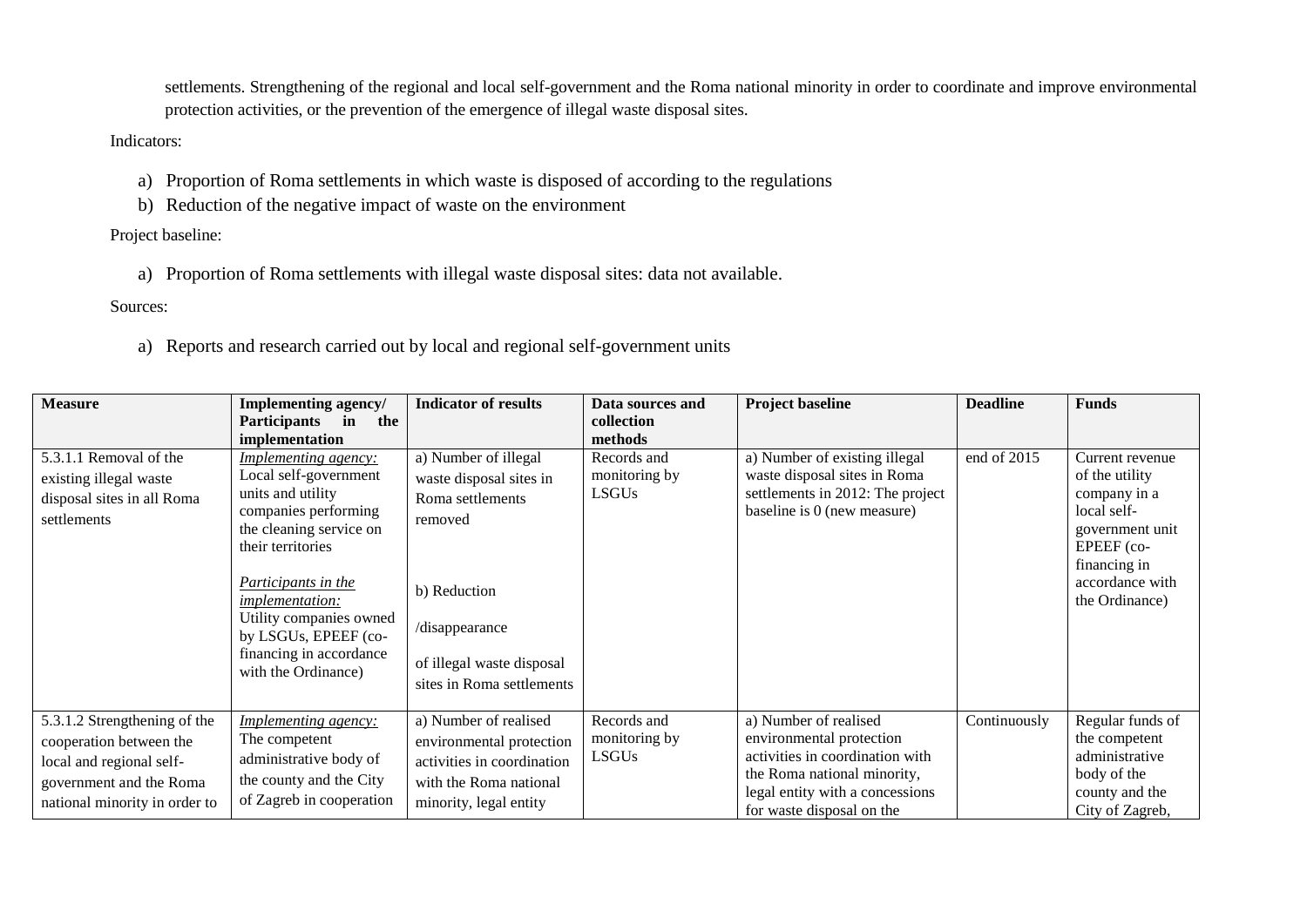| coordinate and improve<br>environmental protection<br>activities | with the competent<br>administrative<br>department of the city or<br>municipality                                                                            | with a concessions for<br>waste disposal on the<br>territory of the LSGU<br>and LSGU | territory of the LSGU and<br>LSGU in 2012: The project<br>baseline is 0 (new measure) | and the<br>administrative<br>department of the<br>city or<br>municipality |
|------------------------------------------------------------------|--------------------------------------------------------------------------------------------------------------------------------------------------------------|--------------------------------------------------------------------------------------|---------------------------------------------------------------------------------------|---------------------------------------------------------------------------|
|                                                                  | Participants in the<br><i>implementation:</i><br>LSGU, county councils,<br>councils and<br>representatives of the<br>Roma national minority,<br>associations |                                                                                      |                                                                                       |                                                                           |

## **Specific aim 2: To inform the Roma national minority of environmental protection and means of its implementation**

Definition:

In order to achieve this aim, it is necessary to involve council representatives and representatives of the Roma national minorities in actions and targeted environmental protection programmes of the regional/local self-government units in order to distribute information through them on open tenders and programmes. The measures within this aim are aimed at encouraging and empowering Roma associations (strengthening of capacities) for the implementation of education projects and raising awareness of environmental protection and preservation. Furthermore, the implementation of the measures of the Action Plan for Education on Sustainable Development will have an impact on the development of the Roma population's knowledge and skills in the field of environmental protection and sustainable development.

### Indicators:

a) Increased level of knowledge on environmental protection and of the ability of independent planning and project implementation

## Project baseline:

a) Unsatisfactory level of knowledge of members of the Roma community on environmental protection: data not available. Sources:

a) Reports on the implementation of the measures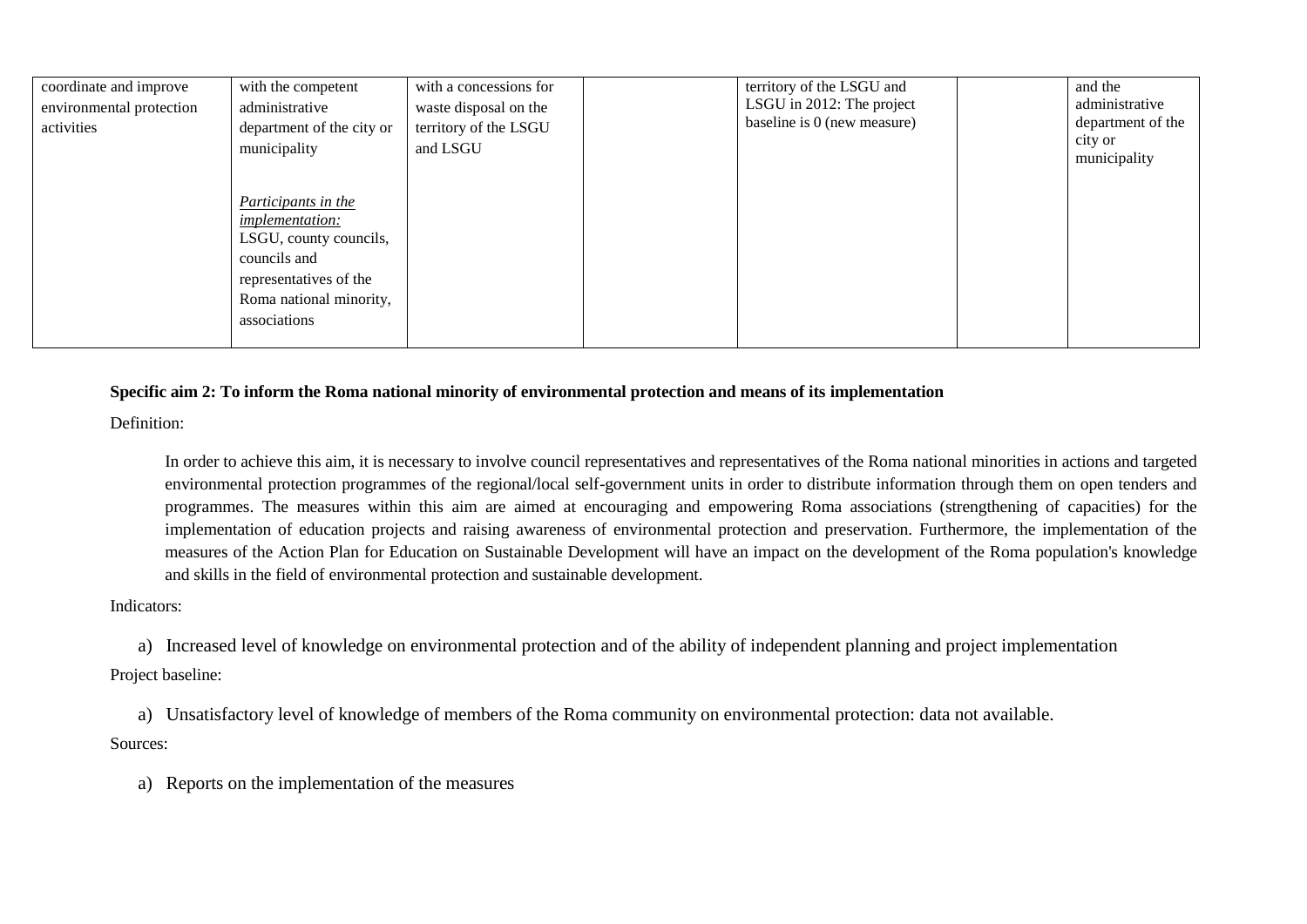| <b>Measure</b>                                                                                                                                                                                                                                                                                | Implementing agency/<br>Participants in<br>the                                                                                                                                                                                             | <b>Indicator of results</b>                                                                                                | Data sources and<br>collection                        | <b>Project baseline</b>                                                                                                                                                                                                           | <b>Deadline</b> | <b>Funds</b>                                                                                                                                                                                          |
|-----------------------------------------------------------------------------------------------------------------------------------------------------------------------------------------------------------------------------------------------------------------------------------------------|--------------------------------------------------------------------------------------------------------------------------------------------------------------------------------------------------------------------------------------------|----------------------------------------------------------------------------------------------------------------------------|-------------------------------------------------------|-----------------------------------------------------------------------------------------------------------------------------------------------------------------------------------------------------------------------------------|-----------------|-------------------------------------------------------------------------------------------------------------------------------------------------------------------------------------------------------|
| 5.3.2.1 To implement<br>education of members of the<br>Roma national minority on<br>the system of communal<br>waste disposal                                                                                                                                                                  | implementation<br>Implementing agency:<br>$L(R)SGU$ in cooperation<br>with MNEP<br>Participants in the<br><i>implementation:</i><br>L(R)SGU, county<br>councils, councils and<br>members of the Roma<br>national minority,<br>associations | a) Number of locations<br>(settlements) included in<br>the education<br>b) Number of workshops<br>and/or lectures held     | methods<br>Research carried out<br>(county programme) | a) Number of locations<br>(settlements) included in the<br>education in 2012: The project<br>baseline is 0 (new measure)<br>b) Number of workshops and/or<br>lectures held in 2012: The<br>project baseline is 0 (new<br>measure) | 2015            | State budget<br>funds for<br>operating<br>expenses<br>Funds intended<br>for associations,<br>and lottery funds;<br>L(R)SGU budget<br>funds;<br>additional funds<br>from international<br>and EU funds |
| 5.3.2.2 Involvement of<br>councils and members of the<br>Roma national minority, as<br>well as the legal entity with<br>the concession for<br>communal waste disposal on<br>the territory of the LSGU, in<br>actions and targeted<br>environmental protection<br>programmes of the<br>L(R)SGU | <b>Implementing agency:</b><br>L(R)SGU<br>Participants in the<br>implementation:<br>L(R)SGU, county<br>councils, councils and<br>members of the Roma<br>national minority,<br>associations                                                 | a) Number of members<br>of the Roma national<br>minority<br>b) Number of actions and<br>targeted programmes<br>carried out | Research carried out<br>(county programme)            | a) Number of members of the<br>Roma national minority in<br>2012: The project baseline is 0<br>(new measure)                                                                                                                      | Continuously    | L(R)SGU budget<br>funds                                                                                                                                                                               |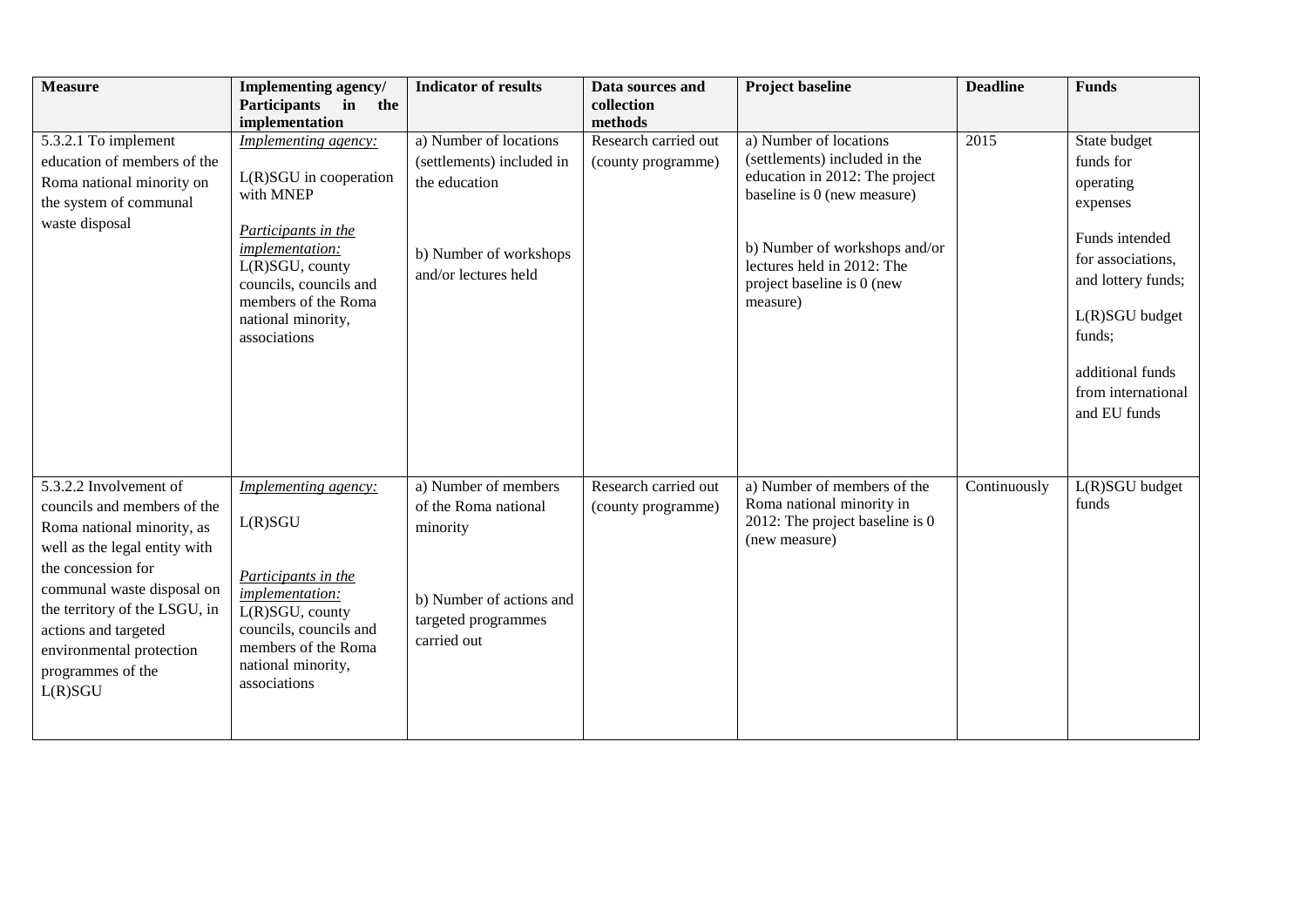# **6. INCLUSION OF THE ROMA NATIONAL MINORITY IN THE CULTURAL AND SOCIAL LIFE**

## **General aim:**

To empower members of the Roma national minority for participation in the social, cultural and public life in order to reduce the gap between members of the Roma national minority and the rest of the population

## **Specific aims:**

- 1. To achieve a positive perception of the Roma culture and identity within the Roma national minority within the majority population and the society as a whole;
- 2. To increase the level of inclusion of the Roma national minority, with special emphasis on women, in the public and political life of the local community;
- 3. To strengthen the capacities of associations and other forms of Roma organisations, with special emphasis on strengthening associations and other forms of organisations led by Roma women, for advocacy and problem solving in the Roma and wider community.

# **Specific aim 1: To achieve a positive perception of the Roma culture and identity within the Roma national minority within the majority population and the society as a whole**

### Definition:

In order to achieve this aim, a series of interventions will be undertaken to collect, present and highlight the Roma culture, language and customs within the Roma and wider community, as well as the society as a whole. Measures will be implemented for creating the conditions for the active implementation of Roma cultural/societal activities in all areas with a significant proportion of the Roma national minority, including the establishment of multi-purpose centres in those areas. One special priority will be the construction of a Roma cultural centre, which would be built in the City of Zagreb as the central institution for the Roma culture. Financial support will continue to be provided for the implementation of programmes dedicated to the original Roma culture, language, traditions and artistic expression, as well as the initiation and publishing of Roma historical, literary and cultural materials (in Croatian and Roma languages). The informing of the public of the Roma national minority, as well as affirming the Roma culture in all public media (the Croatian Radiotelevision, especially local radio stations in areas with a significant proportion of the Roma national minority), will be intensified. Activities will include education of representatives of the media and representatives of the Roma community on Roma affirmation through the media, and on the means of promotion of the positive aspects and equal informing on Roma people.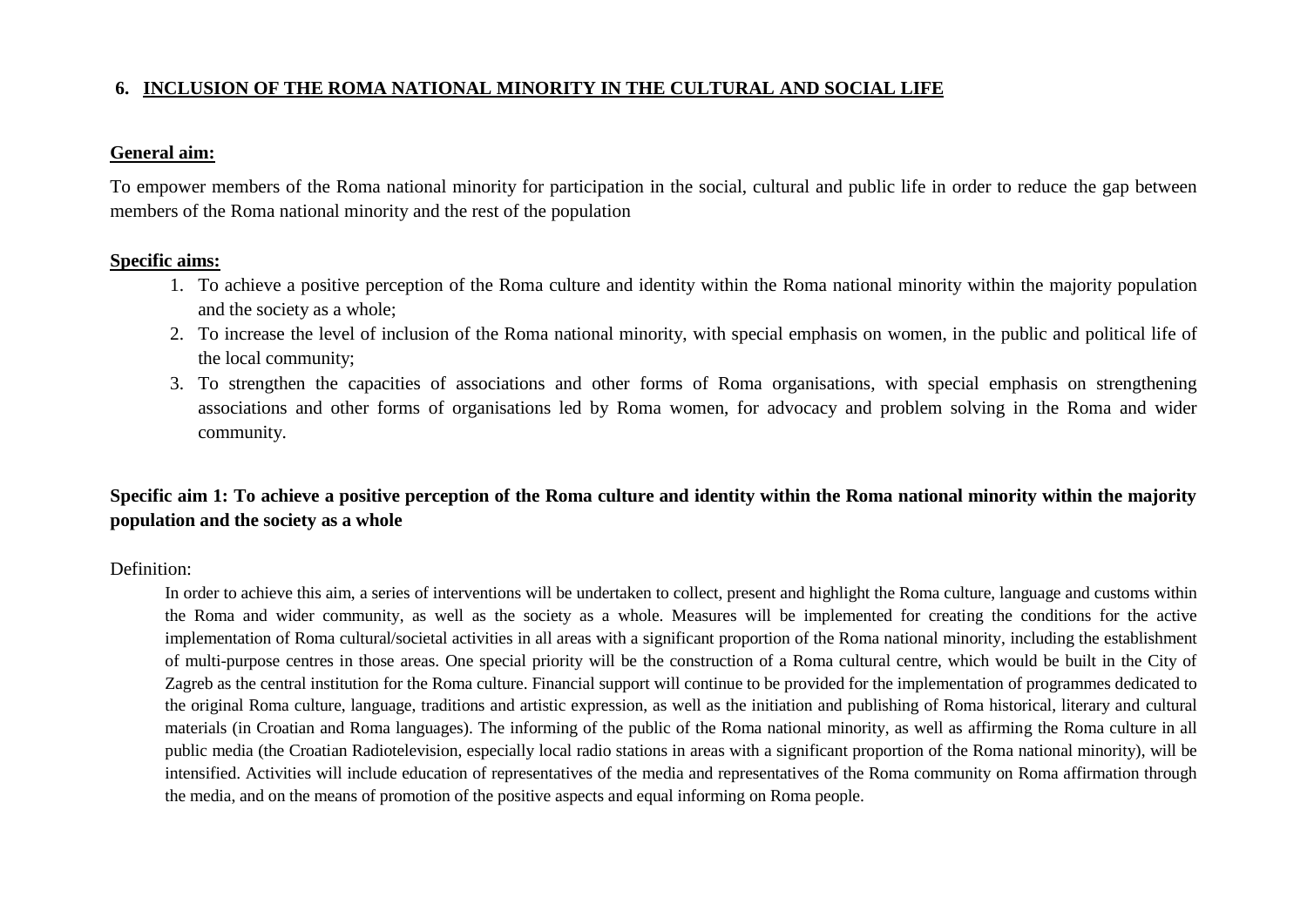Indicators:

a) A change in perception of members of the Roma national minority on their own group

b) Social distance between members of the Roma national minority and the majority population

Project baseline:

a) Baseline study: data not available.

Data sources and collection methods:

a) Recognisability survey

b) Eurobarometer or research

| <b>Measure</b>                                                                                                                                                                           | Implementing agency/<br><b>Participants</b><br>in<br>the                                                                                                                                                                                            | <b>Indicator of results</b>                                                                                                                                                                                                                                                                                                                  | Data sources and<br>collection                                                                                   | <b>Project baseline</b>                                                                                                                                                                                                                                                                                                                                                                                                                                                                                                                                                                          | <b>Deadline</b> | <b>Funds</b>                                       |
|------------------------------------------------------------------------------------------------------------------------------------------------------------------------------------------|-----------------------------------------------------------------------------------------------------------------------------------------------------------------------------------------------------------------------------------------------------|----------------------------------------------------------------------------------------------------------------------------------------------------------------------------------------------------------------------------------------------------------------------------------------------------------------------------------------------|------------------------------------------------------------------------------------------------------------------|--------------------------------------------------------------------------------------------------------------------------------------------------------------------------------------------------------------------------------------------------------------------------------------------------------------------------------------------------------------------------------------------------------------------------------------------------------------------------------------------------------------------------------------------------------------------------------------------------|-----------------|----------------------------------------------------|
| 6.1.1 Creating the<br>conditions for active<br>participation of Roma<br>cultural and social activities<br>in all areas with a<br>significant proportion of the<br>Roma national minority | implementation<br><i>Implementing agency:</i><br>GHORRNM in<br>cooperation with the<br><b>Association of Cities</b><br>Participants in the<br><i>implementation:</i><br>Association of<br>Municipalities, L(R)SGU<br>and the Ministry of<br>Culture | a) Number of locations<br>in which Roma<br>associations/KUDs<br>(Cultural Artistic<br>Societies) can use the<br>premises or have<br>financial support<br>b) Number of Roma<br>associations/KUDs that<br>use the premises granted<br>to them and/or financial<br>support from the<br>L(R)SGU<br>c) Number and type of<br>activities that Roma | methods<br>Report of the<br><b>Association of Cities</b><br>through the reports of<br>the implementing<br>bodies | a) Number of locations in which<br>Roma associations/KUDs can<br>use the premises or have<br>financial support in 2012: The<br>project baseline is 0 (new<br>measure)<br>b) Number of Roma<br>associations/KUDs that use the<br>premises granted to them and/or<br>financial support from the<br>L(R)SGU in 2012: The project<br>baseline is 0 (new measure)<br>c) Number and type of activities<br>that Roma associations/KUDs<br>implement in the premises<br>allocated to them and/or with<br>the financial support from the<br>$L(R)SGU$ in 2012: The project<br>baseline is 0 (new measure) | Continuously    | State budget<br>funds for<br>operating<br>expenses |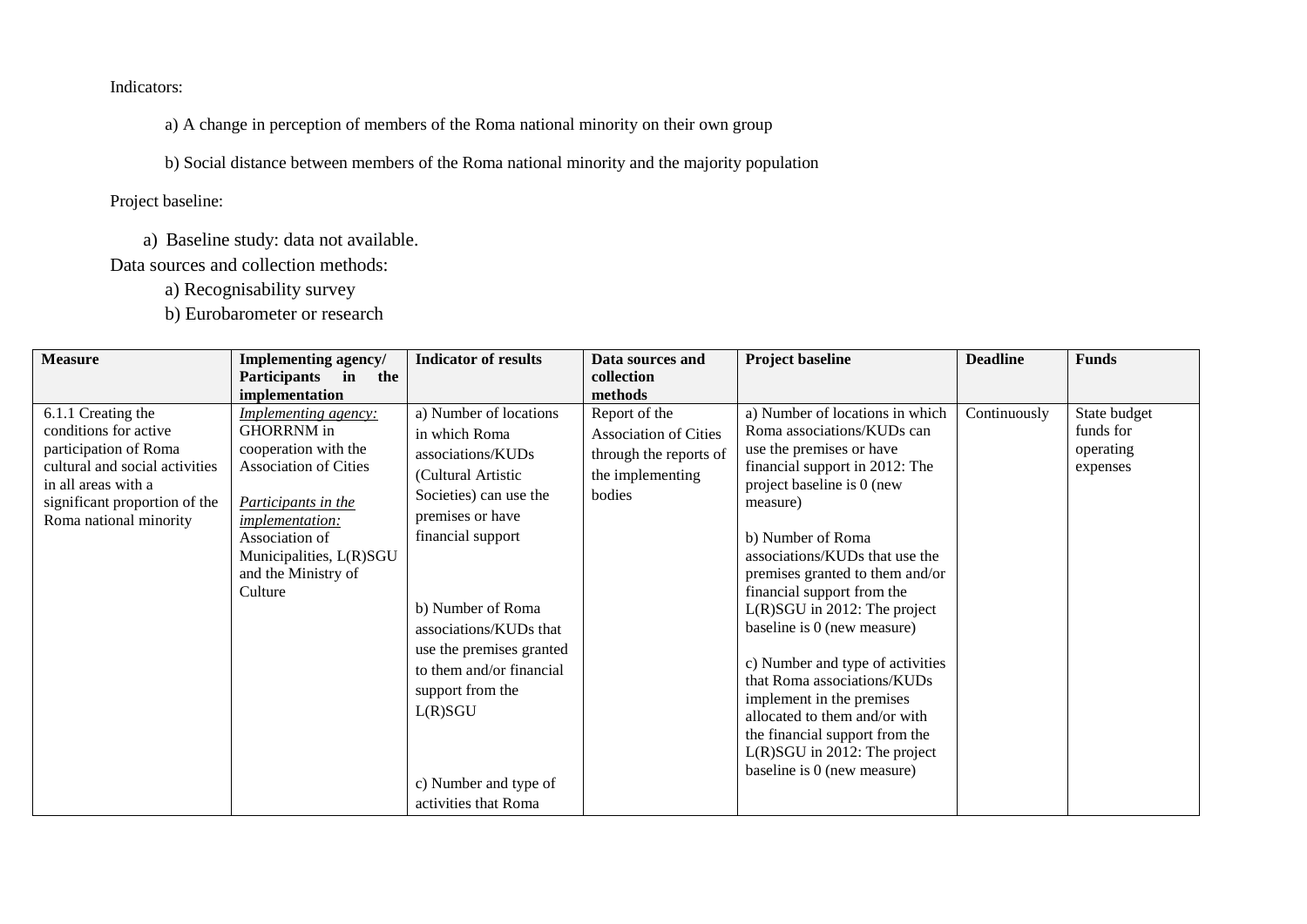|                                                                                                                                                                                                                                                                                    |                                                                                                                                                  | associations/KUDs<br>implement in the<br>premises allocated to<br>them and/or with the<br>financial support from<br>the L(R)SGU                          |                                                                                                                                                                                                                      |                                                                                                                                                                                                                                                                                                                                        |                          |                                                    |
|------------------------------------------------------------------------------------------------------------------------------------------------------------------------------------------------------------------------------------------------------------------------------------|--------------------------------------------------------------------------------------------------------------------------------------------------|----------------------------------------------------------------------------------------------------------------------------------------------------------|----------------------------------------------------------------------------------------------------------------------------------------------------------------------------------------------------------------------|----------------------------------------------------------------------------------------------------------------------------------------------------------------------------------------------------------------------------------------------------------------------------------------------------------------------------------------|--------------------------|----------------------------------------------------|
| 6.1.2 Establishment of<br>multi-purpose centres in<br>areas with a significant<br>proportion of the Roma<br>national minority                                                                                                                                                      | Implementing agency:<br><b>GOHRRNM</b> in<br>association with the<br>Association of Cities,<br>Association of<br>Municipalities, and<br>L(R)SGU, | a) Number of<br>manifestations<br>b) Number of Roma<br>associations/KUDs using<br>the centre<br>c) Number of members<br>of the Roma national<br>minority | Records of the<br><b>Association of Cities</b><br>through the reports of<br>the L(R)SGU,<br>Associations of<br>Municipalities, and<br><b>GOHRRNM</b>                                                                 | a) Number of manifestations in<br>2012: The project baseline is 0,<br>data not available<br>b) Number of Roma<br>associations/KUDs using the<br>centre in 2012: The project<br>baseline is 0, data not available<br>c) Number of members of the<br>Roma national minority in<br>2012: The project baseline is 0,<br>data not available | Until the end<br>of 2015 | State budget<br>funds for<br>operating<br>expenses |
| 6.1.3 Funding of<br>programmes dedicated to<br>the original Roma culture,<br>language, traditions and<br>artistic expressions, as well<br>as the collection and<br>publishing of the Roma<br>historical, literary and<br>cultural materials (in<br>Croatian and Roma<br>languages) | Implementing agency:<br>National Council for<br>National Minorities in<br>cooperation with<br>GOHRRNM and the<br>Ministry of Culture             | a) Number of<br>implemented (funded)<br>programmes<br>b) Total number of funds<br>allocated for the funding<br>of the programmes                         | Reports of the<br>National Council for<br>National Minorities,<br>records of<br>public/municipal/nati<br>onal/school libraries<br>of the borrowing of<br>the materials,<br>reports of institutes<br>and associations | a) A total of 29 programmes of<br>18 Roma associations were<br>funded in 2012<br>b) A total of HRK 825,000 were<br>allocated for 29 programmes of<br>18 Roma associations in 2012                                                                                                                                                      | Continuously             | State budget<br>funds for<br>operating<br>expenses |
| 6.1.4 Publishing of a tender<br>for the funding of<br>programmes for the<br>preservation of Roma<br>traditional culture                                                                                                                                                            | Implementing agency:<br><b>GOHRRNM</b>                                                                                                           | a) Number of<br>programmes funded<br>b) Applied for/approved<br>programme ratio                                                                          | <b>GOHRRNM</b> report                                                                                                                                                                                                | a) In 2011, Expert Working<br>Group for the Allocation of<br>Funds issued a Decision on the<br>allocation of funds for the<br>programmes for the preservation<br>of Roma traditional culture in<br>the total amount of HRK<br>120,000, funding the<br>programmes of 12 associations                                                    | Continuously             | State budget<br>funds for<br>operating<br>expenses |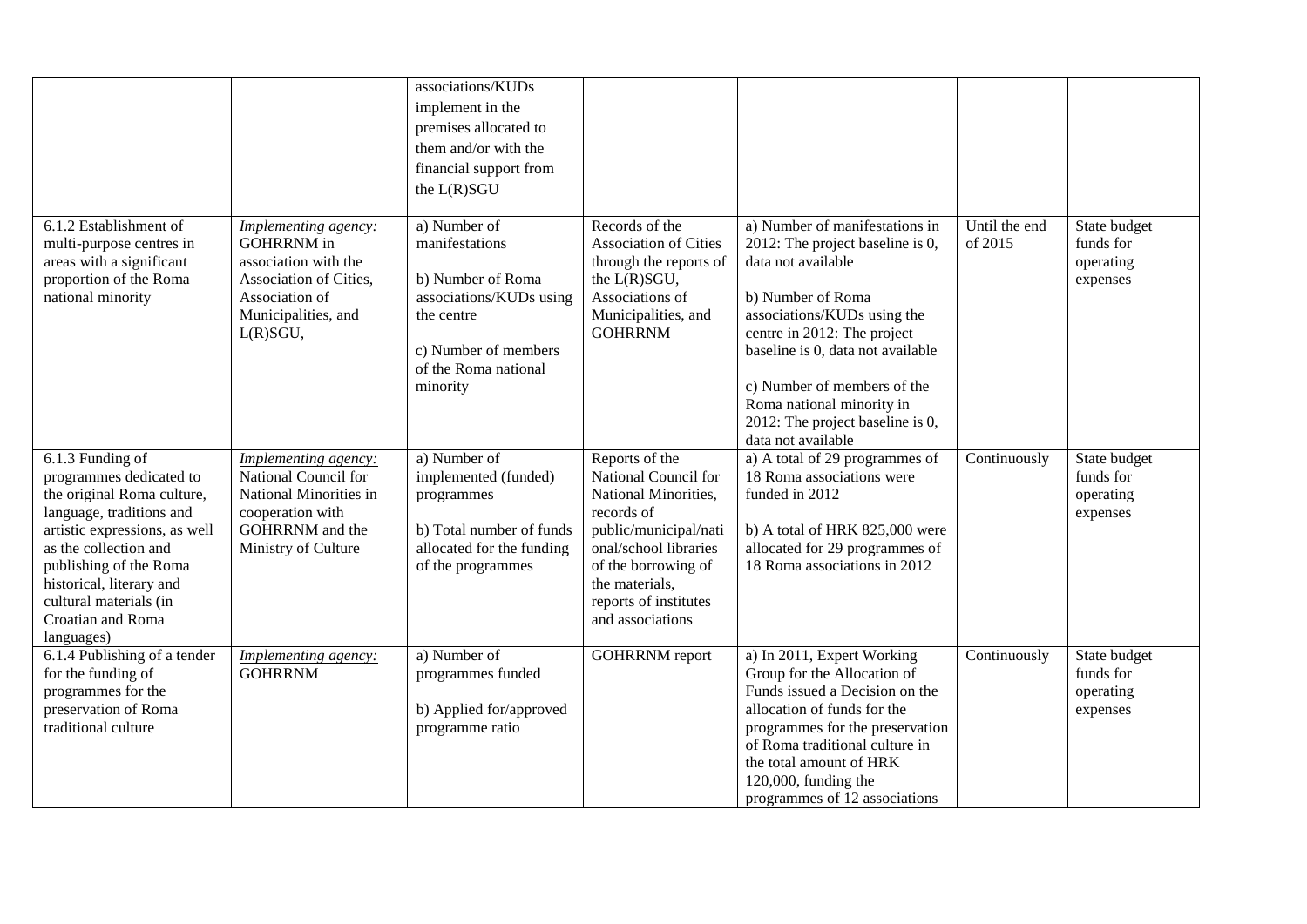| 6.1.5 Intensifying of                                                                                                                                                                                                                     | <b>Implementing agency:</b>                                                                                      | a) Programme                                                         | Research/middle-           | b) In $2011$ , a total of $21$<br>programmes were notified/12<br>programmes were funded<br>a) Programme ratings/change of | Continuously | Funds of the               |
|-------------------------------------------------------------------------------------------------------------------------------------------------------------------------------------------------------------------------------------------|------------------------------------------------------------------------------------------------------------------|----------------------------------------------------------------------|----------------------------|---------------------------------------------------------------------------------------------------------------------------|--------------|----------------------------|
| informing on the Roma<br>national minority, as well as<br>of the affirmation of the<br>Roma culture in all public<br>media (the Croatian<br>Radiotelevision, especially<br>local radio stations in areas<br>with a significant proportion | Council for Electronic<br>Media in cooperation<br>with the National<br><b>Council for National</b><br>Minorities | ratings/change of<br>visibility of the Roma<br>culture in the public | term evaluation in<br>2015 | visibility of the Roma culture in<br>the public: The project baseline<br>is 0 (new measure)                               |              | Electronic Media<br>Agency |
| of the Roma national                                                                                                                                                                                                                      |                                                                                                                  |                                                                      |                            |                                                                                                                           |              |                            |
| minority), and research by                                                                                                                                                                                                                |                                                                                                                  |                                                                      |                            |                                                                                                                           |              |                            |
| independent experts thereon                                                                                                                                                                                                               |                                                                                                                  |                                                                      |                            |                                                                                                                           |              |                            |
| 6.1.6 Organising seminars                                                                                                                                                                                                                 | <i>Implementing agency:</i>                                                                                      | a) Number of seminars                                                | Report of the              | a) One seminar in 2011                                                                                                    | Continuously | State budget               |
| with media representatives                                                                                                                                                                                                                | National Council for                                                                                             | held                                                                 | National Council for       |                                                                                                                           |              | funds for                  |
| and members of the Roma                                                                                                                                                                                                                   | National Minorities in                                                                                           |                                                                      | National Minorities;       | b) Number of journalists                                                                                                  |              | operating                  |
| national minority on the                                                                                                                                                                                                                  | cooperation with<br><b>GOHRRNM</b>                                                                               |                                                                      | <b>GHORRNM</b> reports     | educated in 2011: The project                                                                                             |              | expenses                   |
| affirmation of Roma people<br>through media, and on the                                                                                                                                                                                   |                                                                                                                  |                                                                      |                            | baseline is 0, data not available                                                                                         |              |                            |
| means of promotion of the                                                                                                                                                                                                                 |                                                                                                                  | b) Number of journalists                                             |                            | c) Number of Roma people                                                                                                  |              |                            |
| positive aspect and equal                                                                                                                                                                                                                 |                                                                                                                  | educated                                                             |                            | educated in 2011: The project                                                                                             |              |                            |
| reporting on Roma people,                                                                                                                                                                                                                 |                                                                                                                  |                                                                      |                            | baseline is 0, data not available                                                                                         |              |                            |
| as well as of the rights and                                                                                                                                                                                                              |                                                                                                                  |                                                                      |                            |                                                                                                                           |              |                            |
| obligations in the field of                                                                                                                                                                                                               |                                                                                                                  | c) Number of Roma                                                    |                            |                                                                                                                           |              |                            |
| combating discrimination,                                                                                                                                                                                                                 |                                                                                                                  |                                                                      |                            |                                                                                                                           |              |                            |
| with special emphasis on the                                                                                                                                                                                                              |                                                                                                                  | people educated                                                      |                            |                                                                                                                           |              |                            |
| position or Roma women                                                                                                                                                                                                                    |                                                                                                                  |                                                                      |                            |                                                                                                                           |              |                            |

# **Specific aim 2: To increase the level of inclusion of the Roma national minority, with special emphasis on women, in the public and political life of the local community**

# Definition:

Firstly, an analysis on the representation of the Roma national minority in the population and representative bodies of L(R)SGU will be carried out in order to for it to be represented sufficiently, as stipulated in the Constitutional Act on the Rights of National Minorities. In order for Roma representatives in advisory and working bodies to successfully carry out the functions for which they have been elected,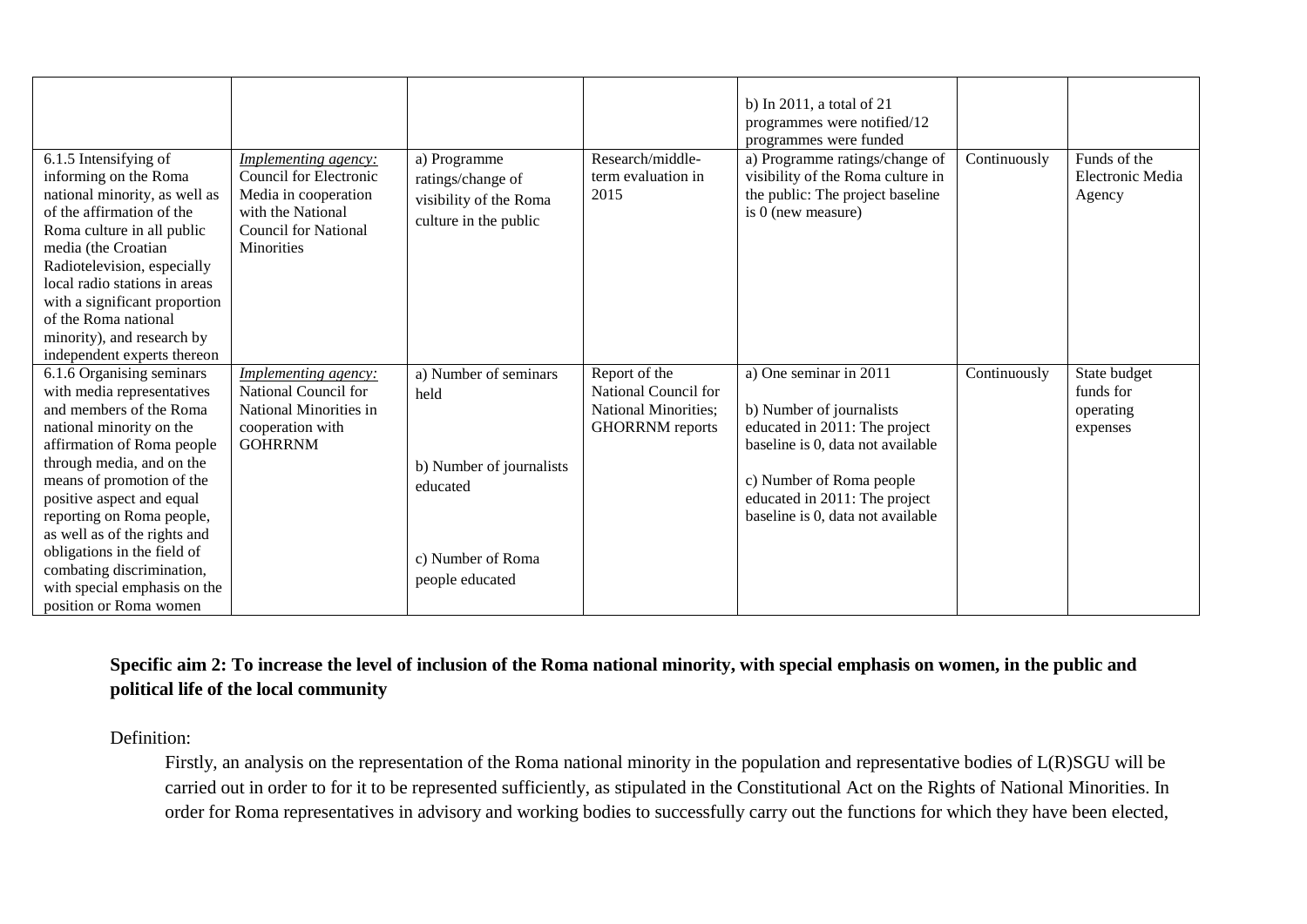seminars will be organised for newly elected members of councils, representatives of the Roma national minority and L(R)SGU on their functions, rights and obligations. Members of the Roma community, particularly women and youth, will be educated for the participation in the decision-making processes, exercising their rights, and greater inclusion in the social life. Representatives of the Roma community will also be educated on activities connected with the adoption, implementation and/or monitoring of decisions on the national and EU level, in relation to the Decade of Roma Inclusion. The inclusion of representatives of the Roma national minority will be intensified for an active participation in the domestic and international seminars and other conferences dedicated to issues essential for the Roma population, and for cooperation with Roma representatives from other counties, and with international institutions and associations.

Indicators:

a) Number of representatives of the Roma national minority included in working, advisory and other bodies of L(R)SGU, broken down by ethnicity

b) Number of local initiatives for the inclusion of the Roma minority in decision-making processes on the local levels regarding issues relevant for their daily life

b) Number of Roma initiatives, broken down by L(R)SGU, and their success in achieving the defined goals

Project baseline:

a) GOHRRNM data: data not available.

Data sources and collection method:

a) GOHRRNM database

b) Database of representatives of associates in advisory bodies

| <b>Measure</b>              | <b>Implementing agency/</b>      | Indicator of results  | Data sources and     | <b>Project baseline</b>     | <b>Deadline</b> | <b>Funds</b> |
|-----------------------------|----------------------------------|-----------------------|----------------------|-----------------------------|-----------------|--------------|
|                             | <b>Participants</b><br>the<br>in |                       | collection           |                             |                 |              |
|                             | implementation                   |                       | methods              |                             |                 |              |
| 6.2.1 Organisation of       | <i>Implementing agency:</i>      | a) Number of seminars | Written reports from | a) 10 regional seminars for | I and II        | State budget |
| seminars for newly elected  | Ministry of                      | organised             | the seminars;        | newly elected               | quarter of      | funds for    |
| members of councils,        | Administration in                |                       | List of seminar      |                             | $2013 - 2$      | operating    |
| representatives of the Roma | cooperation with the             | b) Number of council  | participants;        | members of councils and     | seminars        | expenses     |
|                             | Association of Cities.           | members, and          | Information/reports  |                             | I and II        |              |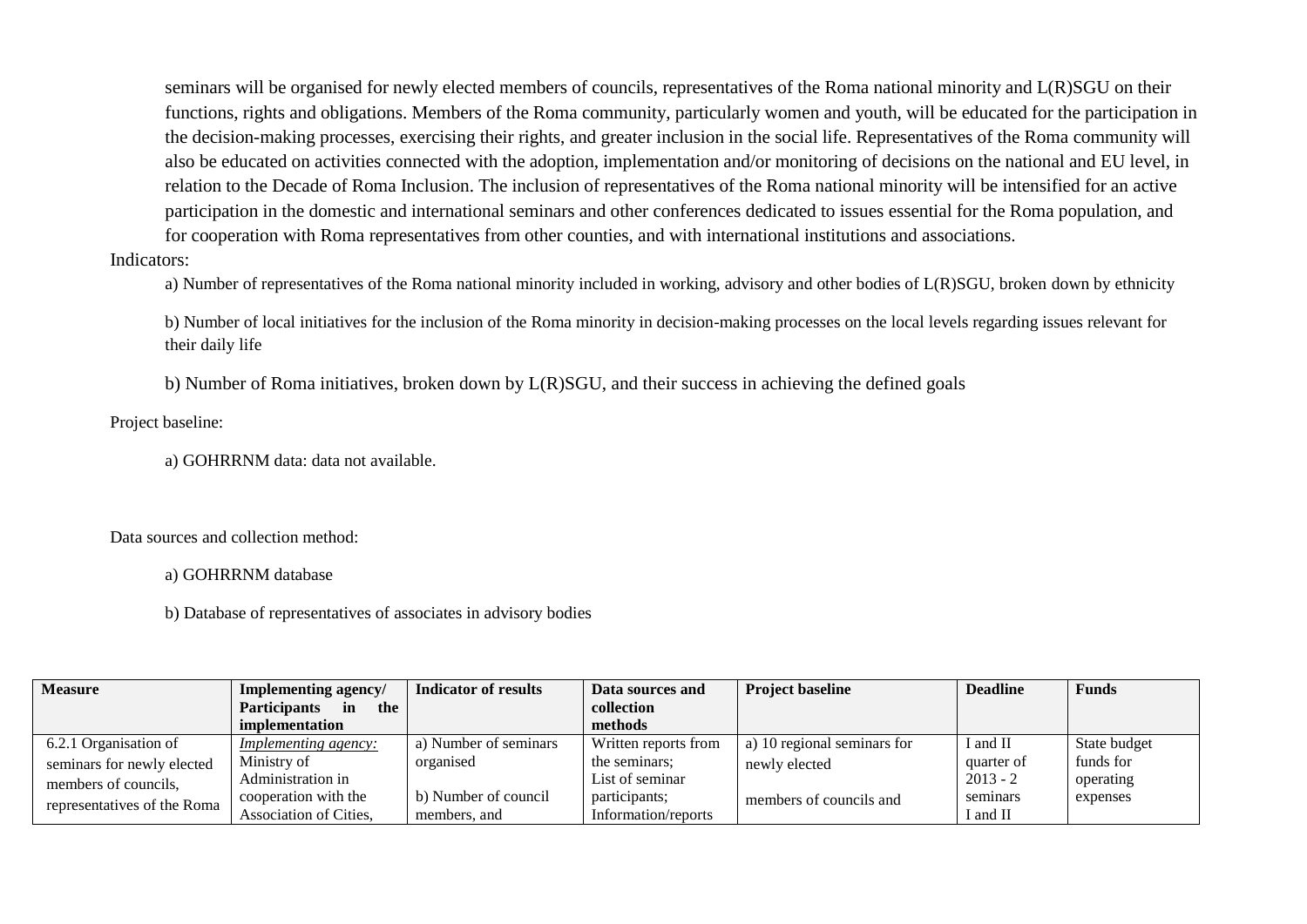| national minority and      | Associations of             | representatives of Roma | on the work of         | representatives of national          | quarter of |              |
|----------------------------|-----------------------------|-------------------------|------------------------|--------------------------------------|------------|--------------|
| $L(R)SGU$ on their         | Municipalities, State       | national minorities and | councils and           |                                      | $2014 - 2$ |              |
| functions, rights and      | School of Public            | $L(R)SGU$ educated      | representatives of the | minorities on their functions,       | seminars   |              |
| obligations                | Administration,             |                         | Roma national          | rights and                           |            |              |
|                            | <b>GOHRRNM</b> and          |                         | minority in 2013 and   |                                      |            |              |
|                            | National Council for        |                         | 2014                   | obligations in 2011 and 2012,        |            |              |
|                            | <b>National Minorities</b>  |                         |                        | organised within the Action          |            |              |
|                            |                             |                         |                        | Plan for the Implementation of       |            |              |
|                            | Participants in the         |                         |                        | the Constitutional Act on the        |            |              |
|                            | implementation:             |                         |                        | <b>Rights of National Minorities</b> |            |              |
|                            | Ministry of                 |                         |                        | 2011 - 2013 (Ministry of             |            |              |
|                            | Administration and State    |                         |                        | Administration);                     |            |              |
|                            | School of Public            |                         |                        | 3 seminars for newly elected         |            |              |
|                            | Administration              |                         |                        | members of councils and              |            |              |
|                            |                             |                         |                        | representatives of national          |            |              |
|                            |                             |                         |                        | minorities (GOHRRNM) in              |            |              |
|                            |                             |                         |                        | 2012                                 |            |              |
|                            |                             |                         |                        |                                      |            |              |
|                            |                             |                         |                        | b) A total of 60 participants in 3   |            |              |
|                            |                             |                         |                        | seminars organised by                |            |              |
|                            |                             |                         |                        | GOHRRNM in 2012                      |            |              |
| 6.2.2 Organising           | <i>Implementing agency:</i> | a) Number of meetings   | Written reports from   | a) 4 consultations for members       | III and IV | State budget |
| consultations              | Ministry of                 | held                    | the meetings;          | of local and regional self-          | quarter of | funds for    |
|                            | Administration in           |                         | List of meeting        | government and council               | $2013 - 2$ | operating    |
| representatives of L(R)SGU | cooperation with the        | b) Number of            | participants;          | members and representatives of       | meetings   | expenses     |
| with members of councils   | Association of Cities,      | participants in the     | Information/reports    | local minorities from 4 counties,    | III and IV |              |
| and representatives of the | Association of              | meetings                | on the work of         | organised within the Action          | quarter of |              |
| Roma national minority     | Municipalities, and State   |                         | councils and           | Plan for the Implementation of       | $2014 - 2$ |              |
|                            | School of Public            | c) Number and type of   | representatives of the | the Constitutional Act on the        | meetings   |              |
|                            | Administration              | identified and resolved | Roma national          | <b>Rights of National Minorities</b> |            |              |
|                            |                             | issues of the local     | minority in 2013 and   | 2011 - 2013 (Ministry of             |            |              |
|                            | Participants in the         | community by means of   | 2014                   | Administration)                      |            |              |
|                            | implementation:             | the cooperation between |                        |                                      |            |              |
|                            | Ministry of                 | the L(R)SGU and the     |                        |                                      |            |              |
|                            | Administration and State    | Roma national minority  |                        | b) Number of participants in the     |            |              |
|                            | School of Public            |                         |                        | meetings in 2012: The project        |            |              |
|                            | Administration              |                         |                        | baseline is 0, data not available    |            |              |
|                            |                             |                         |                        |                                      |            |              |
|                            |                             |                         |                        | c) Number and type of                |            |              |
|                            |                             |                         |                        | identified and resolved issues of    |            |              |
|                            |                             |                         |                        | the local community by means         |            |              |
|                            |                             |                         |                        | of the cooperation between the       |            |              |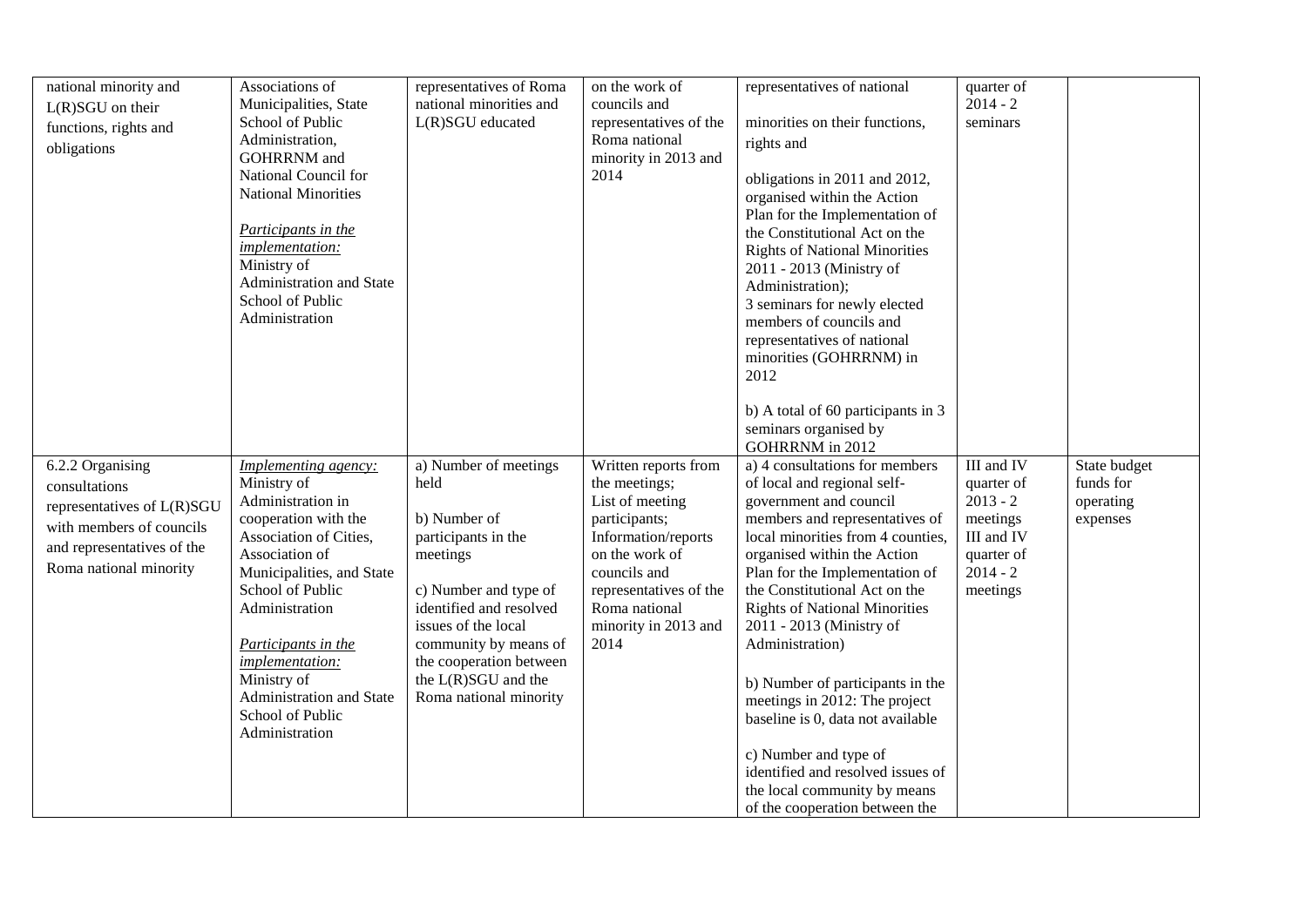| 6.2.3 Education of members<br>of the Roma national<br>minority on activities<br>related to the adoption,<br>implementation and/or<br>monitoring of policies on<br>the national and EU level,<br>with special emphasis on<br>the Decade of Roma<br>Inclusion 2005-2015, with<br>the aim of empowering<br>their participation in<br>conferences and seminars<br>essential for the issues of<br>the Roma national minority, | <b>Implementing agency:</b><br><b>GOHRRNM</b> in<br>cooperation with<br>councils and<br>representatives of<br>national minorities and<br>associations | a) Number of<br>workshops/training<br>sessions on the adoption,<br>implementation and/or<br>monitoring of policies<br>held;<br>a) Number of Roma<br>participants in the<br>workshops/training<br>sessions                                                                                                       | <b>GOHRRNM</b> reports                                                                                                                | L(R)SGU and the Roma<br>national minority in 2012: The<br>project baseline is 0, data not<br>available<br>a) 3 workshops in $2012(2)$<br>workshops on the creation of<br>NSUR; 1 workshop on the<br>presidency of the Republic of<br>Croatia of the Decade of Roma<br>Inclusion 2005-2015)<br>b) 15 Roma participants in 2<br>workshops on the creation of<br>NSUR; 30 Roma participants in<br>the workshop on the presidency<br>of the Republic of Croatia of the<br>Decade of Roma Inclusion<br>2005-2015 | Continuously | State budget<br>funds for<br>operating<br>expenses                                                  |
|--------------------------------------------------------------------------------------------------------------------------------------------------------------------------------------------------------------------------------------------------------------------------------------------------------------------------------------------------------------------------------------------------------------------------|-------------------------------------------------------------------------------------------------------------------------------------------------------|-----------------------------------------------------------------------------------------------------------------------------------------------------------------------------------------------------------------------------------------------------------------------------------------------------------------|---------------------------------------------------------------------------------------------------------------------------------------|-------------------------------------------------------------------------------------------------------------------------------------------------------------------------------------------------------------------------------------------------------------------------------------------------------------------------------------------------------------------------------------------------------------------------------------------------------------------------------------------------------------|--------------|-----------------------------------------------------------------------------------------------------|
| both on the national and<br>international level<br>6.2.4 Inclusion of members<br>of the Roma national<br>minority in participation in<br>national and international<br>seminars and other<br>conferences dedicated to<br>issues essential for the<br>Roma population, and for a<br>cooperation with Roma<br>representatives from other<br>counties, and with<br>international institutions<br>and associations           | Implementing agency:<br><b>GOHRRNM</b> in<br>cooperation with<br>councils and<br>representatives of the<br>Roma national minority<br>and associations | a) Number of seminars<br>and other conferences<br>attended by members of<br>the Roma national<br>minority<br>b) Number of members<br>of the Roma national<br>minority who actively<br>participated in national<br>and international<br>conferences essential for<br>the issues of the Roma<br>national minority | <b>GOHRRNM</b> reports<br>based on attendance<br>sheets from<br>conferences/seminars<br>, reports of the<br>conference<br>organisers. | a) 6 seminars and other<br>conferences in 2012 (2)<br>workshops on the creation of<br>NSUR, 1 workshop on the<br>presidency of the Republic of<br>Croatia of the Decade of Roma<br>Inclusion 2005-2015; 23rd<br>meeting of the International<br>Management Board of the<br>Decade; 1 workshop on the<br>priorities of Youth within the<br>Croatian presidency over the<br>Decade; 1 conference on<br>"Human Rights Day: Confront<br>Prejudice, Get to Know Roma")<br>b) Number of Roma people who           | Continuously | State budget<br>funds for<br>operating<br>expenses; funds<br>from other<br>international<br>sources |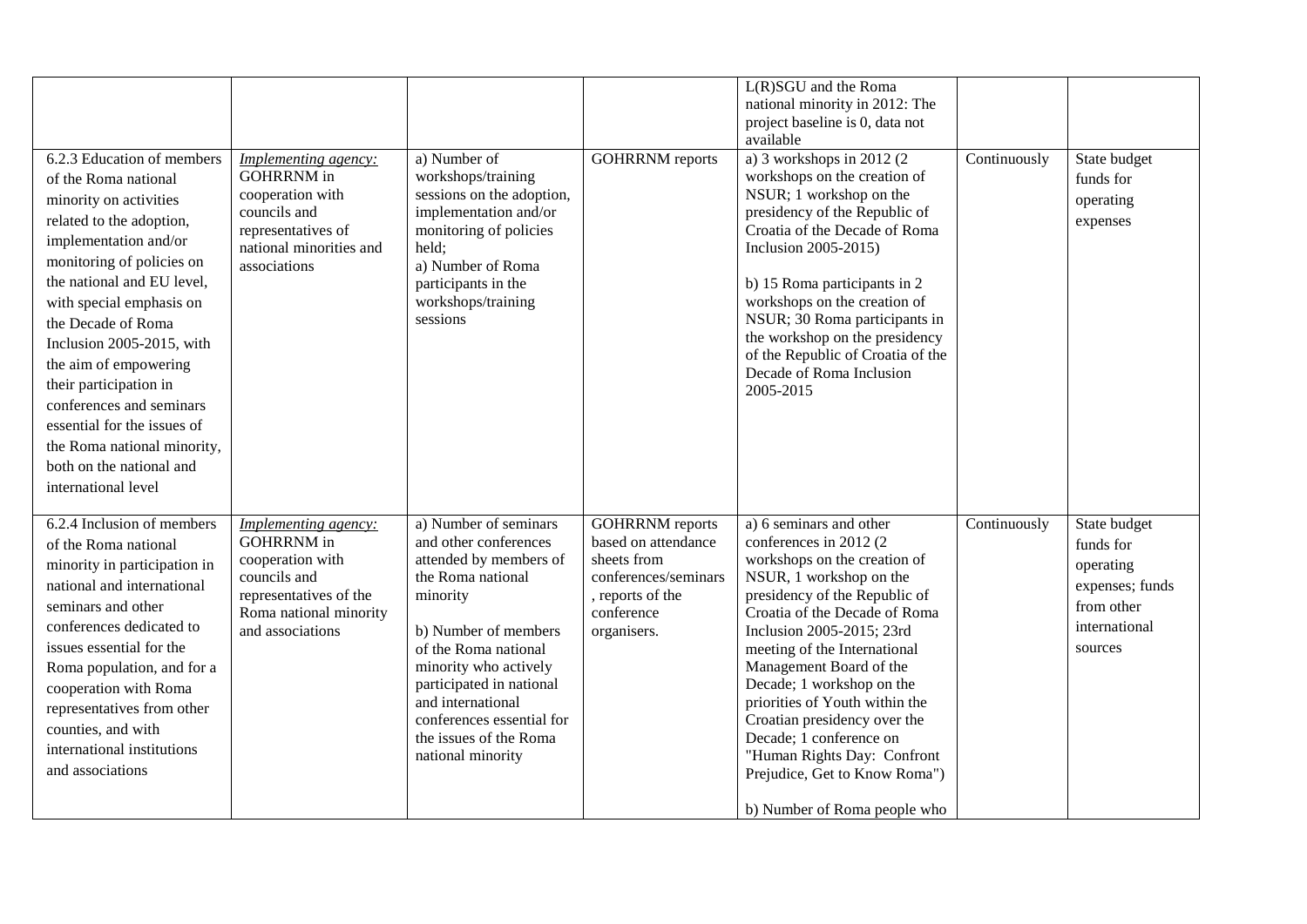|                                |                             |                         |                        | actively participated in national   |              |              |
|--------------------------------|-----------------------------|-------------------------|------------------------|-------------------------------------|--------------|--------------|
|                                |                             |                         |                        | and international conferences       |              |              |
|                                |                             |                         |                        | essential for the issues of the     |              |              |
|                                |                             |                         |                        | Roma national minority in           |              |              |
|                                |                             |                         |                        | 2012: The project baseline is $0$ , |              |              |
|                                |                             |                         |                        | data not available                  |              |              |
| 6.2.5 Education of the Roma    | <i>Implementing agency:</i> | a) Number and topics of | <b>GOHRRNM</b> reports | a) 1 seminar in 2012 organised      | Continuously | State budget |
| national minority, especially  | <b>GOHRRNM</b>              | seminars held           |                        | by GOHRRNM "Training and            |              | funds for    |
| women and youth, for           |                             |                         |                        | Education of Young Roma"            |              | operating    |
| participation in the decision- | Participants in the         | b) Number of            |                        |                                     |              | expenses     |
| making process, exercising     | <i>implementation:</i>      | participants, broken    |                        | b) 14 participants, out of which    |              |              |
| their rights, and a greater    | Other national              | down by gender          |                        | 3 Roma persons                      |              |              |
| inclusion in the social life,  | administrative authorities  |                         |                        |                                     |              |              |
| including youth councils       |                             |                         |                        |                                     |              |              |

**Specific aim 3: To strengthen the capacities of associations and other forms of Roma organisations, with special emphasis on strengthening associations and other forms of organisations led by Roma women, for advocacy and problem solving in the Roma and wider community.**

#### Definition:

The measures provided for achieving this aim will encourage a partnership and transfer of knowledge between NGOs and Roma associations when publishing tenders for the funding of programmes/projects aimed at resolving issues of the Roma national minority. The measures will include the organisation of educational programmes for Roma people on the founding and management of associations, creation and implementation of projects, advocacy, financial management, and systematic networking of Roma association and representatives of areas inhabited by Roma people; education and capacity building of Roma ToT educators on all aspects of association management and project implementation. Special donation lines will be introduced for the funding of civil initiatives for the democratisation and mobilisation of Roma communities, with special emphasis on women's initiatives. In order to strengthen the human resources of associations, representatives of Roma associations will be educated in computer literacy (ECDL programmes) and English. Furthermore, representatives of Roma associations will be educated on the possibilities of funding their projects and activities through EU funds, and on the possibilities of creating partnerships and networking with other similar organisations in the Republic of Croatia and abroad through international projects.

#### Indicators:

a) Number, percentage and type of Roma associations which successfully implement advocacy projects and problem solving in the Roma and wider community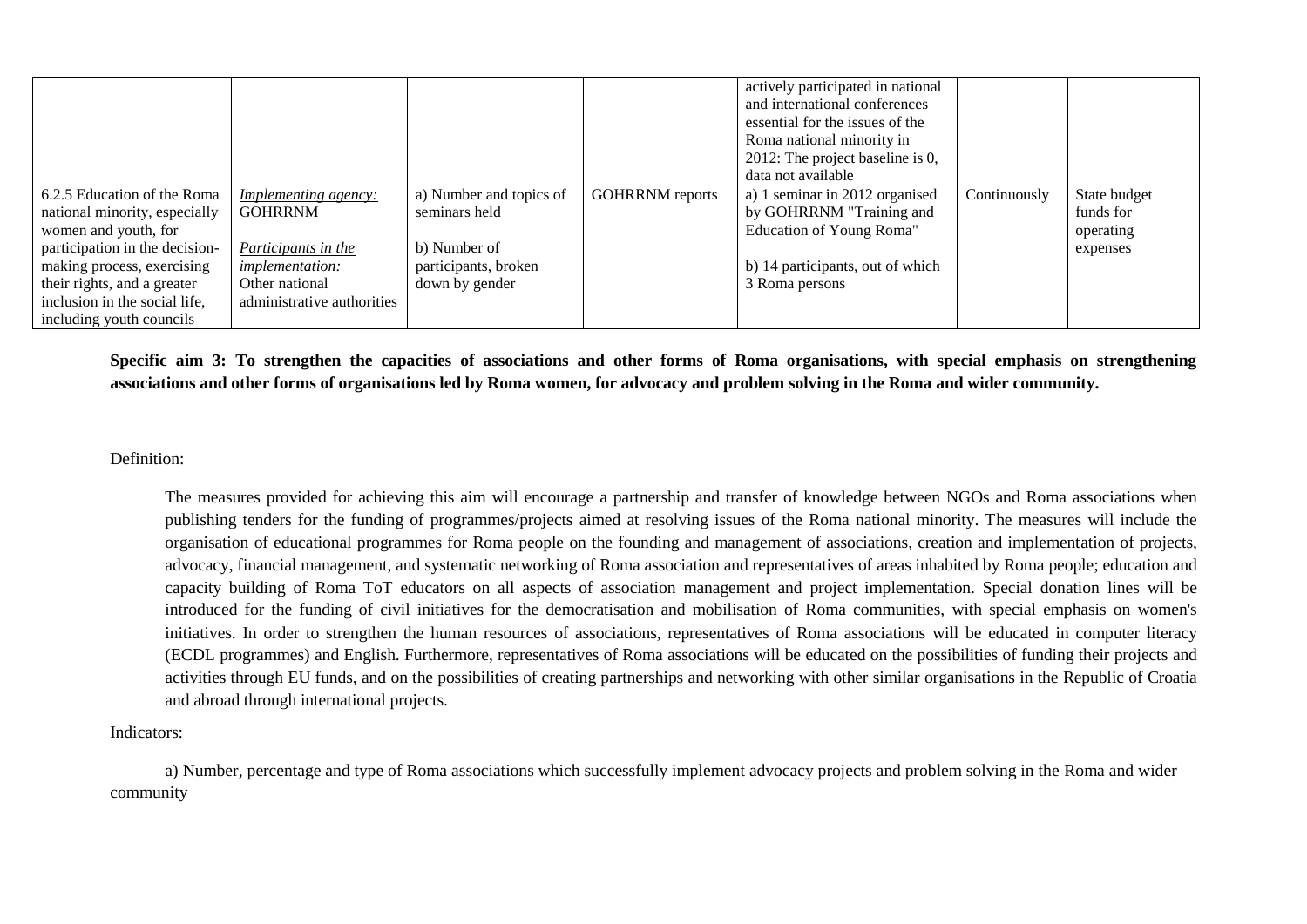Project baseline:

a) Data to be obtained from the baseline study: data not available.

Data sources and collection methods:

a) GOHRRNM middle-term evaluation

| <b>Measure</b>                                                                                                                                                                                                                                                                | Implementing agency/<br><b>Participants</b><br>the<br>in<br>implementation                                                                                                        | <b>Indicator of results</b>                                                                                                                                                       | Data sources and<br>collection<br>methods                                                                       | <b>Project baseline</b>                                                                                                                                                                                                                                          | <b>Deadline</b> | <b>Funds</b>                                                                                                |
|-------------------------------------------------------------------------------------------------------------------------------------------------------------------------------------------------------------------------------------------------------------------------------|-----------------------------------------------------------------------------------------------------------------------------------------------------------------------------------|-----------------------------------------------------------------------------------------------------------------------------------------------------------------------------------|-----------------------------------------------------------------------------------------------------------------|------------------------------------------------------------------------------------------------------------------------------------------------------------------------------------------------------------------------------------------------------------------|-----------------|-------------------------------------------------------------------------------------------------------------|
| 6.3.1 Implementation of the<br>research "Roma People in<br>Croatia - Assimilation or<br>Integration" (data collection<br>study)                                                                                                                                               | Implementing agency:<br><b>GOHRRNM</b>                                                                                                                                            | a) Research carried out                                                                                                                                                           | <b>GOHRRNM</b> report                                                                                           | a) Research carried out in 2012:<br>The project baseline is 0 (new<br>measure)                                                                                                                                                                                   | 2015            | State budget<br>funds for<br>operating<br>expenses                                                          |
| 6.3.2 Inclusion of Roma<br>associations in the Regional<br>Development Programme<br>and strengthening of the<br>capacities of the civil society<br>on the local and regional<br>level in the area of education<br>and consultations on better                                 | Implementing agency:<br><b>GOHRRNM</b> in<br>cooperation with the<br>National Foundation for<br>Civil Society<br>Development                                                      | a) Number of<br>representatives of Roma<br>associations that have<br>used one of the services<br>of the Regional<br>Development<br>Programme                                      | Records of<br><b>GOHRRNM</b> and the<br><b>National Foundation</b><br>for Civil Society<br>Development          | a) Number of representatives of<br>Roma associations that have<br>used one of the services of the<br><b>Regional Development</b><br>Programme in 2012: The project<br>baseline is 0 (new measure)                                                                | Continuously    | State budget<br>funds for<br>operating<br>expenses                                                          |
| association management,<br>inter-sector cooperation, and<br>preparation of project<br>proposals                                                                                                                                                                               |                                                                                                                                                                                   | b) Percentage of<br>approved projects of<br>associations educated<br>through the Programme                                                                                        |                                                                                                                 | b) Percentage of approved<br>projects of associations<br>educated through the<br>Programme in 2012: The project<br>baseline is 0 (new measure)                                                                                                                   |                 |                                                                                                             |
| 6.3.3 Education of<br>representatives of Roma<br>associations on the<br>possibilities of financing<br>their projects and activities<br>through EU funds, and on<br>the possibilities of creating<br>partnerships and networking<br>with other similar<br>organisations in the | Implementing agency:<br>Office for Cooperation<br>with NGOs, MLPS or<br>CES and MSPY<br>Participants in the<br>implementation:<br>Agency for Mobility and<br><b>EU</b> Programmes | a) Number of trained<br>representatives of Roma<br>associations (broken<br>down by gender)<br>b) Number of<br>associations whose<br>members were trained<br>c) Number of projects | Records of the Office<br>for Cooperation with<br>NGOs on training<br>sessions held and the<br>amount of funding | a) Number of trained<br>representatives of Roma<br>associations (broken down by<br>gender) in 2012: The project<br>baseline is 0 (new measure)<br>b) Number of associations<br>whose members were trained in<br>2012: The project baseline is 0<br>(new measure) | Continuously    | <b>Additional funds</b><br>from the state<br>budget are not<br>needed:<br>additional funds<br>from EU funds |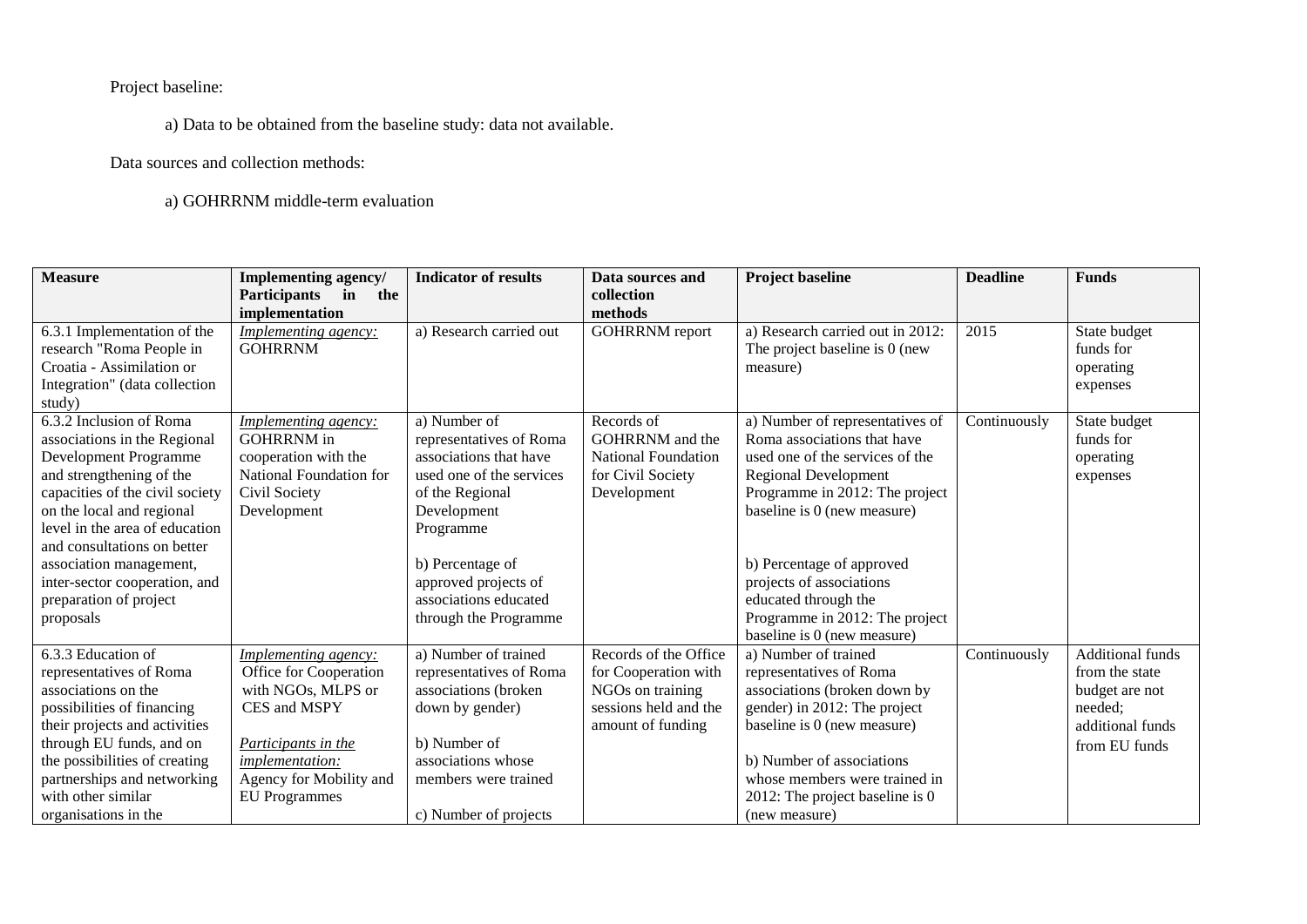| Republic of Croatia and      | funded by the EU which  |                                   |  |
|------------------------------|-------------------------|-----------------------------------|--|
| abroad through international | include Roma            | c) Number of projects funded by   |  |
| projects                     | associations as project | the EU which include Roma         |  |
|                              | holders or partners     | associations as project holders   |  |
|                              |                         | or partners in 2012: The project  |  |
|                              |                         | $\mu$ baseline is 0 (new measure) |  |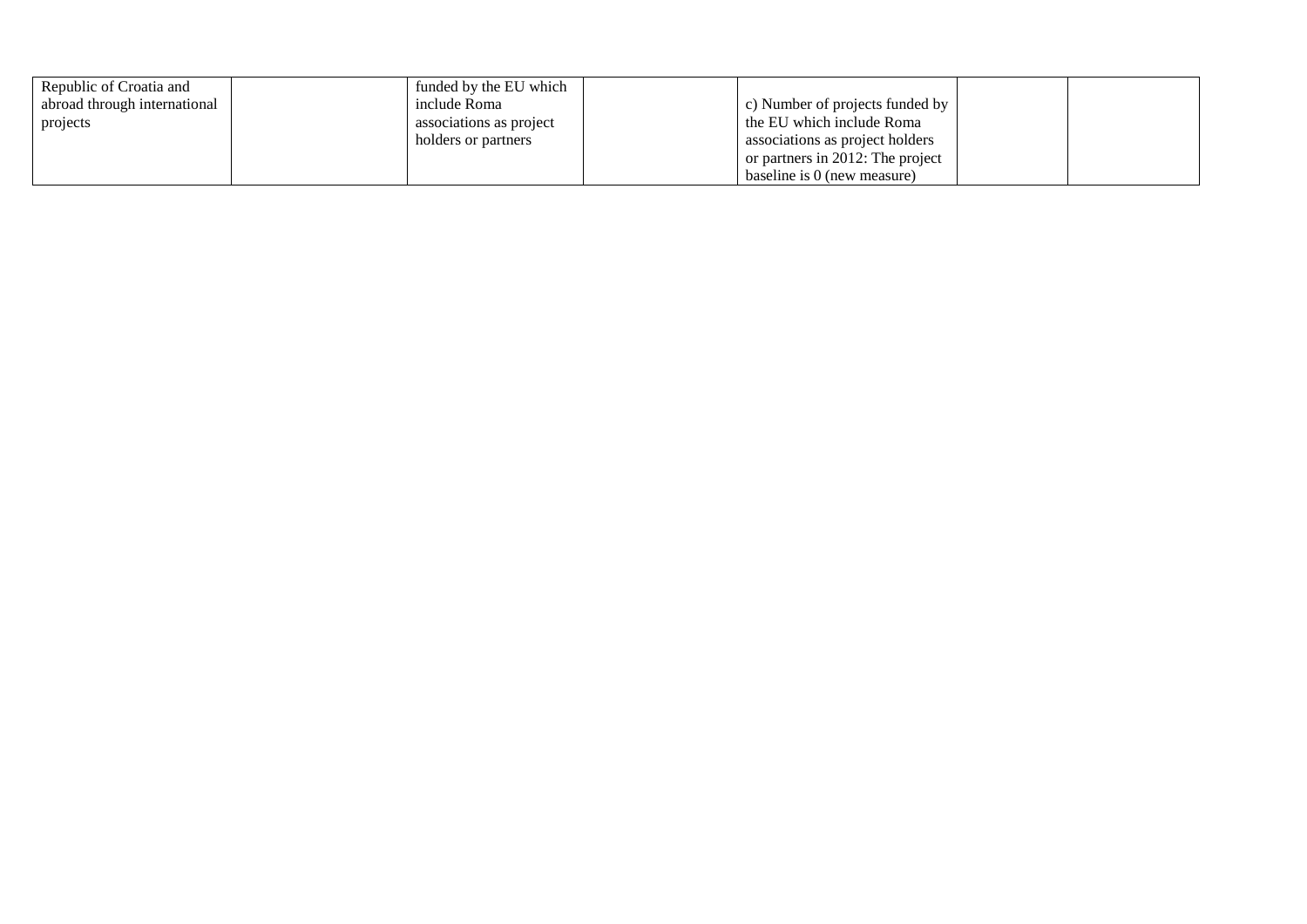# **7. STATUS SOLUTIONS, COMBATING DISCRIMINATION, AND HELP IN REALISING RIGHTS**

# **7.1 STATUS SOLUTIONS**

## **General aim:**

A completely (100 %) regulated status in accordance with the legal framework (citizenship or permanent residence) of Roma people with a strong connection<sup>4</sup> with the Republic of Croatia (or ex-Federal Republic of Croatia) up to 2020, with a significant support of the competent authorities<sup>5</sup>.

# **Specific aims:**

- 1. To identify, by detection by mobile teams, the number of persons with significant difficulties in regulating their status in the Republic of Croatia;
- 2. To inform and encourage members of the Roma community on the full cooperation in procedures for the resolution of their status;
- 3. To establish mechanisms for a faster and more efficient resolution of Roma people's status issues in the Republic of Croatia;

## **Specific aim 1: To identify, by detection by mobile teams, the number of persons with significant difficulties in regulating their status in the Republic of Croatia**

Definition:

In order to achieve this specific aim, multidisciplinary information counters will be set up in all areas inhabited by Roma people to provide them with the relevant information on the resolution of their status issues, combating discrimination and crime, health protection, education, social care etc. The work of mobile teams will also be strengthened and expanded; mobile teams will be formed for the resolution of the status of Roma people in all areas where there are indications of Roma persons with an unresolved status. The mobile teams consist of representatives of police precincts or police stations, regional or local state administration offices, and representatives of the Council of Roma National Minority in order to resolve status issues (e.g. entry into state registries, Croatian citizenship, place of residence). In cases involving children, social care institutes should participate as well.

Indicators:

 $\overline{a}$ 

A strong link includes being born on the territory of the Republic of Croatia, a close familial bond, residence, of interest for the Republic of Croatia etc.

 $<sup>5</sup>$  This aim is in accordance with the principles of the Zagreb Declaration, adopted on 27 October 2011 on the international Conference on Obtaining Civil Documents and Entries into State</sup> Registries.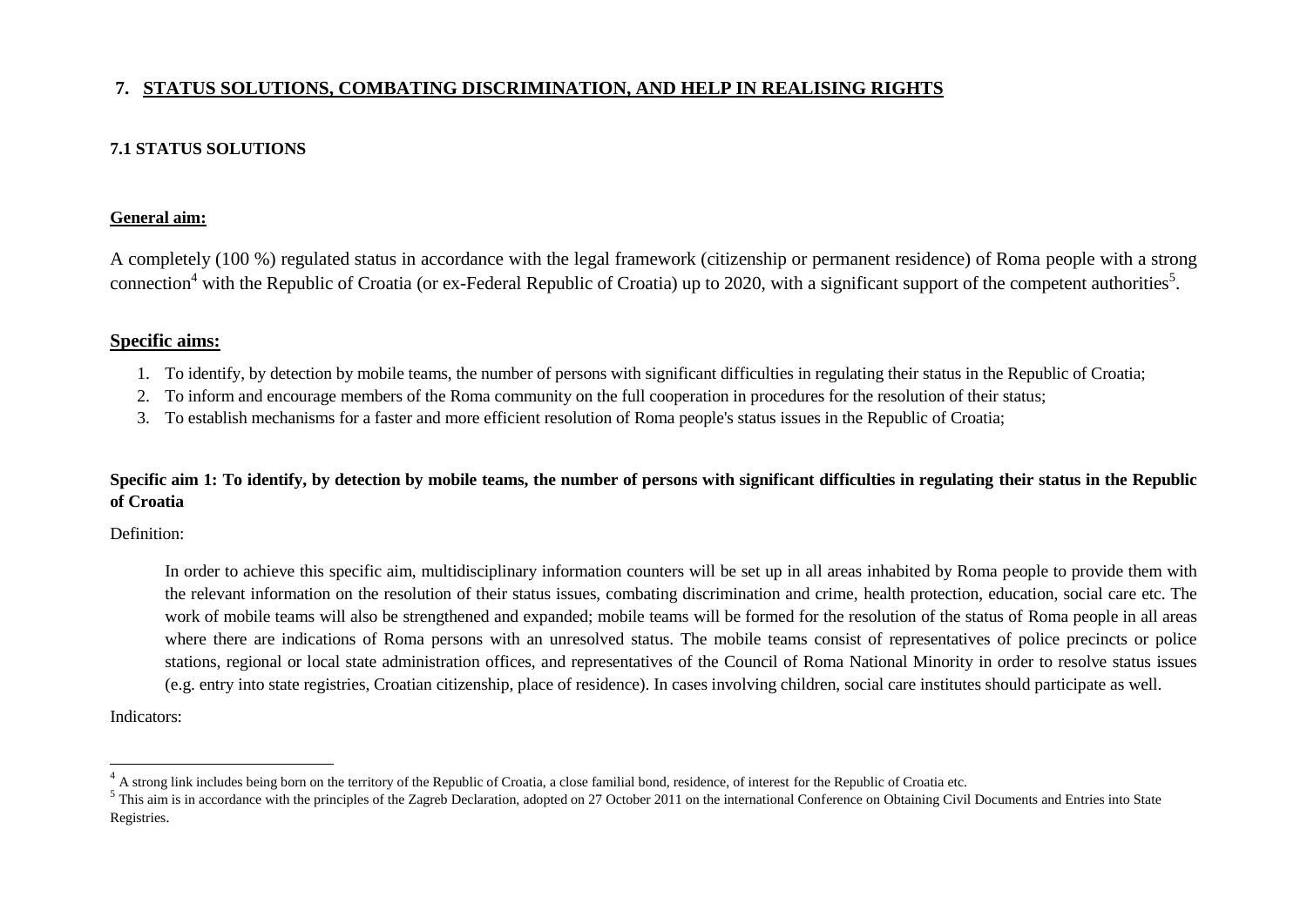- a) Number of opened and resolved cases
- b) Proportion of persons with a resolved status within the total number of detected persons with an unresolved status, broken down by ethnicity, gender and age

c) Proportion of persons with a resolved/unresolved status within the total Roma population, broken down by ethnicity, gender and age Project baseline:

- a) Number of Roma persons with an unresolved status identified in the detection process, broken down by ethnicity, gender and age: data not available.
- b) Number of persons with an unresolved status within the Roma population, identified in the detection process, broken down by ethnicity, gender and age: data not available.

Sources:

a) Records and reports of MoI, Ministry of Administration, and state administration offices in the counties;

| <b>Measure</b> | Implementing agency              | Indicator of results | Data sources and | <b>Project baseline</b> | <b>Deadline</b> | $\overline{\phantom{a}}$<br>Funds |
|----------------|----------------------------------|----------------------|------------------|-------------------------|-----------------|-----------------------------------|
|                | <b>Participants</b><br>the<br>ın |                      | collection       |                         |                 |                                   |
|                | implementation                   |                      | method           |                         |                 |                                   |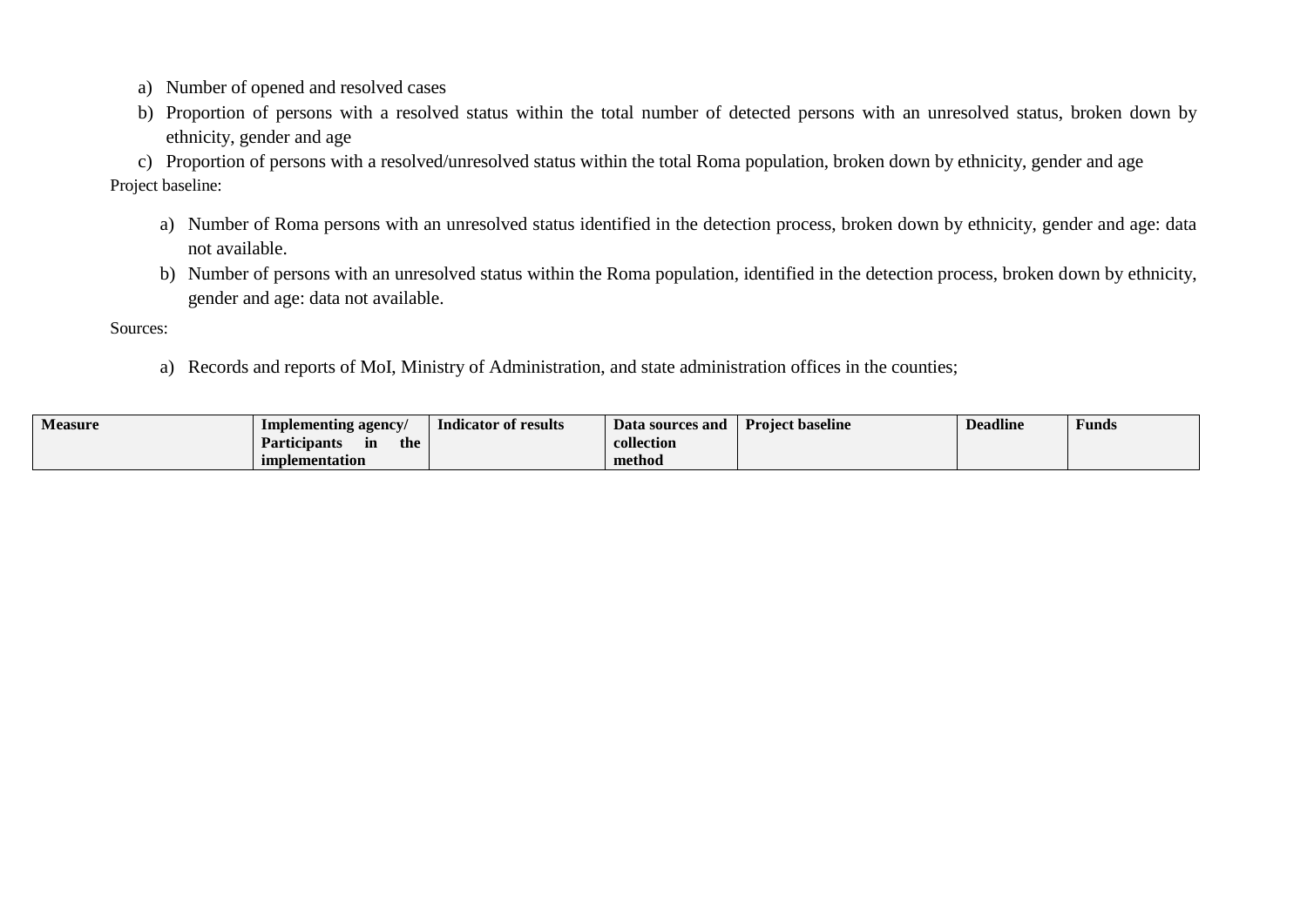| 7.1.1.1 To strengthen and           | <b>Implementing agency:</b>                     | a) Until the end of June                           | Information from        | To be determined after        | December      | State budget |
|-------------------------------------|-------------------------------------------------|----------------------------------------------------|-------------------------|-------------------------------|---------------|--------------|
| expand the work of mobile           | MoI, Ministry of                                | 2013, the mobile teams                             | mobile teams and        | identifying Roma persons with | 2013 and      | funds for    |
| teams in the resolution of status   | Administration, MSPY                            | will detect Roma persons                           | multidisciplinary       | an unresolved status by the   | onwards.      | operating    |
| issues, i.e. to form mobile teams   |                                                 | with an unresolved status                          | information<br>counters | mobile teams.                 | continuously. | expenses     |
| for the resolution of the status of | Participants in the                             | in the Republic of                                 |                         |                               |               |              |
| Roma persons in all areas where     | <i>implementation:</i>                          | Croatia, and will advise                           |                         |                               |               |              |
| there are indications of Roma       | Police precincts, police                        | them on how to resolve it                          |                         |                               |               |              |
| persons with an unresolved          | stations, state                                 |                                                    |                         |                               |               |              |
| status. The mobile teams consist    | administration offices in                       |                                                    |                         |                               |               |              |
| of representatives of police        | the counties, City Offices                      |                                                    |                         |                               |               |              |
| precincts, police stations, state   | for General                                     | b) From 2013 onwards,<br>the mobile teams will, as |                         |                               |               |              |
| administration offices,             | Administration of the<br>City of Zagreb, social | a link between the state                           |                         |                               |               |              |
| representatives of coordination     | care centres, councils                          | institutions and NGOs                              |                         |                               |               |              |
| actions, councils and               | and representatives of the                      | included in the action,                            |                         |                               |               |              |
| representatives of the Roma         | Roma national minority,                         | continuously monitor                               |                         |                               |               |              |
| national minority/Roma              | representatives of the                          | (by visiting Roma                                  |                         |                               |               |              |
| associations, and social care       | local self-government                           | settlements where                                  |                         |                               |               |              |
| centres in order to resolve status  | bodies                                          | necessary) the cases                               |                         |                               |               |              |
| issues                              |                                                 |                                                    |                         |                               |               |              |
|                                     |                                                 |                                                    |                         |                               |               |              |

# **Specific aim 2: To inform and encourage members of the Roma community on the full cooperation in procedures for the resolution of their status**

Definition:

This aim will be achieved by organising campaigns aimed at raising awareness and informing Roma people on the possibilities and means of resolution of status issues. The cooperation with Roma associations will be intensified so that they can actively participate in the implementation of measures aimed at resolving Roma status issues.

Indicators:

- a) Intensity of status issue resolution/increase in the number of requests for the resolution of status issues during and after the activity.
- b) Number of resolved status issues compared to the number of requests, broken down by ethnicity, gender and age

Project baseline: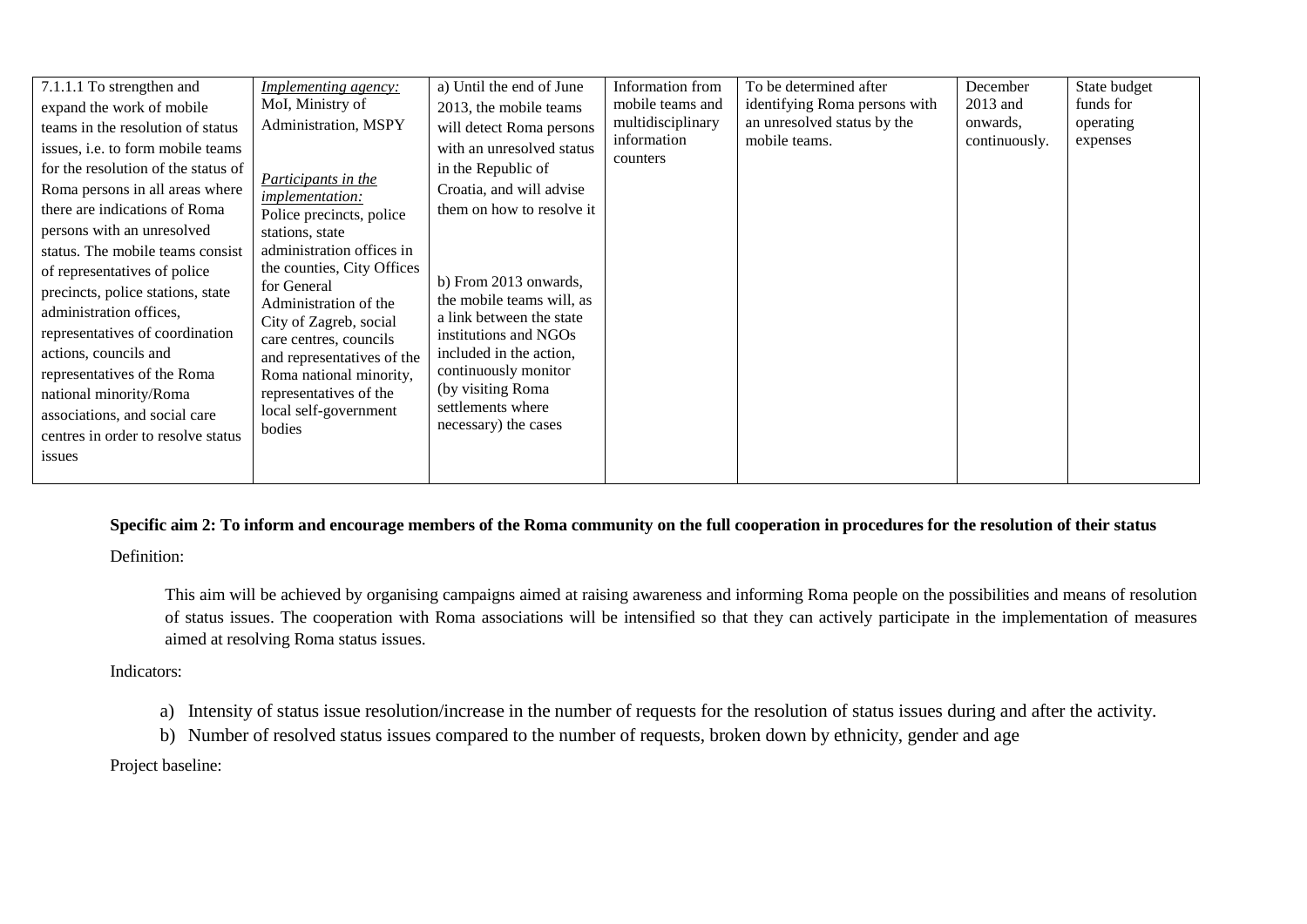- a) Number of Roma persons with an unresolved status identified in the detection process, broken down by ethnicity, gender and age: According to MoI data, in 2011, 39 requests for Croatian citizenship by Roma persons on the grounds of naturalisation were received, 42 persons were granted Croatian citizenship, 3 guarantees of admission into Croatian citizenship were issued, and 45 requests were denied. In 2011, 25 requests for Croatian citizenship by Roma persons on the grounds of naturalisation were received, 20 persons were granted Croatian citizenship, 9 guarantees of admission into Croatian citizenship were issued, and 12 requests were denied (the statistical data also include proceedings started in the previous years).
- b) Number of persons with an unresolved status within the Roma population, identified in the detection process, broken down by ethnicity, gender and age: data not available.

Sources:

| <b>Measure</b>                                                                                                                                                                                                                                                                                                                                                                                                                                                                 | Implementing agency/<br><b>Participants</b><br>$\mathbf{in}$<br>the                                                                                                                                                            | <b>Indicator of results</b>                                                                                                                                                                                       | Data sources and<br>collection                                            | <b>Project baseline</b>                                                                                                                                                                                                                                                                                                                                                         | <b>Deadline</b>          | <b>Funds</b>                                       |
|--------------------------------------------------------------------------------------------------------------------------------------------------------------------------------------------------------------------------------------------------------------------------------------------------------------------------------------------------------------------------------------------------------------------------------------------------------------------------------|--------------------------------------------------------------------------------------------------------------------------------------------------------------------------------------------------------------------------------|-------------------------------------------------------------------------------------------------------------------------------------------------------------------------------------------------------------------|---------------------------------------------------------------------------|---------------------------------------------------------------------------------------------------------------------------------------------------------------------------------------------------------------------------------------------------------------------------------------------------------------------------------------------------------------------------------|--------------------------|----------------------------------------------------|
|                                                                                                                                                                                                                                                                                                                                                                                                                                                                                | implementation                                                                                                                                                                                                                 |                                                                                                                                                                                                                   | methods                                                                   |                                                                                                                                                                                                                                                                                                                                                                                 |                          |                                                    |
| 7.1.2.1 Forming of<br>multidisciplinary info<br>counters in all areas<br>inhabited by Roma people in<br>order to provide support and<br>the relevant information on<br>the resolution of their status<br>issues, combating<br>discrimination and crime,<br>health care, rights to health<br>protection, education, social<br>care, responsibility in<br>familial relationships, and<br>the mechanisms for the<br>protection of rights in the<br>area of familial relationships | <b>Implementing agency:</b><br><b>GOHRRNM</b> in<br>cooperation with the<br>competent national<br>administrative<br>authorities, L(R)SGU,<br>councils and<br>representatives of the<br>Roma national minority,<br>associations | a) Number of<br>consultations on the<br>information counters in<br>Roma communities<br>b) Number of persons<br>involved in the<br>consultations<br>c) Amount of<br>information provided per<br>consultation areas | GOHRRNM reports;<br>records of<br>information counters<br>(after forming) | a) Number of consultations on<br>the information counters in<br>Roma communities in 2012:<br>The project baseline is 0 (new<br>measure)<br>b) Number of persons involved<br>in the consultations in 2012:<br>The project baseline is 0 (new<br>measure)<br>c) Amount of information<br>provided per consultation areas<br>in 2012: The project baseline is<br>$0$ (new measure) | Until the end<br>of 2015 | State budget<br>funds for<br>operating<br>expenses |

a) Records of MoI, Ministry of Administration, and state administration offices in the counties; activity reports.

**Specific aim 3: To establish mechanisms for a faster and more efficient resolution of Roma people's status issues in the Republic of Croatia**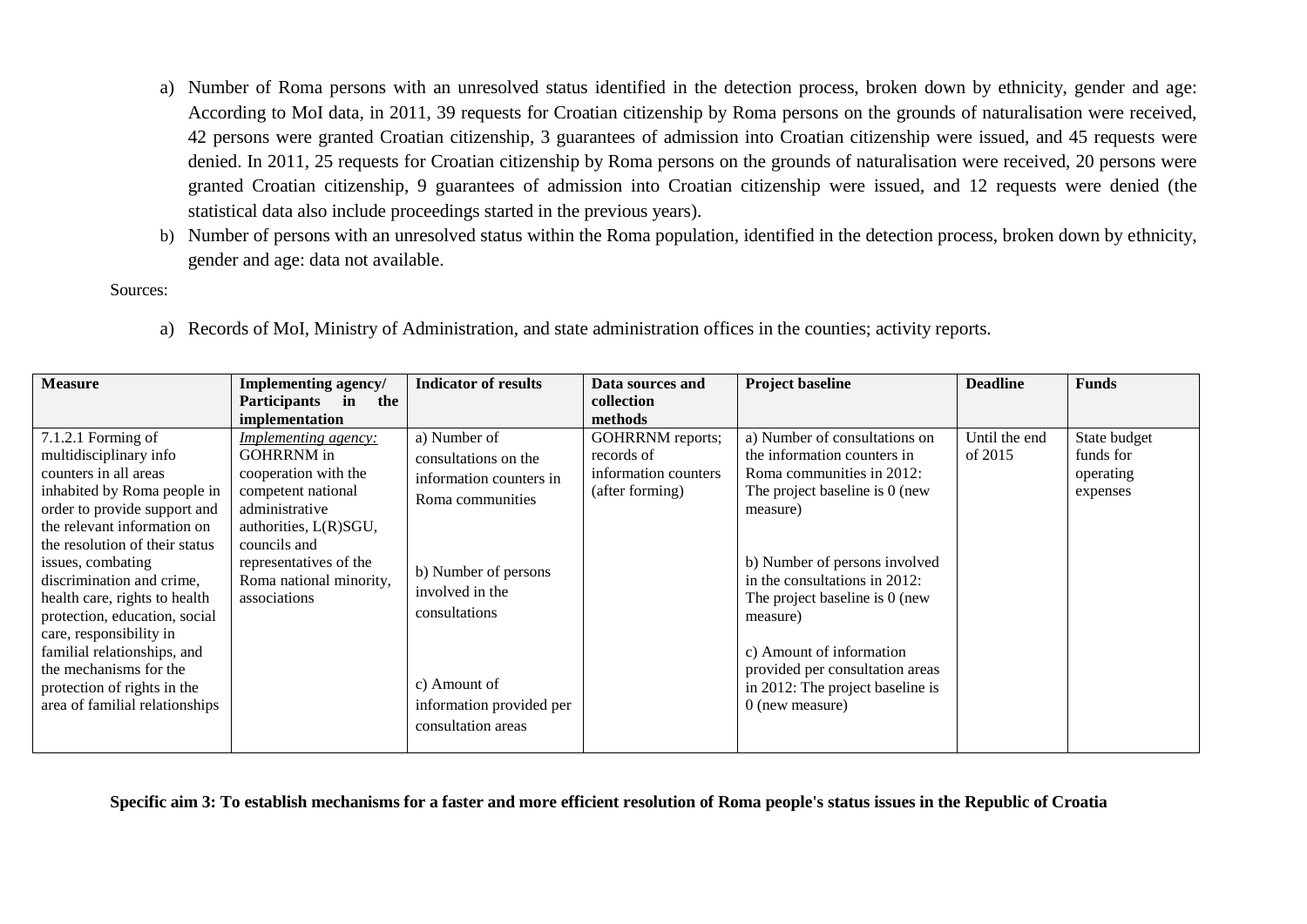Definition:

In order to achieve this aim, activities aimed at establishing a better regional and inter-sector cooperation will be undertaken to remove administrative obstacles and to increase the efficiency of the resolution of status issues of Roma people in the Republic of Croatia. These activities will include an improvement of the cooperation between MoI, Ministry of Administration, NGOs and Roma associations form the Republic of Croatia, as well as NGOs from other countries. Further work will be done on strengthening the capacities of associations and councils of the Roma national minority in order to enable their active participation in the implementation of measures within this aim.

Indicators:

- a) A better and more direct inter-sector vertical and horizontal communication
- b) Duration of the resolution of individual cases
- c) Removed difficulties in communication and cooperation

Project baseline:

- a) Duration of the resolution of individual cases data not available.
- b) Difficulties in communication: data not available.

Sources:

a) Records of MoI, Ministry of Administration, state administration offices in the counties; reports.

| <b>Measure</b>                | <b>Implementing agency/</b> | <b>Indicator of results</b> | Data sources and       | <b>Project baseline</b>            | <b>Deadline</b> | <b>Funds</b> |
|-------------------------------|-----------------------------|-----------------------------|------------------------|------------------------------------|-----------------|--------------|
|                               | Participants in<br>the      |                             | collection             |                                    |                 |              |
|                               | implementation              |                             | methods                |                                    |                 |              |
| 7.1.3.1 Establishment of      | <b>Implementing agency:</b> | a) Number of                | Reports of the         | a) Number of administrative        | Continuously    | State budget |
| mechanisms for a better       | Ministry of                 | administrative acts         | Ministry of            | acts adopted related to            |                 | funds for    |
| coordination of actions       | Administration, state       | adopted related to          | Administration in      | certificates of nationality issued |                 | operating    |
| between the competent         | administration offices in   | certificates of nationality | cooperation with state | on illegal grounds in 2012: The    |                 | expenses     |
| authorities for the purposes  | the counties, City Office   | issued on illegal grounds   | administration offices | project baseline is 0 (new         |                 |              |
|                               | for General                 |                             | in the counties and    | measure)                           |                 |              |
| of the resolution of status   | Administration of the       |                             | the City Office for    |                                    |                 |              |
| issues of persons (especially | City of Zagreb              |                             | General                | b) Number of new proceedings       |                 |              |
| as regards proceedings        |                             |                             | Administration of the  | initiated after the issuing of an  |                 |              |
| initiated at the issuing of   | Participants in the         | b) Number of new            | City of Zagreb         | administrative act in 2012: The    |                 |              |
| certificated of nationality   | <i>implementation:</i>      | proceedings initiated       |                        | project baseline is $0$ (new       |                 |              |
|                               | State administration        | after the issuing of an     |                        | measure)                           |                 |              |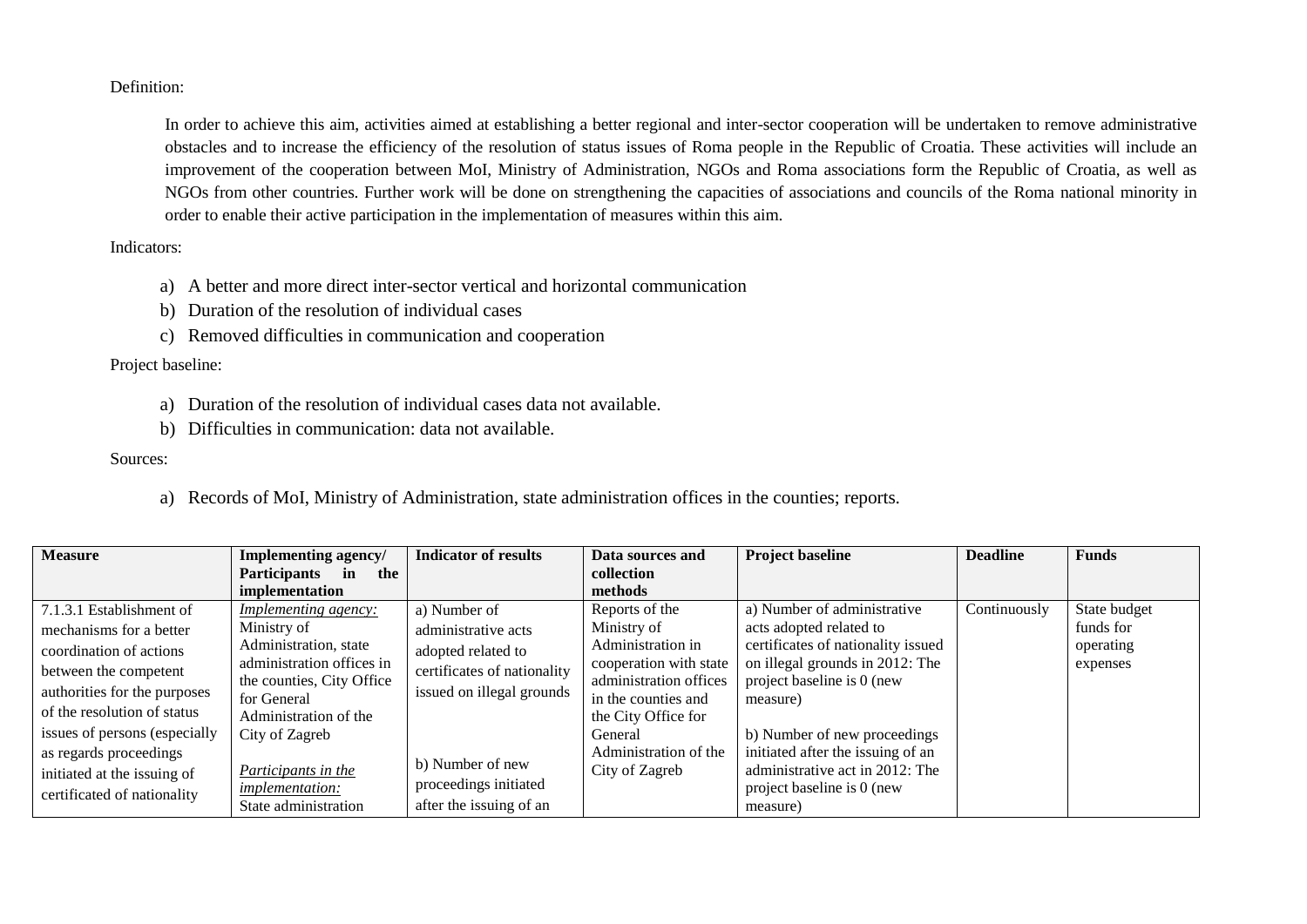| based on an invalid legal<br>basis) and aid to persons<br>initiating a new proceedings<br>for the acceptance into<br>Croatian citizenship after the<br>proceedings correcting<br>incorrectly entered<br>information on citizenship in<br>state registries, as well as the<br>immunity from<br>administrative fees in such<br>proceedings and the<br>proceedings for obtaining<br>new Croatian documents | offices in the counties,<br>City Office for General<br>Administration of the<br>City of Zagreb, MoI,<br>police precincts, police<br>stations,                                                                                                                                                                           | administrative act<br>c) Number of certificates<br>of nationality issued                                            |                                                                                                                                                                                       | c) Number of certificates of<br>nationality issued in 2012: The<br>project baseline is 0 (new<br>measure)                                                                            |              |                                                    |
|---------------------------------------------------------------------------------------------------------------------------------------------------------------------------------------------------------------------------------------------------------------------------------------------------------------------------------------------------------------------------------------------------------|-------------------------------------------------------------------------------------------------------------------------------------------------------------------------------------------------------------------------------------------------------------------------------------------------------------------------|---------------------------------------------------------------------------------------------------------------------|---------------------------------------------------------------------------------------------------------------------------------------------------------------------------------------|--------------------------------------------------------------------------------------------------------------------------------------------------------------------------------------|--------------|----------------------------------------------------|
| 7.1.3.2 To develop a<br>cooperation with the<br>competent institutions in the<br>region for overcoming<br>problems related to<br>establishing identities                                                                                                                                                                                                                                                | Implementing agency:<br>MoI, Ministry of<br>Administration, Ministry<br>of Foreign and European<br>Affairs<br>Participants in the<br>implementation:<br>Police stations, police<br>precincts, state<br>administration offices in<br>the counties, City Office<br>for General<br>Administration of the<br>City of Zagreb | a) Number of persons<br>whose identity is to be<br>established/number of<br>persons with an<br>established identity | Reports of MoI,<br>Ministry of<br>Administration, state<br>administration offices<br>in the counties and<br>the City office for<br>General<br>Administration of the<br>City of Zagreb | a) 1 person, holder of a<br>certificate of nationality,<br>residing in Italy, requested the<br>issuing of a personal<br>identification number, identity<br>card and passport in 2012 | Continuously | State budget<br>funds for<br>operating<br>expenses |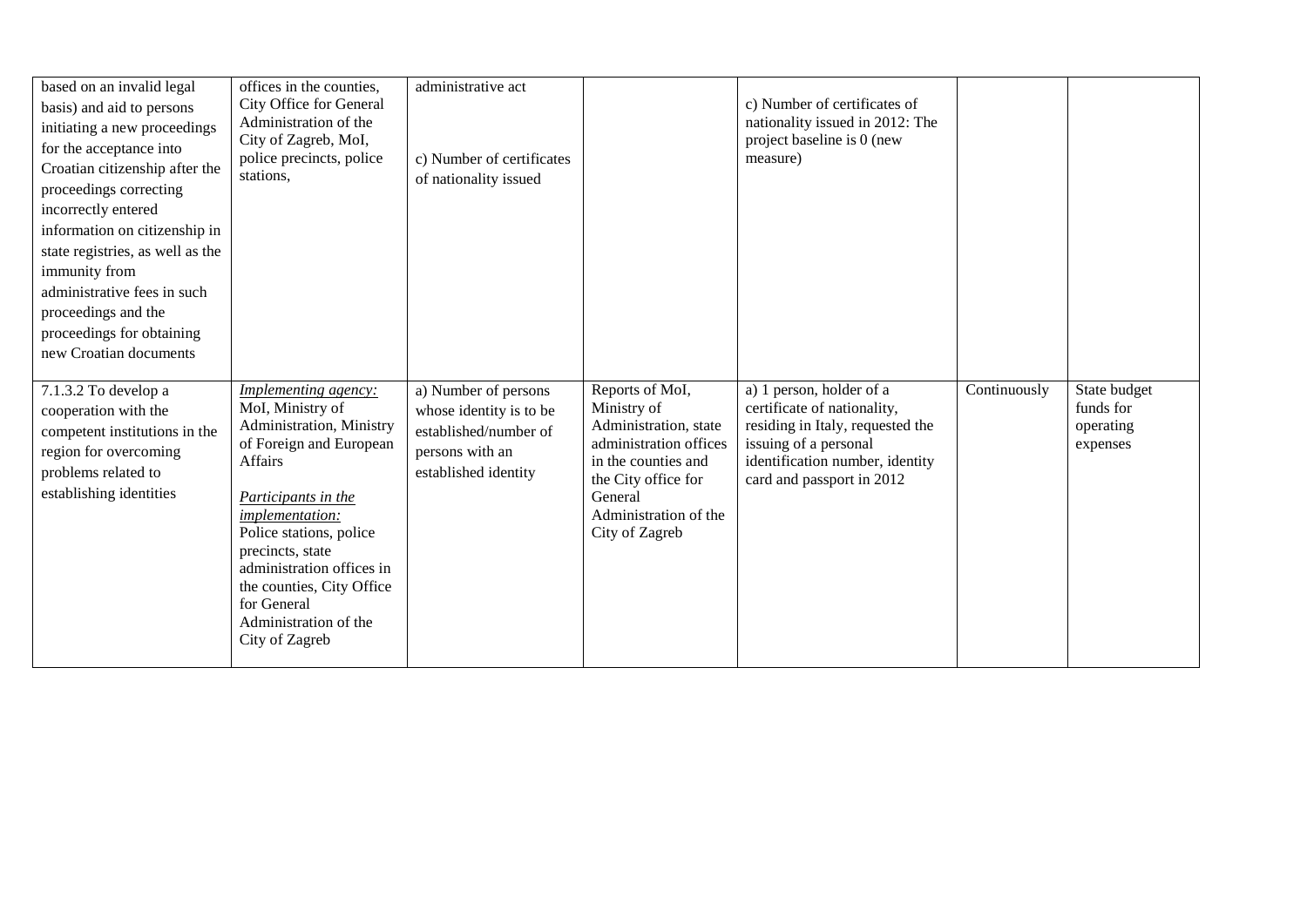# **7.2 COMBATING DISCRIMINATION**

## **General aim:**

To reduce discrimination against the Roma national minority.

## **Specific aims:**

- 1. To raise the public awareness of the need for combating discrimination against the Roma national minority;
- 2. To improve cooperation between the competent authorities and the representatives (e.g. members of the Council of Roma National Minority and its representatives) of the Roma national minority in combating discrimination against Roma people;
- 3. To ensure and improve the implementation of anti-discrimination legislation by the competent authorities on all levels (national/regional/local), and to implement all other regulations and laws with the application of anti-discrimination principles (education, housing, health, employment);
- 4. To reduce the number of violent incidents against Roma people through police action.

## **Specific aim 1: To raise the public awareness of the need for combating discrimination against the Roma national minority**

Definition: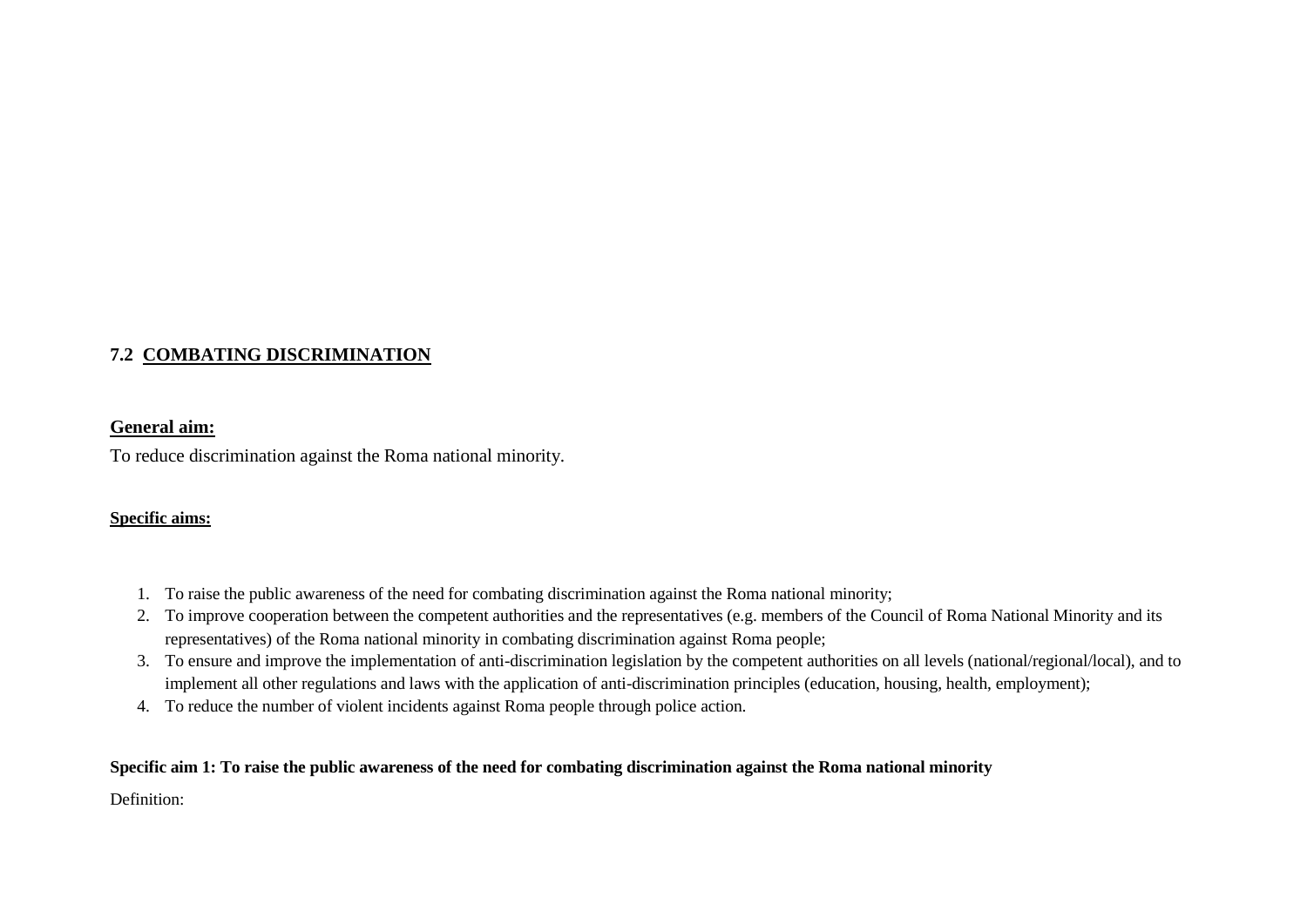In order to achieve this specific aim, activities and actions targeted at the Roma national minority, police, expert community, wider public and media will be implemented, and support to OCD projects will be provided. Civil servants will be continuously educated on anti-discrimination legislation and its application in practice; Roma persons will be continuously educated on their rights and responsibilities in combating discrimination, with special emphasis on the position of Roma women; media representatives will be continuously educated on the discrimination against the Roma national minority, including why and how to combat it. The measures within this aim will also include the informing of the general public on anti-discrimination legislation in the Republic of Croatia and activities undertaken in the systematic combat against the discrimination against the Roma national minority. Furthermore, public discussions and seminars will be organised, as well as further activities in the implementation of the campaign by the Council of Europe titled "Dosta!". Support to programmes and projects of NGOs protecting the human rights of Roma people will be encouraged, with special emphasis on programmes and projects aimed at affirmation and raising awareness of Roma women on human rights and gender equality.

### Indicators:

a) Reduction of discrimination against Roma people in all areas

b) More efficient resolution of cases within the scope of anti-discrimination legislation

c) Greater sensibility of the media when reporting on the state of the Roma national minority in the Republic of Croatia;

d) Percentage/number of persons who have heard of the "Dosta!" campaign

Project baseline:

a) Rate of recorded cases of discrimination against Roma people: data not available.

Sources:

- a) Ombudsperson's reports;
- b) Surveys;
- c) Reports of associations.

| <b>Measure</b>                  | <b>Implementing agency/</b>      | <b>Indicators</b>       | Data sources and       | <b>Project baseline</b>                                         | <b>Deadline</b> | <b>Funds</b>       |
|---------------------------------|----------------------------------|-------------------------|------------------------|-----------------------------------------------------------------|-----------------|--------------------|
|                                 | <b>Participants</b><br>the<br>in |                         | collection             |                                                                 |                 |                    |
|                                 | implementation                   |                         | method                 |                                                                 |                 |                    |
| $\vert$ 7.2.1.1 Research on the | <i>Implementing agency:</i>      | a) Research carried out | <b>GOHRRNM</b> reports | a) Research carried out in 2012:                                | 2015            | State budget       |
| perception of the               | <b>GOHRRNM</b> in                |                         |                        | The project baseline is 0 (new                                  |                 | funds for          |
| discrimination against the      | cooperation with                 | b) Research analysis    |                        | measure)                                                        |                 | operating          |
| Roma national minority          | members of the Roma              |                         |                        |                                                                 |                 | expenses;          |
|                                 | national minority                |                         |                        | b) Research analyses in 2012:<br>The project baseline is 0 (new |                 | additional funds   |
|                                 |                                  |                         |                        | measure)                                                        |                 | from international |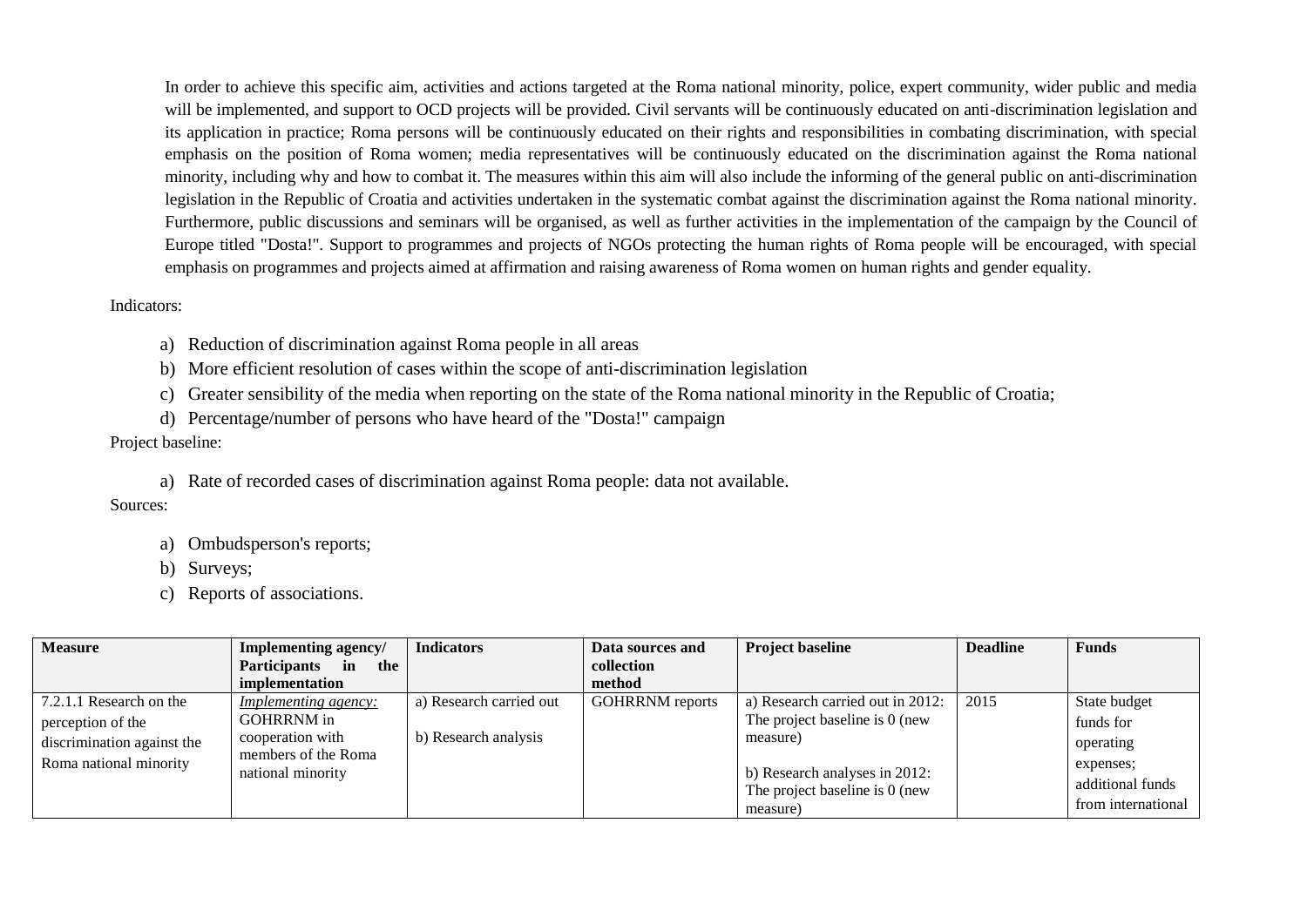|                                                                                                                                                                                                                                                                                                                                                                                                                                       |                                                                                                                                                                                                                                  |                                                                                                                                                            |                                                                                              |                                                                                                                                                                                                                                                                                                                                   |              | and EU funds                                       |
|---------------------------------------------------------------------------------------------------------------------------------------------------------------------------------------------------------------------------------------------------------------------------------------------------------------------------------------------------------------------------------------------------------------------------------------|----------------------------------------------------------------------------------------------------------------------------------------------------------------------------------------------------------------------------------|------------------------------------------------------------------------------------------------------------------------------------------------------------|----------------------------------------------------------------------------------------------|-----------------------------------------------------------------------------------------------------------------------------------------------------------------------------------------------------------------------------------------------------------------------------------------------------------------------------------|--------------|----------------------------------------------------|
| 7.2.1.2 Continuous<br>education of civil servants<br>on the anti-discrimination<br>legislation and its<br>application in practice                                                                                                                                                                                                                                                                                                     | Implementing agency:<br>State administration<br>bodies in cooperation<br>with associations                                                                                                                                       | a) Number of lectures<br>and workshops held<br>b) Number of<br>participants<br>c) Number of<br>informative materials<br>published                          | Reports of the<br>competent state<br>administration<br>bodies;<br>reports of<br>associations | a) Number of lectures and<br>workshops held in 2012: The<br>project baseline is 0 (new<br>measure)<br>b) Number of participants in<br>2012: The project baseline is 0<br>(new measure)<br>c) Number of informative<br>materials published in 2012:<br>The project baseline is 0 (new<br>measure)                                  | Continuously | State budget<br>funds for<br>operating<br>expenses |
| 7.2.1.3 Raising awareness of<br>the wider public in the<br>Republic of Croatia on the<br>anti-discrimination<br>legislation in the Republic of<br>Croatia and activities<br>undertaken for combating<br>discrimination against the<br>Roma national minority<br>systematically by organising<br>public discussions and<br>seminars and implementing<br>further activities within the<br>"Dosta!" campaign of the<br>Council of Europe | Implementing agency:<br><b>GOHRRNM</b> in<br>cooperation with NAA,<br>National Council for<br>National Minorities, and<br>associations;<br>For the "Dosta!"<br>campaign: GOHRRNM<br>in cooperation with the<br>Council of Europe | a) Number of public<br>discussions, seminars<br>and workshops held<br>b) Number of<br>participants in the public<br>discussions, seminars<br>and workshops | <b>GOHRRNM</b> reports                                                                       | a) 1 round table titled "Human<br><b>Rights Day: Confront Prejudice</b><br>- Get to Know Roma", 10<br>December 2012;<br>40 participants<br>b) 40 participants in the round<br>table "Human Rights Day:<br>Confront Prejudice - Get to<br>Know Roma"                                                                               | Continuously | State budget<br>funds for<br>operating<br>expenses |
| 7.2.1.4 To encourage and<br>provide support to<br>programmes and projects of<br>NGOs dealing with the<br>protection of the human<br>rights of the Roma national<br>minority in the Republic of<br>Croatia, with special<br>emphasis on programmes                                                                                                                                                                                     | Implementing agency:<br><b>GOHRRNM</b><br>Participants in the<br><i>implementation:</i><br>National Council for<br>National Minorities,<br>Committee for the<br>Monitoring of the<br>Implementation of the                       | a) Number of projects<br>implemented                                                                                                                       | <b>GOHRRNM</b> reports                                                                       | a) In 2012, within the tender<br>published by GOHRRNM, titled<br>"NGO Actions in the Protection,<br>Promotion and Observance of<br>Human Rights", under priority<br>No. 4 Projects of educating<br>female members of national<br>minorities on human rights, 4<br>projects by associations were<br>funded, out of which 2 by Roma | Continuously | State budget<br>funds for<br>operating<br>expenses |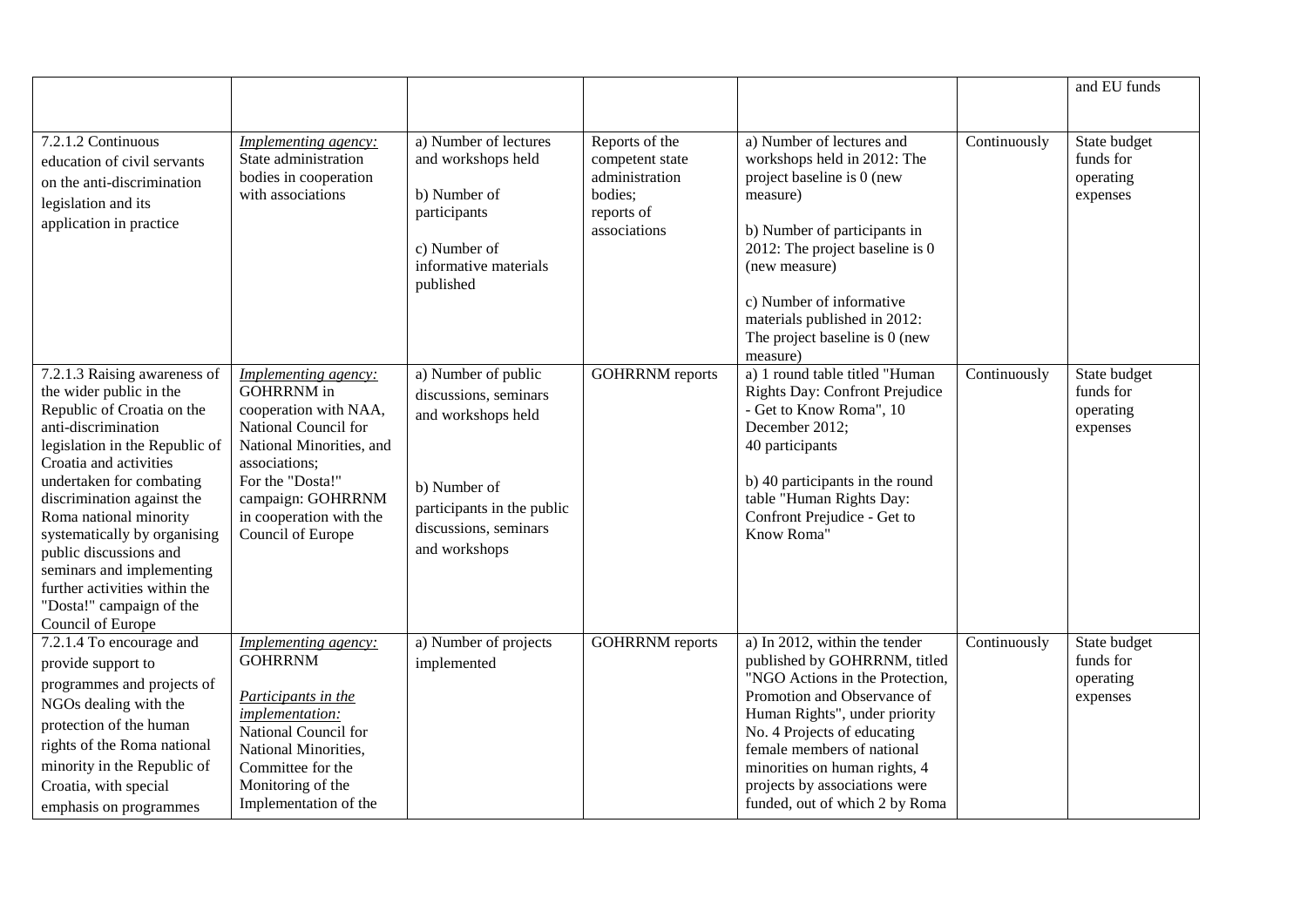| and projects aimed at      | National Strategy for | associations |  |
|----------------------------|-----------------------|--------------|--|
| affirmation and raising    | Roma Inclusion,       |              |  |
| awareness of Roma women    | competent state       |              |  |
| on human rights and gender | administration bodies |              |  |
| equality                   |                       |              |  |
|                            |                       |              |  |

## **Specific aim 2: To improve cooperation between the competent authorities and the representatives (e.g. members of the Council of Roma National Minority and its representatives) of the Roma national minority in combating discrimination against Roma people**

Definition:

In order to achieve this specific aim, measures aimed at establishing and ensuring systematic communication and transmission of data on the state of human rights of the Roma population in the Republic of Croatia between the competent authorities on the national, regional and local level and representatives of the Roma national minority will be implemented. Furthermore, mechanisms for the exchange of information on the state of human rights of the Roma national minority will be established. Activities aimed at an improvement of the efficiency of the work of the competent authorities regarding the identification, prevention and combating incidences of discrimination against the Roma national minority will be undertaken. A database on court proceedings based on anti-discrimination laws will be established, and statistics on hate crimes will be monitored.

### Indicators:

a) A more efficient monitoring of the position of the Roma national minority in the field, more efficient solving of problems encountered by the Roma national minority, related to all forms of discrimination

## Project baseline:

- a) Rate of incidences of discrimination against Roma persons in 2012: data not available.
- b) Proportion of closed anti-discrimination cases concerning Roma people within the total number of anti-discrimination cases in 2012: data not available.

## Sources:

- a) Ombudsperson's reports
- b) Court reports
- c) MoI reports
- d) Surveys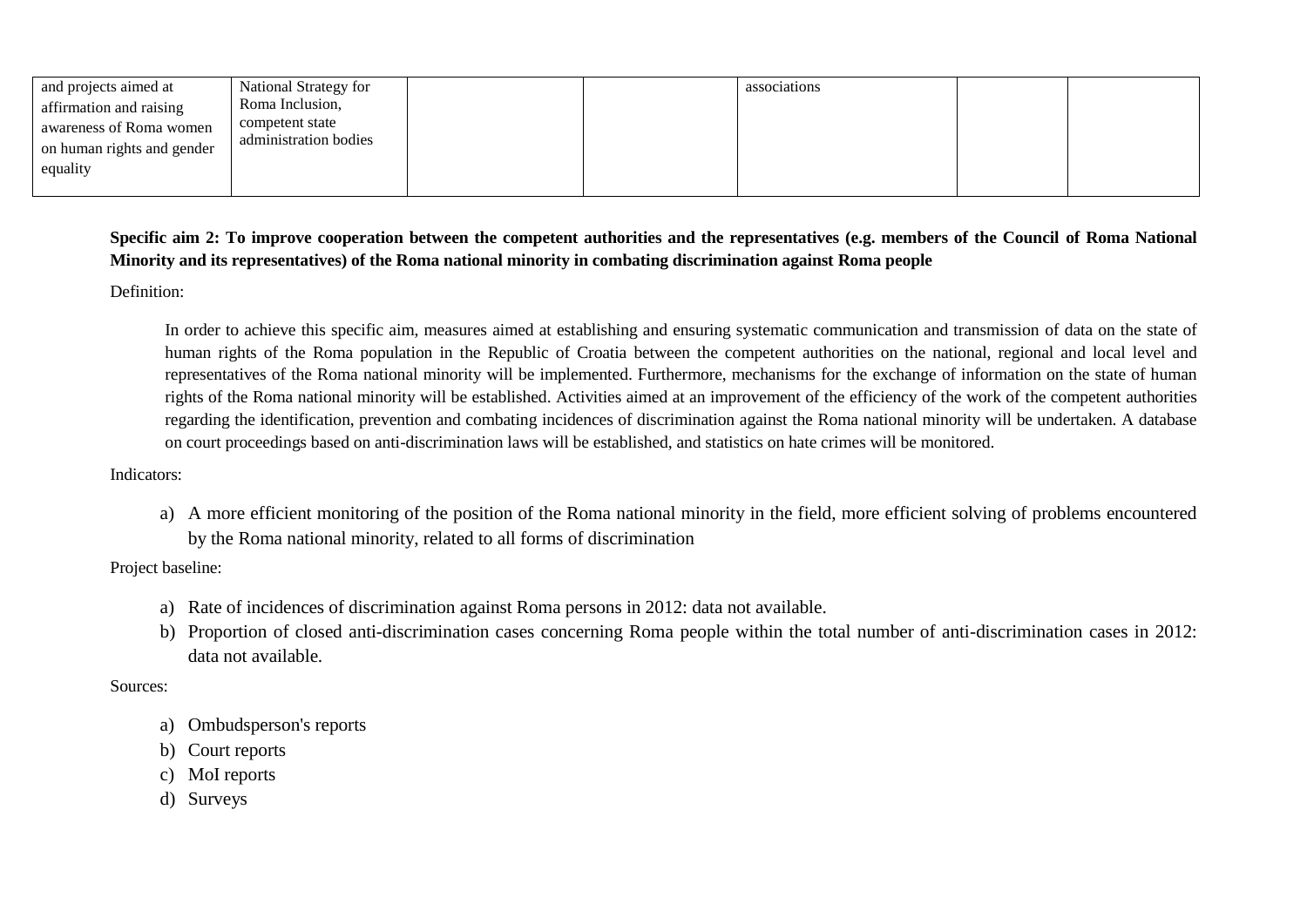## e) Reports of associations

| <b>Measure</b>                                                                                                                                                                                                                                                                                                                  | Implementing agency/                                                                                                                                                                                                                                         | <b>Indicators</b>                                                                                                                                                       | Data sources and                               | <b>Project baseline</b>                                                                                                                                                                                                                                                                                                             | <b>Deadline</b> | <b>Funds</b>                      |
|---------------------------------------------------------------------------------------------------------------------------------------------------------------------------------------------------------------------------------------------------------------------------------------------------------------------------------|--------------------------------------------------------------------------------------------------------------------------------------------------------------------------------------------------------------------------------------------------------------|-------------------------------------------------------------------------------------------------------------------------------------------------------------------------|------------------------------------------------|-------------------------------------------------------------------------------------------------------------------------------------------------------------------------------------------------------------------------------------------------------------------------------------------------------------------------------------|-----------------|-----------------------------------|
|                                                                                                                                                                                                                                                                                                                                 | Participants in<br>the<br>implementation                                                                                                                                                                                                                     |                                                                                                                                                                         | collection<br>method                           |                                                                                                                                                                                                                                                                                                                                     |                 |                                   |
| 7.2.2.1 To establish and<br>ensure systematic<br>communication and<br>transmission of data on the<br>state of human rights of the<br>Roma population in the<br>Republic of Croatia between<br>the competent authorities on<br>the national, regional and<br>local level and<br>representatives of the Roma<br>national minority | <b>Implementing agency:</b><br><b>GOHRRNM</b> in<br>cooperation with the<br>competent NAA,<br>$L(R)SGU$ , councils and<br>representatives of the<br>Roma national minority<br>and associations dealing<br>with human rights of the<br>Roma national minority | a) Number of meetings<br>held<br>b) Number of NAA<br>representatives who<br>participated in the<br>meetings<br>c) Number of members<br>of the Roma national<br>minority | Reports of<br>GOHRRNM and the<br>competent NAA | a) Number of meetings held in<br>2012: The project baseline is 0<br>(new measure)<br>b) Number of NAA<br>representatives who participated<br>in the meetings in 2012: The<br>project baseline is 0 (new<br>measure)<br>c) Number of members of the<br>Roma national minority in<br>2012: The project baseline is 0<br>(new measure) | 2013            | No additional<br>funds are needed |

**Specific aim 3: To ensure and improve the implementation of anti-discrimination legislation by the competent authorities on all levels (national/regional/local), and to implement all other regulations and laws with the application of anti-discrimination principles (education, housing, health, employment)**

### Definition:

This aim will be achieved by ensuring the conditions for an efficient and comprehensive work of the competent bodies participating in the detection, handling and monitoring of the results of proceedings instituted due to hate crimes in order to improve the monitoring system, as well as for a more efficient protection of victims and their basic human rights. Protocol on the proceedings in cases of hate crimes of April 2011, the Ministry of Justice will continue to create statistical forms and aggregate statistical indicators on hate crimes submitted by courts. The Ministry of Justice will deliver the data collected semi-annually to the Government Office for Human Rights and Rights of National Minorities by the end of the month for the previous six-month period.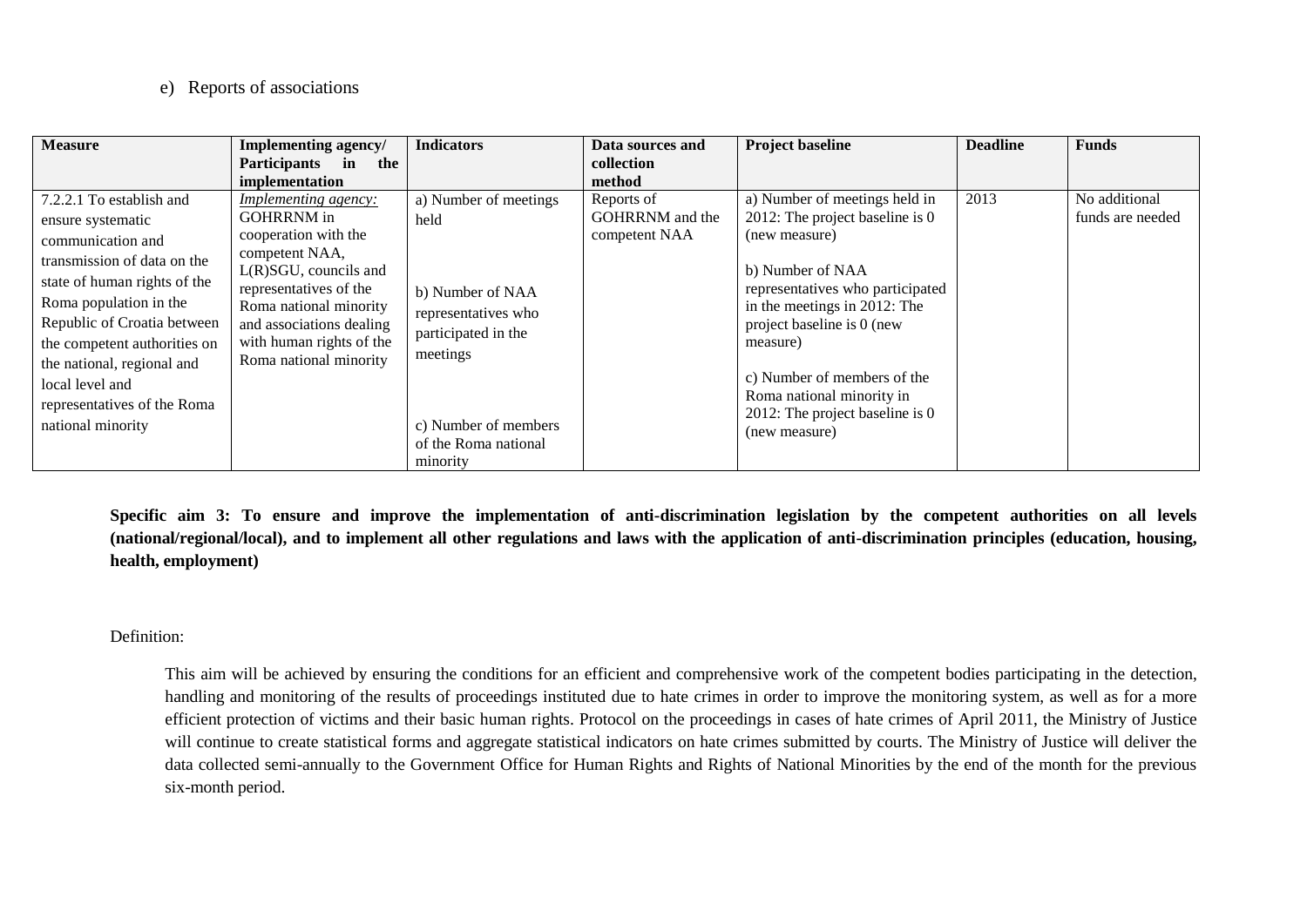Indicators:

- a) Increase in the rate of resolved cases related to discrimination against Roma people
- b) Shortened duration of court proceedings related to discrimination against Roma people

# Project baseline:

- a) Rate of resolution of cases related to discrimination against Roma people: data not available.
- b) Average duration of court proceedings related to discrimination: data not available.

# Sources:

- a) Ombudsperson's reports
- b) Court reports
- c) MoI reports
- d) Surveys
- e) Reports of associations

| <b>Measure</b>               | Implementing agency/        | <b>Indicators</b>                   | Data sources and | <b>Project baseline</b>          | <b>Deadline</b> | <b>Funds</b> |
|------------------------------|-----------------------------|-------------------------------------|------------------|----------------------------------|-----------------|--------------|
|                              | Participants in<br>the      |                                     | collection       |                                  |                 |              |
|                              | implementation              |                                     | method           |                                  |                 |              |
| 7.2.3.1 Improvement of the   | <i>Implementing agency:</i> | a) Number of training               | Reports of       | a) Number of training sessions   | Continuously    | State budget |
| efficiency of work of the    | <b>GOHRRNM</b> in           | sessions implemented                | GOHRRNM and the  | implemented in 2012: The         |                 | funds for    |
| competent bodies in          | cooperation with the        |                                     | competent NAA    | project baseline is 0 (new       |                 | operating    |
| identifying, preventing and  | competent NAA               | b) Number of<br>participants in the |                  | measure)                         |                 | expenses     |
| combating incidences of      |                             | training sessions                   |                  | b) Number of participants in the |                 |              |
| discrimination against the   |                             |                                     |                  | training sessions in 2012: The   |                 |              |
| Roma national minority by    |                             |                                     |                  | project baseline is 0 (new       |                 |              |
| strengthening the            |                             |                                     |                  | measure)                         |                 |              |
| administrative capacities of |                             |                                     |                  |                                  |                 |              |
| the competent services       |                             |                                     |                  |                                  |                 |              |
| through an education of the  |                             |                                     |                  |                                  |                 |              |
| relevant employees on all    |                             |                                     |                  |                                  |                 |              |
| forms of discriminations and |                             |                                     |                  |                                  |                 |              |
| mechanisms of combating      |                             |                                     |                  |                                  |                 |              |
| discrimination, as well as   |                             |                                     |                  |                                  |                 |              |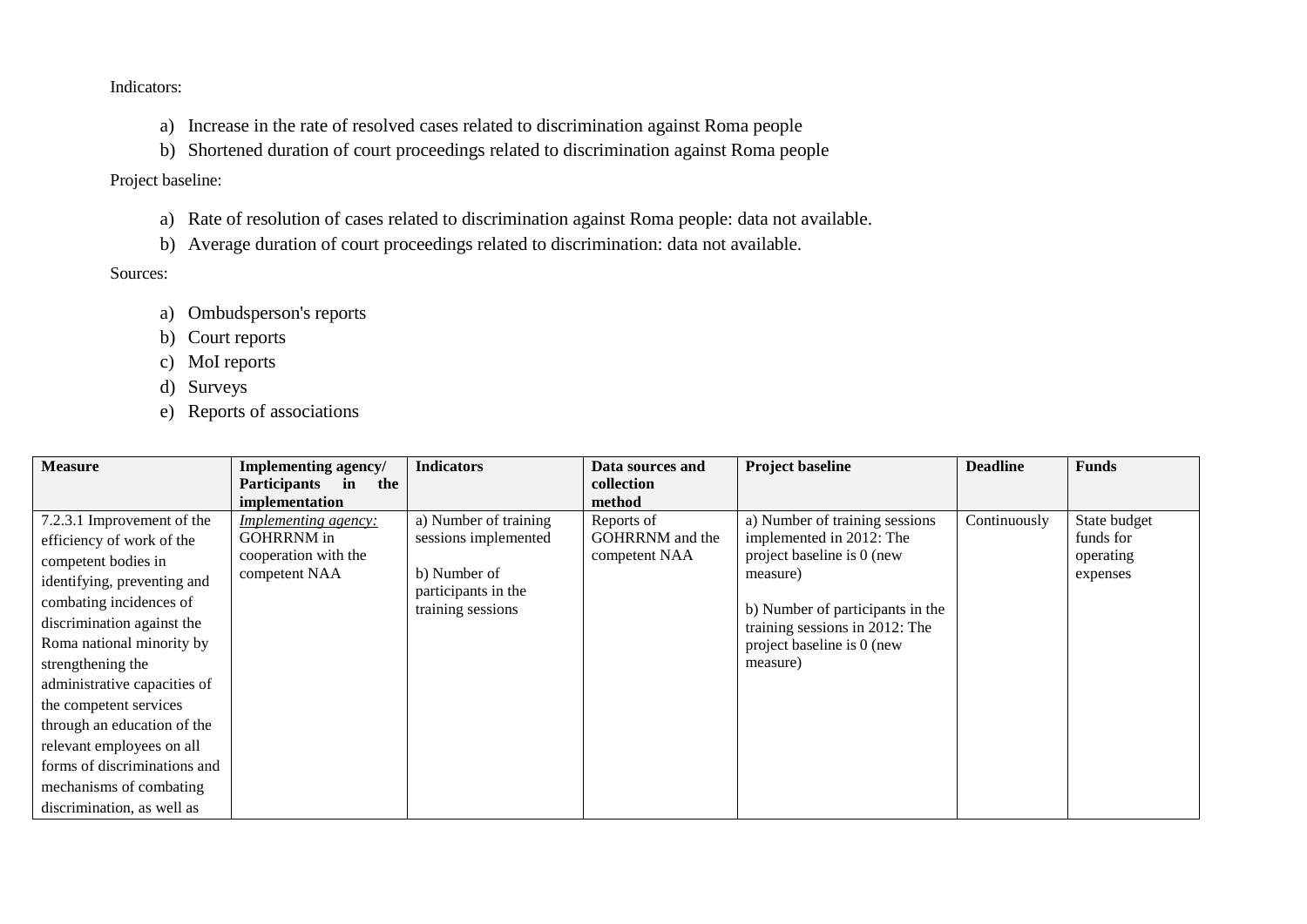| improving the surveillance<br>over the implementation of<br>the legislation related to the<br>Roma national minority |                                                                                                                                             |                                                                                                                                                                                                                                                                                  |                                                   |                                                                                                                                                                                                                                                                       |              |                                   |
|----------------------------------------------------------------------------------------------------------------------|---------------------------------------------------------------------------------------------------------------------------------------------|----------------------------------------------------------------------------------------------------------------------------------------------------------------------------------------------------------------------------------------------------------------------------------|---------------------------------------------------|-----------------------------------------------------------------------------------------------------------------------------------------------------------------------------------------------------------------------------------------------------------------------|--------------|-----------------------------------|
| 7.2.3.2 Keeping a database<br>on court proceedings based<br>on the Anti-Discrimination<br>Act                        | <b>Implementing agency:</b><br>Ministry of Justice<br>Participants in the<br>implementation:<br>Courts                                      | a) Ratio of new and<br>closed court cases within<br>one period (a year)<br>b) Number of unresolved<br>discrimination cases at<br>the end of each period (a<br>year)<br>c) Duration of each court<br>proceedings related to<br>discrimination (up to 12<br>months/over 12 months) | Submission of<br>statistical reports by<br>courts | a) Ratio of new and closed cases<br>in 2012: 132 new cases/57<br>closed cases<br>b) Number of unresolved<br>discrimination cases in 2012:<br>547<br>c) Duration of each court<br>proceedings related to<br>discrimination - up to 12 months<br>44, over 12 months: 12 | Continuously | No additional<br>funds are needed |
| 7.2.3.3 Monitoring of hate<br>crime statistics                                                                       | <i>Implementing agency:</i><br><b>GOHRRNM</b><br>Participants in the<br><i>implementation:</i><br>MoI, CSAO, Ministry of<br>Justice, courts | a) Ratio of new and<br>closed court cases within<br>one period (a year)<br>b) Number of unresolved<br>hate crime cases at the<br>end of each period (a<br>year)<br>c) Duration of each court<br>proceedings related to<br>hate crimes (up to 12<br>months/over 12 months)        | Submission of<br>statistical reports by<br>courts | a) Ratio of new and closed cases<br>in 2012: 6 new cases/19 closed<br>cases<br>b) Number of unresolved hate<br>crime cases in 2012: 8<br>c) Duration of each court<br>proceedings related to hate<br>crimes - up to 12 months: 13,<br>over 12 months: 7               | Continuously | No additional<br>funds are needed |

## **Specific aim 4: To reduce the number of violent incidents against Roma people through police action**

Definition:

In order to achieve this aim, measures aimed at achieving a greater police efficiency in detecting and preventing crimes against Roma people and violence in Roma communities will be implemented by implementing the Action Strategy "Police in the Community", especially the projects "Reform of Operative and Prevention Work of Uniformed Police" and "Crime Prevention". Furthermore, Roma people will be encouraged to report ethnic and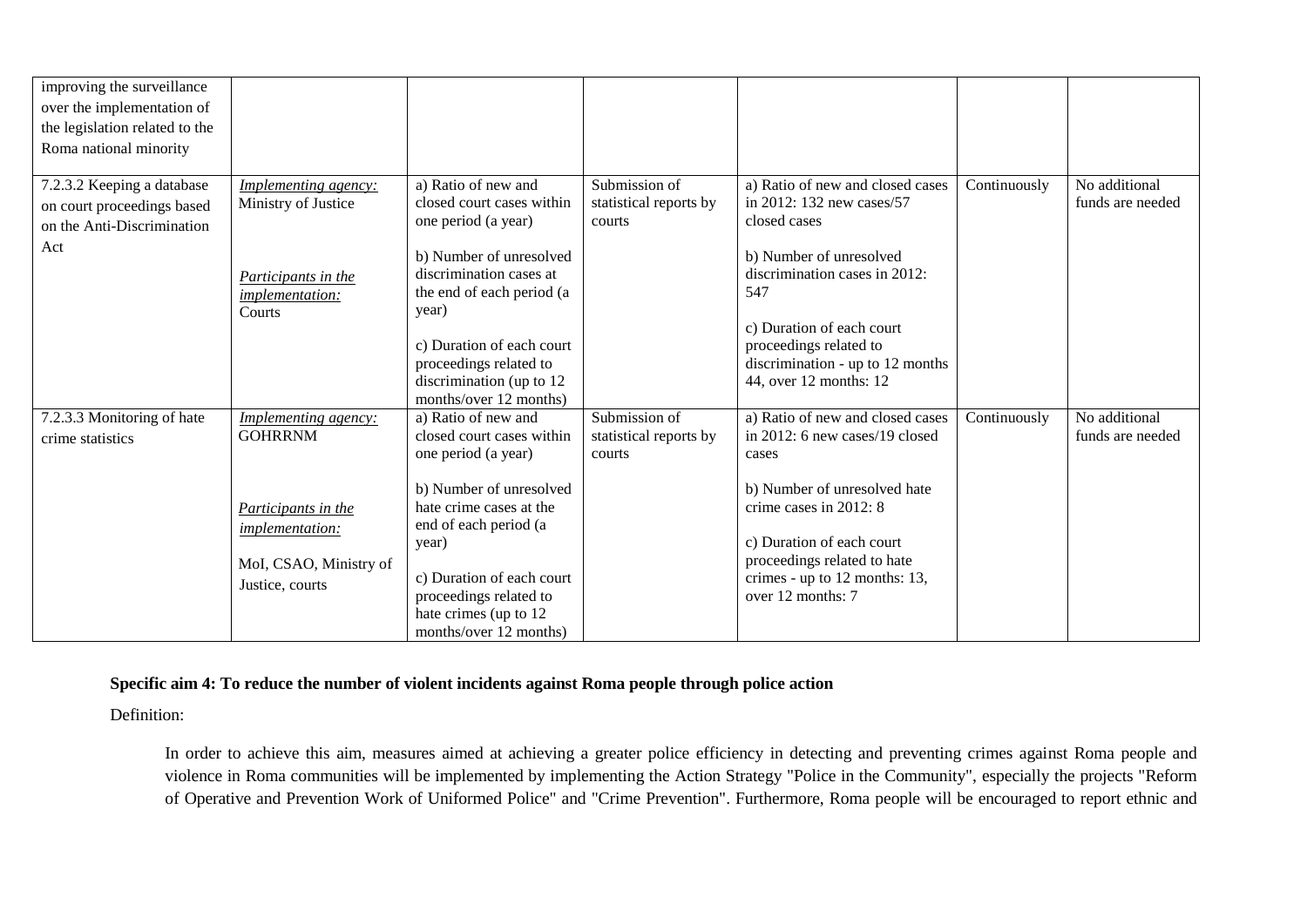other forms of violence, and recording and statistical monitoring of the number of such incidents will be improved. MoI police officers will be trained in implementing measures for combating violence against Roma people, and sensitised for working with members of the Roma community.

#### Indicators:

- a) Reduction of the rate of violent behaviour and ethnically motivated violence hate crimes
- b) Fewer incidences of crimes against Roma people within Roma communities
- c) Reduction of the rate of crimes and misdemeanours perpetrated by Roma persons

### Project baseline:

- a) Reduction of the rate of violent behaviour and ethnically motivated violence hate crimes in 2012: data not available.
- b) Fewer incidences of crimes against Roma people within Roma communities data not available.
- c) Reduction of the rate of crimes and misdemeanours perpetrated by Roma persons data not available.

Sources:

a) MoI reports.

| <b>Measure</b>                                                                                                                                                                                                                                                                                                      | Implementing agency/                                                                                                                                                                                                         | <b>Indicators</b>                                                                | Data sources and                    | <b>Project baseline</b>                                                                                                                                                                                                                                                                                   | <b>Deadline</b> | <b>Funds</b>                           |
|---------------------------------------------------------------------------------------------------------------------------------------------------------------------------------------------------------------------------------------------------------------------------------------------------------------------|------------------------------------------------------------------------------------------------------------------------------------------------------------------------------------------------------------------------------|----------------------------------------------------------------------------------|-------------------------------------|-----------------------------------------------------------------------------------------------------------------------------------------------------------------------------------------------------------------------------------------------------------------------------------------------------------|-----------------|----------------------------------------|
|                                                                                                                                                                                                                                                                                                                     | the                                                                                                                                                                                                                          |                                                                                  |                                     |                                                                                                                                                                                                                                                                                                           |                 |                                        |
| 7.2.4.1 Achieving a greater<br>efficiency of the police in<br>detecting and preventing<br>crimes against Roma people<br>and violence in Roma<br>communities will be<br>implemented by<br>implementing the Action<br>Strategy "Police in the<br>precincts<br>Community", or creating a<br>system of crime prevention | Participants in<br>implementation<br><i>Implementing agency:</i><br>MoI in cooperation with<br>members of the Roma<br>community, associations<br>Participants in the<br><i>implementation:</i><br>Police directorate, police | a) Number and type of<br>crimes solved<br>b) Number and type of<br>misdemeanours | collection<br>method<br>MoI records | a) Number and type of crimes<br>reported (MoI records for<br>$2012$ :<br>total number of crimes against<br>Roma people reported: 66;<br>total number of crimes within<br>Roma communities 135;<br>total number of crimes<br>perpetrated by Roma persons<br>978<br>b) Number and type of<br>misdemeanours: | Continuously    | State budget<br>funds for MoI<br>staff |
|                                                                                                                                                                                                                                                                                                                     |                                                                                                                                                                                                                              |                                                                                  |                                     | total number of misdemeanours                                                                                                                                                                                                                                                                             |                 |                                        |
|                                                                                                                                                                                                                                                                                                                     |                                                                                                                                                                                                                              |                                                                                  |                                     | against Roma people reported:<br>92:<br>total number of misdemeanours                                                                                                                                                                                                                                     |                 |                                        |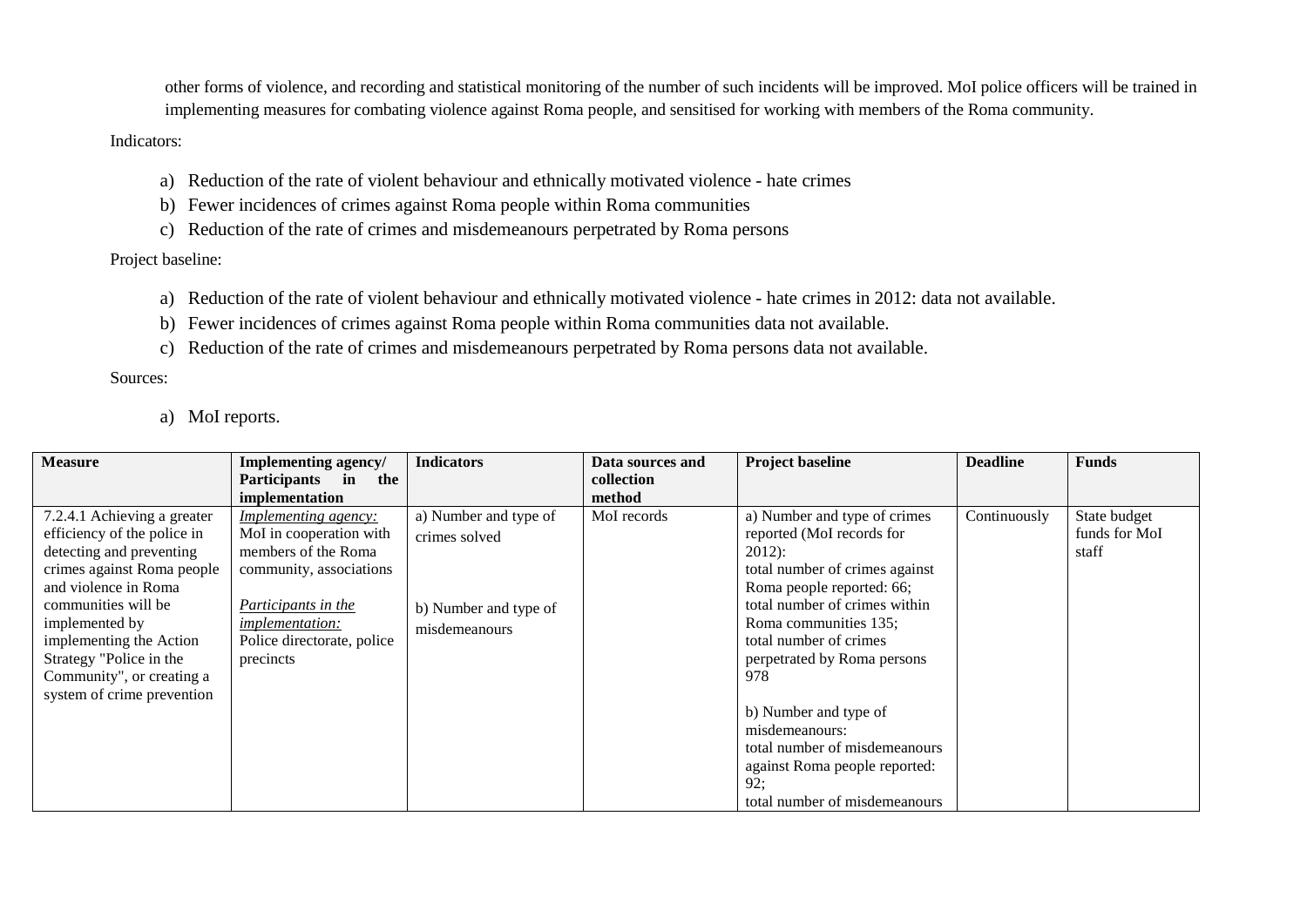|                                                                                                                                                                                                                                                                                                                                                                                                                                                    |                                                                                                                                                                                                                                                        |                                                                                                                                                                                                        |                                     | within Roma communities: 406;<br>total number of misdemeanours<br>perpetrated by Roma persons:<br>1354                                                                                  |              |                                        |
|----------------------------------------------------------------------------------------------------------------------------------------------------------------------------------------------------------------------------------------------------------------------------------------------------------------------------------------------------------------------------------------------------------------------------------------------------|--------------------------------------------------------------------------------------------------------------------------------------------------------------------------------------------------------------------------------------------------------|--------------------------------------------------------------------------------------------------------------------------------------------------------------------------------------------------------|-------------------------------------|-----------------------------------------------------------------------------------------------------------------------------------------------------------------------------------------|--------------|----------------------------------------|
| 7.2.4.2 Encouraging Roma<br>people to report ethnic and<br>other forms of crime against<br>Roma people, and recording<br>and statistical monitoring of<br>the number of such<br>incidents in order to prevent<br>and reduce the number of<br>crimes and ethnically<br>motivated violence - hate<br>crimes                                                                                                                                          | <b>Implementing agency:</b><br>MoI and GOHRRNM in<br>cooperation with<br>members of the Roma<br>community<br>Participants in the<br>implementation:<br>Police directorate, police<br>precincts in cooperation<br>with members of the<br>Roma community | a) Number of solved<br>crimes - hate crimes<br>against Roma people                                                                                                                                     | MoI records                         | a) Number of reported crimes -<br>hate crimes against Roma<br>people (MoI records for 2012):<br>2 crimes                                                                                | Continuously | State budget<br>funds for MoI<br>staff |
| 7.2.4.3 Professional training<br>of police officers of the<br>Ministry of the Interior in<br>the implementation of the<br>measures from the "Protocol<br>on the Proceedings in Cases<br>of Hate Crimes", their<br>sensitisation as regards<br>working with minority<br>groups, especially members<br>of the Roma community, for<br>a better mutual<br>understanding and respect,<br>and prevention of all forms<br>of discrimination. <sup>6</sup> | Implementing agency:<br>MoI with other NAA,<br>organisations, and<br>members of the Roma<br>national minority<br>Participants in the<br>implementation:<br>Police directorate, police<br>precincts                                                     | a) Number of police<br>officers trained in the<br>implementation of<br>measures from the<br>Protocol on the<br>Proceedings in Cases of<br><b>Hate Crimes</b><br>b) Number of training<br>sessions held | Reports on the<br>training sessions | a) Number of trained police<br>officers to date (MoI records for<br>2012): 546 police officers<br>b) Number of training sessions<br>held (MoI records for 2012): 76<br>hours of courses | Continuously | State budget<br>funds for MoI<br>staff |
| 7.2.4.4 Strengthening of the<br>proactive work of police<br>officers in the detection of<br>child trafficking cases in the<br>Roma population                                                                                                                                                                                                                                                                                                      | Implementing agency:<br>MoI<br>Participants in the<br><i>implementation:</i><br>Police directorate, police<br>precincts                                                                                                                                | a) Number of children<br>identified as victims of<br>human trafficking within<br>the Roma population                                                                                                   | MoI records                         | a) Number of crimes reported<br>(MoI records for $2012$ ): 0<br>crimes                                                                                                                  | Continuously | State budget<br>funds for MoI<br>staff |

 $<sup>6</sup>$  Aim: Education and sensitisation of police officers for working with minority groups, especially the Roma minority, and acquainting them with the rights and customs of the Roma national</sup> minority, as well as the Protocol on the Proceedings in Case of Hate Crimes

 $\overline{\phantom{a}}$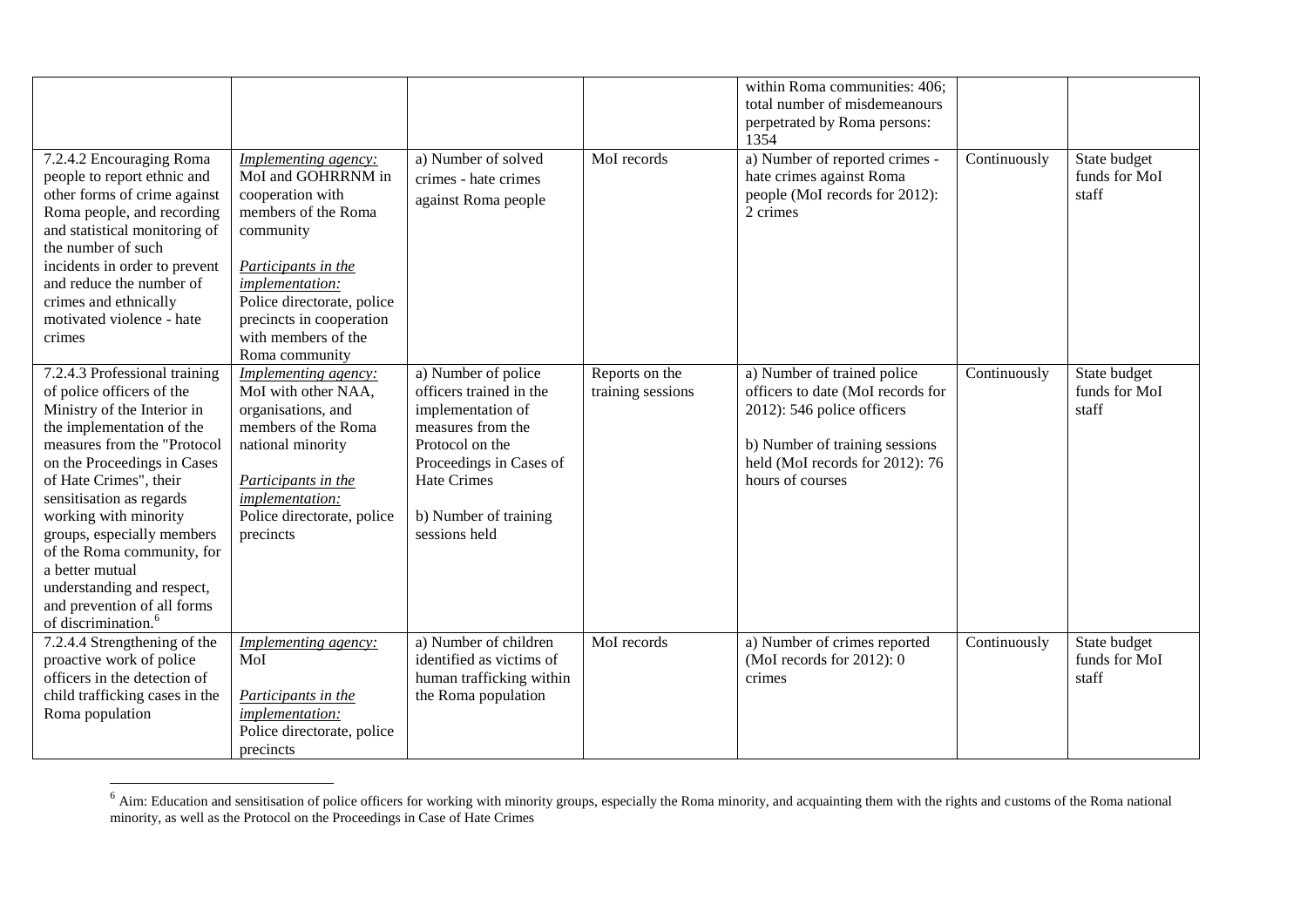| 7.2.4.5 Strengthening of | <i>Implementing agency:</i> | a) Number of activities  | <b>GOHRRNM</b> reports | a) Number of activities          | $\dot{\ }$ continuously | State budget |
|--------------------------|-----------------------------|--------------------------|------------------------|----------------------------------|-------------------------|--------------|
| community programmes in  | <b>GOHRRNM</b>              | implemented in order to  |                        | implemented in order to raise    |                         | funds for    |
| order to raise awareness |                             | raise awareness          |                        | awareness regarding the issues   |                         | operating    |
| regarding the issues and |                             | regarding the issues and |                        | and incidences of child          |                         | expenses     |
| incidences of child      |                             | incidences of child      |                        | trafficking in 2012: The project |                         |              |
| trafficking              |                             | trafficking              |                        | baseline is 0 (new measure)      |                         |              |

# **7.3 HELP IN REALISING RIGHTS**

### **General aim:**

To enable the Roma population, which does not address the competent authorities for different reasons, to access information, legal advice and legal aid<sup>7</sup>.

### **Specific aims:**

- 1. To increase the availability of free legal aid to Roma persons pursuant to the Free Legal Aid Act;
- 2. To increase the visibility of free legal aid instruments;
- 3. To increase the level of the availability of free legal aid to Roma people, especially in cases in which they are suspected victims of discrimination, by increasing the availability of aid in realising rights, and by increasing the visibility of free legal aid.

### **Specific aim 1: To increase the availability of free legal aid to Roma persons pursuant to the Free Legal Aid Act**

Definition:

 $\overline{a}$ 

By systematic informing of citizens of the Republic of Croatia on the possibilities offered by the free legal aid system, application of legal provisions, and systematic training of all legal aid providers, competent authorities and the Roma national minority, the availability of legal aid will also be enabled to members of the Roma national minority, in a way which will result in the utilisation of the full potential of the system, pursuant to the conditions prescribed by law.

 $^7$  *Explanation:* The primary legal aid, especially legal counselling and informing of citizens outside of and before court, administrative and formal proceedings is especially important for achieving an efficient legal system in which everyone's rights are equally protected. The Roma population requires support and encouragement in realising their rights due to an insufficient knowledge if its rights, mechanisms for their realisation and the Croatian language; it is, therefore, necessary to ensure the prerequisites that will enable and facilitate this.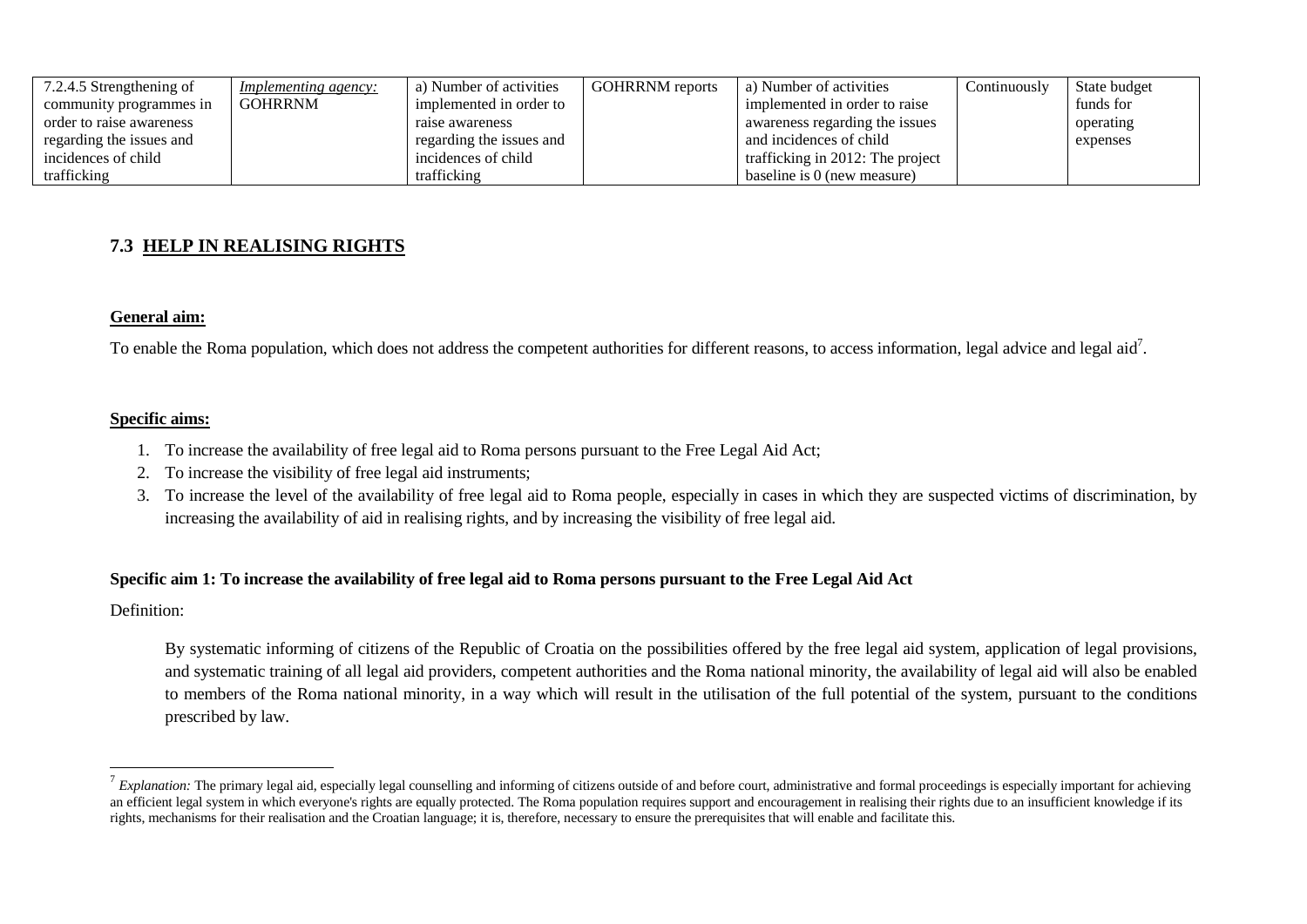Indicators:

a) Increase in the proportion of members of the Roma community who requested and received free legal aid.

Project baseline:

a) Proportion of members of the Roma community who requested and received free legal aid in 2012: data not available.

Sources:

a) Records of associations authorised for providing the primary legal aid.

| <b>Measure</b>                | Implementing agency/             | <b>Indicators</b>  | Data sources and      | <b>Project baseline</b>          | <b>Deadline</b> | <b>Funds</b> |
|-------------------------------|----------------------------------|--------------------|-----------------------|----------------------------------|-----------------|--------------|
|                               | <b>Participants</b><br>in<br>the |                    | collection            |                                  |                 |              |
|                               | implementation                   |                    | method                |                                  |                 |              |
| 7.3.1.1 Training of legal aid | <i>Implementing agency:</i>      | a) Number of round | State administration  | a) Number of round tables and    | Continuously    | State budget |
| providers, competent          | Ministry of Justice,             | tables and public  | offices in counties   | public discussions held in 2012: |                 | funds for    |
| authorities and members of    | state administration             | discussions held   | and City Office for   | The project baseline is 0 (new   |                 | operating    |
| the Roma national minorities  | offices in counties, City        |                    | General               | measure)                         |                 | expenses     |
|                               | Office for General               |                    | Administration of the |                                  |                 |              |
| in topical round tables and   | Administration of the            |                    | City of Zagreb,       |                                  |                 |              |
| public discussions on the     | City of Zagreb,                  |                    | associations          |                                  |                 |              |
| Free Legal Aid Act            | MoI                              |                    | MoI.                  |                                  |                 |              |
|                               |                                  |                    | Ombudsperson          |                                  |                 |              |

## **Specific aim 2: To increase the visibility of free legal aid instruments**

Definition:

In order to achieve this aim, measures and activities aimed at increasing the visibility of free legal aid will be implemented by informing the public using brochures instructing beneficiaries in a simple manner on how to realise the right to free legal aid (the brochure can be translated to the Roma language if necessary), flyers and posters to be distributed to social care centres, CPII, CES and directly in the field using mobile teams.

Indicators:

a) Rate of utilisation of free legal aid by members of the Roma national minority

Project baseline: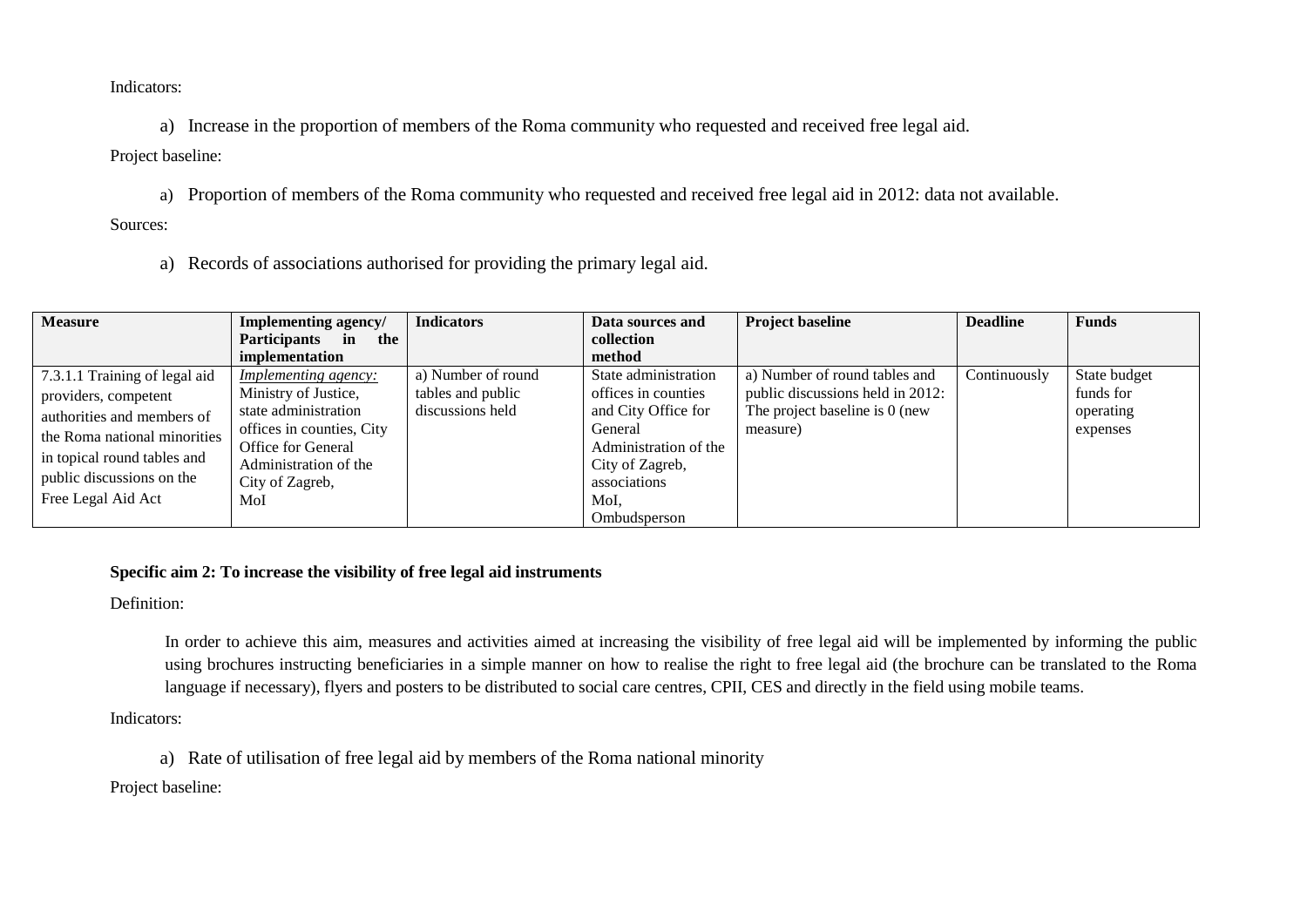a) Rate of utilisation of free legal aid by members of the Roma national minority in 2012: data not available.

Sources:

a) Records of associations authorised for providing the primary legal aid

| <b>Measure</b>                                                                                                                                                                                                                                        | Implementing agency/<br><b>Participants</b><br>in<br>the<br>implementation                                                                                                                                                                                                                                 | <b>Indicators</b>                                                                                    | Data sources and<br>collection<br>method                                               | <b>Project baseline</b>                                                                                                                                                                                                                                               | <b>Deadline</b> | <b>Funds</b>                                       |
|-------------------------------------------------------------------------------------------------------------------------------------------------------------------------------------------------------------------------------------------------------|------------------------------------------------------------------------------------------------------------------------------------------------------------------------------------------------------------------------------------------------------------------------------------------------------------|------------------------------------------------------------------------------------------------------|----------------------------------------------------------------------------------------|-----------------------------------------------------------------------------------------------------------------------------------------------------------------------------------------------------------------------------------------------------------------------|-----------------|----------------------------------------------------|
| 7.3.2.1 Increasing the<br>visibility of free legal aid by<br>informing the public by<br>means of brochures, flyers<br>and posters to be distributed<br>to social care centres, CPII,<br>CES and by means of<br>mobile teams directly in the<br>field. | <i>Implementing agency:</i><br>Ministry of Justice, state<br>administration offices in<br>counties, City Office for<br>General Administration<br>of the City of Zagreb,<br>mobile teams<br>Participants in the<br><i>implementation:</i><br>Social care centres, CPII,<br>CES, courts of first<br>instance | a) Brochure created<br>b) Flyers created and<br>distributed<br>d) Posters created and<br>distributed | Records of<br>associations;<br>records of the<br>competent bodies of<br>first instance | a) Brochure created in 2012:<br>The project baseline is 0 (new<br>measure)<br>b) Flyers created and distributed<br>in 2012: The project baseline is<br>$0$ (new measure)<br>c) Posters created and<br>distributed in 2012: The project<br>baseline is 0 (new measure) | Continuously    | State budget<br>funds for<br>operating<br>expenses |

**Specific aim 3: To increase the level of the availability of free legal aid to Roma people, especially in cases in which they are suspected victims of discrimination, by increasing the availability of aid in realising rights, and by increasing the visibility of free legal aid**

## Definition:

This aim presupposes access not only to courts, but to all bodies established under public law. In order to increase the visibility of free legal aid, measures that include informing the public at contact points in counties, posters distributed to social care centres, CPII, CES and at information counters will be implemented.

Indicators:

a) Altered perception on the availability of free legal aid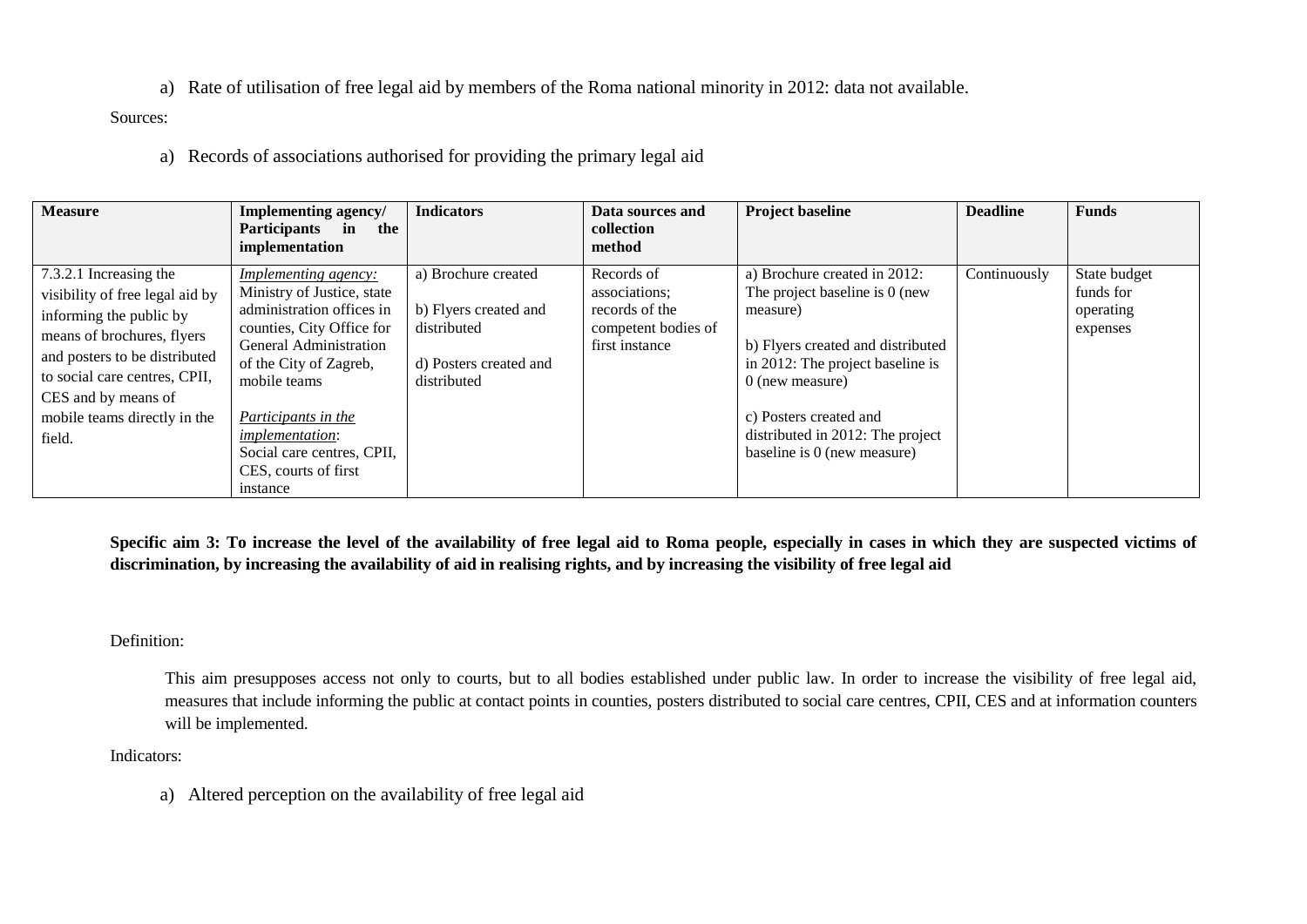b) Increase in the rate of utilisation of free legal aid

# Project baseline:

- a) Perception on the availability of free legal aid and treatment of discrimination: data not available.
- b) Rate of utilisation of free legal aid: data not available.

# Sources:

- a) Records of associations authorised for providing the primary legal aid
- b) Surveys

| <b>Measure</b>                | <b>Implementing agency/</b>      | <b>Indicators</b>      | Data sources and | <b>Project baseline</b> | <b>Deadline</b> | <b>Funds</b> |
|-------------------------------|----------------------------------|------------------------|------------------|-------------------------|-----------------|--------------|
|                               | <b>Participants</b><br>in<br>the |                        | collection       |                         |                 |              |
|                               | implementation                   |                        | method           |                         |                 |              |
| 7.3.3.1 Implementation of     | <i>Implementing agency:</i>      | a) Number of topical   | Records, surveys | a) Number of topical    | Continuously    | State budget |
| activities aimed at informing | Ministry of Justice,             | round tables organised |                  | round tables            |                 | funds for    |
| the Roma population of the    | <b>GOHRRNM</b>                   |                        |                  | organised in 2012:      |                 | operating    |
| possibilities provided in the |                                  |                        |                  | The project baseline    |                 | expenses     |
| Free Legal Aid Act by         |                                  |                        |                  | is 0 (new measure)      |                 |              |
| organising topical round      |                                  | b) Number of           |                  |                         |                 |              |
| tables, which would acquaint  | Participants in the              | participants           |                  | b) Number of            |                 |              |
| citizens, including members   | <i>implementation:</i>           |                        |                  | participants in 2012:   |                 |              |
| of the Roma national          | State administration             |                        |                  | The project baseline    |                 |              |
| minority, with the free legal |                                  |                        |                  | is 0 (new measure)      |                 |              |
|                               | offices in counties, City        |                        |                  |                         |                 |              |
| aid system.                   | <b>Office for General</b>        |                        |                  |                         |                 |              |
|                               | Administration of the            |                        |                  |                         |                 |              |
|                               | City of Zagreb,                  |                        |                  |                         |                 |              |
|                               | authorised associations          |                        |                  |                         |                 |              |
|                               | and courts of first              |                        |                  |                         |                 |              |
|                               | instance                         |                        |                  |                         |                 |              |
|                               |                                  |                        |                  |                         |                 |              |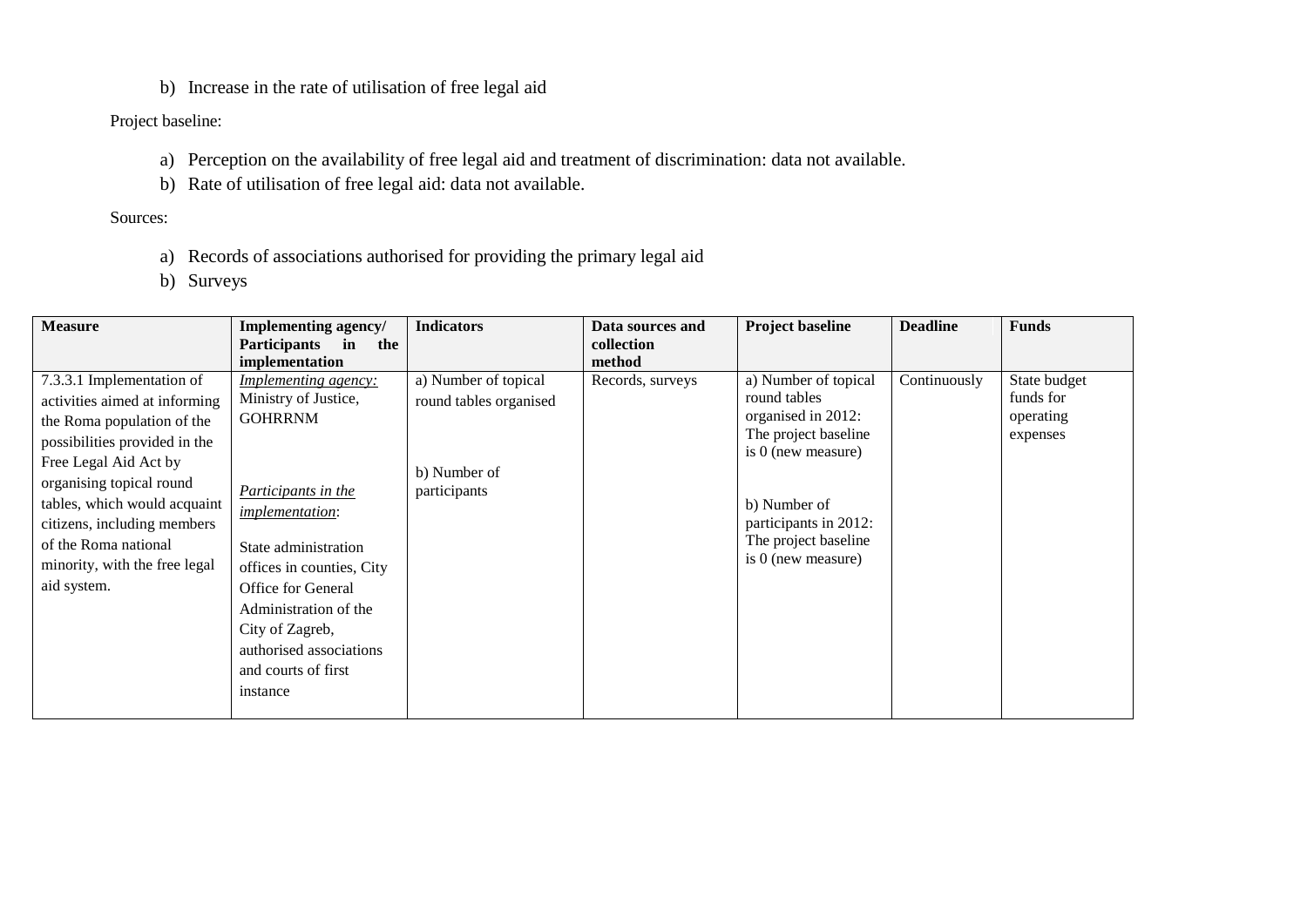# **8. IMPROVEMENT OF STATISTICAL DATA COLLECTION**

In order to achieve these aims, apart from the implementation of measures, it is necessary to continuously monitor their results and impacts. The monitoring process involves a systematic and continuous collection, analysis and utilisation of the information necessary in the management and decision-making processes for the implementation of measures and activities. The monitoring process allows both the implementation agencies and the target group an estimation of the course of the implementation and its effects. Monitoring is a tool in itself, used for the analysis of the achievement of the planned results for the purpose of improvement and decision-making in the implementation. The aim of monitoring is to detect positive trends and the level of achievement, but also issues that arise in the implementation of measures and activities. This enables the implementation agencies to act timely, adjust their approach, and intervene timely and appropriately. This includes routine and systematic monitoring of expenditures, use of resources, implementation of activities, achievement of results, risk management, and result sustainability.

For a successful monitoring of the implementation, it is also necessary to ensure the prerequisites by implementing the following activities:

- a) to map the endangered micro regions and segregated and marginalised settlements in order to obtain an overview of their physical position and a clear view of the condition in each of those regions, as well as their differences
- b) to adopt on the national level a directive (or regulation) on ethnically disaggregated data collection, and data collection broken down by gender and age, which will be transferred to the lower levels, in order to obtain a clear view of the status of the Roma national minority in different areas
- c) to establish mechanisms for the collection of data on the implementation of measures and activities related to the inclusion and the improvement of the status of the Roma national minority on all levels on which the activities take place - national, regional and local, which includes data and indicators of the public and executive bodies, but also data and indicators of the activities and initiatives of the civil sector.

### **Specific aims:**

- 1. To ensure statistical collection of data on the Roma national minority in the Republic of Croatia (while protecting personal data), broken down by gender and age;
- 2. To improve the methodology of data collection on the rates of poverty, material and social deprivation, education, employment, and quality of living of the Roma population;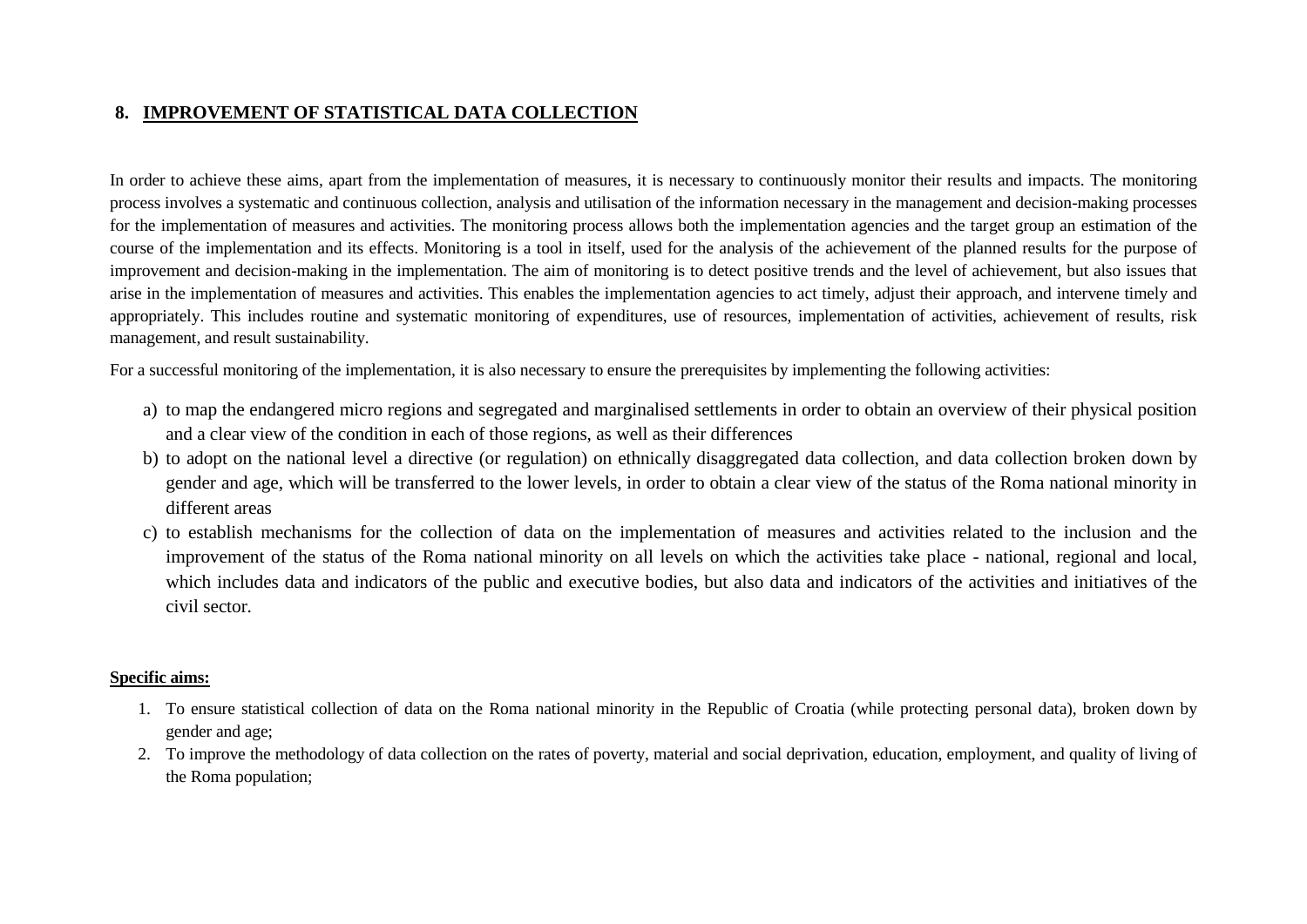- 3. To improve the methodology of data collection on health, health habits and other health indicators of the Roma population;
- 4. To improve the method of monitoring the inclusion, representation and participation of the Roma national minority in the social, political and cultural life of the community.

**Specific aim 1: To ensure statistical gathering of data on the Roma national minority in the Republic of Croatia (while protecting personal data), broken down by gender and age;**

Definition:

In order to achieve this aim, forms for the monitoring of statistical data, broken down by gender and age of Roma people, with comparative data in relation to the total population, will be created within each national administrative authority, in cooperation with the Croatian Bureau of Statistics, within their competence. Furthermore, a unique database on the status of Roma men and women will be created and updated annually at the Government Office for Human Rights and Rights of National Minorities of the Government of the Republic of Croatia.

Indicators:

- a) Atlas of micro regions created
- b) Forms for collecting and monitoring of statistical data broken down by gender and age created
- c) Availability of information on the ethnic dimension of the implementation of rights and provision of social services
- d) National authorities, public institutions and services and the public have complete and reliable information relevant for the control of and combating discrimination
- e) Database established

| <b>Measure</b>               | Implementing agency/             | <b>Indicators</b>        | Data sources and           | <b>Project baseline</b>        | <b>Deadline</b> | <b>Funds</b>     |
|------------------------------|----------------------------------|--------------------------|----------------------------|--------------------------------|-----------------|------------------|
|                              | <b>Participants</b><br>in<br>the |                          | collection                 |                                |                 |                  |
|                              | implementation                   |                          | method                     |                                |                 |                  |
| 8.1.1 To create, in          | <i>Implementing agency:</i>      | a) Forms for collecting  | Administrative             | a) Data from the existing      | 2015            | State budget     |
| cooperation with the         | GOHRRNM, NAA in                  | and monitoring           | sources (records by        | research and records for 2012: |                 | funds for        |
| Croatian Bureau of           | cooperation with the             | statistical data created | ethnicity and gender,      | The project baseline is 0 (new |                 | operating        |
| Statistics, in each national | Croatian Bureau of               |                          | kept by certain            | measure)                       |                 | expenses;        |
| administrative authority and | <b>Statistics</b>                |                          | national<br>administrative |                                |                 |                  |
| within their competence,     | Participants in the              | b) Database established  | authorities, as well as    |                                |                 | $L(R)SGU$ budget |
| forms for the monitoring of  | <i>implementation:</i>           |                          | surveys)                   |                                |                 |                  |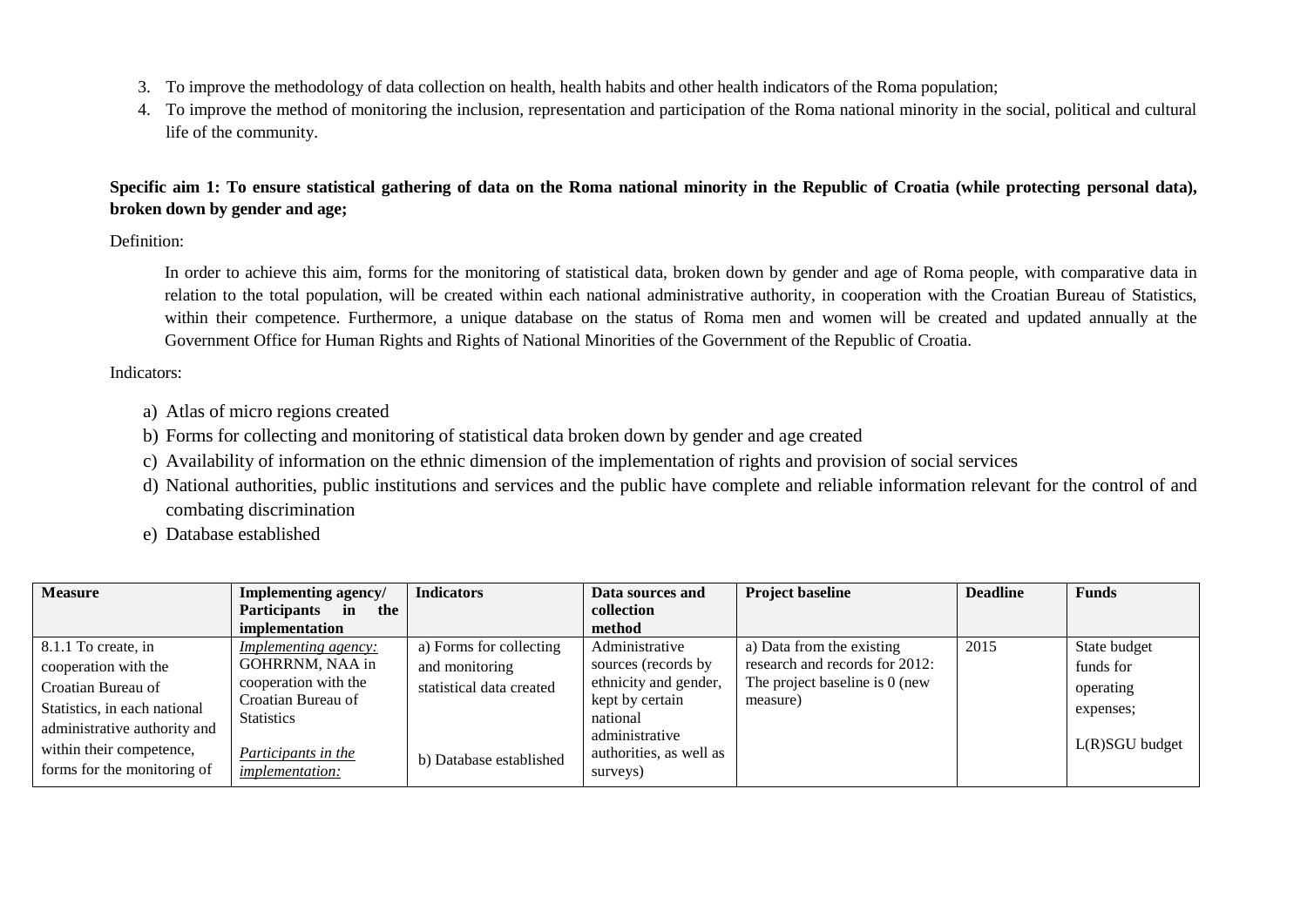| statistical data broken down<br>by gender and age of<br>members of the Roma<br>national minority, with<br>comparative data in relation<br>to the total population.     | NAA in cooperation with<br>the Croatian Bureau of<br>Statistics, which will<br>provide methodological<br>assistance                                                                                                                              | c) Availability of<br>information on the<br>ethnic dimension of<br>implementing rights and<br>providing social<br>services |                                                                                                                                             |                                                                                                           |      | funds;<br>additional funds<br>from international<br>and EU funds                                                                            |
|------------------------------------------------------------------------------------------------------------------------------------------------------------------------|--------------------------------------------------------------------------------------------------------------------------------------------------------------------------------------------------------------------------------------------------|----------------------------------------------------------------------------------------------------------------------------|---------------------------------------------------------------------------------------------------------------------------------------------|-----------------------------------------------------------------------------------------------------------|------|---------------------------------------------------------------------------------------------------------------------------------------------|
| 8.1.2 To create at<br>GOHRRNM and update at<br>least annually a unique<br>database on the position of<br>Roma men and women,<br>including an atlas of micro<br>regions | <i>Implementing agency:</i><br><b>GOHRRNM</b><br>Participants in the<br><i>implementation:</i><br>State administration<br>bodies in cooperation<br>with the Croatian Bureau<br>of Statistics, which will<br>provide methodological<br>assistance | a) Database established                                                                                                    | Administrative<br>sources (records by<br>ethnicity and gender,<br>kept by certain state<br>administration<br>bodies, as well as<br>surveys) | a) Data from the existing<br>research and records for 2012:<br>The project baseline is 0 (new<br>measure) | 2015 | State budget<br>funds for<br>operating<br>expenses;<br>$L(R)SGU$ budget<br>funds;<br>additional funds<br>from international<br>and EU funds |

**Specific aim 2: To improve the methodology of data collection on the rates of poverty, material and social deprivation, education, employment, and quality of living of the Roma population**

Definition:

To implement new statistical forms for social care centres, social care homes, and other service providers in the social care system, which will be able to monitor the statistical data on social care beneficiaries by ethnicity, which will, along with the computerisation of the social care system, enable a better monitoring and targeted implementation of social care policy measures toward this national minority. The measures within this aim will include analyses of the reports of the social care centres and other bodies (family centres, health institutions, educational institutions, civil society organisations, data collection, and implementation of targeted research on the effects of social protection measures, availability and effects of social services,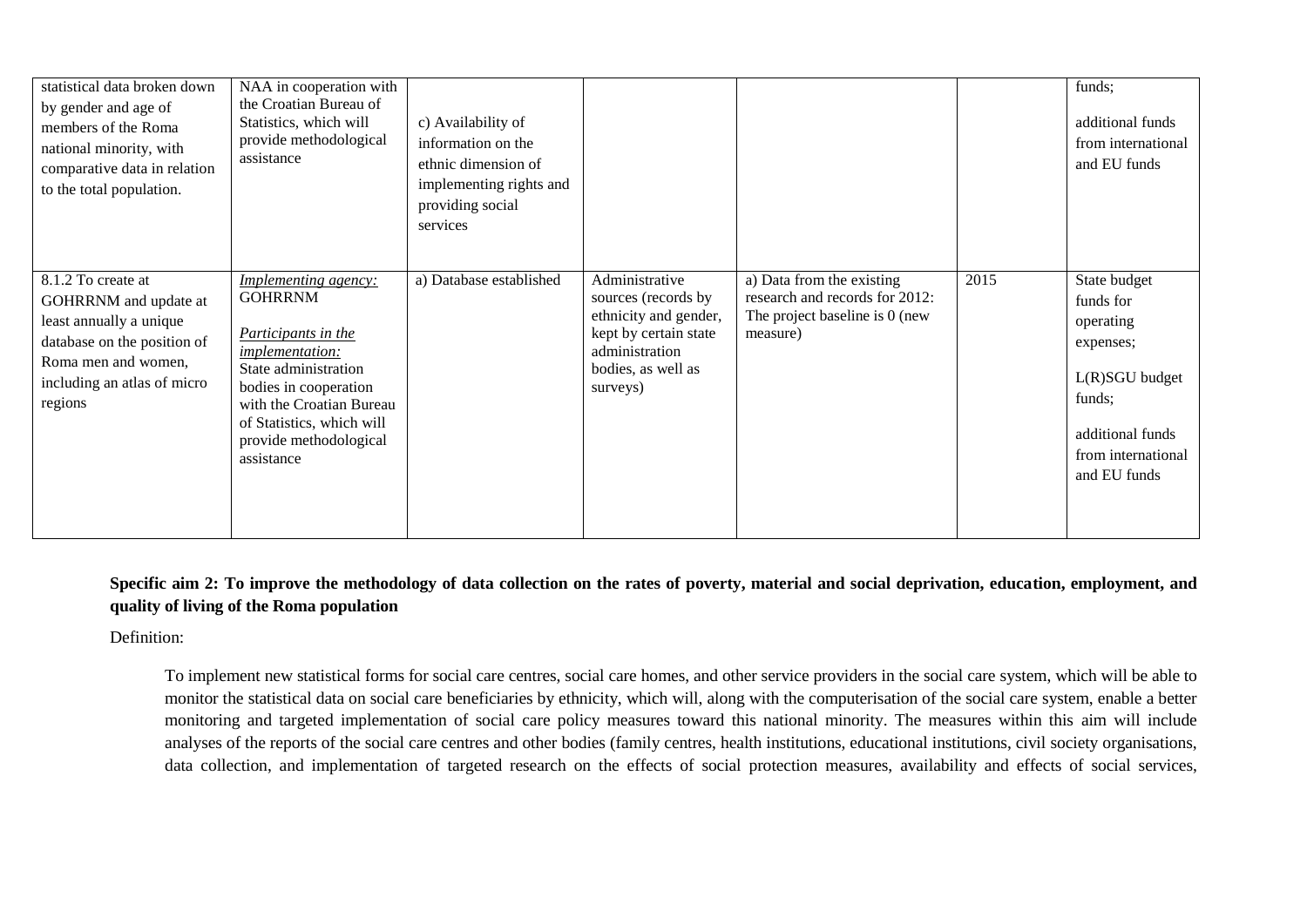longitudinal research with the aim of monitoring indicators related to the social status of Roma men and women, continuous monitoring of social care provision by local self-government units, and recording of the issues the Roma population faces on the territory of the local self-government unit.

## Indicator:

a) Results of the qualitative and quantitative research on poverty, material and social deprivation, and quality of living

Project baseline:

a) Results of the qualitative and quantitative research on poverty, material and social deprivation, and quality of living (UNDP, World Bank, DG REGIO - survey of households, 2011): data not available.

Sources:

a) Surveys and research results of the Croatian Bureau of Statistics in the area of social statistics (vital statistics, statistics of justice, statistics of education)

| <b>Measure</b>                                                                                                                                         | Implementing agency/<br>Participants in<br>the<br>implementation                                                                                                                                                                               | <b>Indicators</b>                                         | Data sources and<br>collection<br>method                                                                          | <b>Project baseline</b>                                                                                   | <b>Deadline</b> | <b>Funds</b>                                                                     |
|--------------------------------------------------------------------------------------------------------------------------------------------------------|------------------------------------------------------------------------------------------------------------------------------------------------------------------------------------------------------------------------------------------------|-----------------------------------------------------------|-------------------------------------------------------------------------------------------------------------------|-----------------------------------------------------------------------------------------------------------|-----------------|----------------------------------------------------------------------------------|
| 8.2.1 To analyse reports of<br>social care centres and other<br>bodies (family centres,<br>health institutions,<br>educational institutions,<br>NGOs)  | <u>Implementing agency:</u><br><b>GOHRRNM</b> in<br>cooperation with the<br>competent state<br>administration bodies<br><i>Participants in the</i><br><i>implementation:</i><br>L(R)SGU, council of<br>Roma national minority,<br>associations | a) Joint reports created                                  | Reports and records<br>of the competent<br>NAA, L(R)SGU,<br>council of Roma<br>national minority,<br>associations | a) Joint reports in 2012: The<br>project baseline is 0 (new<br>measure)                                   |                 | State budget<br>funds for<br>operating<br>expenses;<br>$L(R)SGU$ budget<br>funds |
| 8.2.2. To collect data and<br>carry out targeted research<br>on the effects of social care<br>measures, availability and<br>effects of social services | Implementing agency:<br><b>GOHRRNM</b> in<br>cooperation with the<br>competent state<br>administration bodies                                                                                                                                  | a) Number of targeted<br>research projects carried<br>out | Records of bodies<br>and services, research<br>carried out by<br>different agencies and<br>institutes, reports of | a) Data from the existing<br>research and records for 2012:<br>The project baseline is 0 (new<br>measure) |                 | State budget<br>funds for<br>operating<br>expenses;<br>$L(R)SGU$ budget          |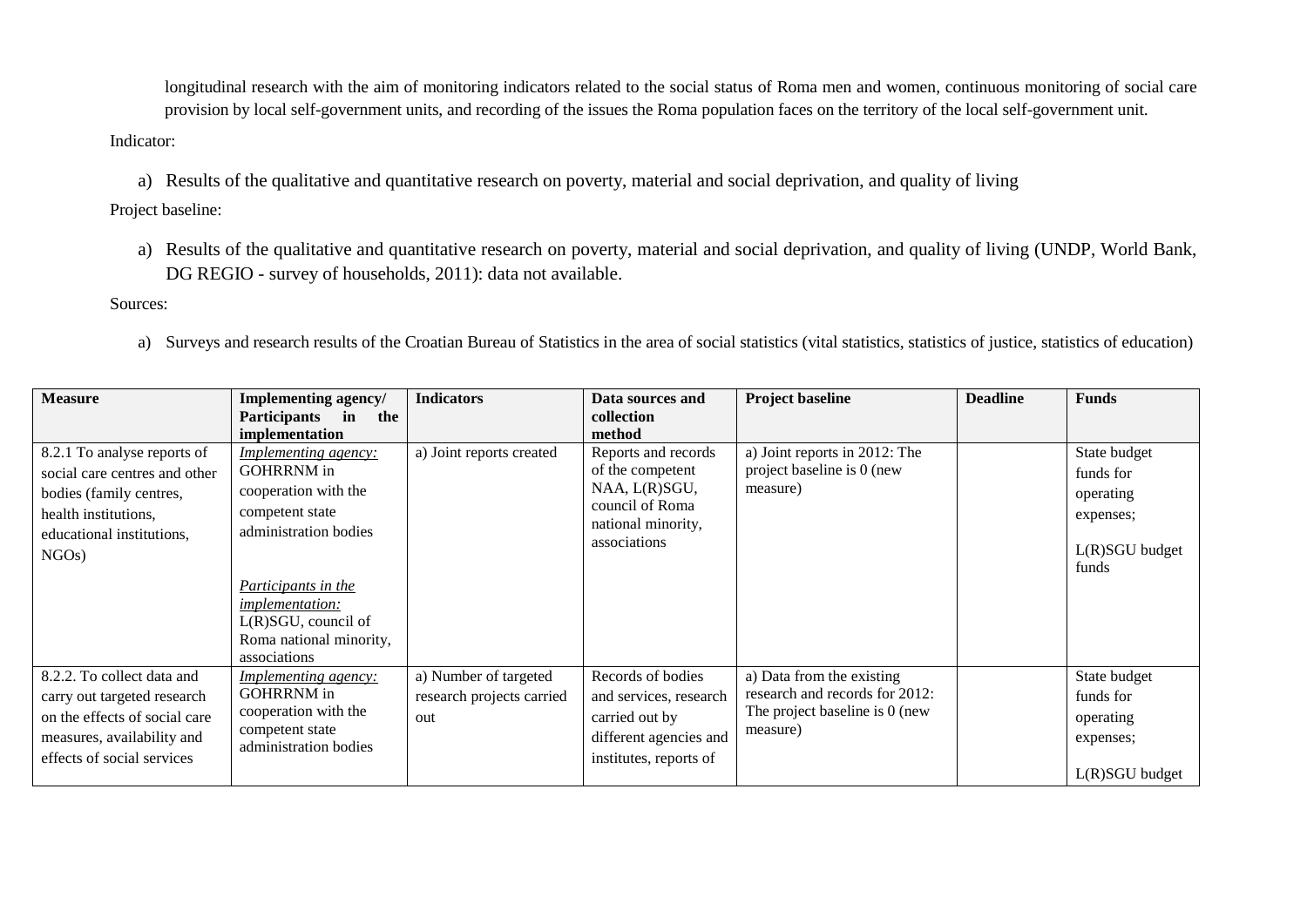|                                                                                                                                                                                                                                                      | Participants in the<br>implementation:<br>Social care centres,<br>family centres, police,<br>L(R)SGU, associations                                                                                                                                   | b) Number of Roma<br>persons involved in the<br>research, by age and<br>gender                                                   | associations                                                                                                                                                                                     |                                                                                                                                           |              | funds;<br>additional funds<br>from international<br>and EU funds                 |
|------------------------------------------------------------------------------------------------------------------------------------------------------------------------------------------------------------------------------------------------------|------------------------------------------------------------------------------------------------------------------------------------------------------------------------------------------------------------------------------------------------------|----------------------------------------------------------------------------------------------------------------------------------|--------------------------------------------------------------------------------------------------------------------------------------------------------------------------------------------------|-------------------------------------------------------------------------------------------------------------------------------------------|--------------|----------------------------------------------------------------------------------|
| 8.2.3 To carry out<br>longitudinal research with<br>the aim of monitoring the<br>indicators related to the<br>social status of Roma men<br>and women                                                                                                 | Implementing agency:<br><b>GOHRRNM</b> in<br>cooperation with the<br>competent state<br>administration bodies<br>Participants in the<br><i>implementation:</i><br>Scientific institutions in<br>cooperation with Roma<br>associations and<br>L(R)SGU | a) Number and type of<br>longitudinal research<br>b) Number of Roma<br>persons involved in the<br>research, by age and<br>gender | Research on the<br>social status of the<br>Roma population,<br>records of bodies and<br>services, research<br>carried out by<br>different agencies and<br>institutes, reports of<br>associations | a) Data from the existing<br>research and records in 2012:<br>The project baseline is 0 (new<br>measure)                                  |              | State budget<br>funds for<br>operating<br>expenses;<br>L(R)SGU budget<br>funds   |
| 8.2.4 To continuously<br>monitor the provision of<br>social care by local self-<br>government units                                                                                                                                                  | <i>Implementing agency:</i><br>LSGU in cooperation<br>with social care centres                                                                                                                                                                       | a) Number of Roma<br>beneficiaries of different<br>rights, and type of rights<br>used                                            | <b>LSGU</b> reports                                                                                                                                                                              | a) Number of Roma<br>beneficiaries of different rights,<br>and type of rights used in 2012:<br>The project baseline is 0 (new<br>measure) | Continuously | LSGU budget<br>funds                                                             |
| 8.2.5 Monitoring of the<br>status regarding social care<br>by means of a cooperation<br>with the competent social<br>work centre, councils or<br>representatives of the Roma<br>national minority, and the<br>competent local<br>administration body | Implementing agency:<br><b>MSPY</b><br>Participants in the<br><i>implementation:</i><br>Social care centres,<br>family centres,<br>L(R)SGU,<br>councils and                                                                                          | a) Number of Roma<br>beneficiaries of different<br>rights                                                                        | Reports of social care<br>centres                                                                                                                                                                | a) Number of Roma<br>beneficiaries of different rights<br>in 2012: The project baseline is<br>$0$ (new measure)                           | Continuously | State budget<br>funds for<br>operating<br>expenses;<br>$L(R)SGU$ budget<br>funds |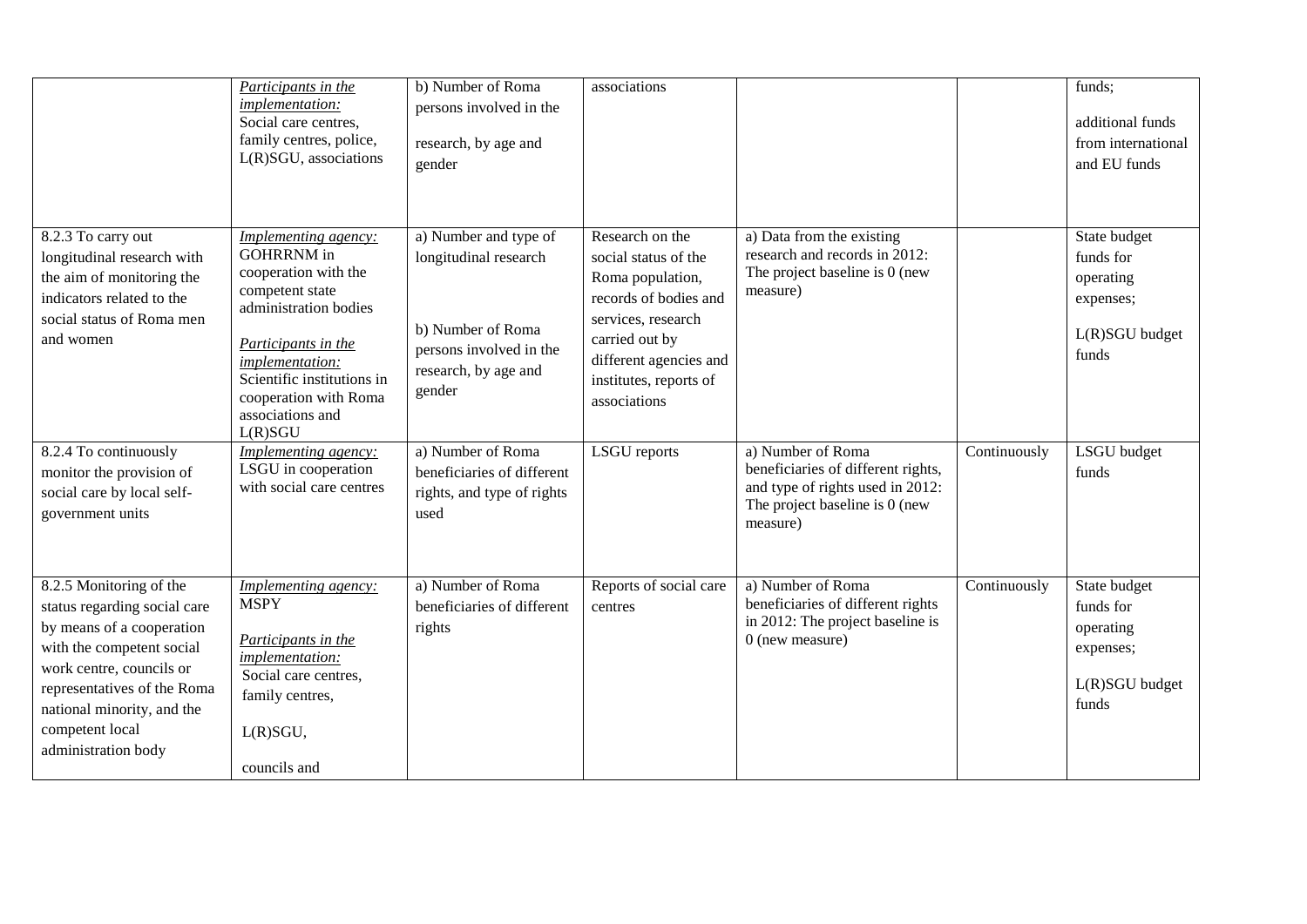|                                                                                                                                            | representatives of the<br>Roma national minority,<br>associations                                                                                                                                                                                |                                                             |                   |                                                                                                                   |      |                                                                                |
|--------------------------------------------------------------------------------------------------------------------------------------------|--------------------------------------------------------------------------------------------------------------------------------------------------------------------------------------------------------------------------------------------------|-------------------------------------------------------------|-------------------|-------------------------------------------------------------------------------------------------------------------|------|--------------------------------------------------------------------------------|
| 8.2.6 To record the issues<br>faced by the Roma<br>population on the territory<br>of the local self-government<br>(atlas of micro regions) | <i>Implementing agency:</i><br><b>GOHRRNM</b><br>Participants in the<br><i>implementation:</i><br>MSPY, L(R)SGU, social<br>care centres,<br>family centres, councils<br>and representatives of<br>the Roma<br>national minority,<br>associations | a) Reports on the status<br>recorded in Roma<br>communities | $L(R)SGU$ reports | a) Reports on the status<br>recorded in Roma communities<br>in 2012: The project baseline is<br>$0$ (new measure) | 2015 | State budget<br>funds for<br>operating<br>expenses,<br>L(R)SGU budget<br>funds |

# **Specific aim 3: To improve the methodology of data collection on health, health habits and other health indicators of the Roma population**

Definition:

To design and implement different tools to enable a systematic collection of data on the health and health habits of the Roma population, and thus enable a systematic monitoring of the progress of the implemented measures, aimed at the improvement of the health protection and total health of the Roma population.

## Indicator:

a) Number and type of methods and tools for the collection of data on the health, health habits, and other health indicators of the Roma population

Project baseline: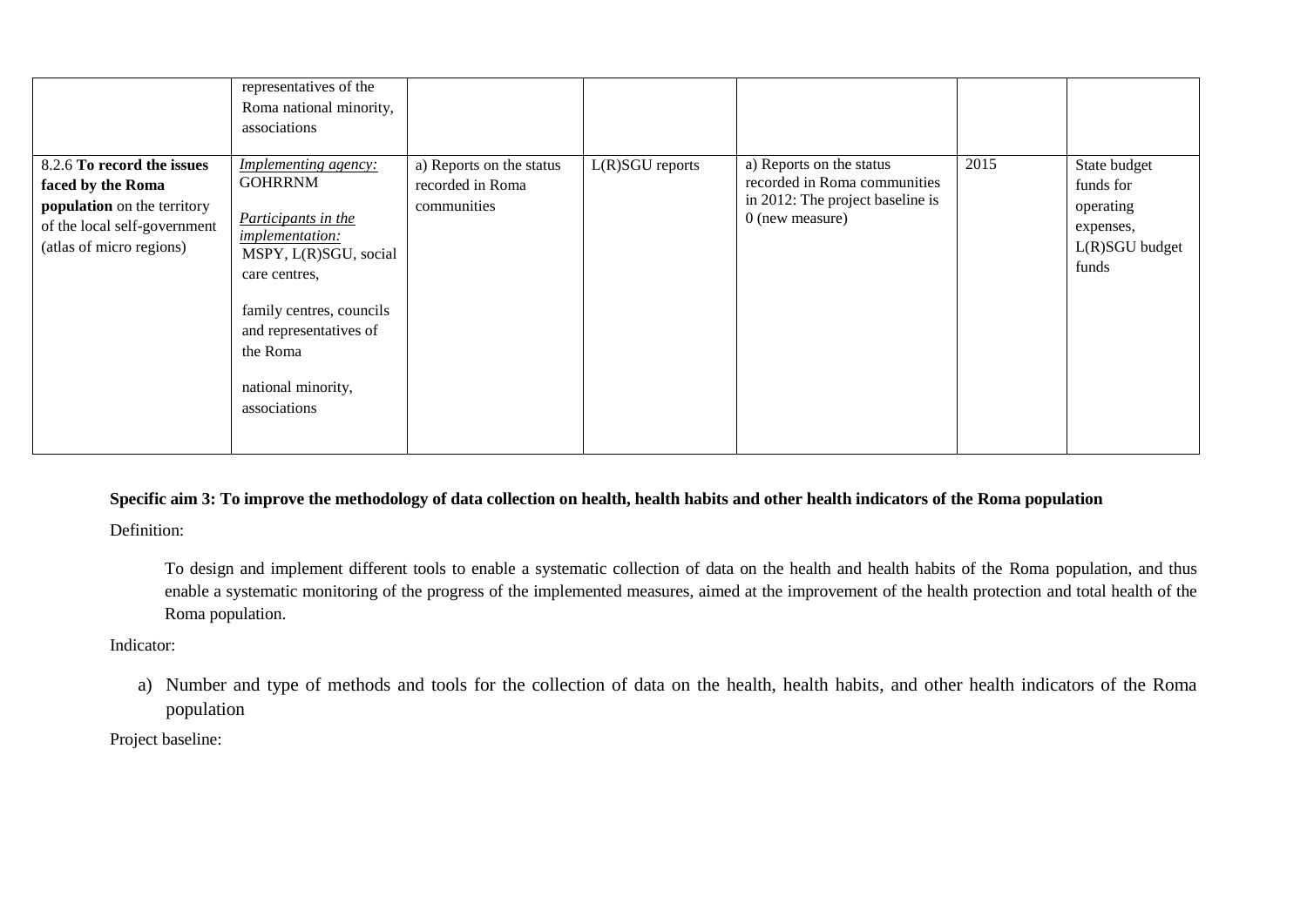a) Implemented epidemiological surveys, or monitoring forms at the offices of general practitioners through the Central Health Information Centre System of the Republic of Croatia (CEZIH): data not available.

Sources:

a) Reports and records of bodies and services collecting health data

| <b>Measure</b>                                                                                                                                               | Implementing agency/<br>Participants in<br>the                                                                                                                                                                                                                           | <b>Indicators</b>                                                                                                                           | Data sources and<br>collection                                                                                                    | Project baseline                                                                                          | <b>Deadline</b> | <b>Funds</b>                                                                                                                              |
|--------------------------------------------------------------------------------------------------------------------------------------------------------------|--------------------------------------------------------------------------------------------------------------------------------------------------------------------------------------------------------------------------------------------------------------------------|---------------------------------------------------------------------------------------------------------------------------------------------|-----------------------------------------------------------------------------------------------------------------------------------|-----------------------------------------------------------------------------------------------------------|-----------------|-------------------------------------------------------------------------------------------------------------------------------------------|
| 8.3.1 To implement<br>analyses of the reports of<br>attendant services, general<br>practitioners, specialists and<br>other professional services             | implementation<br><i>Implementing agency:</i><br>Ministry of Health<br>Participants in the<br>implementation:<br>CNIPH, county institutes<br>of public health, Institute<br>of Public Health of the<br>City of Zagreb, other<br>state bodies and offices                 | a) Joint reports created                                                                                                                    | method<br>Reports of of<br>attendant services,<br>general practitioners,<br>specialists and other<br>professional services        | a) Joint reports for 2012: The<br>project baseline is 0 (new<br>measure)                                  |                 | State budget<br>funds for<br>operating<br>expenses;<br>L(R)SGU budget<br>funds                                                            |
| 8.3.2 To collect data and<br>carry out targeted research<br>on the health habits, health,<br>use of health protection, and<br>number of uninsured<br>persons | Implementing agency:<br>Ministry of Health<br>Participants in the<br>implementation:<br>CNIPH, county institutes<br>of public health, Institute<br>of Public Health of the<br>City of Zagreb, other<br>state bodies and offices,<br>$L(R)SGU$ and other<br>organisations | a) Number of targeted<br>research projects carried<br>out<br>b) Number of Roma<br>persons involved in the<br>research, by age and<br>gender | Records of bodies<br>and services,<br>research carried out<br>by different agencies<br>and institutes, reports<br>of associations | a) Data from the existing<br>research and records for 2012:<br>The project baseline is 0 (new<br>measure) |                 | State budget<br>funds for<br>operating<br>expenses;<br>L(R)SGU budget<br>funds;<br>additional funds<br>from international<br>and EU funds |
| 8.3.3 To carry out<br>longitudinal research in                                                                                                               | <i>Implementing agency:</i>                                                                                                                                                                                                                                              | a) Number and type of                                                                                                                       | Research carried out<br>on the health habits                                                                                      | a) Data indicating certain health<br>habits and<br>the health status of the Roma                          |                 | State budget<br>funds for                                                                                                                 |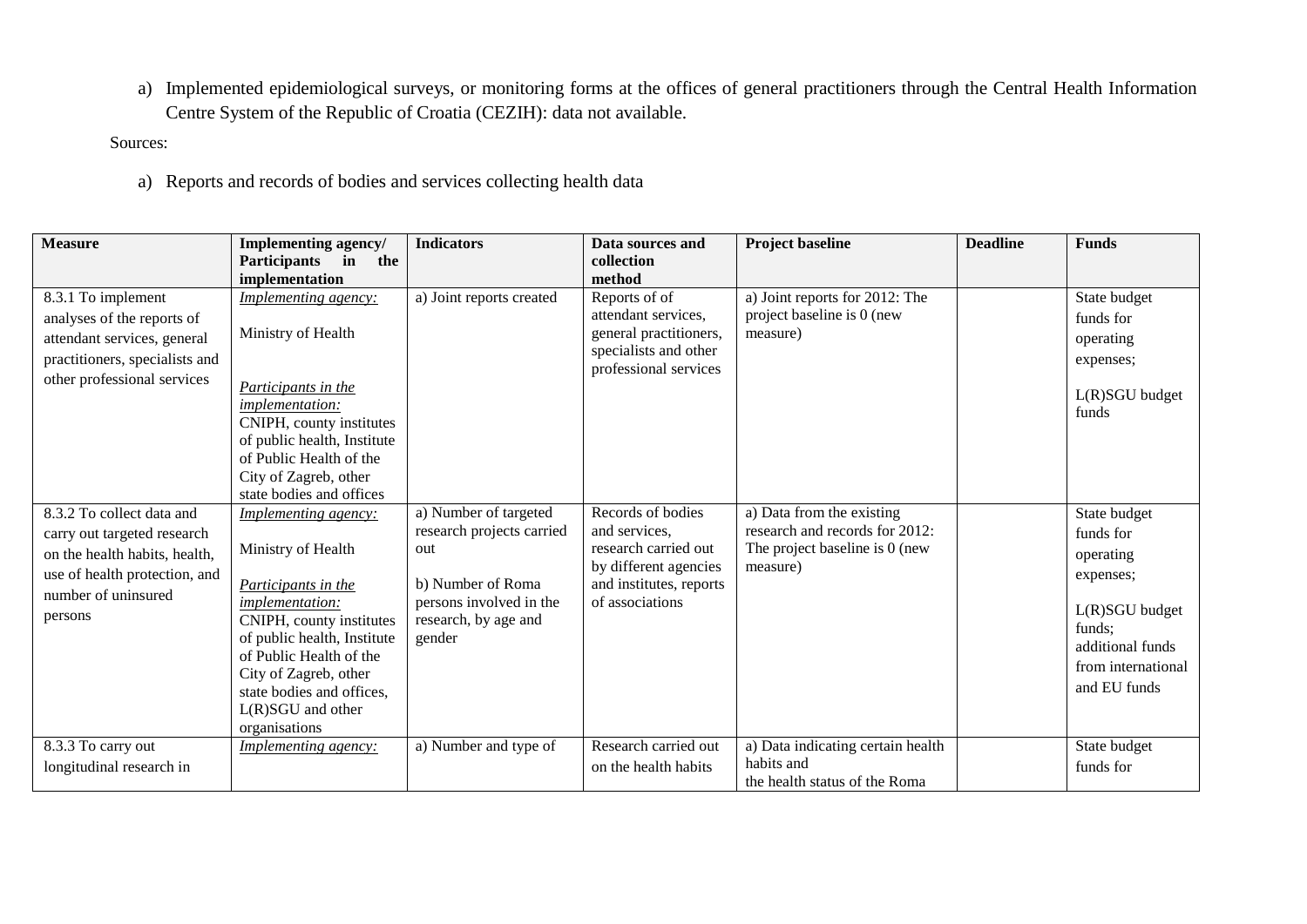| order to monitor the                          | Ministry of Health                                                                                                                                                                                                                   | longitudinal research;                                                                                                         | and health status of                                                                                                              | population: The project baseline | operating               |
|-----------------------------------------------|--------------------------------------------------------------------------------------------------------------------------------------------------------------------------------------------------------------------------------------|--------------------------------------------------------------------------------------------------------------------------------|-----------------------------------------------------------------------------------------------------------------------------------|----------------------------------|-------------------------|
| indicators related to the                     |                                                                                                                                                                                                                                      |                                                                                                                                | the Roma population,                                                                                                              | is 0 (new measure)               | expenses;               |
| changes in health habits and<br>health status | Participants in the<br><i>implementation:</i><br>CNIPH, county institutes<br>of public health, Institute<br>of Public Health of the<br>City of Zagreb,<br>GOHRRNM, other state<br>bodies and offices, Roma<br>and other associations | b) Number of Roma<br>persons involved in the<br>research, by age and<br>gender;<br>c) Frequency of<br>hereditary diseases, the | records of bodies and<br>services, research<br>carried out by<br>different agencies and<br>institutes, reports of<br>associations |                                  | L(R)SGU budget<br>funds |
|                                               |                                                                                                                                                                                                                                      | most frequently<br>occurring disease, and<br>mortality within the<br>Roma population in<br>relation to the type of<br>disease. |                                                                                                                                   |                                  |                         |

**Specific aim 4: To improve the method of monitoring the inclusion, representation and participation of the Roma national minority in the social, political and cultural life of the community**

### Definition:

In order to achieve this aim, an analysis will be carried out on the proportion of the Roma national minority in the population, broken down by ethnicity, on the local and regional level, compared to the proportion in the representative bodies of local and regional self-government units in order to realise the representation rights stipulated in the Constitutional Act on the Rights of National Minorities.

Indicator:

a) Analysis of the social and political inclusion of Roma people based on the data collection and monitoring form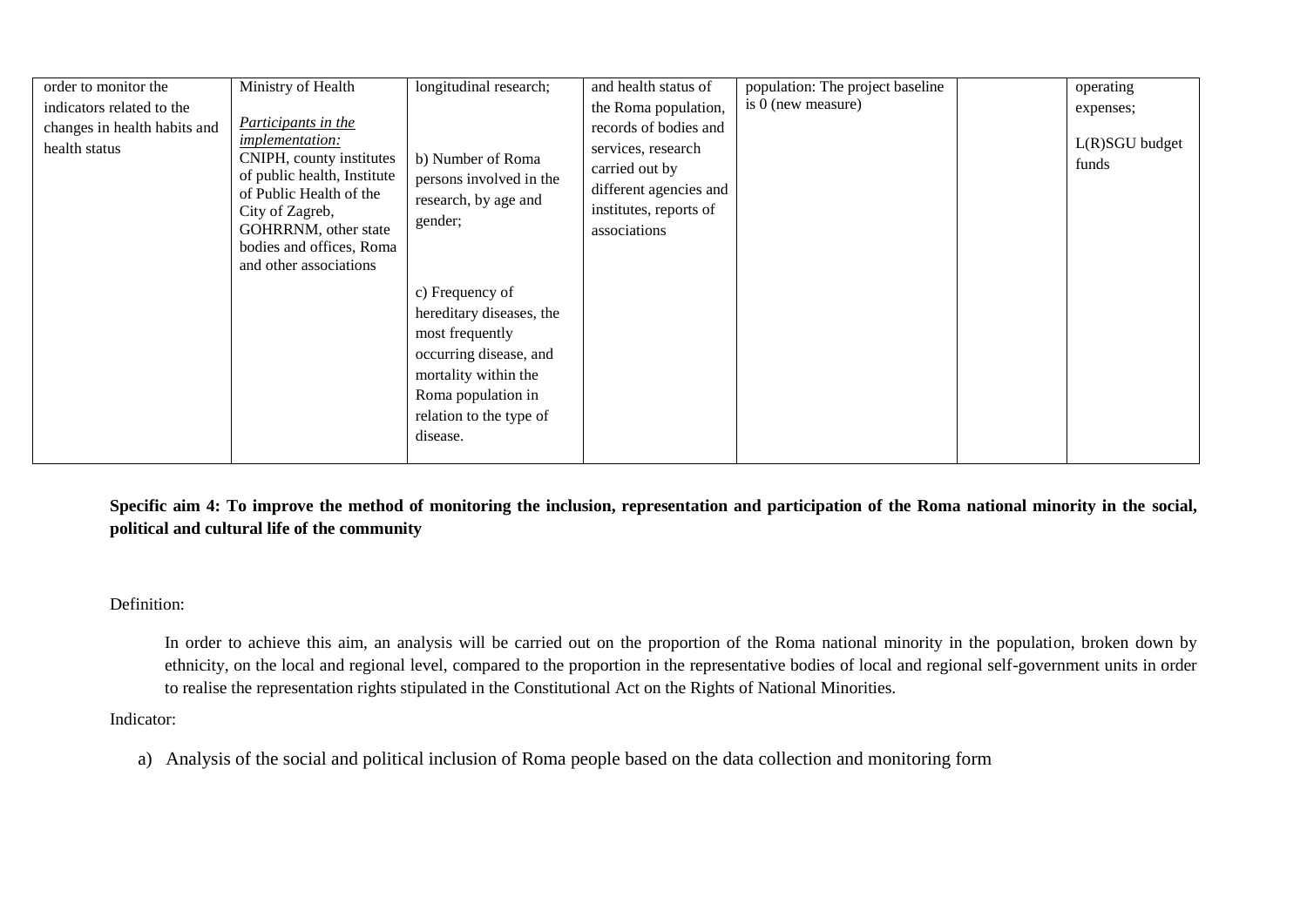# b) Realising the right to representation of the Roma national minority in representative bodies

Data sources and collection methods:

- a) 2011 population census
- b) Surveys
- c) Reports on the activities of associations and support

| <b>Measure</b>                                                                                                                                                                                                                                                                                                                                                                                                           | <b>Implementing agency/</b>                                                                                                                                                                                                                                                          | <b>Indicators</b>                                                                                                                                                                    | Data sources and                                                                                                                                                                                                                | <b>Project baseline</b>                                                                                                                                                                                                        | <b>Deadline</b>           | <b>Funds</b>                                       |
|--------------------------------------------------------------------------------------------------------------------------------------------------------------------------------------------------------------------------------------------------------------------------------------------------------------------------------------------------------------------------------------------------------------------------|--------------------------------------------------------------------------------------------------------------------------------------------------------------------------------------------------------------------------------------------------------------------------------------|--------------------------------------------------------------------------------------------------------------------------------------------------------------------------------------|---------------------------------------------------------------------------------------------------------------------------------------------------------------------------------------------------------------------------------|--------------------------------------------------------------------------------------------------------------------------------------------------------------------------------------------------------------------------------|---------------------------|----------------------------------------------------|
|                                                                                                                                                                                                                                                                                                                                                                                                                          | <b>Participants</b><br>in<br>the                                                                                                                                                                                                                                                     |                                                                                                                                                                                      | collection                                                                                                                                                                                                                      |                                                                                                                                                                                                                                |                           |                                                    |
|                                                                                                                                                                                                                                                                                                                                                                                                                          | implementation                                                                                                                                                                                                                                                                       |                                                                                                                                                                                      | method                                                                                                                                                                                                                          |                                                                                                                                                                                                                                |                           |                                                    |
| 8.4.1 Analyses of the<br>proportion of the Roma<br>national minority in the<br>population, broken down by<br>gender, on the local and<br>regional level, compared to<br>the representation in the<br>representative bodies of<br>$L(R)SGU$ for the purposes<br>of realising the right to<br>representation in the<br>executive and representative<br>bodies of L(R)SGU<br>stipulated by the<br>Constitutional Act on the | <i>Implementing agency:</i><br>Ministry of<br>Administration in<br>cooperation with state<br>administration offices in<br>counties, Association of<br>Cities, and Association<br>of Municipalities<br>Participants in the<br><i>implementation:</i><br>Ministry of<br>Administration | a) Realising the right to<br>representation of the<br>Roma national minority<br>in the executive and<br>representative bodies of<br>$L(R)SGU$ - after the<br>local elections of 2013 | 2011 population<br>census;<br>Data from the<br>registry of voters in<br>accordance with the<br>Constitutional Act on<br>the Rights of<br>National Minorities;<br>Analysis of the<br>representation and<br>realisation of rights | a) Realising the right to<br>representation of the Roma<br>national minority in the<br>executive and representative<br>bodies of L(R)SGU - after the<br>local elections of 2013: The<br>project baseline is 0 (new<br>measure) | II-III quarter<br>of 2013 | State budget<br>funds for<br>operating<br>expenses |
| <b>Rights of National</b><br>Minorities                                                                                                                                                                                                                                                                                                                                                                                  |                                                                                                                                                                                                                                                                                      |                                                                                                                                                                                      |                                                                                                                                                                                                                                 |                                                                                                                                                                                                                                |                           |                                                    |
|                                                                                                                                                                                                                                                                                                                                                                                                                          |                                                                                                                                                                                                                                                                                      |                                                                                                                                                                                      |                                                                                                                                                                                                                                 |                                                                                                                                                                                                                                |                           |                                                    |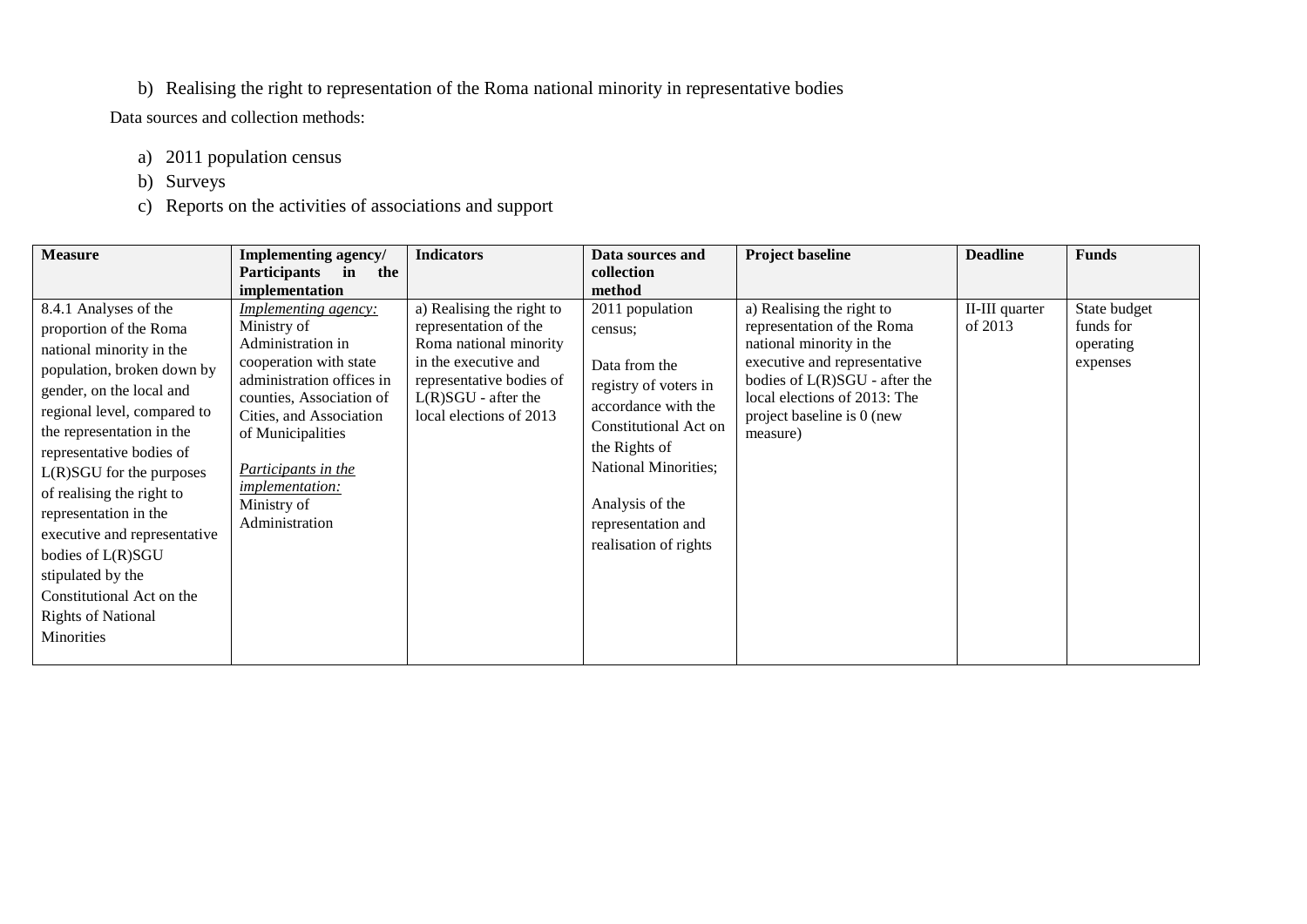# **9. COMPLIANCE OF THE PROGRAMMES WITH INTERNATIONAL STANDARDS AND ACCEPTED TREATIES IN THE AREA OF HUMAN RIGHTS AND RIGHTS OF MINORITIES**

| <b>Measure</b>                                            | <b>Implementing agency/</b> | <b>Indicators</b>                                | Data sources and         | <b>Project baseline</b>                                           | <b>Deadline</b> | <b>Funds</b>     |
|-----------------------------------------------------------|-----------------------------|--------------------------------------------------|--------------------------|-------------------------------------------------------------------|-----------------|------------------|
|                                                           | Participants in<br>the      |                                                  | collection               |                                                                   |                 |                  |
|                                                           | implementation              |                                                  | method                   |                                                                   |                 |                  |
| 91.1 Continuous monitoring                                | <b>Implementing agency:</b> | a) Realised                                      | a) by applying a         | a) All replies to the inquiries of                                | Continuously    | No additional    |
| of the realisation of human                               | MFEA,                       | communication with                               | methodology related      | international mechanisms to                                       |                 | funds are needed |
| rights and minority rights of                             | <b>GOHRRNM</b>              | international mechanisms                         | to the drafting of       | date, whose answers contain                                       |                 |                  |
| Roma people in accordance<br>with international standards | Participants in the         | in the area of human                             | replies to the           | data related to the realisation of                                |                 |                  |
| and accepted treaties in the                              | implementation: other       | rights, and feedback<br>(reactions) based on the | inquiries by             | the rights<br>of Roma people                                      |                 |                  |
| area of human rights and                                  | NAA, in accordance with     | reports thereof in the part                      | international            |                                                                   |                 |                  |
| rights of minorities, and                                 | their competence            | relating to Roma people                          | mechanisms related       | b) Previous national positions,                                   |                 |                  |
| active participation in                                   | regarding issues at hand    | and the protection of                            | to the protection of     | as well as actions already                                        |                 |                  |
| international organisations                               |                             | their rights                                     | the rights of Roma       | undertaken with the aim of the                                    |                 |                  |
| (UN, CE, OSCE), as well as                                |                             |                                                  | people, whose            | continuity of further                                             |                 |                  |
| the EU and its bodies and                                 |                             | b) Activities undertaken                         | methodology              | advancement in the resolution                                     |                 |                  |
| agencies                                                  |                             | on the international level                       | includes:                | of Roma issues, and knowledge                                     |                 |                  |
|                                                           |                             | related to the issue of the                      |                          | of the work of international                                      |                 |                  |
|                                                           |                             | protection of Roma                               | - the reports of         | organisations with the aim of                                     |                 |                  |
|                                                           |                             | people and their rights                          | individual NAA;          | making an active contribution in                                  |                 |                  |
|                                                           |                             |                                                  |                          | the area of the promotion and<br>protection of the rights of Roma |                 |                  |
|                                                           |                             |                                                  | - statistical indicators | people                                                            |                 |                  |
|                                                           |                             |                                                  | of NAA;                  |                                                                   |                 |                  |
|                                                           |                             |                                                  |                          |                                                                   |                 |                  |
|                                                           |                             |                                                  | - replies of NAA to      |                                                                   |                 |                  |
|                                                           |                             |                                                  | questionnaires           |                                                                   |                 |                  |
|                                                           |                             |                                                  |                          |                                                                   |                 |                  |
|                                                           |                             |                                                  |                          |                                                                   |                 |                  |
|                                                           |                             |                                                  |                          |                                                                   |                 |                  |
|                                                           |                             |                                                  | b) representatives of    |                                                                   |                 |                  |
|                                                           |                             |                                                  | national delegations     |                                                                   |                 |                  |
|                                                           |                             |                                                  | undergo professional     |                                                                   |                 |                  |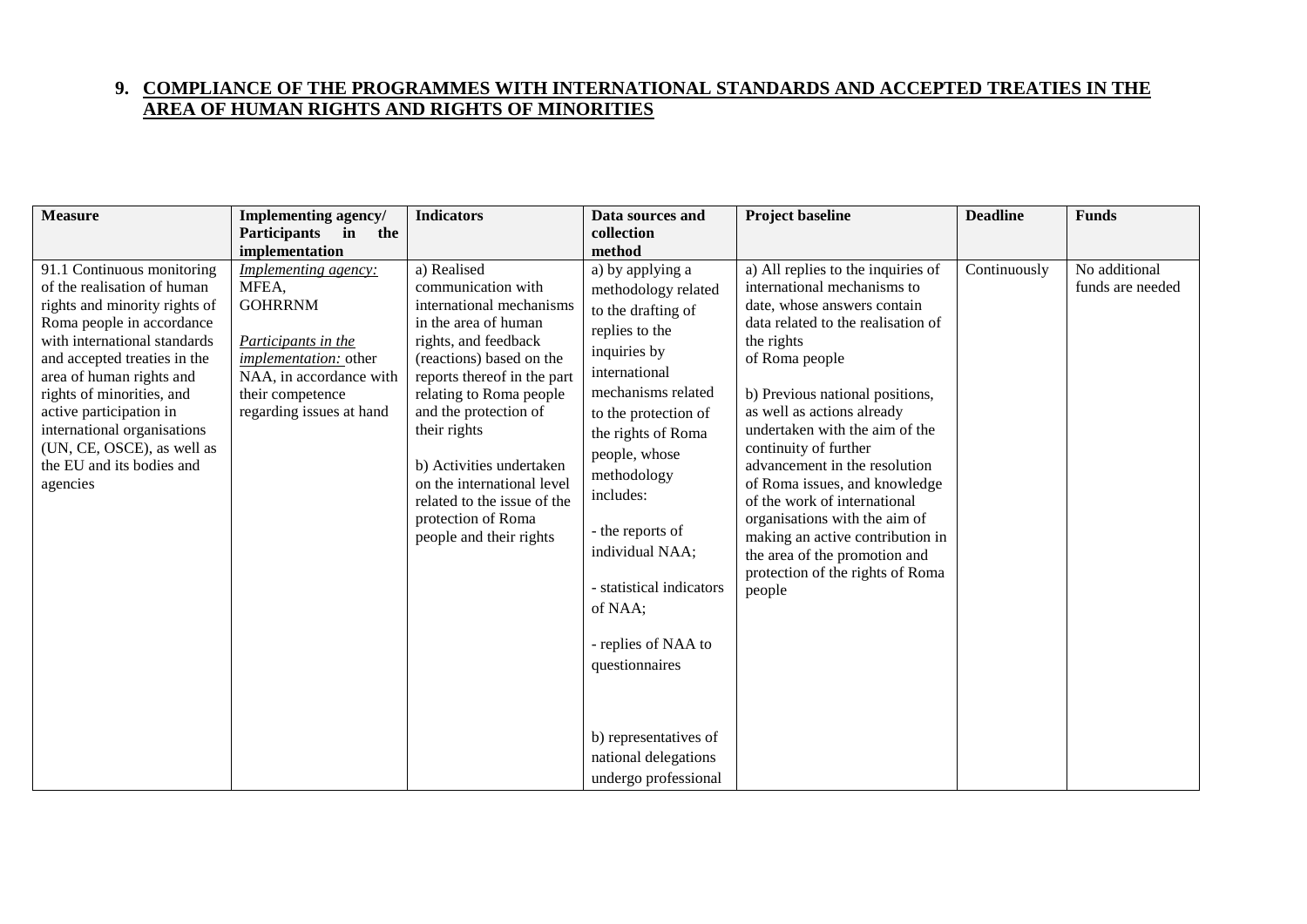|                                                                                                                                                                                                                                                                                                                                                 |                                                                                                                                                                    |                                                                                                    | training for their<br>work in international<br>organisations which<br>includes data<br>collection and<br>formulation of<br>official positions on<br>individual<br>outstanding issues<br>related to the<br>protection of the<br>rights of Roma<br>people    |                                                                                                                                                                            |                                               |                                   |
|-------------------------------------------------------------------------------------------------------------------------------------------------------------------------------------------------------------------------------------------------------------------------------------------------------------------------------------------------|--------------------------------------------------------------------------------------------------------------------------------------------------------------------|----------------------------------------------------------------------------------------------------|------------------------------------------------------------------------------------------------------------------------------------------------------------------------------------------------------------------------------------------------------------|----------------------------------------------------------------------------------------------------------------------------------------------------------------------------|-----------------------------------------------|-----------------------------------|
| 9.1.2 Monitoring of policies<br>towards Roma people in<br>other countries, especially in<br>the region, and strengthening<br>of bilateral relations in the<br>context of the resolution of<br>their common issues                                                                                                                               | Implementing agency:<br>MFEA,<br><b>GOHRRNM</b>                                                                                                                    | a) Activities undertaken<br>on the bilateral level                                                 | diplomatic activities                                                                                                                                                                                                                                      | a) Diplomatic activities<br>undertaken to date                                                                                                                             | Continuously                                  | No additional<br>funds are needed |
| 9.1.3 Coordination of the<br>preparation of national<br>reports according to<br>international treaties in the<br>area of human rights,<br>including reporting<br>according to the Universal<br>Periodic Review of the<br>Human Rights Council, in<br>the part relating to reporting<br>on human rights and<br>minority rights of Roma<br>people | <b>Implementing agency:</b><br>MFEA,<br>Participants in the<br>implementation:<br>other NAA, in<br>accordance with their<br>competence regarding<br>issues at hand | a) Number of activities<br>implemented in the<br>context of reporting by<br>the contracting bodies | by applying the<br>methodology related<br>to reporting processes<br>of the contracting<br>bodies in the part<br>relating to the<br>protection of the<br>rights of Roma<br>people, whose<br>methodology<br>includes:<br>- the reports of<br>individual NAA; | a) All reports to date according<br>to the international contracting<br>bodies, which include<br>information related to the<br>realisation of the rights<br>of Roma people | according to<br>the frequency<br>of reporting | No additional<br>funds are needed |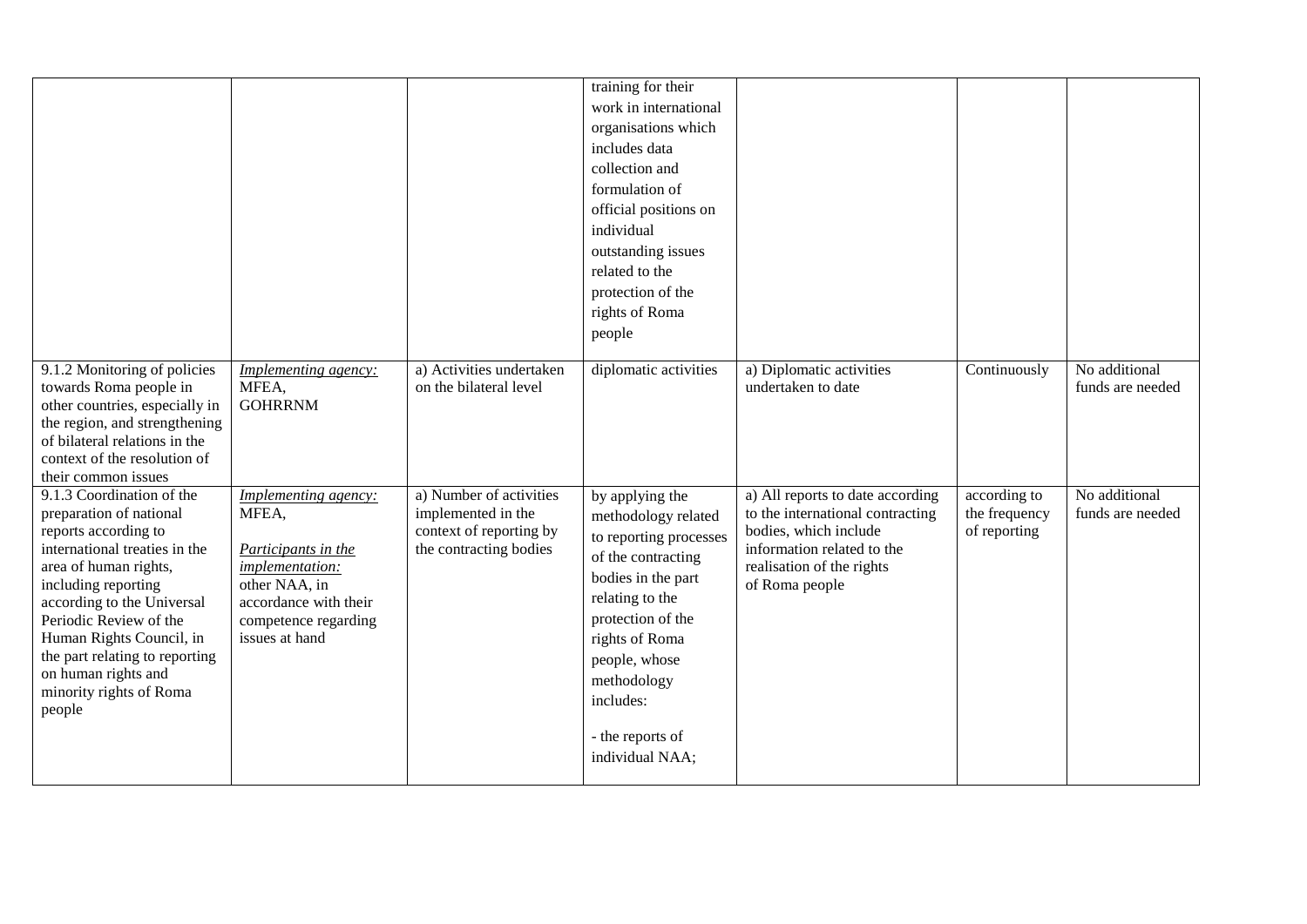|                               |                             |                | - statistical indicators |                                   |              |                  |
|-------------------------------|-----------------------------|----------------|--------------------------|-----------------------------------|--------------|------------------|
|                               |                             |                | of NAA;                  |                                   |              |                  |
|                               |                             |                | - the replies of NAA     |                                   |              |                  |
|                               |                             |                |                          |                                   |              |                  |
|                               |                             |                | to questionnaires;       |                                   |              |                  |
|                               |                             |                | - work in <i>ad hoc</i>  |                                   |              |                  |
|                               |                             |                |                          |                                   |              |                  |
|                               |                             |                | interdepartmental        |                                   |              |                  |
|                               |                             |                | working groups,          |                                   |              |                  |
|                               |                             |                | established to draft     |                                   |              |                  |
|                               |                             |                | detailed national        |                                   |              |                  |
|                               |                             |                | reports                  |                                   |              |                  |
|                               |                             |                |                          |                                   |              |                  |
| 9.1.4 Monitoring of the       | <i>Implementing agency:</i> | a) Legislation | routine activities of    | a) The reporting process itself   | Continuously | No additional    |
| process of the harmonisation  | <b>MFEA</b>                 | amendments     | the competent            | represents continuous             |              | funds are needed |
| of the legislation with       |                             |                | services of MFEA         | development, and is transparent   |              |                  |
| international standards, with |                             |                |                          | and measurable (regular EU and    |              |                  |
| special emphasis on the       |                             |                |                          | Croatian reports contain all data |              |                  |
| acquis communautaire of the   |                             |                |                          | on the harmonisation of the       |              |                  |
|                               |                             |                |                          |                                   |              |                  |
| European Union                |                             |                |                          | legislation)                      |              |                  |